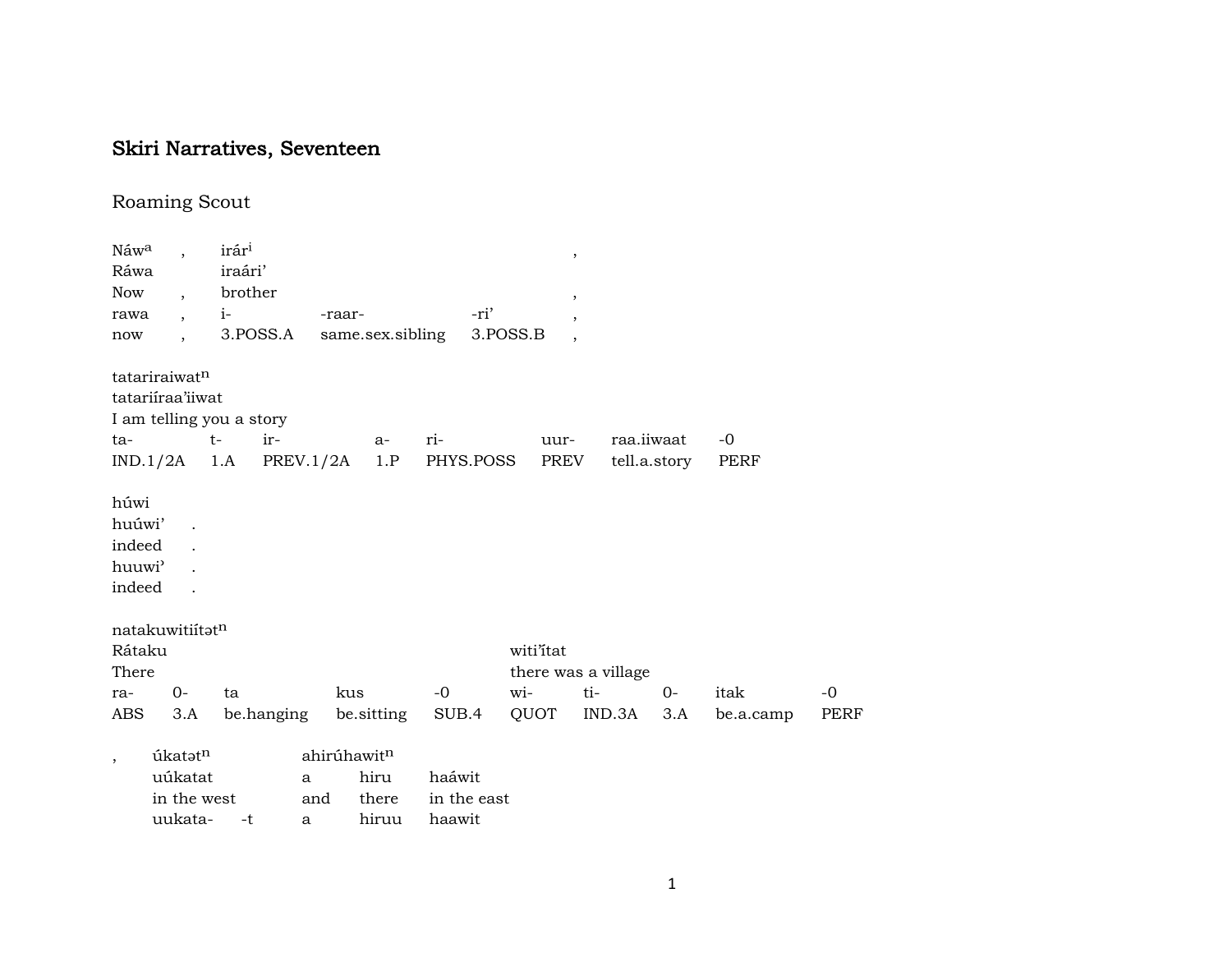## west LOC and there east hawaahaitatn  $\mathbf{A}$  $\mathbb{R}^2$ aha'itat  $\overline{A}$ hawá also there was a village And  $\ddot{\phantom{a}}$  $-0$ haawa arra- $0$ itak  $\mathbf{a}$  $\ddot{\phantom{a}}$  $3.A$ PERF also EV **ABS** be.a.camp and  $\ddot{\phantom{a}}$ ahawáku ahawáku' he said waka'u  $-0$  $0$ arra-ABS  $3.A$ say **PERF**  ${\rm EV}$  ${\rm irak^u}$ úkatətn íraaku uúkatat in the west that one  $ii -0$  $O$ kus uukata- $-t$ rathat ABS  $3.A$ be.sitting SUB.4 LOC west witisá<sup>a</sup> Witiisá'a He was named witi- $O \mathcal{L}$ asar QUOT IND.3A  $3.A$ be.named EX nákiriwis<sup>u</sup> a Rákiriwisu  $\mathbf{A}$ Cheater And  $\ddot{\phantom{a}}$  $0$ rakiriwis  $\mbox{-} u$  $\mathbf{a}$  $\mathcal{L}$  $3.A$ be.deceitful ABS SUB.D and  $\ddot{\phantom{a}}$ híraku ukáhkətn hiíraaku uukaáhkat

 $\overline{\phantom{a}}$ 

 $\ddot{\phantom{a}}$ 

 $\ddot{\phantom{a}}$ 

 $\ddot{\phantom{a}}$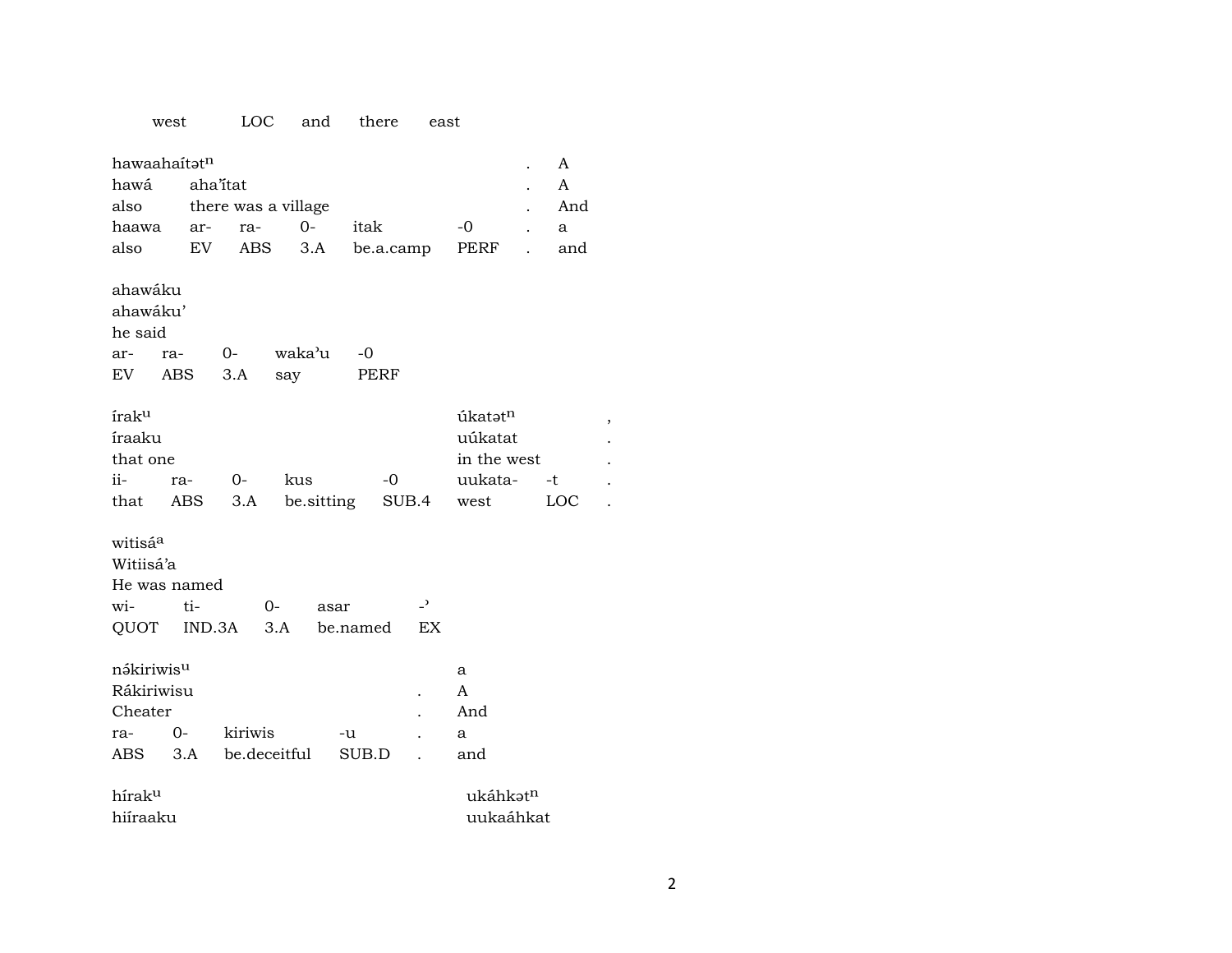|                    | that other one                |            |            |       |                          |               | outside |                          |                                                 |          |  |
|--------------------|-------------------------------|------------|------------|-------|--------------------------|---------------|---------|--------------------------|-------------------------------------------------|----------|--|
| hii-               | ra-                           | $0-$       | kus        |       | $-0$                     |               |         | uukaahkat                |                                                 |          |  |
| other              | ABS                           | 3.A        | be sitting |       |                          | SUB.4         | outside |                          |                                                 |          |  |
|                    |                               |            |            |       |                          |               |         |                          |                                                 |          |  |
| áhasa <sup>a</sup> |                               |            |            |       |                          |               | ihi     |                          |                                                 |          |  |
| ahaasá'a           |                               |            |            |       |                          |               | ihi     |                          |                                                 |          |  |
|                    | he was named                  |            |            |       |                          | $\, ,$        | uh      | $\overline{\phantom{a}}$ |                                                 |          |  |
| ar-                | ra-                           | $O -$      | asar       |       | $\overline{\phantom{0}}$ |               | ihii    |                          |                                                 |          |  |
| EV                 | ABS                           | 3.A        | be.named   |       | EX                       |               | uh      | $\overline{\phantom{a}}$ |                                                 |          |  |
|                    |                               |            |            |       |                          |               |         |                          |                                                 |          |  |
|                    | narašiksuruwáras <sup>u</sup> |            |            |       |                          |               |         |                          |                                                 |          |  |
|                    | Raaraciksuruuwaárasu          |            |            |       |                          |               |         |                          |                                                 |          |  |
|                    | Mind Reader                   |            |            |       |                          |               |         |                          |                                                 |          |  |
| ra-                | $0-$                          | ar-        | aciks-     | huras |                          | -ruu          |         | -waa                     | -hus                                            |          |  |
| ABS                | 3.A                           | EV         | mind       | find  |                          | <b>DIST</b>   |         | <b>DIST</b>              |                                                 | IMPF.SUB |  |
|                    | Hiruahiwišk <sup>a</sup>      |            |            |       |                          |               |         |                          |                                                 |          |  |
| Hiru               |                               | ahiwicka'  |            |       |                          |               |         |                          | $\boldsymbol{\zeta}\boldsymbol{\zeta}$          |          |  |
| Then               |                               | he thought |            |       |                          |               |         |                          | $\boldsymbol{\varsigma} \boldsymbol{\varsigma}$ |          |  |
| hiruu              | ar-                           | ri-        |            | $0-$  | wicka                    |               | -0      |                          | "                                               |          |  |
| then               | EV                            | CONT.3A    |            | 3.A   | think                    |               | PERF    |                          | $\pmb{\mathsf{H}}$                              |          |  |
|                    |                               |            |            |       |                          |               |         |                          |                                                 |          |  |
|                    | kitahuhawiraatn               |            |            |       |                          |               |         |                          |                                                 |          |  |
|                    | Kitahuuhawiraa'at             |            |            |       |                          |               |         |                          |                                                 |          |  |
|                    | Let me go downstream          |            |            |       |                          |               |         |                          |                                                 |          |  |
| kii-               | $i-$                          |            | t-         | ar-   |                          | huuha.wi.raa- |         |                          | at                                              | $-0$     |  |
| HORT               |                               | CONT.1/2A  | 1.A        | EV    |                          | downstream    |         |                          | go                                              | PERF     |  |
|                    |                               |            |            |       |                          |               |         |                          |                                                 |          |  |
| iriahásku          |                               |            |            |       |                          |               |         |                          |                                                 |          |  |
| irii'ahásku        |                               |            |            |       |                          |               |         |                          |                                                 |          |  |
|                    | where you live                |            |            |       |                          |               |         |                          |                                                 |          |  |
| irii-              | ar-                           | ra-        | $S-$       | kus   |                          | $-0$          |         |                          |                                                 |          |  |
| where              | EV                            | ABS        | 2.A        |       | be.sitting               |               | SUB.4   |                          |                                                 |          |  |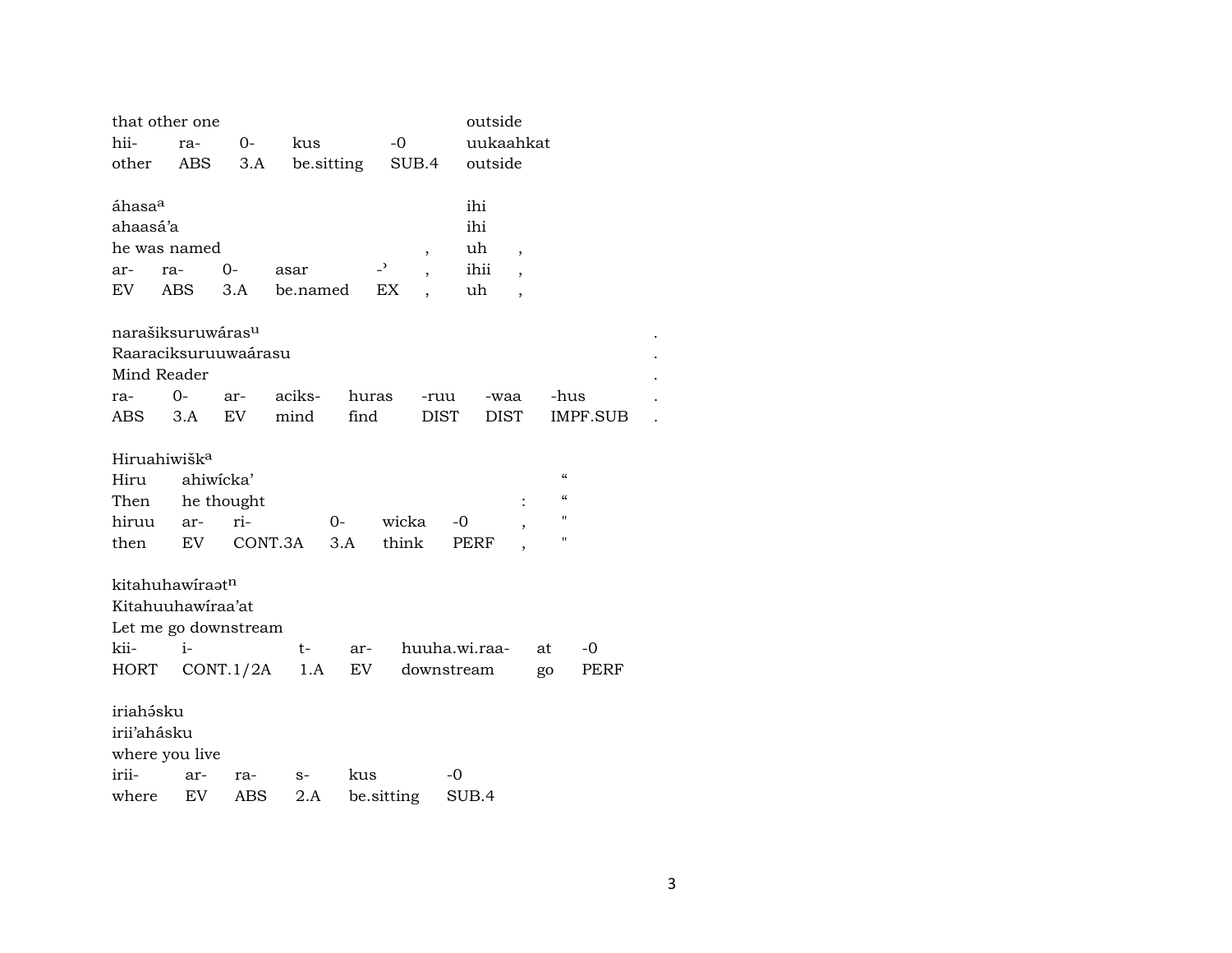| narašiksuruwáras <sup>u</sup> |             |  |  |  |  |  |                                         |  |  |  |
|-------------------------------|-------------|--|--|--|--|--|-----------------------------------------|--|--|--|
| Raaraciksuruuwaárasu          |             |  |  |  |  |  |                                         |  |  |  |
|                               | Mind Reader |  |  |  |  |  |                                         |  |  |  |
|                               |             |  |  |  |  |  | -hus                                    |  |  |  |
|                               |             |  |  |  |  |  | ABS 3.A EV mind find DIST DIST IMPF.SUB |  |  |  |

Hiihátaku

- " Hi ihaátaku
- " And over there
- " hi ii- haa- -taku<br>" and there here LOC
- there

| ahák <sup>u</sup> |                |      |                    |           | ukáhkat <sup>n</sup> |
|-------------------|----------------|------|--------------------|-----------|----------------------|
| ahaáku            |                |      |                    |           | uukaáhkat            |
|                   | where he lived |      |                    |           | outside              |
| $ar-$             | $ra-$          | $O-$ | kus                | $-\Omega$ | uukaahkat            |
| EV.               |                |      | ABS 3.A be sitting | PERF      | outside              |

nuahiwíš ${\bf k}^{\rm a}$ 

|                  | ruu'ahiwicka' |                |          |       |           |  |  |  |  |  |
|------------------|---------------|----------------|----------|-------|-----------|--|--|--|--|--|
| then he thought: |               |                |          |       |           |  |  |  |  |  |
| ruu- ar-         |               | ri-            | $\Omega$ | wicka | $-\Omega$ |  |  |  |  |  |
| then             |               | EV CONT.3A 3.A |          | think | PERF      |  |  |  |  |  |

kíitət<sup>n</sup>

Kí'itat

|         | Let me go                  |  |            |  |  |  |  |  |  |  |
|---------|----------------------------|--|------------|--|--|--|--|--|--|--|
| kii- i- |                            |  | t- at $-0$ |  |  |  |  |  |  |  |
|         | HORT CONT.1/2A 1.A go PERF |  |            |  |  |  |  |  |  |  |

iríahəsk $^{\rm u}$ irií'ahasku

where you live

irii- ar- ra- s- kus -0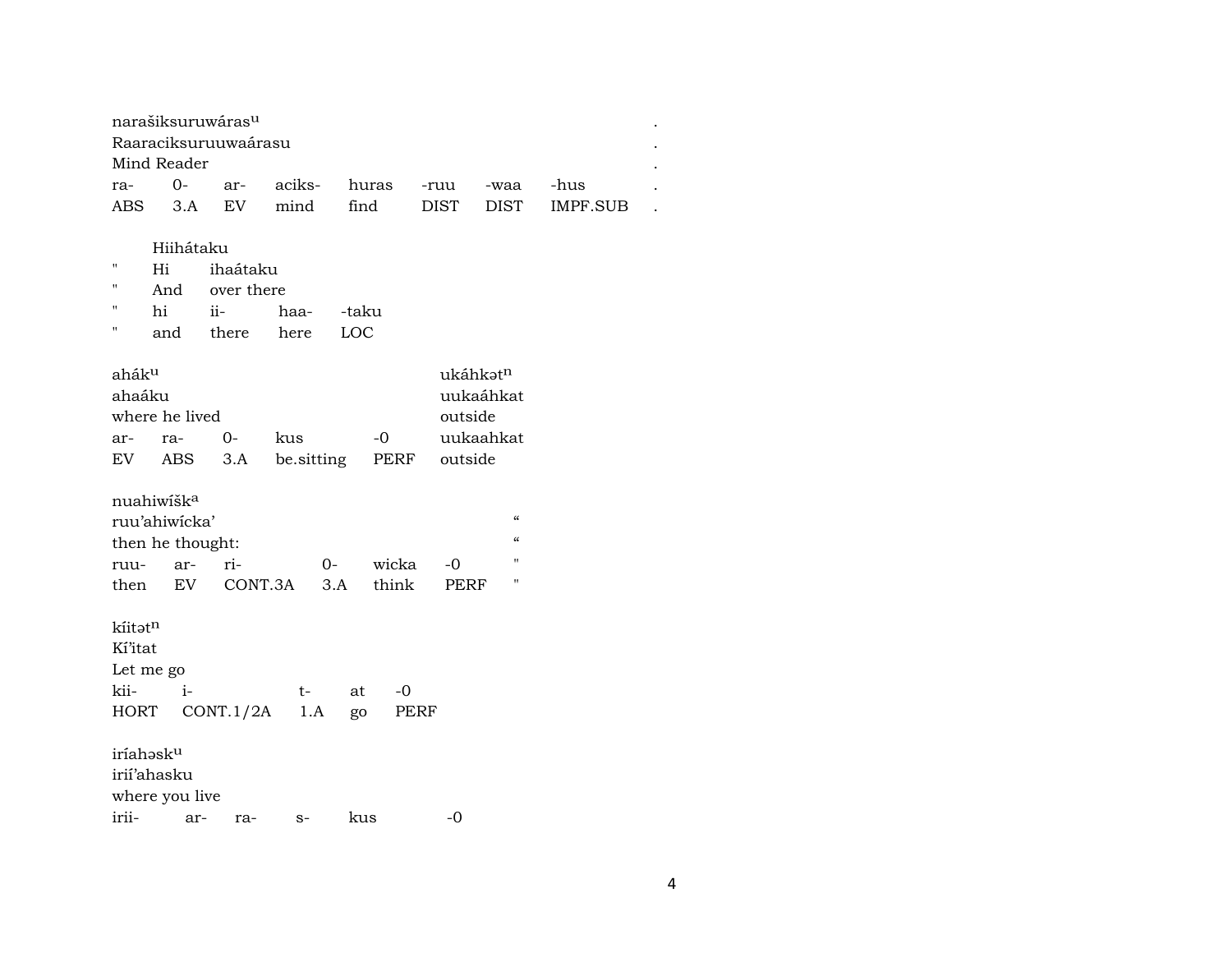|  |  |  |  | where EV ABS 2.A be.sitting SUB.4 |  |
|--|--|--|--|-----------------------------------|--|
|--|--|--|--|-----------------------------------|--|

| nákiriwis <sup>u</sup> |      |              |       | ٠ |   |
|------------------------|------|--------------|-------|---|---|
| Rákiriwisu             |      |              |       | ٠ | п |
| Cheater                |      |              |       |   | п |
| ra-                    | $O-$ | kiriwis      | -11   |   | п |
| ABS                    | 3.A  | be deceitful | SUR D |   | п |

Hiruahikitawititn

| Hiru ahiikitawiitit |  |                           |      |  |
|---------------------|--|---------------------------|------|--|
| Then he mounted     |  |                           |      |  |
|                     |  |                           |      |  |
|                     |  | then EV CONT.3A 3.A mount | PERF |  |

| ki̇̃tu                |                                 | a   |             |          |               |      |   |
|-----------------------|---------------------------------|-----|-------------|----------|---------------|------|---|
| Kítuu'u'              |                                 | a   |             |          |               |      |   |
| Everything            |                                 | and |             |          |               |      |   |
| kituu                 | -u'                             | a   |             |          |               |      |   |
| all                   | <b>NOM</b>                      | and |             |          |               |      |   |
|                       |                                 |     |             |          |               |      |   |
|                       | ahuštahahkatárikit <sup>n</sup> |     |             |          |               |      |   |
| ahuctaahaahkataárikit |                                 |     |             |          |               |      | ۰ |
|                       | he saddled it (his horse)       |     |             |          |               |      |   |
| ar-                   | ra-                             | 0-  | ut-         | taahaar- | kata.arik.ihk | -0   |   |
| EV                    | ABS                             | 3.A | <b>PREV</b> | bundle   | put.on        | PERF |   |

 $n_{ka}$ a  $\mathbf{I}$ Iíka' Oh my  $\overline{\phantom{a}}$ iika'a  $\overline{\phantom{a}}$ oh.my  $\overline{\phantom{a}}$ 

ahahakárahkawaw<sup>i</sup> ahahaakárahkawaawi

 $\bullet$ 

 $\rightarrow$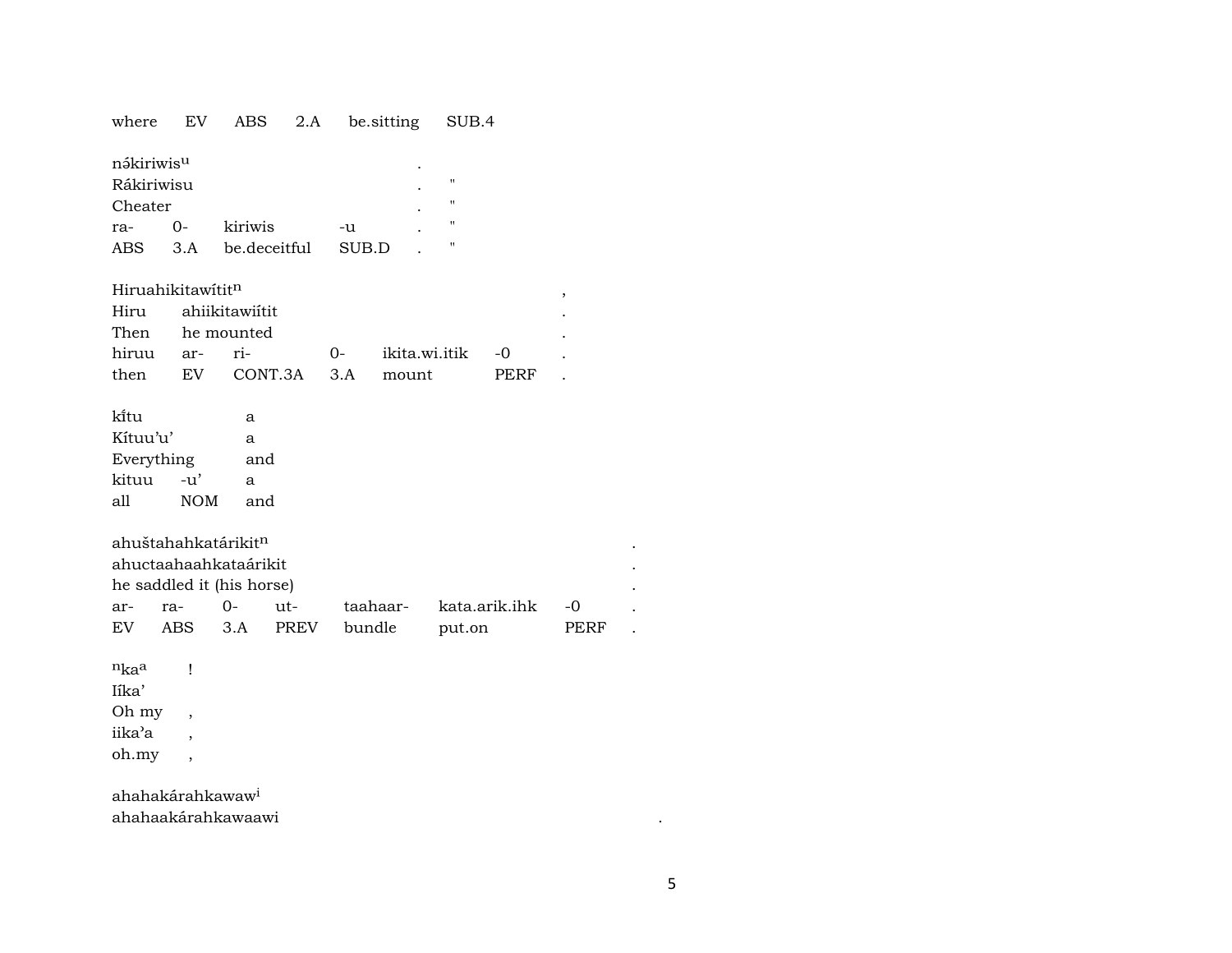| he bridled it                                            |                             |                                             |                                                              |             |                          |           |               |             |             |                  |             |
|----------------------------------------------------------|-----------------------------|---------------------------------------------|--------------------------------------------------------------|-------------|--------------------------|-----------|---------------|-------------|-------------|------------------|-------------|
| ar-                                                      | ra-                         | $0-$                                        | haaka-                                                       |             | raar-                    | kaa       | -waa          | -wi         |             |                  |             |
| $\mathop{\rm EV}\nolimits$                               | <b>ABS</b>                  | 3.A                                         | mouth                                                        |             | <b>ITER</b>              | be.inside | <b>DIST</b>   | SUB.L       |             |                  |             |
| tírak <sup>u</sup><br>Tíraaku'<br>A gun<br>tiraak<br>gun | $-u^{\prime}$<br><b>NOM</b> |                                             |                                                              |             |                          |           |               |             |             |                  |             |
| wituhášakus škawirikaráhaku                              |                             |                                             | wituuhácakusksawirikaraáhaku<br>he hung them (to his saddle) |             |                          |           |               |             |             |                  |             |
| wi-                                                      | ti-                         |                                             | $O -$                                                        | ut-         | raar-                    |           | ta            | kus.k       | -his        | awi.irikaraa.hak | -:hus       |
| QUOT                                                     | IND.3A                      |                                             | 3.A                                                          | <b>PREV</b> | 3PL.INAN.P               |           | be.hanging    | put         | <b>PERF</b> | swing.around     | <b>IMPF</b> |
|                                                          | huraar-<br>land             | Húrarikarikatn<br>Huraaríkarikat<br>iika.ri | Midway (between the villages)<br>center                      | -kat<br>LOC |                          |           |               |             |             |                  |             |
| hisiwítiahakitúru<br>hi<br>and                           |                             | siwiti'ahakituuru'                          | they (du) came together                                      |             |                          |           |               | $\,$        |             |                  |             |
| hi                                                       | $si-$                       | witi-                                       | ar-                                                          | ra-         | $0-$                     |           | kituu.ra'uk   | $-0$        |             |                  |             |
| and                                                      | $\mathop{\rm DU}\nolimits$  | <b>REFL</b>                                 | EV                                                           | <b>ABS</b>  | 3.A                      |           | come.together | <b>PERF</b> |             |                  |             |
| hurarikaríkatn<br>huraarikaríkat<br>midway               |                             |                                             |                                                              |             | a<br>$\mathbf{A}$<br>And |           |               |             |             |                  |             |
| huraar-                                                  |                             | iika.ri                                     | -kat                                                         |             | a                        |           |               |             |             |                  |             |
| land                                                     |                             | center                                      | LOC                                                          |             | and                      |           |               |             |             |                  |             |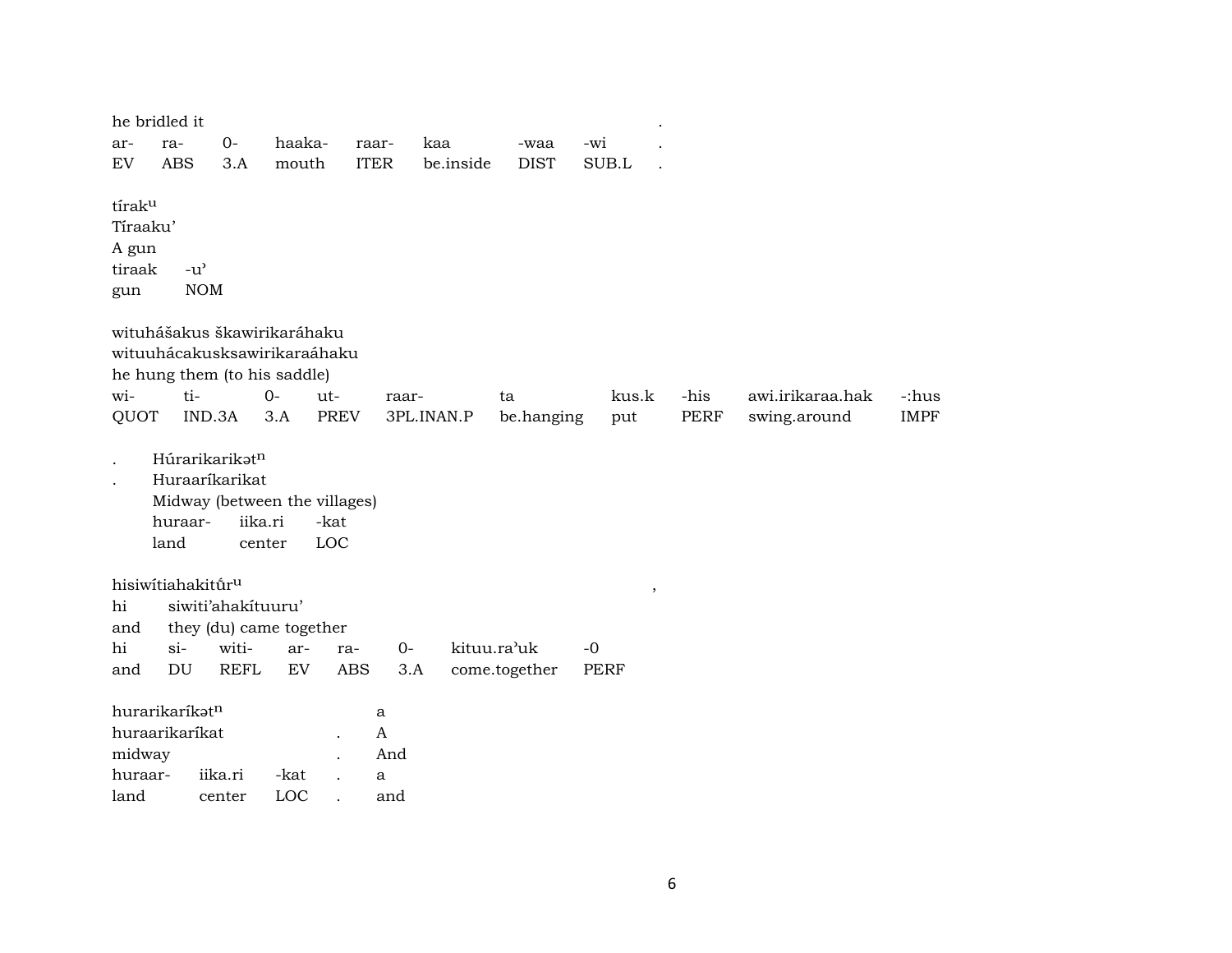| ahawáku<br>ahawáku'      |                          |                        |            |             |                          |                          |                                        |                          |
|--------------------------|--------------------------|------------------------|------------|-------------|--------------------------|--------------------------|----------------------------------------|--------------------------|
| he said                  |                          |                        |            |             |                          |                          |                                        |                          |
| ar-                      | ra-                      | $0-$                   | waka'u     | -0          |                          |                          |                                        |                          |
| EV -                     | ABS                      | 3.A                    | say        | PERF        |                          |                          |                                        |                          |
| tirárik <sup>i</sup>     |                          |                        |            |             |                          |                          |                                        |                          |
| tiraáriki                |                          |                        |            |             |                          |                          |                                        |                          |
| this one                 |                          |                        |            |             |                          |                          |                                        |                          |
| tii-                     | ra-                      | $O-$                   | arik       |             | $-i$                     |                          |                                        |                          |
| this                     | ABS                      | 3.A                    |            | be.standing | SUB.2                    |                          |                                        |                          |
| iríahukítaw <sup>i</sup> |                          |                        |            |             |                          | ,                        | $\boldsymbol{\zeta}\boldsymbol{\zeta}$ |                          |
|                          | irii'ahuukitawi          |                        |            |             |                          |                          | $\epsilon$                             |                          |
|                          |                          | the one who was riding |            |             |                          | $\ddot{\cdot}$           | $\mathcal{C}\mathcal{C}$               |                          |
| irii-                    | ar-                      | ra-                    | $O-$       | ikita       | -wi                      | ,                        | п                                      |                          |
| that                     | EV                       | ABS                    | 3.A        | ride        | SUB.L                    | $\overline{\phantom{a}}$ | н                                      |                          |
|                          | Kirukurasət <sup>n</sup> |                        |            |             |                          | 5.                       | 11                                     | A                        |
|                          | Kirú kuraásat            |                        |            |             |                          |                          | 11                                     | A                        |
|                          |                          | Where are you going    |            |             |                          | Ċ.                       | 11                                     | And                      |
| kiruu                    | ku-                      | ra-                    | $S-$       | at          | $-0$                     |                          | "                                      | a                        |
| where                    | <b>INDF</b>              | ABS                    | 2.A        | go          | PERF                     |                          | н                                      | and                      |
| ahawáku                  |                          |                        |            |             | ,                        | $\epsilon$               | Ihi                                    |                          |
| ahawáku'                 |                          |                        |            |             |                          | $\mathcal{C}\mathcal{C}$ | Ihi                                    |                          |
| he said                  |                          |                        |            |             |                          | $\epsilon$               | Uh                                     | ,                        |
| ar-                      | ra-                      | $0-$                   | waka'u     | $-0$        | $\overline{\phantom{a}}$ | н                        | ihii                                   | $\overline{\phantom{a}}$ |
| EV                       | ABS                      | 3.A                    | say        | PERF        |                          | н                        | uh                                     | $\overline{\phantom{a}}$ |
| tatatitaku               |                          |                        |            |             |                          |                          |                                        |                          |
| taátat                   |                          |                        |            |             | títaku                   |                          |                                        |                          |
| I am going               |                          |                        |            |             | this place               |                          |                                        |                          |
| ta-                      |                          | t-                     | $-0$<br>at | tii-        | -taku                    |                          |                                        |                          |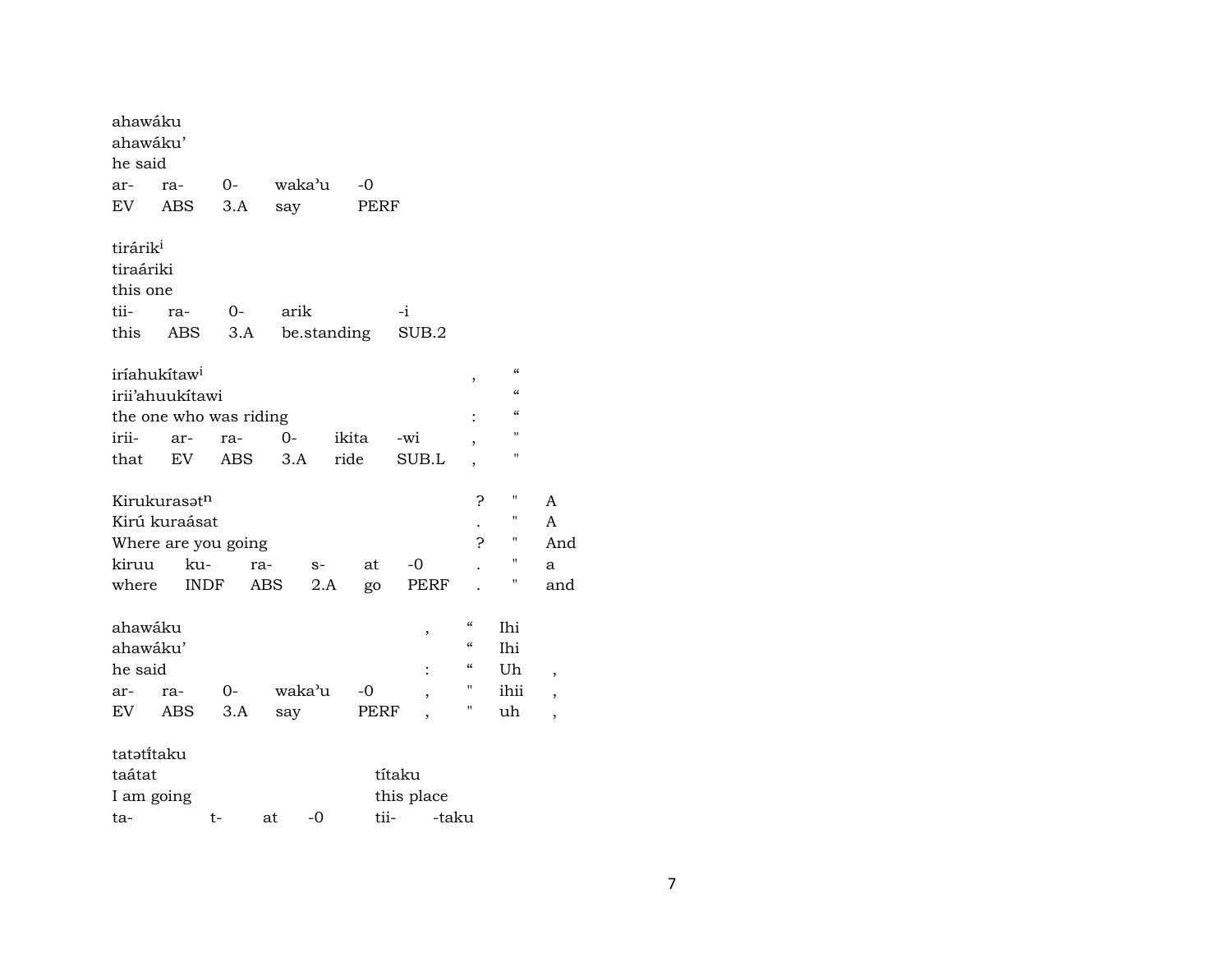## IND.1/2A 1.A go PERF this LOC

| ahítatn<br>ahiítat<br>ar-<br>EV             | where the village is<br>ra-<br>ABS                      | $0-$<br>3.A | itak<br>be.a.camp |               | $-0$<br>SUB.4                                       | úkakət <sup>n</sup><br>uúkaahkat<br>in the east<br>uukaahka.t<br>in.the.east |                                 |                                                                                  | П<br>"<br>$\pmb{\mathsf{H}}$<br>$\pmb{\mathsf{H}}$<br>11 |
|---------------------------------------------|---------------------------------------------------------|-------------|-------------------|---------------|-----------------------------------------------------|------------------------------------------------------------------------------|---------------------------------|----------------------------------------------------------------------------------|----------------------------------------------------------|
| Hírarik <sup>i</sup><br>Hiíraariki<br>hii-  | The other one<br>ra-<br>other ABS                       | $0-$<br>3.A | arik              | be.standing   | $-i$<br>SUB.2                                       |                                                                              |                                 |                                                                                  |                                                          |
| ahawáku<br>ahawáku'<br>he said<br>ar-<br>EV | ra-<br>ABS                                              | $0-$<br>3.A | waka'u<br>say     | -0<br>PERF    |                                                     |                                                                              |                                 |                                                                                  |                                                          |
| iriahukítaw <sup>i</sup><br>irii-<br>that   | irii'ahuukitawi<br>the one who was riding:<br>ar-<br>EV | ra-<br>ABS  | $O -$<br>3.A      | ikita<br>ride | -wi<br>SUB.L                                        | $\mathcal{C}$<br>$\mathcal{C}\mathcal{C}$<br>$\mathcal{C}$<br>Н<br>Ħ         | Ihi<br>Ihi<br>Uh,<br>ihii<br>uh | $\overline{\phantom{a}}$<br>$\overline{\phantom{a}}$<br>$\overline{\phantom{a}}$ |                                                          |
| iritat<br>$\mathbf{i}$<br>and<br>i<br>and   | riítat<br>I am going<br>rii-<br>ASSR                    | $t-$<br>1.A | at<br>go          | $-0$<br>PERF  | tihátaku<br>tihaátaku<br>right here<br>tii-<br>here | haa-<br>here                                                                 | LOC                             | -taku                                                                            |                                                          |
| ahitət <sup>n</sup><br>ahiítat              |                                                         |             |                   |               |                                                     | úkatətn<br>uúkatat                                                           |                                 |                                                                                  |                                                          |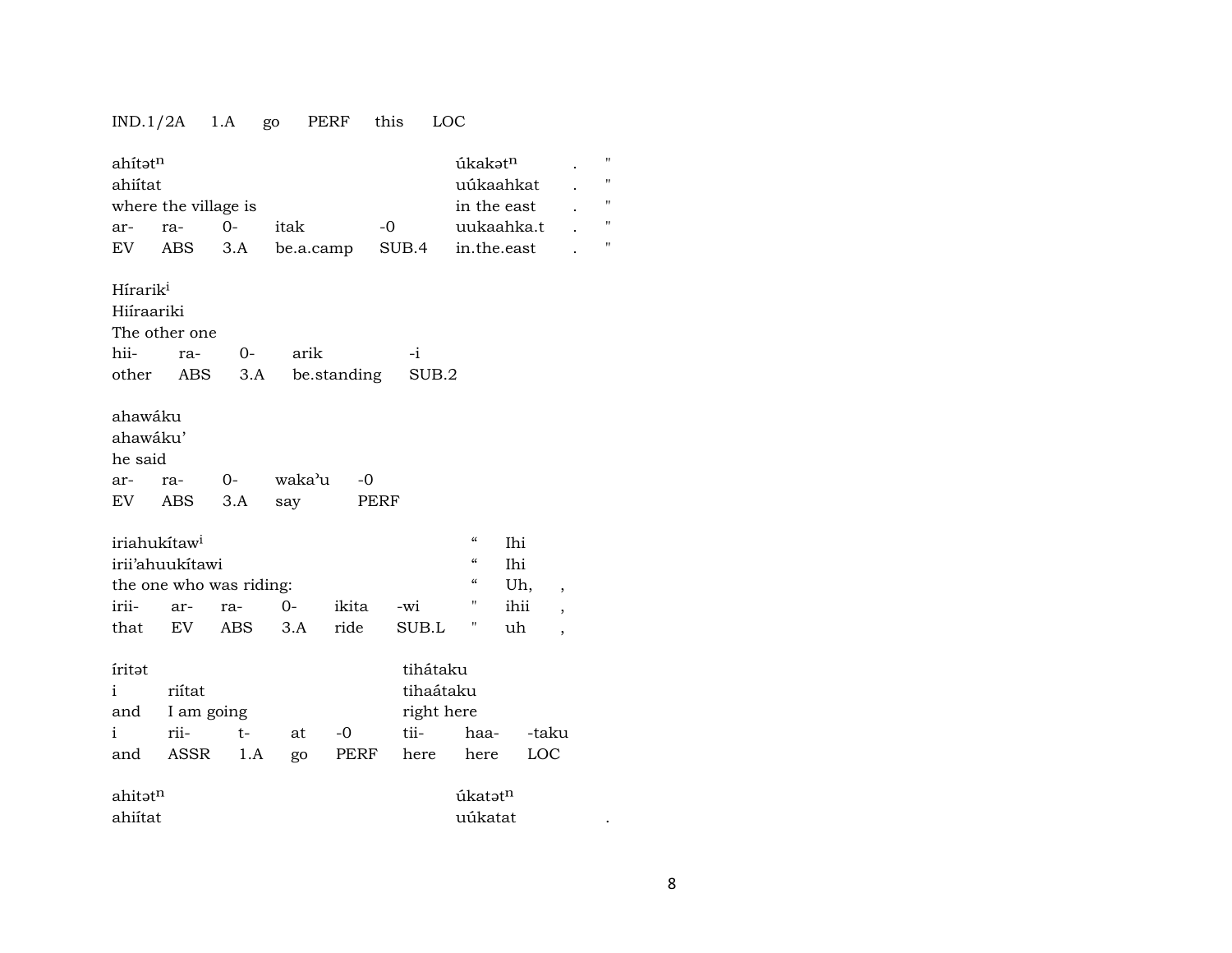|                        | where the village is |           |              |             |       |       | in the west         |            |                          | $\ddot{\phantom{0}}$ |   |
|------------------------|----------------------|-----------|--------------|-------------|-------|-------|---------------------|------------|--------------------------|----------------------|---|
| ar-                    | ra-                  | $0-$      | itak         |             | $-0$  |       | uukata-             |            | -t                       |                      |   |
| EV                     | <b>ABS</b>           | 3.A       | be.a.camp    |             | SUB.4 |       | west                |            | LOC                      |                      |   |
|                        |                      |           |              |             |       |       |                     |            |                          |                      |   |
| tátišk <sup>a</sup>    |                      |           |              |             |       |       |                     |            |                          |                      |   |
| Táticka'               |                      |           |              |             |       |       |                     |            |                          |                      |   |
| I want                 |                      |           |              |             |       |       |                     |            |                          |                      |   |
| ta-                    |                      | $t-$      | wicka        | $-0$        |       |       |                     |            |                          |                      |   |
|                        | IND.1/2A             | 1.A       | want         | <b>PERF</b> |       |       |                     |            |                          |                      |   |
|                        |                      |           |              |             |       |       |                     |            |                          |                      |   |
|                        | kuatutíritihi        |           |              |             |       |       |                     |            |                          |                      |   |
|                        | ku'atuutiírit        |           |              |             |       |       |                     |            |                          | ihi                  |   |
|                        | that I see you       |           |              |             |       |       |                     |            | $\overline{\phantom{a}}$ | uh                   | , |
| ku-                    | aa-                  |           | t-           | ut-         |       | iirik | $-0$                |            | $\overline{\phantom{a}}$ | ihii                 | , |
| INF.B                  |                      | SUBJ.1/2A | 1.A          |             | PREV  | see   | SUB.4               |            |                          | uh                   |   |
|                        |                      |           |              |             |       |       |                     |            |                          |                      |   |
| aháku                  |                      |           |              |             |       |       | pírask <sup>i</sup> |            |                          |                      |   |
| ahaáku                 |                      |           |              |             |       |       | piíraski            |            |                          |                      |   |
|                        | where he lives       |           |              |             |       |       | the boy             |            |                          |                      |   |
| ar-                    | ra-                  | $0-$      | kus          |             | $-0$  |       | piiras-             | -kis       |                          |                      |   |
| EV                     | ABS                  | 3.A       | be.sitting   |             | PERF  |       | boy                 | <b>DIM</b> |                          |                      |   |
|                        |                      |           |              |             |       |       |                     |            |                          |                      |   |
| áhasar <sup>u</sup>    |                      |           |              |             |       |       |                     |            |                          |                      |   |
|                        | ahaasaáru            |           |              |             |       |       |                     |            |                          |                      |   |
|                        | the one named        |           |              |             |       |       |                     |            |                          |                      |   |
| ar-                    | ra-                  | $0-$      | asar         |             | -u    |       |                     |            |                          |                      |   |
| EV                     | ABS                  | 3.A       | be.named     |             | SUB.D |       |                     |            |                          |                      |   |
|                        |                      |           |              |             |       |       |                     |            |                          |                      |   |
| nakiríwis <sup>u</sup> |                      |           |              |             |       |       |                     |            |                          |                      |   |
|                        | Rakiríwisu           |           |              |             |       |       | $\pmb{\mathsf{H}}$  |            |                          |                      |   |
| Cheater                |                      |           |              |             |       |       | "                   |            |                          |                      |   |
| ra-                    | $0-$                 | kiriwis   |              | -u          |       |       | "                   |            |                          |                      |   |
| ABS                    | 3.A                  |           | be.deceitful | SUB.D       |       |       | П                   |            |                          |                      |   |
|                        |                      |           |              |             |       |       |                     |            |                          |                      |   |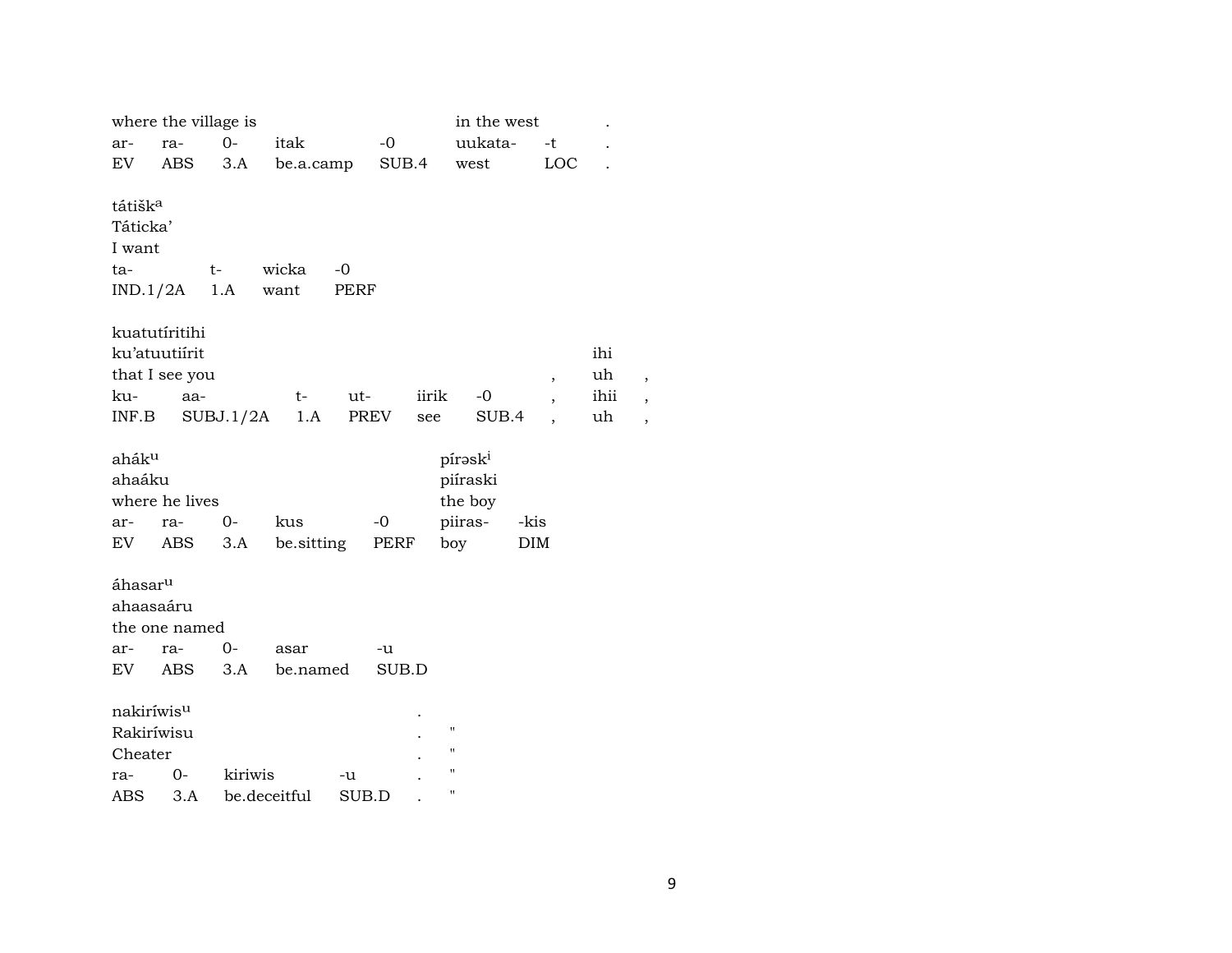| Tirárik <sup>i</sup><br>Tiraáriki<br>This one |                                                     |                            |             |                    |                                   |                                                                                                                            |       |      |       |       |
|-----------------------------------------------|-----------------------------------------------------|----------------------------|-------------|--------------------|-----------------------------------|----------------------------------------------------------------------------------------------------------------------------|-------|------|-------|-------|
| tii-                                          | ra-                                                 | $0-$                       | arik        | $-i$               |                                   |                                                                                                                            |       |      |       |       |
| this                                          | ABS                                                 | 3.A                        | be.standing |                    | SUB.2                             |                                                                                                                            |       |      |       |       |
| ruu-                                          | nuahiáwas<br>ruu'ahi'áwas<br>then he laughed<br>ar- | ri-                        | $O -$       | awask              | $-0$                              |                                                                                                                            |       |      |       |       |
| then                                          | EV                                                  | CONT.3A                    | 3.A         | laugh              | PERF                              |                                                                                                                            |       |      |       |       |
| Hiru<br>Then<br>hiruu<br>then                 | hiruahiwáku<br>he said<br>ar-<br>EV                 | ahiwáku'<br>ri-<br>CONT.3A |             | $0-$<br>3.A<br>say | waka'u<br>$-0$<br>PERF            |                                                                                                                            |       |      |       |       |
| tirárik <sup>i</sup><br>tiraáriki<br>this one |                                                     |                            |             |                    | $\overline{\phantom{a}}$          | $\boldsymbol{\zeta}\boldsymbol{\zeta}$<br>$\boldsymbol{\zeta}\boldsymbol{\zeta}$<br>$\boldsymbol{\zeta}\boldsymbol{\zeta}$ |       |      |       |       |
| tii-                                          | ra-                                                 | $0 -$                      | arik        | $-i$               |                                   | $\pmb{\mathsf{H}}$                                                                                                         |       |      |       |       |
| this                                          | ABS                                                 | 3.A                        | be.standing |                    | SUB.2                             | н                                                                                                                          |       |      |       |       |
| L<br>And                                      | Iritiškaratkutíritn<br>riíticka'<br>I want          |                            |             |                    | ratkuutiírit<br>for me to see him |                                                                                                                            |       |      |       |       |
| $\mathbf{i}$                                  | rii-                                                | $t-$                       | wicka       | $-0$               | ra-                               | t-                                                                                                                         | ku-   | ut-  | iirik | $-0$  |
| and                                           | <b>ASSR</b>                                         | 1.A                        | want        | PERF               | INF.A                             | 1.A                                                                                                                        | INF.B | PREV | see   | SUB.4 |
| $\overline{ }$                                | íhataku<br>ihaátaku<br>that place over there        |                            |             | ahítatn<br>ahiítat | where the village is              |                                                                                                                            |       |      |       |       |
|                                               | ii-                                                 | haa-                       | -taku       | ar-                | $0 -$<br>ra-                      | itak                                                                                                                       |       | -0   |       |       |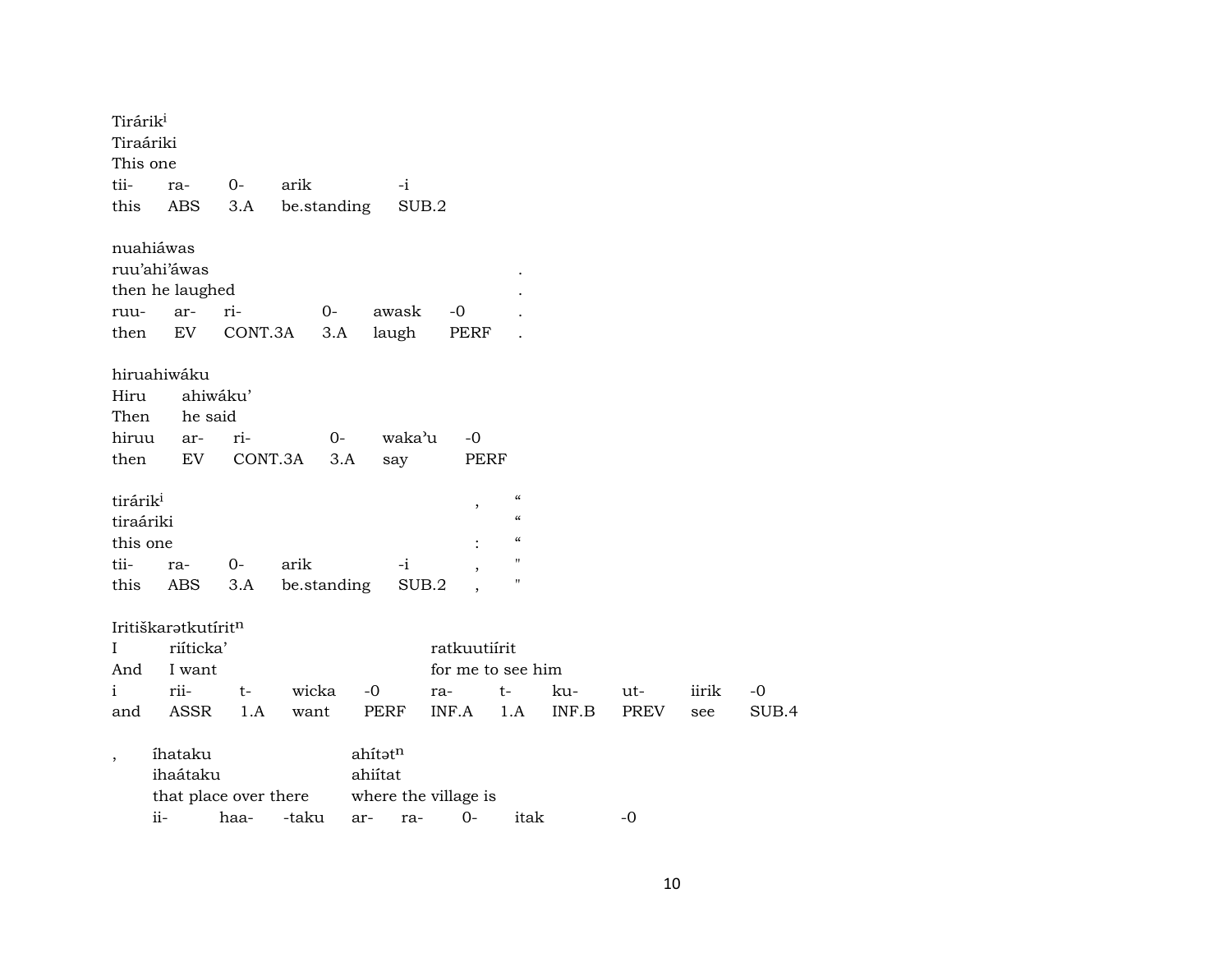|                                                                        | there                | here                                         | <b>LOC</b>                                                            | EV            |               | ABS                 | 3.A               |                                                        | be.a.camp        | SUB.4 |                       |
|------------------------------------------------------------------------|----------------------|----------------------------------------------|-----------------------------------------------------------------------|---------------|---------------|---------------------|-------------------|--------------------------------------------------------|------------------|-------|-----------------------|
| úkakətn<br>uúkaahkat<br>in the east<br>uukaahka.t<br>in.the.east       |                      | $\ddot{\phantom{a}}$<br>$\ddot{\phantom{a}}$ | nikutátatn<br>Rikutaátat<br>That is where I'll go<br>riku-<br>that.is | ta-           | IND.1/2A      | t-<br>1.A           |                   | at<br>go                                               | -0<br>PERF       |       |                       |
| iríahak <sup>u</sup><br>irií'ahaaku<br>where he lives<br>irii-         | ar-                  | ra-                                          | 0-                                                                    | kus           |               | -0                  |                   | ,                                                      |                  |       |                       |
| where                                                                  | EV                   | ABS                                          | 3.A                                                                   |               | be.sitting    |                     | SUB.4             |                                                        |                  |       |                       |
| áhasar <sup>u</sup><br>áhaasaaru<br>the one named,                     |                      |                                              |                                                                       |               |               |                     | íhi<br>ihi<br>uh  | $\overline{\phantom{a}}$<br>$\overline{\phantom{a}}$   |                  |       |                       |
| ar-<br>EV                                                              | ra-<br>ABS           | 0-<br>3.A                                    | asar<br>be.named                                                      |               | -u<br>SUB.D   |                     | ihii<br>uh        | $\overline{\phantom{a}}$<br>$\overline{\phantom{a}}$   |                  |       |                       |
| narašiksuruwárasu<br>Raaraciksuruuwaárasu<br>Mind Reader<br>ra-<br>ABS | $0-$<br>3.A          | ar-<br>EV                                    | aciks-<br>mind                                                        | huras<br>find |               | -ruu<br><b>DIST</b> |                   | -waa<br><b>DIST</b>                                    | -hus<br>IMPF.SUB |       | Ħ<br>Ħ<br>Ħ<br>Ħ<br>Ħ |
| Hiru<br>Hiru<br>Then<br>hiruu<br>then                                  | he said<br>ar-<br>EV | ahiwáku<br>ahiwáku'<br>ri-                   | CONT.3A                                                               | $O-$<br>3.A   | waka'u<br>say |                     | -0<br><b>PERF</b> |                                                        |                  |       |                       |
| tirárik <sup>i</sup><br>tiiraáriki                                     |                      |                                              |                                                                       |               |               |                     | ,                 | $\pmb{\zeta}\pmb{\zeta}$<br>$\boldsymbol{\mathcal{C}}$ |                  |       |                       |

11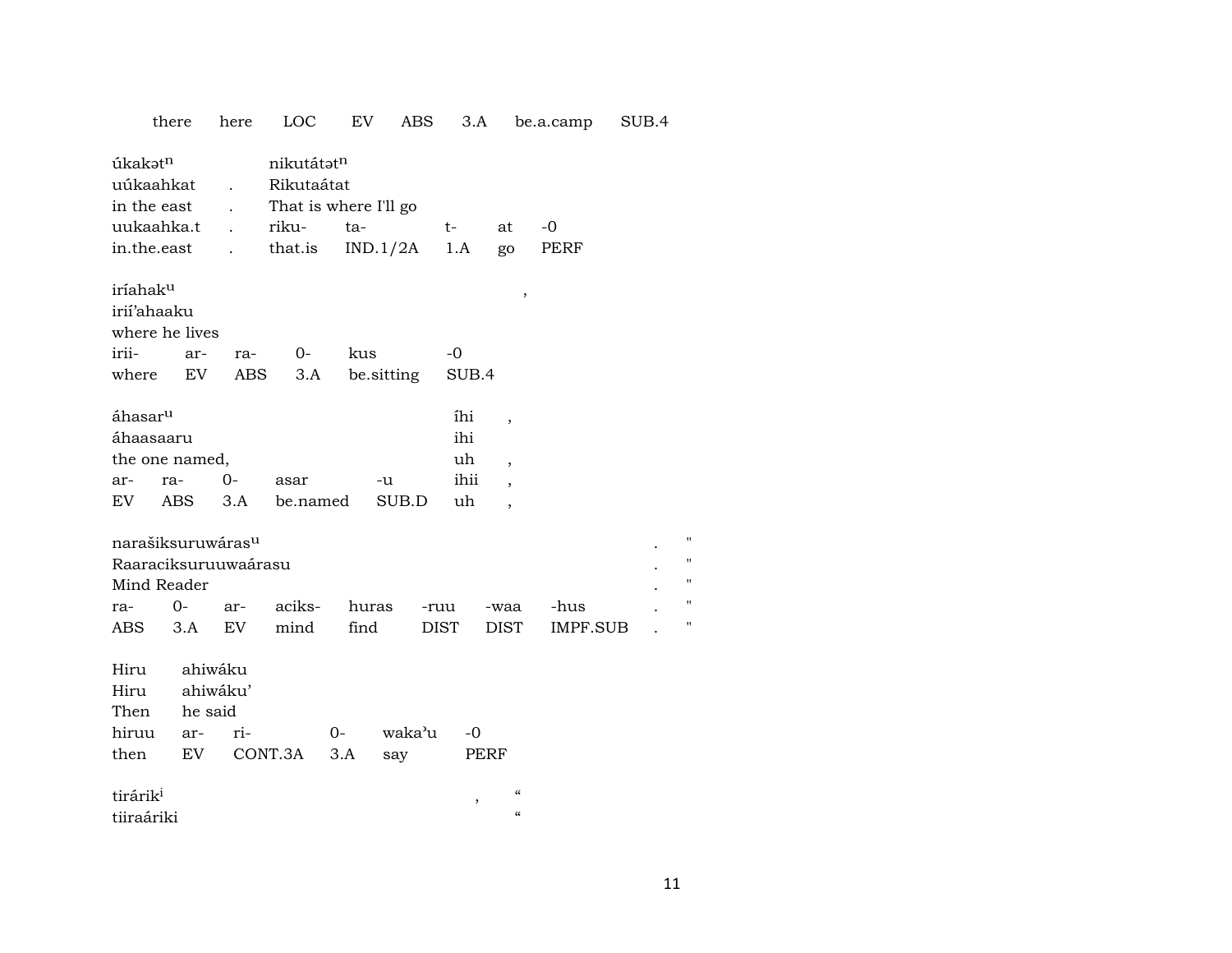| this one<br>tii-      | ra-                                 | $0-$        | arik   |             |    | $-i$               |                            | $\epsilon$<br>$\blacksquare$ |                                        |                          |                    |  |
|-----------------------|-------------------------------------|-------------|--------|-------------|----|--------------------|----------------------------|------------------------------|----------------------------------------|--------------------------|--------------------|--|
| this                  | <b>ABS</b>                          | 3.A         |        | be.standing |    | SUB.2              |                            | П                            |                                        |                          |                    |  |
| Irikúritn<br>Irikúrit |                                     |             |        |             |    |                    |                            | 11                           |                                        |                          |                    |  |
| I am the one          |                                     |             |        |             |    |                    |                            | П                            |                                        |                          |                    |  |
| ii-                   | riku-                               | rii-        |        | t-          | 0  | $-0$               |                            | П                            |                                        |                          |                    |  |
| that                  | that.is                             | <b>ASSR</b> |        | 1.A         | be | PERF               |                            | П                            |                                        |                          |                    |  |
| Hiruahiwáku           |                                     |             |        |             |    |                    |                            | ,                            | $\boldsymbol{\zeta}\boldsymbol{\zeta}$ |                          | kấ <sup>a</sup>    |  |
| Hiru                  | ahiwáku'                            |             |        |             |    |                    |                            |                              | $\boldsymbol{\mathcal{C}}$             |                          | Kaá'a              |  |
| Then                  | he said                             |             |        |             |    |                    |                            |                              | $\mathcal{C}\mathcal{C}$               |                          | Oh                 |  |
| hiruu                 | ar-                                 | ri-         |        | $O -$       |    | waka'u             | $-0$                       |                              | 11                                     |                          | kaa'a              |  |
| then                  | EV                                  | CONT.3A     |        | 3.A         |    | say                | PERF                       |                              | н                                      |                          | oh                 |  |
|                       | iriwitirakiskawárəsiit <sup>n</sup> |             |        |             |    |                    |                            |                              |                                        |                          | $^{\prime\prime}$  |  |
|                       | iriwitiraakiskawaárasi'it           |             |        |             |    |                    |                            |                              |                                        |                          | $\pmb{\mathsf{H}}$ |  |
|                       | that is surprising                  |             |        |             |    |                    |                            |                              |                                        | 1                        | $\pmb{\mathsf{H}}$ |  |
| irii-                 | wi-                                 | ti-         |        | $0 -$       |    | raa.kiiskawaarasit |                            |                              | $\overline{\phantom{0}}$               |                          | $\pmb{\mathsf{H}}$ |  |
| that                  | QUOT                                |             | IND.3A | 3.A         |    | be.astonishing     |                            |                              | EX                                     |                          | $\pmb{\mathsf{H}}$ |  |
| Hiruahiwáku           |                                     |             |        |             |    |                    |                            |                              |                                        |                          |                    |  |
| Hiru                  | ahiwáku'                            |             |        |             |    |                    |                            |                              |                                        |                          |                    |  |
| Then                  | he said                             |             |        |             |    |                    |                            |                              |                                        |                          |                    |  |
| hiruu                 | ar-                                 | ri-         |        | $0-$        |    | waka'u             | -0                         |                              |                                        |                          |                    |  |
| then                  | EV                                  | CONT.3A     |        | 3.A         |    | say                | PERF                       |                              |                                        |                          |                    |  |
| tirárik <sup>i</sup>  |                                     |             |        |             |    |                    |                            | åka <sup>a</sup>             |                                        | Ţ                        |                    |  |
| tiraáriki             |                                     |             |        |             |    |                    | $\mathcal{C}$              | Aáka'a                       |                                        |                          |                    |  |
| this one:             |                                     |             |        |             |    |                    | $\boldsymbol{\mathcal{C}}$ | Oh my                        |                                        |                          |                    |  |
| tii-                  | ra-                                 | 0-          | arik   |             |    | $-i$               | Π                          | aaka'a                       |                                        | $\overline{\phantom{a}}$ |                    |  |
| this                  | ABS                                 | 3.A         |        | be.standing |    | SUB.2              | Π                          | oh.my                        |                                        |                          |                    |  |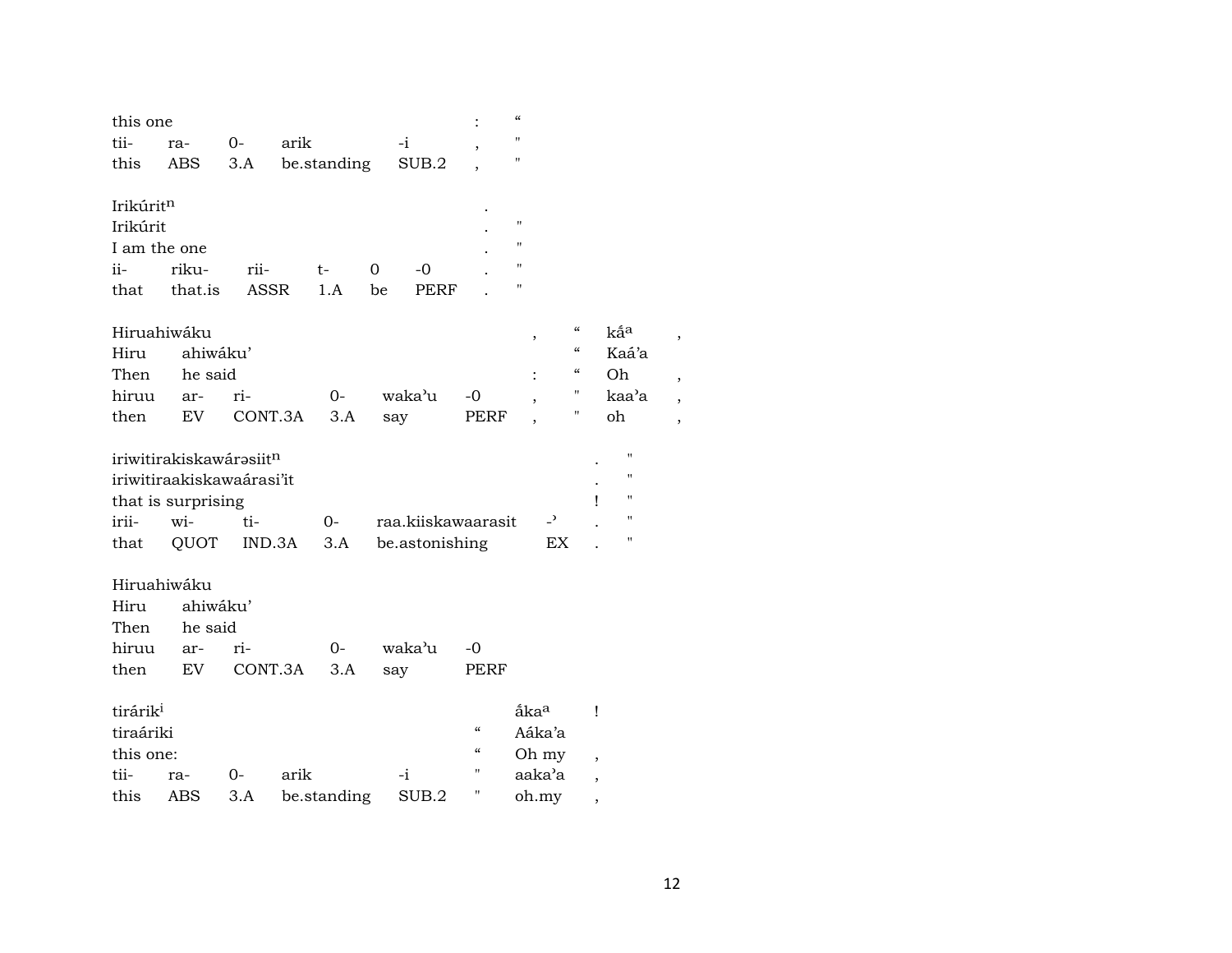|                                                     | iriwitirakitaw <sup>i</sup>                                         |                                                 |                   |                     |                   |                |                                            |        |              |                                                         |              |
|-----------------------------------------------------|---------------------------------------------------------------------|-------------------------------------------------|-------------------|---------------------|-------------------|----------------|--------------------------------------------|--------|--------------|---------------------------------------------------------|--------------|
|                                                     | iriwitiraakitawi'                                                   |                                                 |                   |                     |                   |                |                                            |        |              |                                                         |              |
|                                                     | that is great                                                       |                                                 |                   |                     |                   |                |                                            |        |              |                                                         |              |
| irii-                                               | wi-                                                                 | ti-                                             |                   | $0-$                |                   | raa.kita.wi    |                                            |        | $-0$         |                                                         |              |
| that                                                | QUOT                                                                | IND.3A                                          |                   | 3.A                 |                   |                | be.the.primary.way                         |        | PERF         |                                                         |              |
| tii-<br>this                                        | tiwiwitirašíhuras <sup>i</sup><br>tiwiwitiracihúrasi<br>wii-<br>now | our finding one another<br>witi-<br><b>REFL</b> | ra-<br><b>ABS</b> |                     | aciir-<br>IN.DU.A |                | huras<br>find                              | $-i$   | SUB.2        | ti̇̃tak <sup>u</sup><br>tiítaku<br>here<br>tii-<br>this | -taku<br>LOC |
| $\overline{\phantom{a}}$                            | tiratárik <sup>i</sup><br>tiraatáriki<br>tii-<br>here               | I who stand here<br>ra-<br>ABS                  | $t-$<br>1.A       | arik<br>be.standing |                   |                | -i<br>SUB.2                                | Ţ<br>, |              |                                                         |              |
| níkutat <sup>n</sup><br>Ríkutat<br>riku-<br>the.one | I am the one<br>ta-                                                 | IND.1/2A                                        | $t-$<br>1.A       | $\Omega$<br>be      | -0                | PERF           |                                            |        |              |                                                         |              |
| nátasar <sup>u</sup> .<br>ra-                       | raátasaaru<br>I who am named<br>t-                                  | asar                                            |                   | -u                  |                   | Cheater<br>ra- | Nakíriwis <sup>u</sup><br>Rakíriwisu<br>0- |        | kiriwis      |                                                         | -u           |
| ABS.                                                | 1.A                                                                 | be.named                                        |                   | SUB.D               |                   | <b>ABS</b>     | 3.A                                        |        | be.deceitful |                                                         | SUB.D        |
| $^\mathrm{,}$                                       |                                                                     | úkatatn                                         |                   |                     |                   |                |                                            |        |              |                                                         |              |

. " Uúkatat

. " West<br>. " uukat uukata- -t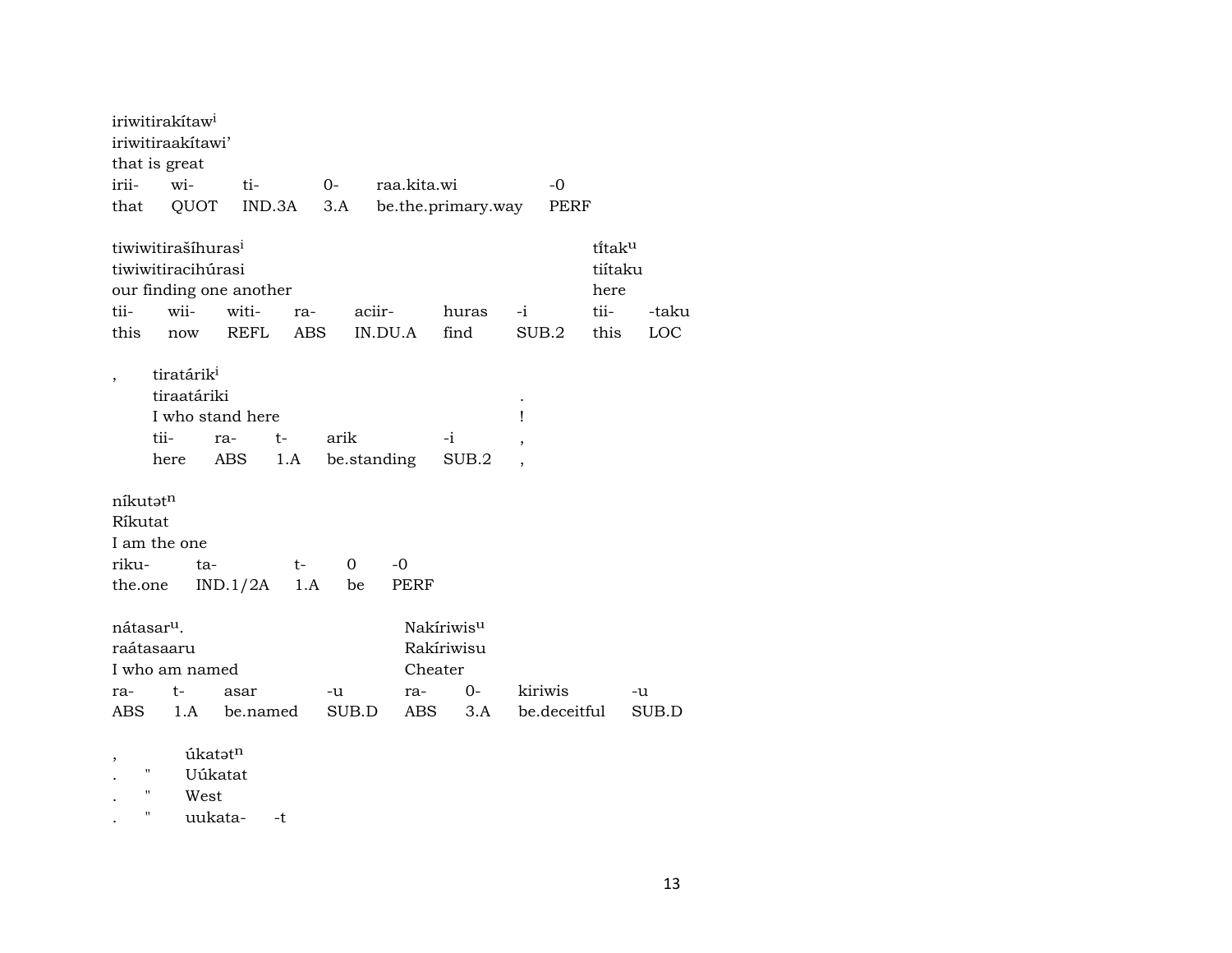| Π                                                     | west                                                                            |              | LOC           |             |                     |       |                                                    |                                                                   |                                                                                  |                               |                          |
|-------------------------------------------------------|---------------------------------------------------------------------------------|--------------|---------------|-------------|---------------------|-------|----------------------------------------------------|-------------------------------------------------------------------|----------------------------------------------------------------------------------|-------------------------------|--------------------------|
| aháa<br>ahaá'a'<br>he came                            |                                                                                 |              |               |             |                     |       |                                                    |                                                                   | $\boldsymbol{\zeta}\boldsymbol{\zeta}$<br>$\boldsymbol{\zeta}\boldsymbol{\zeta}$ |                               |                          |
| ar-                                                   | ra-                                                                             | $0-$         | a-            |             | a                   | $-0$  |                                                    |                                                                   | $\pmb{\mathsf{H}}$                                                               |                               |                          |
| EV                                                    | ABS                                                                             | 3.A          | PREV.3A       |             | come                |       | <b>PERF</b>                                        |                                                                   | $\pmb{\mathsf{H}}$                                                               |                               |                          |
| iritatn<br>Íritat<br>I am he<br>irii-                 | ta-                                                                             |              | t-            | 0           | $-0$                |       | $\pmb{\mathsf{H}}$<br>11<br>11<br>"                |                                                                   |                                                                                  |                               |                          |
| that                                                  | IND.1/2A                                                                        |              | 1.A           | be          | PERF                |       |                                                    |                                                                   |                                                                                  |                               |                          |
| Ahawáku<br>Ahawáku'<br>He said<br>ar-<br>EV           | ra-<br>ABS                                                                      | $O -$<br>3.A | waka'u<br>say |             | $-0$<br><b>PERF</b> |       |                                                    |                                                                   |                                                                                  |                               |                          |
| tirárik <sup>i</sup><br>tiraáriki<br>this one<br>tii- | ra-                                                                             | $O -$        | arik          |             | $-i$                |       | $\,$<br>$\ddot{\cdot}$<br>$\overline{\phantom{a}}$ | $\mathcal{C}$<br>$\boldsymbol{\mathcal{C}}$<br>$\pmb{\mathsf{H}}$ | åka <sup>a</sup><br>Aáka'a<br>Oh my<br>aaka'a                                    | Ţ<br>$\overline{\phantom{a}}$ |                          |
| this                                                  | ABS                                                                             | 3.A          |               | be.standing |                     | SUB.2 |                                                    | $\blacksquare$                                                    | oh.my                                                                            | $\overline{\phantom{a}}$      |                          |
|                                                       | iriwiraráwiškaraha <sup>a</sup><br>iriwiraraawickárahaa'a<br>what a coincidence |              |               |             |                     |       |                                                    |                                                                   |                                                                                  |                               |                          |
| irii-                                                 | wii-                                                                            | ra-          | 0-            | $a-$        |                     |       |                                                    | raa.wic.karahaar                                                  |                                                                                  |                               | $\overline{\phantom{0}}$ |
| that                                                  | now                                                                             | ABS          | 3.A           |             | PREV.3A             |       |                                                    |                                                                   | be.a.thwarting.coincidence                                                       |                               | EX                       |
| Ħ                                                     |                                                                                 | Hiruahiwáku  |               |             |                     |       |                                                    |                                                                   | ,                                                                                | $\epsilon$                    |                          |
| н                                                     | Hiru                                                                            |              | ahiwáku'      |             |                     |       |                                                    |                                                                   |                                                                                  | $\pmb{\zeta}\pmb{\zeta}$      |                          |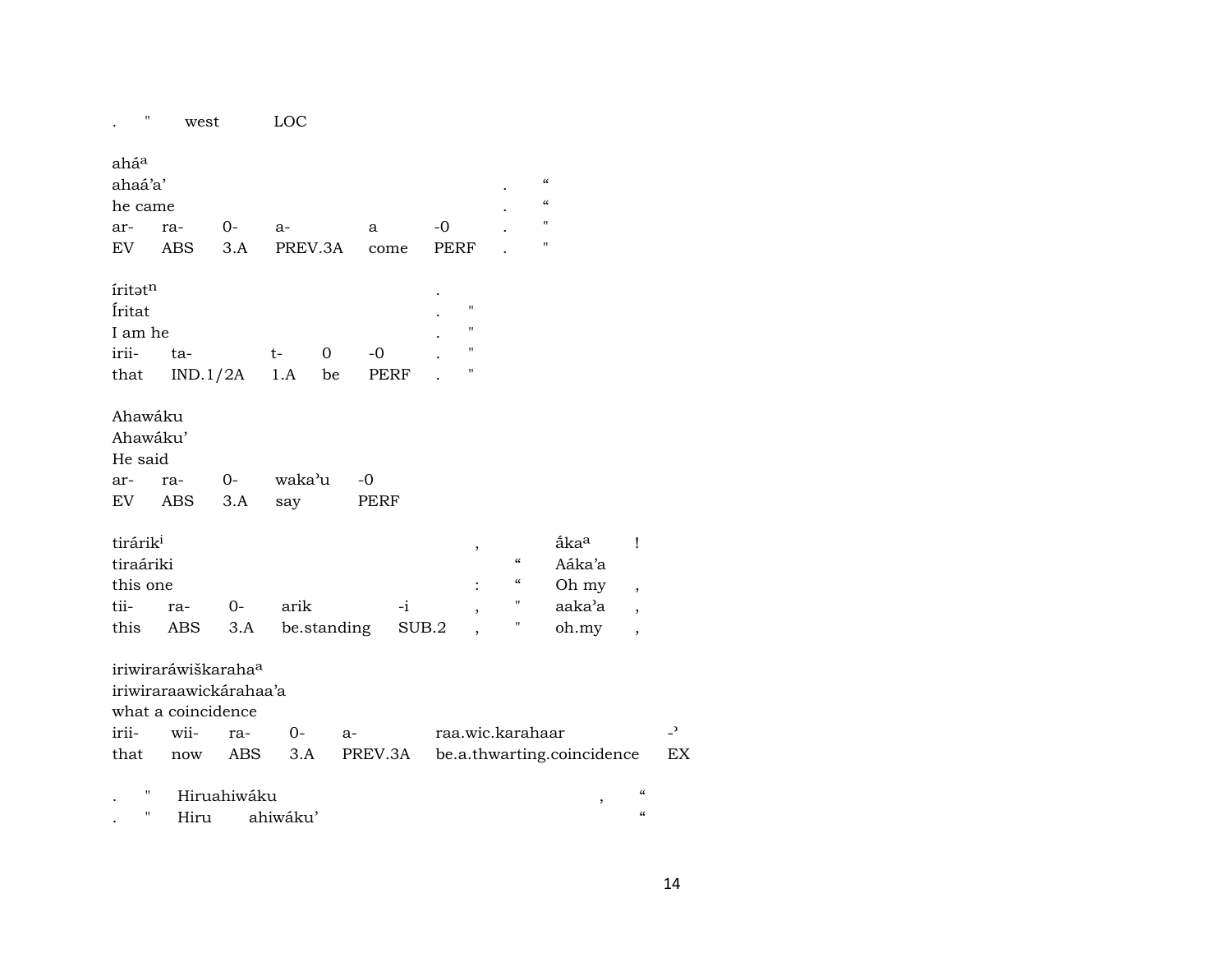| $\pmb{\mathsf{H}}$<br>Ī | Then                          | he said |                          |         |                          |      |             |         | $\epsilon\epsilon$                             |  |
|-------------------------|-------------------------------|---------|--------------------------|---------|--------------------------|------|-------------|---------|------------------------------------------------|--|
| Ħ                       | hiruu                         | ar-     |                          | ri-     |                          | $0-$ | waka'u      | $-0$    | $\pmb{\mathsf{H}}$<br>$\overline{\phantom{a}}$ |  |
| н                       | then                          | EV      |                          | CONT.3A |                          | 3.A  | say         | PERF    | $\mathbf{H}$<br>$\overline{ }$                 |  |
|                         |                               |         |                          |         |                          |      |             |         |                                                |  |
| ắka <sup>a</sup>        |                               | híihi   |                          |         |                          |      |             |         |                                                |  |
| Aáka'a                  |                               | hi      |                          | ihi     |                          |      |             |         |                                                |  |
| Oh                      | $\overline{ }$                | and     | $\overline{\phantom{a}}$ | uh      | $\overline{\phantom{a}}$ |      |             |         |                                                |  |
| aaka'a                  |                               | hi      |                          | ihii    |                          |      |             |         |                                                |  |
| oh                      |                               | and     | $\overline{\phantom{a}}$ | uh      |                          |      |             |         |                                                |  |
|                         |                               |         |                          |         |                          |      |             |         |                                                |  |
| kariríut <sup>n</sup>   |                               |         |                          |         |                          |      |             |         |                                                |  |
| kariirií'ut             |                               |         |                          |         |                          |      |             |         |                                                |  |
| it is far               |                               |         |                          |         |                          |      |             |         |                                                |  |
| karii-                  |                               | ri-     |                          | $0-$    | <i>i.uut</i>             |      | $-0$        |         |                                                |  |
|                         | EMPH.NEG                      | CONT.3A |                          | 3.A     | be.far                   |      | <b>PERF</b> |         |                                                |  |
|                         | tiháiriratihkáta <sup>a</sup> |         |                          |         |                          |      |             |         |                                                |  |
|                         | tihaá'iriiratihkáta'a         |         |                          |         |                          |      |             |         |                                                |  |
|                         | here where I came up.         |         |                          |         |                          |      |             |         |                                                |  |
| tii-                    | haa-                          | irii-   |                          | ra-     | $t-$                     | ir-  |             | kata.a  | -0                                             |  |
| here                    | here                          | where   |                          | ABS     | 1.A                      |      | PREV.1/2A   | come.up | SUB.4                                          |  |
|                         |                               |         |                          |         |                          |      |             |         |                                                |  |
| tihariítatn             |                               |         |                          |         |                          |      |             |         |                                                |  |
|                         | Tihaarii'itat                 |         |                          |         |                          |      |             |         |                                                |  |
|                         | Here the village is           |         |                          |         |                          |      |             |         |                                                |  |
| tii-                    | haa-                          | rii-    |                          | $0-$    | itak                     |      | -0          |         |                                                |  |
| here                    | here                          | ASSR    |                          | 3.A     | be.a.camp                |      | PERF        |         |                                                |  |
|                         |                               |         |                          |         |                          |      |             |         |                                                |  |
| kiširíatn               |                               |         |                          |         |                          |      |             |         |                                                |  |
| kici                    | rií'ut                        |         |                          |         |                          |      |             |         |                                                |  |
| and                     | it is far                     |         |                          |         |                          |      |             |         |                                                |  |
| kici                    | ra-                           | 0-      |                          | i.uut   | $-0$                     |      |             |         |                                                |  |
| but                     | ABS                           | 3.A     |                          | be.far  | <b>PERF</b>              |      |             |         |                                                |  |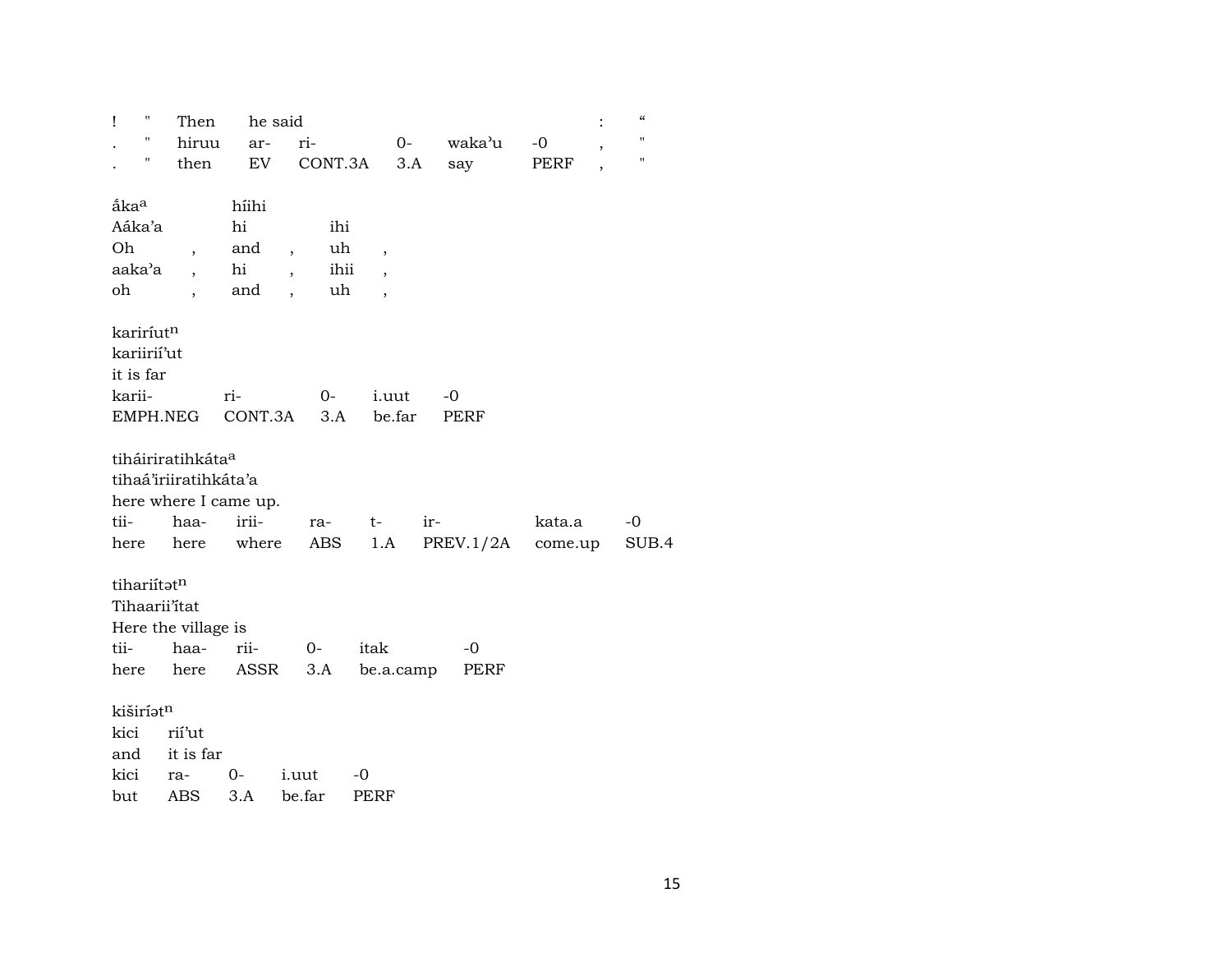|                        |                                                  | irikúhasirahúwi<br>irikuúhasiira'                            |                                                           | where you have come from                                        |            |     |               |                              |                  | huúwi'<br>indeed           |                   |
|------------------------|--------------------------------------------------|--------------------------------------------------------------|-----------------------------------------------------------|-----------------------------------------------------------------|------------|-----|---------------|------------------------------|------------------|----------------------------|-------------------|
| irii-                  |                                                  | kuur-                                                        |                                                           | ra-                                                             | $S-$       | ir- |               | a                            | -0               | huuwi'                     |                   |
| where                  |                                                  | <b>DUB</b>                                                   |                                                           | ABS                                                             | 2.A        |     | PREV.1/2A     | come                         | PERF             | indeed                     |                   |
|                        | åka <sup>a</sup><br>Aáka'a<br>Oh<br>aaka'a<br>oh |                                                              | Ţ<br>$\overline{\phantom{a}}$<br>$\overline{\phantom{a}}$ |                                                                 |            |     |               |                              |                  |                            |                   |
| hi<br>and<br>hi<br>and |                                                  | hiiriwirarawiškáraha<br>irii-<br>that                        | wii-<br>now                                               | iriwiraraawickárahaa<br>what a coincidence<br>ra-<br><b>ABS</b> | 0-         | 3.A | a-<br>PREV.3A |                              | raa.wic.karahaar | be.a.thwarting.coincidence | -0<br><b>PERF</b> |
| Ţ                      |                                                  | kakáha<br>Kaakáha<br>I don't have<br>kaaka-                  |                                                           | t-                                                              | raah       |     | -0            |                              |                  |                            |                   |
|                        |                                                  | NEG.IND.1/2A                                                 |                                                           | 1.A                                                             | have       |     | PERF          |                              |                  |                            |                   |
| irii-                  |                                                  | iriratiháruku<br>iriiratiiháruku<br>what I always use<br>ra- | t-                                                        | ir-                                                             |            |     | ut-           | raar                         | -hus             | -uku                       |                   |
| what                   |                                                  | ABS                                                          | 1.A                                                       |                                                                 | PREV.1/2A  |     | PREV          | use                          | IMPF.SUB         | HAB.SUB                    |                   |
|                        |                                                  | rátkukiríwiski,<br>ratkukíriwiski<br>when I cheat him        |                                                           |                                                                 |            |     |               | šáhiks<br>cáhiks<br>a person |                  |                            |                   |
| ra-                    |                                                  | $t-$                                                         | ku-                                                       |                                                                 | kiriwis.ki |     | $-0$          | icaahiks                     |                  |                            |                   |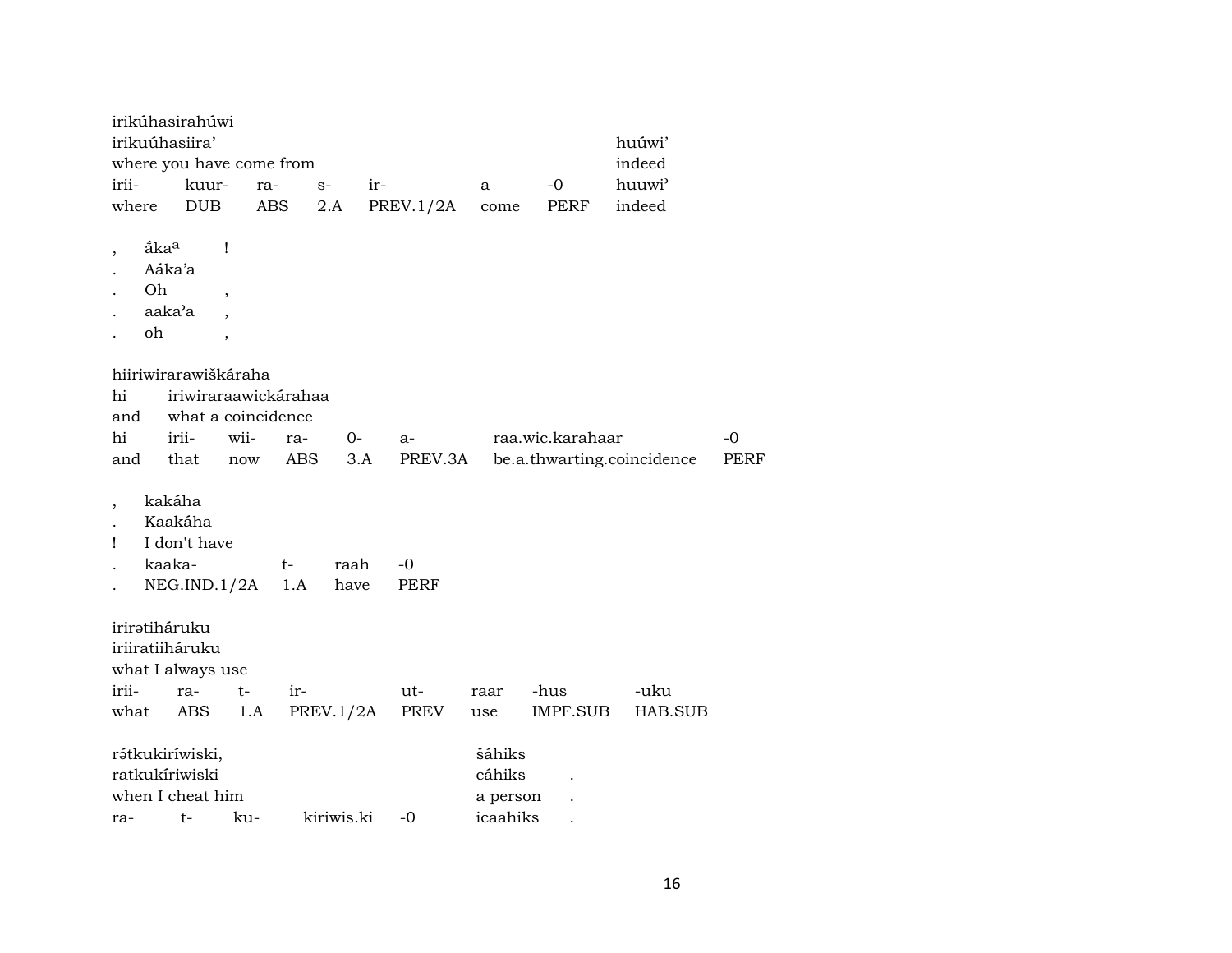| INF.A                                                             | 1.A                             | INF.B           |               | cheat           |              | SUB.4        |                                                                                                             | person                                                    |                                   |        |
|-------------------------------------------------------------------|---------------------------------|-----------------|---------------|-----------------|--------------|--------------|-------------------------------------------------------------------------------------------------------------|-----------------------------------------------------------|-----------------------------------|--------|
| kakáha<br>Kaakáha<br>kaaka-                                       | I don't have it<br>NEG.IND.1/2A | $t-$<br>1.A     | raah<br>have  |                 | $-0$<br>PERF |              | $\pmb{\mathsf{H}}$<br>$\pmb{\mathsf{H}}$<br>п<br>п                                                          |                                                           |                                   |        |
| Hiru<br>Then<br>hiruu                                             | Hiruahiwáku<br>he said<br>ar-   | ahiwáku'<br>ri- |               | $0-$            |              | waka'u       | $-0$                                                                                                        |                                                           |                                   |        |
| then                                                              | EV                              |                 | CONT.3A       | 3.A             | say          |              | PERF                                                                                                        |                                                           |                                   |        |
| tirárik <sup>i</sup><br>tiiraáriki<br>this one<br>tii-            | ra-                             | $O-$            | arik          |                 | -i           |              | ,                                                                                                           | $\epsilon\epsilon$<br>$\mathcal{C}\mathcal{C}$<br>"<br>11 | nkaa<br>Iíka'a<br>Oh my<br>iika'a | ļ<br>ļ |
| this                                                              | ABS                             | 3.A be.standing |               |                 |              | SUB.2        |                                                                                                             | П                                                         | oh.my                             |        |
| káriut <sup>n</sup><br>ká rii'ut<br>Is it far<br>ka-<br>Y/N.INTER |                                 | ra-<br>ABS      | $O-$<br>3.A   | i.uut<br>be.far |              | $-0$<br>PERF | 5.                                                                                                          | н<br>11<br>$\pmb{\mathsf{H}}$<br>11<br>н                  | A<br>A<br>And<br>a<br>and         |        |
| ahawáku<br>ahawáku'<br>he said<br>ar-<br>EV                       | ra-<br>ABS                      | $0-$<br>3.A     | waka'u<br>say | $-0$            | PERF         | ,<br>,       | $\mathcal{C}$<br>$\epsilon$<br>$\boldsymbol{\zeta}\boldsymbol{\zeta}$<br>$\mathbf{H}$<br>$\pmb{\mathsf{H}}$ |                                                           |                                   |        |
| Kakíutn<br>Kaakii'ut                                              |                                 |                 |               |                 |              |              | háa<br>Haa'a                                                                                                |                                                           | ,                                 |        |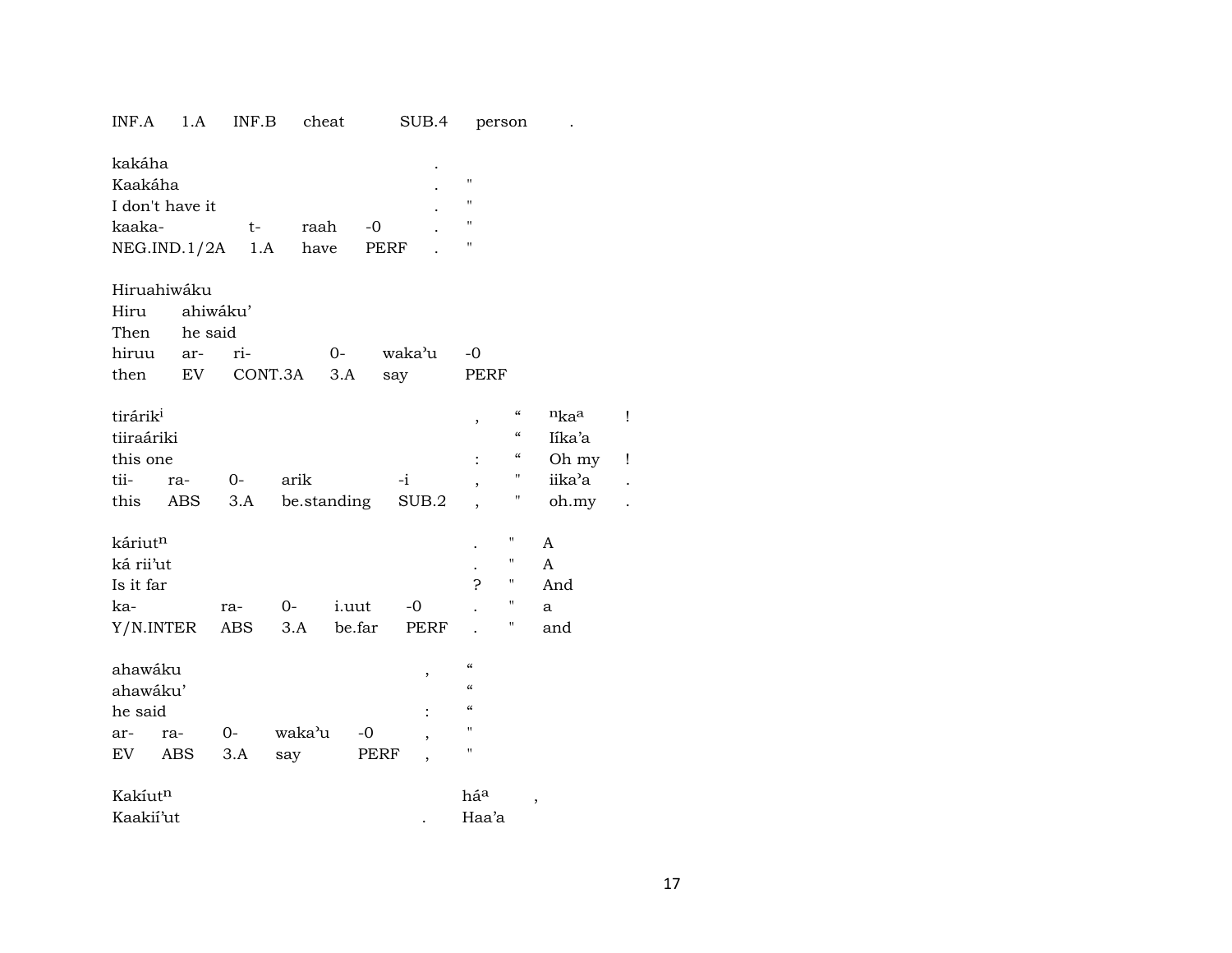| It is not far                |              |             |                        |                     |        | See                        | Ţ                        |                    |       |
|------------------------------|--------------|-------------|------------------------|---------------------|--------|----------------------------|--------------------------|--------------------|-------|
| kaaki-                       |              | $O-$        | <i>i.uut</i>           | $-0$                |        | haa'a                      | $\overline{\phantom{a}}$ |                    |       |
| NEG.IND.3A 3.A be.far        |              |             |                        | PERF                |        | see                        | $\overline{\phantom{a}}$ |                    |       |
|                              |              |             |                        |                     |        |                            |                          |                    |       |
| tihairiratíra                |              |             |                        |                     |        |                            |                          |                    |       |
| tihaa'iriiratiira            |              |             |                        |                     |        |                            |                          |                    |       |
| here where I came            |              |             |                        |                     |        |                            |                          |                    |       |
| tii-                         | haa-         | irii-       | ra-                    | $t-$                | ir-    |                            | a                        | $-0$               |       |
| here                         | here where   |             | ABS                    | 1.A                 |        | PREV.1/2A                  | come                     | SUB.4              |       |
| asihkatáwiša                 |              |             |                        |                     |        |                            |                          |                    |       |
| aasihkatáwica                |              |             |                        |                     |        |                            |                          |                    |       |
| if you had come up there     |              |             |                        |                     |        |                            |                          |                    |       |
| aa-                          |              | $S-$        | $ir-$                  |                     | kata-  |                            |                          | wic.a              | -0    |
| $SUBJ.1/2A$ 2.A PREV.1/2A    |              |             |                        |                     |        | against.a.vertical.surface |                          | arrive             | SUB.4 |
|                              |              |             |                        |                     |        |                            |                          |                    |       |
| áwit <sup>n</sup>            | hiiskutíritn |             |                        |                     |        |                            |                          |                    |       |
| áwit                         | hi           | iskuutiírit |                        |                     |        |                            |                          |                    |       |
| first                        | and          |             | you would have seen me |                     |        |                            |                          |                    |       |
| awit                         | hi           | $i-$        |                        | $S-$                | ku-    | ut-                        | iirik                    | -0                 |       |
| first                        | and          |             | CONT.1/2A              | 2.A                 | 1.P    | PREV                       | see                      | PERF               |       |
|                              |              |             |                        |                     |        |                            |                          |                    |       |
| iriratihkáta <sup>a</sup>    |              |             |                        |                     |        |                            |                          | $\, ,$             |       |
| iriiratihkáta'a              |              |             |                        |                     |        |                            |                          |                    |       |
| where I climbed up           |              |             |                        |                     |        |                            |                          |                    |       |
| irii-                        | ra-          | $t-$        | ir-                    |                     | kata.a | -0                         |                          |                    |       |
| where                        | ABS          | 1.A         |                        | $PREV.1/2A$ come.up |        |                            | SUB.4                    |                    |       |
|                              |              |             |                        |                     |        |                            |                          |                    |       |
| nikutahakítatn               |              |             |                        |                     |        |                            |                          |                    |       |
| Rikutahaakítat               |              |             |                        |                     |        |                            |                          | $\pmb{\mathsf{H}}$ |       |
| That is where our village is |              |             |                        |                     |        |                            |                          | 11                 |       |
| riku-                        | ta-          |             | $t-$                   | rak-                | itak   |                            | $-0$                     | $\pmb{\mathsf{H}}$ |       |
| that.is                      |              | IND.1/2A    | 1.A                    | $1/2$ .PL           |        | be.a.camp                  | PERF                     | Н                  |       |
|                              |              |             |                        |                     |        |                            |                          |                    |       |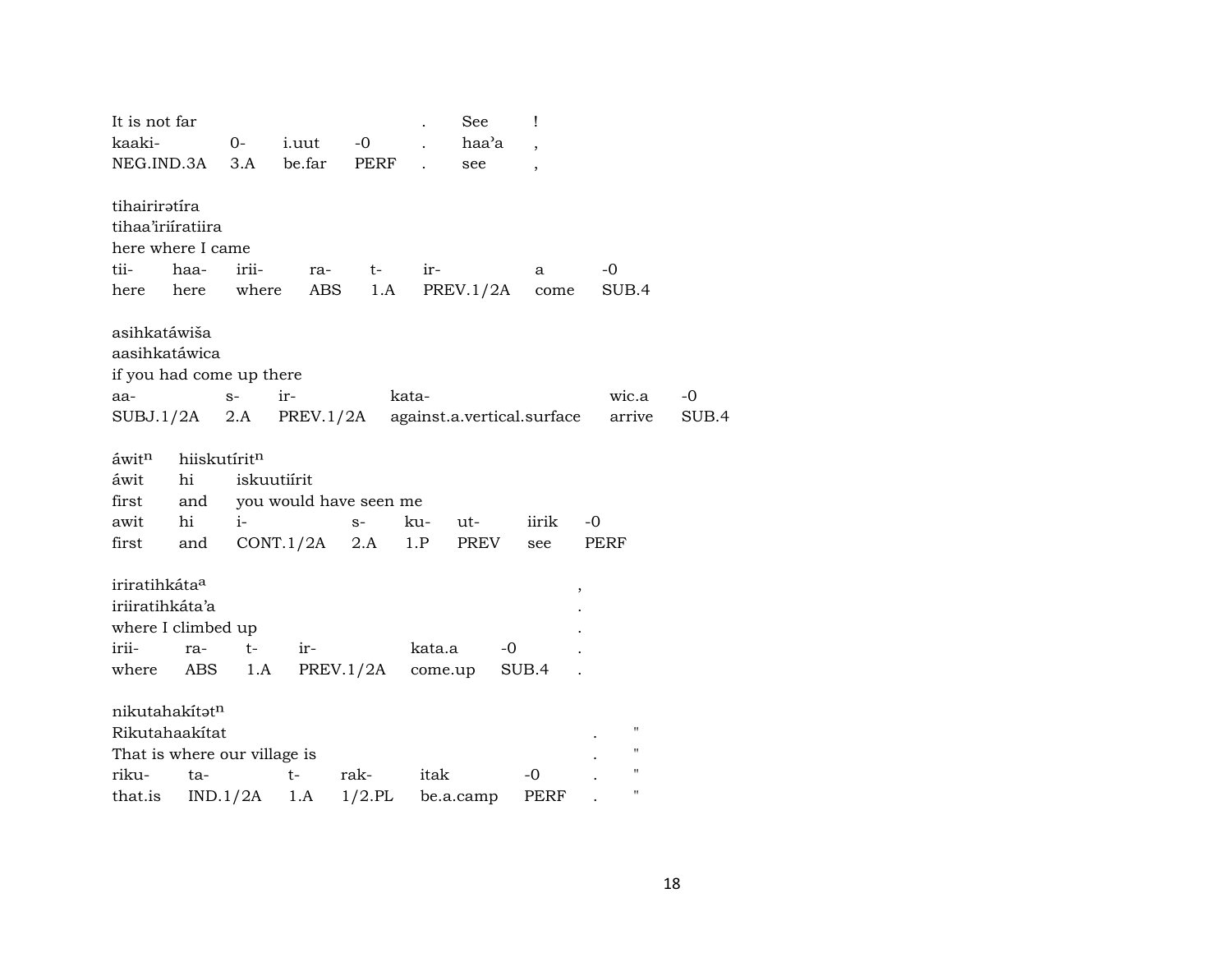| hišiahawáku<br>Hici<br>And<br>hi.ci ar-<br>and                            | ahawáku'<br>he said<br>EV                    | ra-<br><b>ABS</b>                | $O-$<br>3.A    | waka'u<br>say       | -0<br>PERF    |                                                                                                         |                                                                                                                              |                                                                               |
|---------------------------------------------------------------------------|----------------------------------------------|----------------------------------|----------------|---------------------|---------------|---------------------------------------------------------------------------------------------------------|------------------------------------------------------------------------------------------------------------------------------|-------------------------------------------------------------------------------|
| tihírariki<br>tihiíraariki<br>this other one<br>tii-<br>this              | hii-<br>other                                | ra-<br>ABS                       | $0-$<br>3.A    | arik<br>be.standing |               | -i<br>SUB.2                                                                                             | $\mathcal{C}$<br>,<br>$\boldsymbol{\zeta}\boldsymbol{\zeta}$<br>$\boldsymbol{\zeta}\boldsymbol{\zeta}$<br>$\pmb{\mathsf{H}}$ | н                                                                             |
| Tiut<br>Tii'ut<br>It is far<br>ti-<br>$IND.3A$ $3.A$                      | 0-                                           | <i>i.uut</i><br>be.far           | -0             | <b>PERF</b>         |               |                                                                                                         |                                                                                                                              |                                                                               |
| irírahakitatn<br>iriírahaakitat<br>where our village is<br>irii-<br>where | ra-<br>ABS                                   | t-<br>1.A                        | rak-           | itak<br>$1/2$ .PL   | be.a.camp     | -0<br>SUB.4                                                                                             |                                                                                                                              | н<br>Náwa<br>П<br>Ráwa<br>$\mathbf{H}$<br><b>Now</b><br>Ħ<br>rawa<br>Ħ<br>now |
|                                                                           | hiruahiwáku<br>hiru<br>then<br>hiruu<br>then | ahiwáku'<br>he said<br>ar-<br>EV | ri-<br>CONT.3A | 0-<br>3.A           | waka'u<br>say | -0<br>PERF                                                                                              |                                                                                                                              |                                                                               |
| tirárik <sup>i</sup><br>tiiraáriki<br>this one<br>tii-                    | ra-                                          | 0-                               | arik           | $-i$                |               | $\mathcal{C}$<br>$\,$<br>$\boldsymbol{\mathcal{C}}$<br>$\boldsymbol{\zeta}\boldsymbol{\zeta}$<br>Ħ<br>, | åka <sup>a</sup><br>Aáka'a<br>Oh my<br>aaka'a                                                                                | Ţ<br>,                                                                        |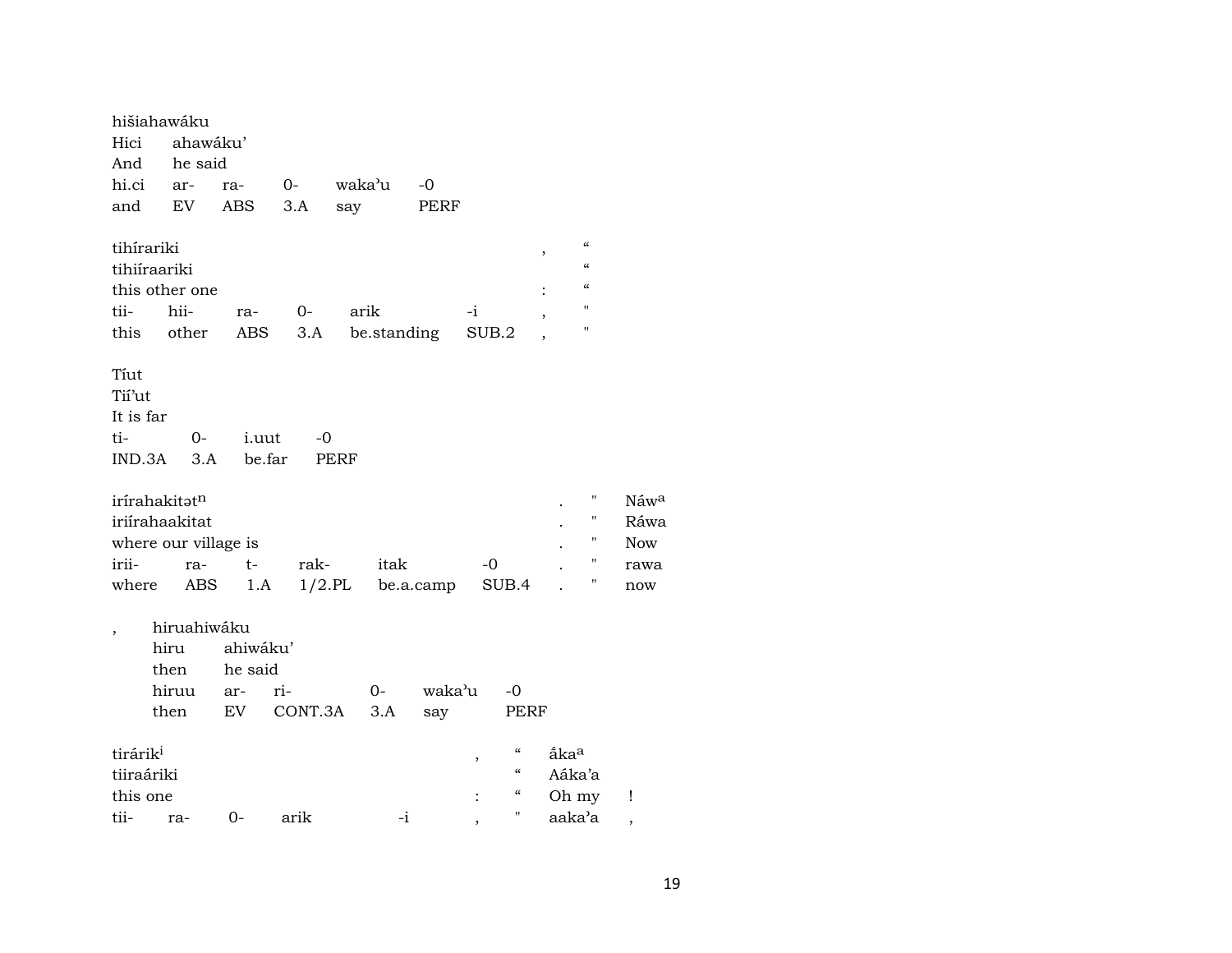$SUB.2$ be.standing this ABS  $3.A$  $\mathbf{u}$ oh.my  $\overline{\phantom{a}}$ šurarawiškáraharik<sup>i</sup> cturaraawickárahaariki when its being a coincidence  $0 -i$ ctuura $a$ raa.wic.karahaar -ik ABS  $3.A$ PREV.3A be.a.thwarting.coincidence certainly **DIST** SUB.2 narutátiatn raaruutáti'at I just would go  $i -0$ raaruuta $t$ at  $IND.1/2A$  $1.A$ SEQ PERF just then go natíška<sup>a</sup> ratícka'a my wanting ra $t$ wicka  $-a$  $1.A$ want SUB<sub>.1</sub> **ABS** kuatuksuhuhwihahkaku ku'aatuksuhuhwihaahkaku that I be on a game ground awhile kuaa $t$ uksuhurwi.haarkakus  $-0$ **JUSS** be.sitting **INDF**  $SUBJ.1/2A$  1.A awhile game.ground in SUB.4

hiisiwihahkáis<sup>a</sup>

 $\overline{\phantom{a}}$ 

hi isihwihaahká'iisa'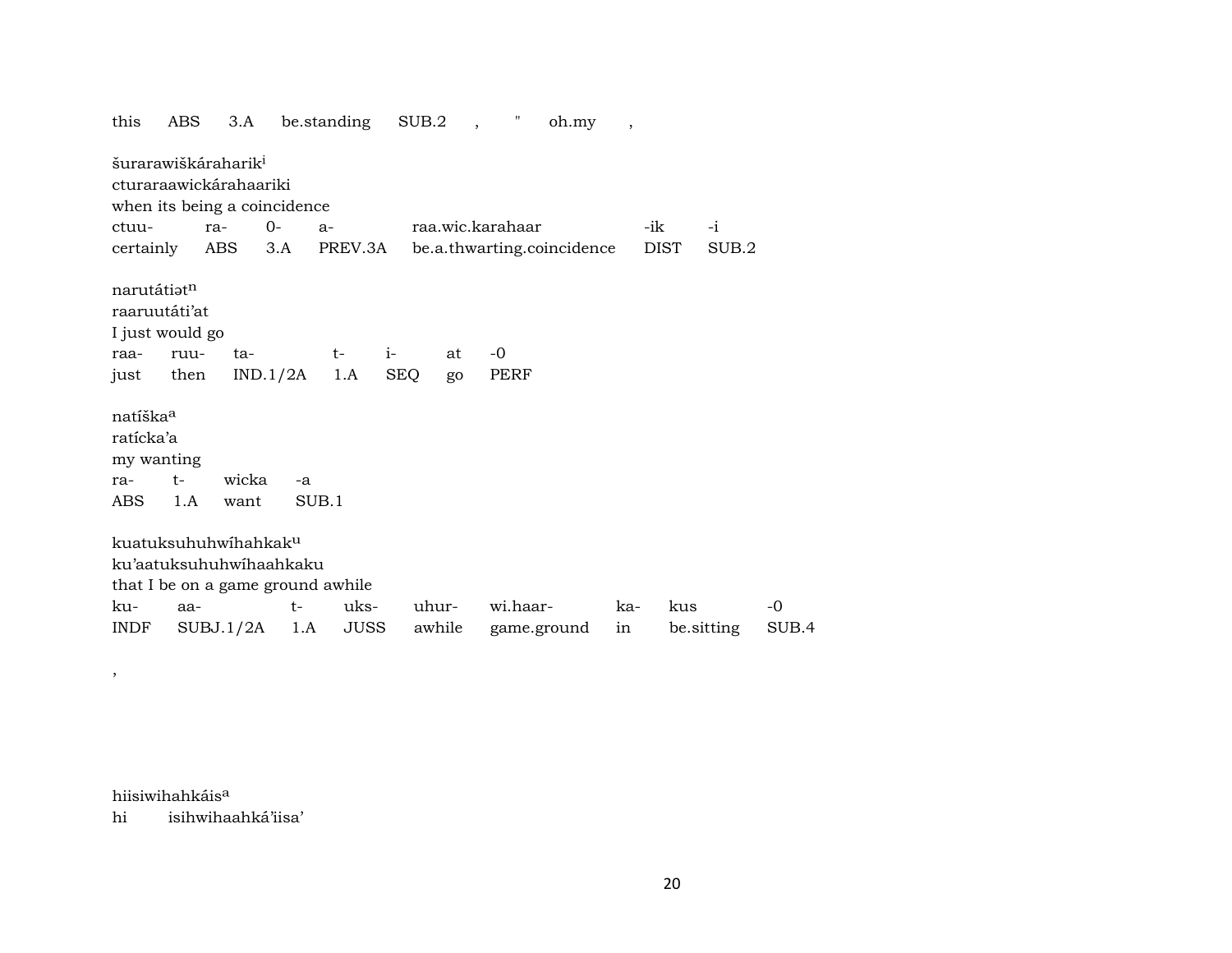and then you'll come to the gambling place

| hi i- | $s-$ ir- |  |                                                           |  |  |
|-------|----------|--|-----------------------------------------------------------|--|--|
|       |          |  | and CONT.1/2A 2.A PREV.1/2A game.ground in come.into PERF |  |  |

hiišiwihahkáwirutit<sup>n</sup>

,

| hi icihwihaahkáwiiruutit              |  |                                                         |  |                     |  |  |  |  |  |
|---------------------------------------|--|---------------------------------------------------------|--|---------------------|--|--|--|--|--|
| and we'll sit down on the game ground |  |                                                         |  |                     |  |  |  |  |  |
|                                       |  | hi i- aciir- wi.haar-                                   |  | ka- wi.itik -ruu -0 |  |  |  |  |  |
|                                       |  | and CONT.1/2A IN.DU.A game.ground in sit.down DIST PERF |  |                     |  |  |  |  |  |

- . " Nikuwitiwákah<sup>u</sup>
- . " Rikuwitiwákaahu'
- . " That is what he was saying

|  | riku- wi- ti- |  | $\Omega$ | waka                                  | -:hus |
|--|---------------|--|----------|---------------------------------------|-------|
|  |               |  |          | that.is QUOT IND.3A 3.A say.IMPF IMPF |       |

| nakiríwis <sup>u</sup> |             |              |       |   |  |  |  |  |  |
|------------------------|-------------|--------------|-------|---|--|--|--|--|--|
| Rakíriwisu             |             |              |       |   |  |  |  |  |  |
| Cheater                |             |              |       | ٠ |  |  |  |  |  |
| ra-                    | $O-$        | kiriwis      | -11   |   |  |  |  |  |  |
| ABS.                   | $\beta$ . A | be.deceitful | SUB D |   |  |  |  |  |  |

Hiruahiwáku

|               | Hiru ahiwáku' |                              |  |              |  |  |  |  |  |
|---------------|---------------|------------------------------|--|--------------|--|--|--|--|--|
| Then he said  |               |                              |  |              |  |  |  |  |  |
| hiruu ar- ri- |               |                              |  | 0- waka'u -0 |  |  |  |  |  |
|               |               | then EV CONT.3A 3.A say PERF |  |              |  |  |  |  |  |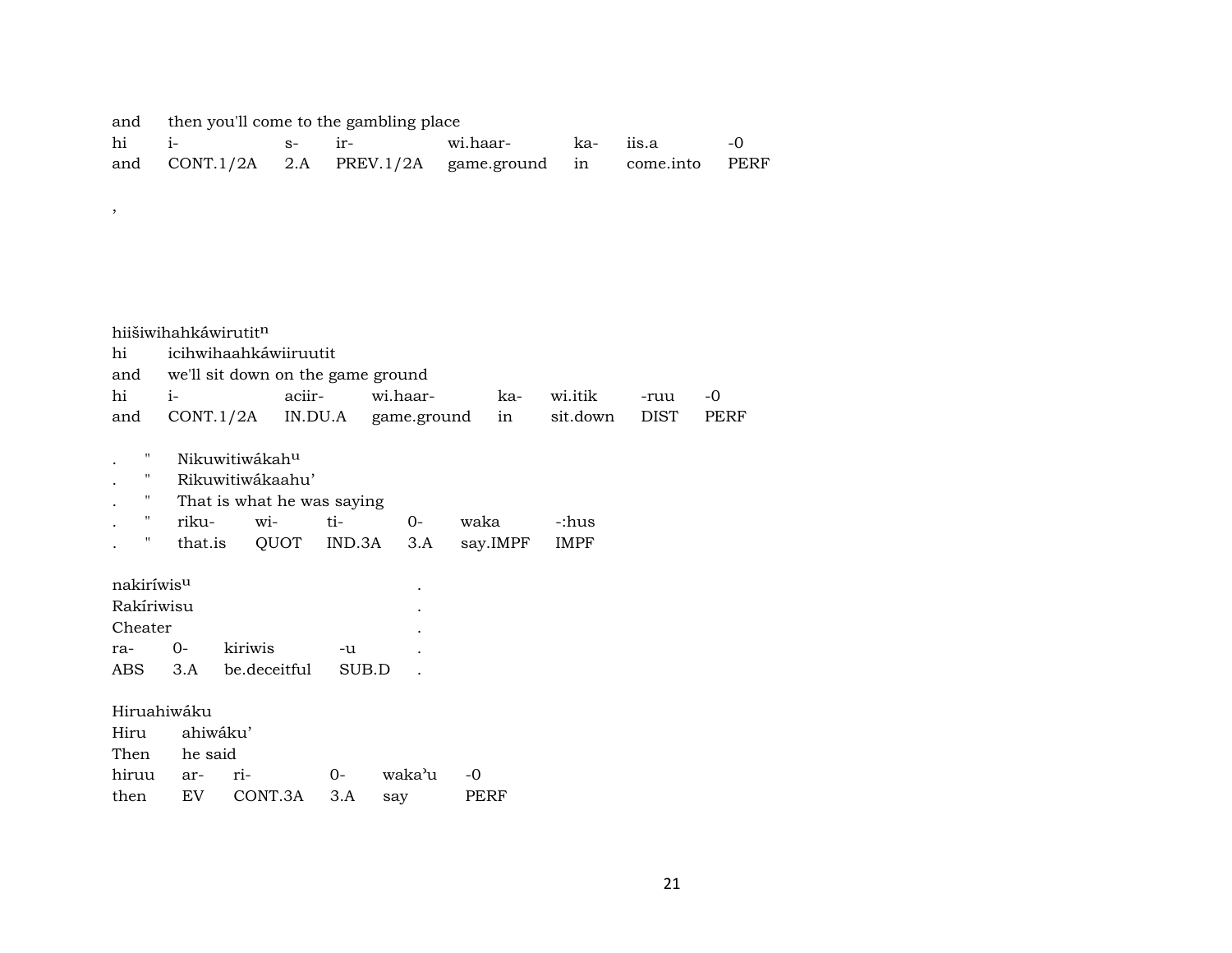| tírarik <sup>i</sup><br>tíraariki |                          |                     |                |                  |       |               |      | $\pmb{\zeta}\pmb{\zeta}$               | Náwa<br>Ráwa             | $\overline{\phantom{a}}$ |      |
|-----------------------------------|--------------------------|---------------------|----------------|------------------|-------|---------------|------|----------------------------------------|--------------------------|--------------------------|------|
| this one                          |                          |                     |                |                  |       |               |      | $\pmb{\zeta}\pmb{\zeta}$               | <b>Now</b>               | ,                        |      |
| tii-                              | ra-                      | 0-                  | arik           |                  | $-i$  |               |      | $\pmb{\mathsf{H}}$                     | rawa                     | $\overline{ }$           |      |
| this                              | ABS                      | 3.A                 |                | be.standing      | SUB.2 |               |      | $\pmb{\mathsf{H}}$                     | now                      | $\overline{\phantom{a}}$ |      |
| náw <sup>a</sup>                  | $\overline{\phantom{a}}$ | irár <sup>i</sup>   |                |                  |       |               |      |                                        |                          |                          |      |
| ráwa                              |                          | iraári'             |                |                  |       |               |      |                                        |                          | $\pmb{\mathsf{H}}$       |      |
| now                               | $\overline{\phantom{a}}$ | brother             |                |                  |       |               |      |                                        |                          | $\pmb{\mathsf{H}}$       |      |
| rawa                              |                          | $i-$                |                | -raar-           |       |               | -ri' |                                        |                          | $\pmb{\mathsf{H}}$       |      |
| now                               |                          | 3.POSS.A            |                | same.sex.sibling |       |               |      | 3.POSS.B                               |                          | н                        |      |
| náw <sup>a</sup>                  |                          | híruahiwáku         |                |                  |       |               |      |                                        |                          |                          |      |
| Ráwa                              |                          | hiru                |                | ahiwáku'         |       |               |      |                                        |                          |                          |      |
| <b>Now</b>                        |                          | then                | he said        |                  |       |               |      |                                        |                          |                          |      |
| rawa                              |                          | hiruu               | ar-            | ri-              |       | $0-$          |      | waka'u                                 | -0                       |                          |      |
| now                               |                          | then                | EV             | CONT.3A          |       | 3.A           |      | say                                    | PERF                     |                          |      |
| tirárik <sup>i</sup>              |                          |                     |                |                  |       |               | ,    | $\pmb{\zeta}\pmb{\zeta}$               | Náwa                     | $\overline{\phantom{a}}$ |      |
| tiraáriki                         |                          |                     |                |                  |       |               |      | $\boldsymbol{\zeta}\boldsymbol{\zeta}$ | Ráwa                     |                          |      |
| this one                          |                          |                     |                |                  |       |               |      | $\boldsymbol{\zeta}\boldsymbol{\zeta}$ | <b>Now</b>               | $\overline{\phantom{a}}$ |      |
| tii-                              | ra-                      | 0-                  | arik           |                  | -i    |               |      | "                                      | rawa                     | $\overline{\phantom{a}}$ |      |
| this                              | <b>ABS</b>               | 3.A                 |                | be.standing      | SUB.2 |               |      | П                                      | now                      | $\overline{ }$           |      |
| åka <sup>a</sup>                  | Ţ                        |                     | iriskítawiíhi  |                  |       |               |      |                                        |                          |                          |      |
| aáka'a                            |                          |                     | iriiskítawi'   |                  |       |               |      |                                        |                          |                          | ihi  |
| oh my                             | Ţ                        |                     | you are leader |                  |       |               |      |                                        |                          | ,                        | uh   |
| aaka'a                            | $\ddot{\phantom{0}}$     | $ii -$              | rii-           | $S-$             |       | kita.wi       |      |                                        | $-0$                     |                          | ihii |
| oh.my                             |                          | that                | ASSR           | 2.A              |       | be.the.leader |      |                                        | PERF                     |                          | uh   |
|                                   | tirasikítaw <sup>i</sup> |                     |                |                  |       |               |      | íhi                                    |                          |                          |      |
|                                   | tiraasikítawi            |                     |                |                  |       |               |      | ihi                                    |                          |                          |      |
| $\overline{\phantom{a}}$          |                          | you riding this one |                |                  |       | $\,$          |      | uh                                     | $\overline{\phantom{a}}$ |                          |      |
| ,                                 | tii-                     | ra-                 | $S-$           | ikita            | -wi   |               |      | ihii                                   | ,                        |                          |      |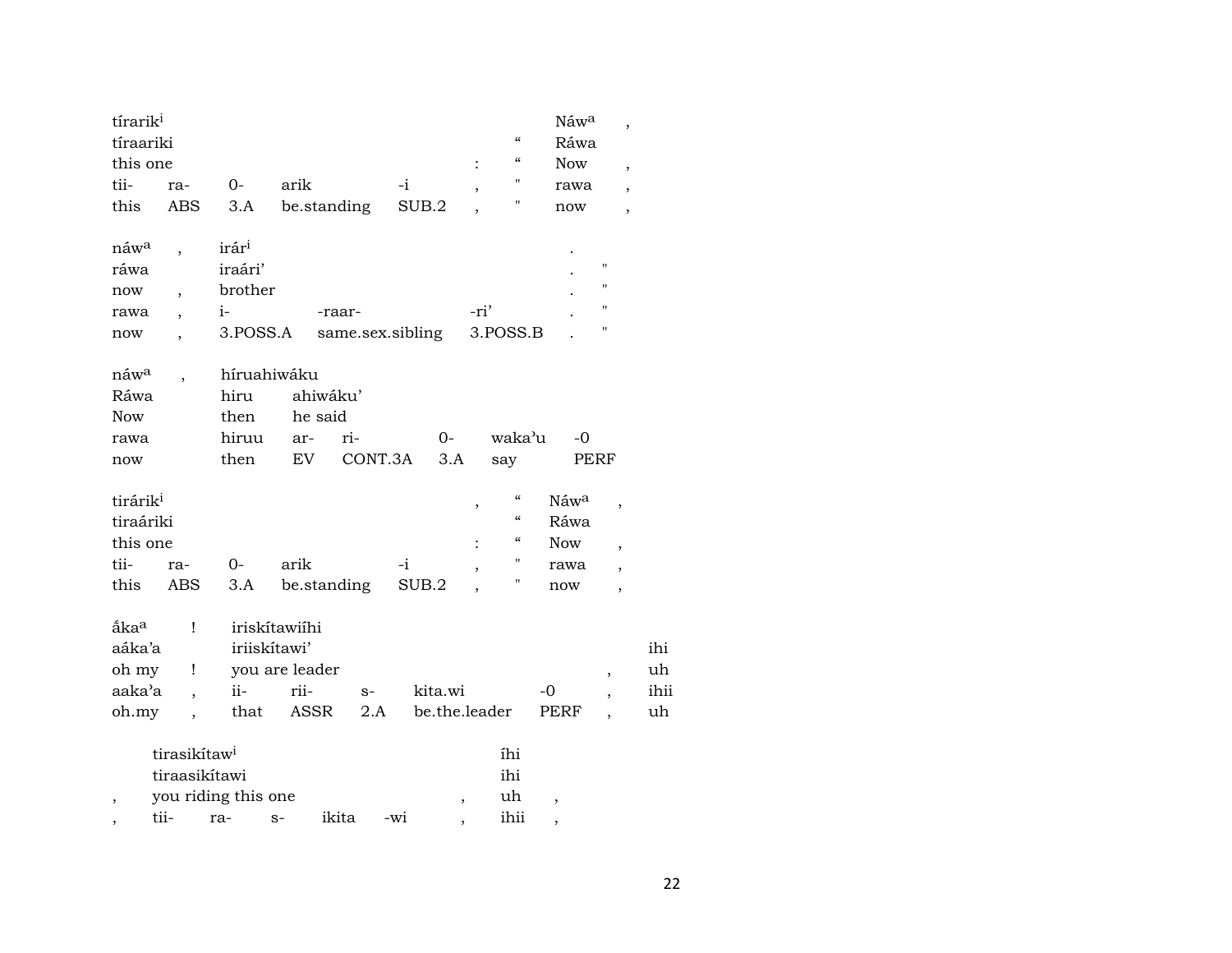|                                   | this                        | ABS                                 | 2.A  | ride     | SUB.L,              |          | uh,           |              |       |
|-----------------------------------|-----------------------------|-------------------------------------|------|----------|---------------------|----------|---------------|--------------|-------|
|                                   |                             | hiatúksuhu rikítawitit <sup>n</sup> |      |          |                     |          |               |              |       |
| hi                                |                             | aatuksuhuurikitawiitit              |      |          |                     |          |               |              |       |
| and                               |                             | I'd like to ride it awhile          |      |          |                     |          |               |              |       |
| hi                                | aa-                         |                                     | $t-$ | uks-     | uhur-               |          | ikita.wi.itik | -0           |       |
| and                               |                             | $SUBJ.1/2A$ 1.A JUSS                |      |          | awhile              |          | mount         | PERF         |       |
|                                   | hiaturasíhititn             |                                     |      |          |                     |          |               | hi           |       |
| hi                                |                             | aatuurasíhittit                     |      |          |                     |          |               | Hi           |       |
|                                   |                             | and I'd like to make it run         |      |          |                     |          |               |              | And   |
| hi                                | aa-                         |                                     | t-   |          | uur- as.i.hiktik    |          | -0            | hi           |       |
| and                               |                             | $SUBJ.1/2A$ 1.A PREV                |      |          |                     | make.run | PERF          |              | and   |
| itíra<br>itíraa'<br>I'll bring it |                             |                                     |      |          |                     |          |               |              |       |
| $i-$                              |                             | $t-$                                | ir-  |          | ra-                 | a        | -0            |              |       |
|                                   |                             | $CONT.1/2A$ 1.A                     |      |          | PREV.1/2A PORT      | come     | PERF          |              |       |
| hiisútiritn                       |                             |                                     |      |          |                     |          |               |              |       |
| hi                                |                             | isuútiirit                          |      |          |                     |          |               |              |       |
| hi                                |                             | and you'll see it                   |      |          | iirik               | -0       |               |              |       |
|                                   | $i-$                        |                                     |      | s- ut-   |                     |          |               |              |       |
| and                               |                             | CONT.1/2A                           |      | 2.A PREV | see                 | PERF     |               |              |       |
| iriratiriru                       | iriirátiriiru<br>what I use |                                     |      |          |                     |          |               |              |       |
| irii-                             | ra-                         | $t-$                                | ir-  |          | ri-                 |          | uur-          | $\mathbf{O}$ | -u    |
|                                   | that ABS                    | 1.A                                 |      |          | POSS.1/2A PHYS.POSS |          | POSS.A        | be           | SUB.D |
|                                   | nákukíriwiskihu             |                                     |      |          |                     |          |               |              |       |

rakukíriwiskiihu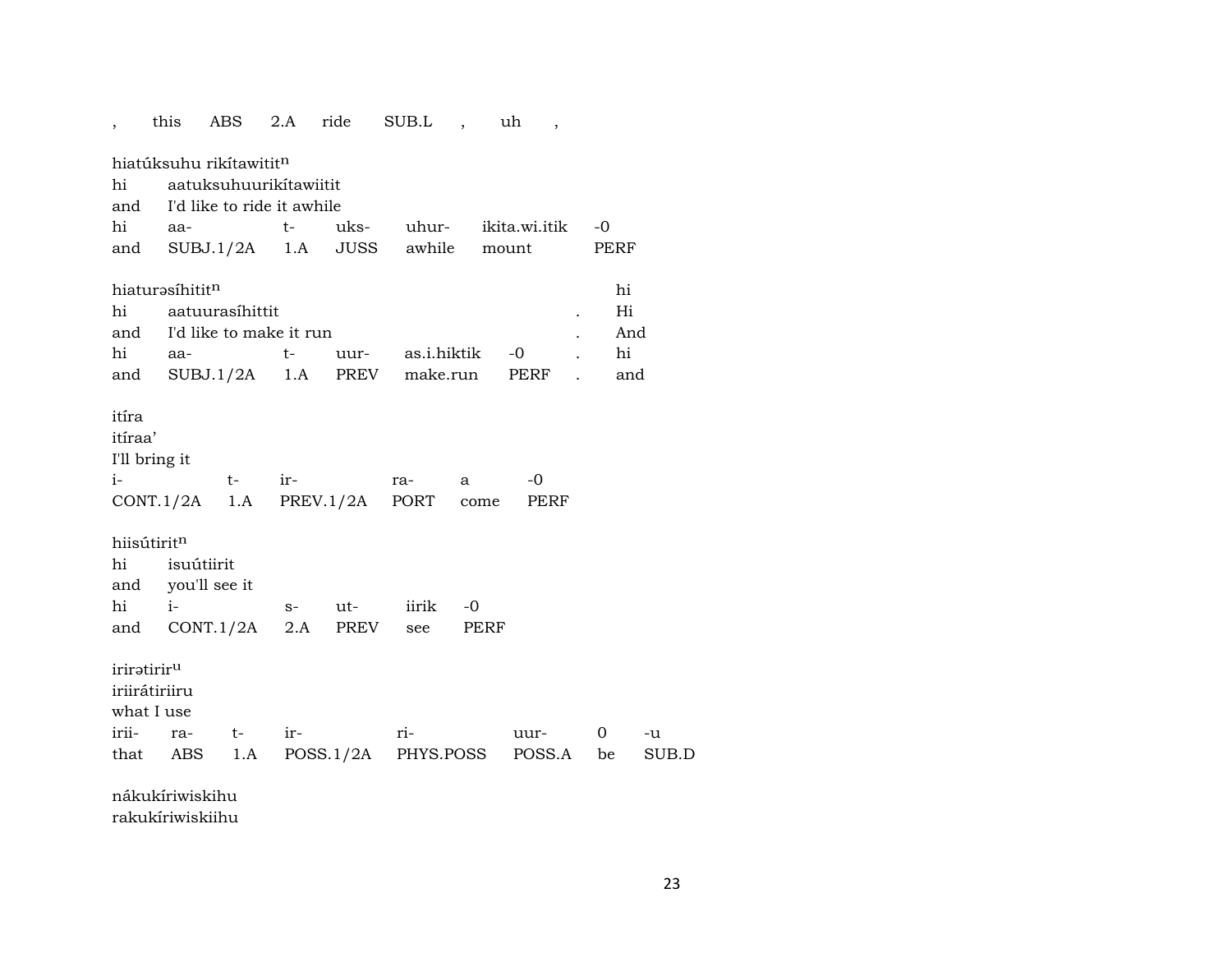|                                     | to cheat him (ie someone) |         |             |            |       |                 |            |   |    |
|-------------------------------------|---------------------------|---------|-------------|------------|-------|-----------------|------------|---|----|
| ra-                                 | $0-$                      | ku-     |             | kiriwis.ki |       | -hus            |            |   |    |
| INF.A                               | 3.A                       |         | INF.B cheat |            |       | <b>IMPF.SUB</b> |            |   |    |
|                                     |                           |         |             |            |       |                 |            |   |    |
| aisutír <sup>i</sup> t <sup>n</sup> |                           |         |             |            |       |                 |            | , |    |
| a                                   | isuutiírit                |         |             |            |       |                 |            |   |    |
|                                     | and you'll see it         |         |             |            |       |                 |            |   |    |
| а                                   | $i-$                      |         | $S-$        | ut-        |       | iirik           | $-0$       |   |    |
| and                                 | CONT.1/2A                 |         |             | 2.A PREV   |       | see             | PERF       |   |    |
|                                     |                           |         |             |            |       |                 |            |   |    |
| asahwíška <sup>a</sup>              |                           |         |             |            |       |                 |            |   |    |
|                                     | Asaahwicka'a              |         |             |            |       |                 |            |   |    |
| If you want                         |                           |         |             |            |       |                 |            |   |    |
| aa-                                 |                           | $S-$    | ar-         | wicka      |       | -a              |            |   |    |
|                                     | SUBJ.1/2A                 | 2.A     | EV          | want       |       | SUB.1           |            |   |    |
| nákutirit <sup>n</sup>              |                           |         |             |            |       |                 |            |   |    |
| rákuutiirit                         |                           |         |             |            |       |                 |            |   |    |
| to see it                           |                           |         |             |            |       |                 |            |   |    |
| ra-                                 | $0-$                      | ku-     |             | ut-        | iirik | $-0$            | ,          |   |    |
| $INF.A$ 3.A                         |                           | INF.B   |             | PREV see   |       |                 | ,<br>SUB.4 |   |    |
|                                     |                           |         |             |            |       |                 |            |   |    |
| aisutírit <sup>n</sup>              |                           |         |             |            |       |                 |            |   |    |
| a                                   | isuutiírit                |         |             |            |       |                 |            |   | Ħ  |
|                                     | and you'll see it         |         |             |            |       |                 |            |   | Ħ  |
| a                                   | $i-$                      |         | $S-$        | ut-        |       | iirik           | -0         |   | Ħ  |
| and                                 | CONT.1/2A                 |         | 2.A         | PREV       |       | see             | PERF       |   | 11 |
|                                     |                           |         |             |            |       |                 |            |   |    |
|                                     | Hiruahiwáku               |         |             |            |       |                 |            |   |    |
| Hiru                                | ahiwáku'                  |         |             |            |       |                 |            |   |    |
| Then                                | he said                   |         |             |            |       |                 |            |   |    |
| hiruu                               | ar-                       | ri-     |             | 0-         |       | waka'u          | -0         |   |    |
| then                                | EV                        | CONT.3A |             | 3.A        | say   |                 | PERF       |   |    |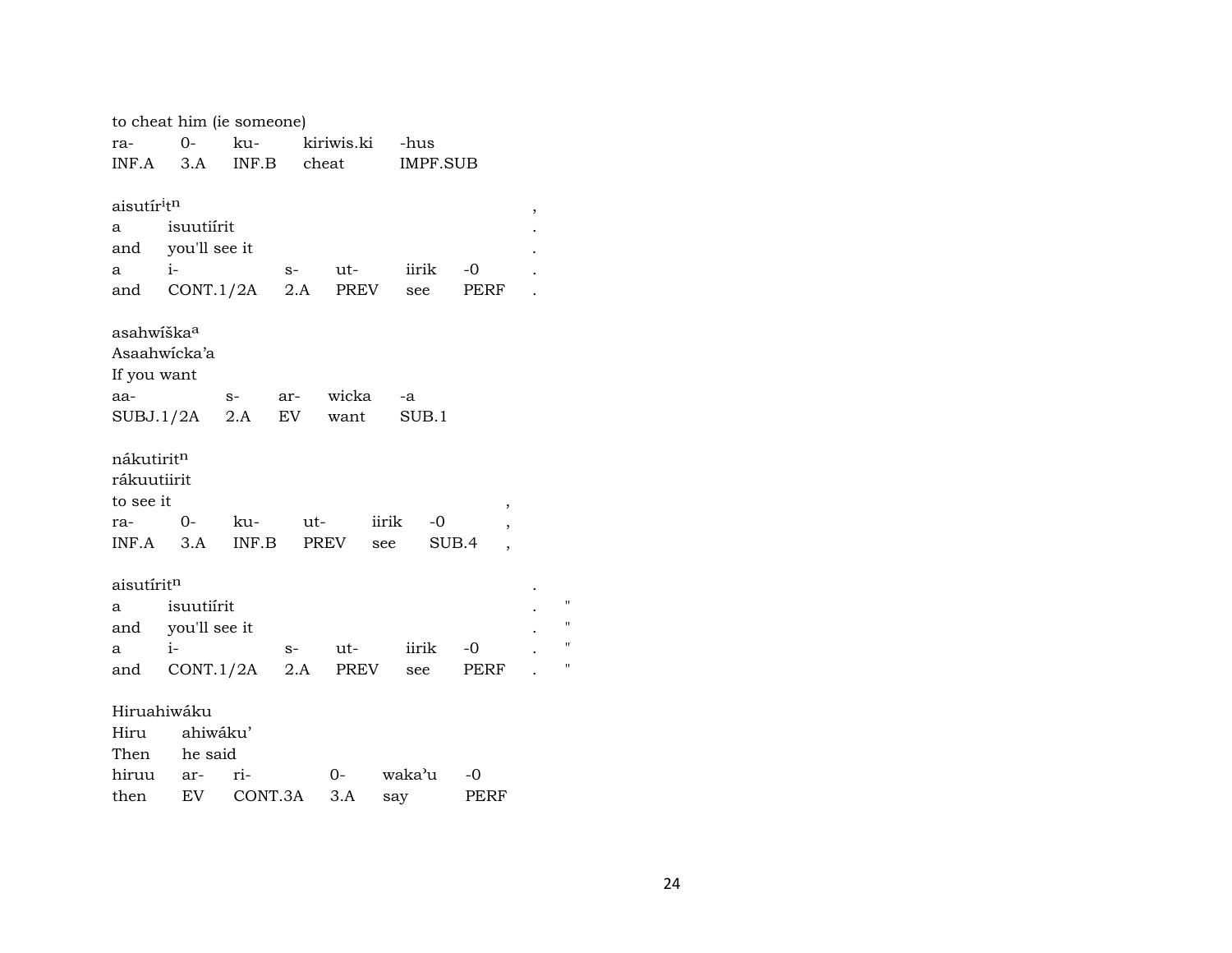| tirárik <sup>i</sup><br>tiraáriki |                         |       |                                   |              |             | $\overline{\phantom{a}}$   | $\pmb{\zeta}\pmb{\zeta}$<br>$\pmb{\zeta}\pmb{\zeta}$ |                  |       |
|-----------------------------------|-------------------------|-------|-----------------------------------|--------------|-------------|----------------------------|------------------------------------------------------|------------------|-------|
| this one                          |                         |       |                                   |              |             |                            | $\epsilon\epsilon$                                   |                  |       |
| tii-                              | ra-                     | $O -$ | arik                              |              | $-i$        |                            | "                                                    |                  |       |
| this                              | ABS                     | 3.A   | be.standing                       |              | SUB.2       |                            | "                                                    |                  |       |
| Káriutn                           |                         |       |                                   |              |             |                            | П                                                    | A                |       |
| Ká rii'ut                         |                         |       |                                   |              |             |                            | $\pmb{\mathsf{H}}$                                   | $\mathsf{A}$     |       |
| Is it far                         |                         |       |                                   |              |             | P                          | 11                                                   | And              |       |
| ka-                               |                         | ra-   | $O-$                              | <i>i.uut</i> | $-0$        |                            | $\pmb{\mathsf{H}}$                                   | a                |       |
|                                   | Y/N.INTER               | ABS   | 3.A                               | be.far       | <b>PERF</b> |                            | Ħ                                                    | and              |       |
| ahawáku                           |                         |       |                                   |              | $\, ,$      | $\boldsymbol{\mathcal{C}}$ |                                                      |                  |       |
| ahawáku'                          |                         |       |                                   |              |             | $\boldsymbol{\mathcal{C}}$ |                                                      |                  |       |
| he said                           |                         |       |                                   |              |             | $\mathcal{C}$              |                                                      |                  |       |
| ar-                               | ra-                     | $0-$  | waka'u                            | -0           | $\,$        | $\mathbf{H}$               |                                                      |                  |       |
| EV                                | <b>ABS</b>              | 3.A   | say                               | PERF         |             | $\pmb{\mathsf{H}}$         |                                                      |                  |       |
| Kakíut <sup>n</sup>               |                         |       |                                   |              |             |                            |                                                      |                  |       |
| Kaakii'ut                         |                         |       |                                   |              |             |                            |                                                      |                  |       |
|                                   | It is not far           |       |                                   |              |             |                            |                                                      |                  |       |
| kaaki-                            |                         | $O -$ | i.uut                             | -0           |             |                            |                                                      |                  |       |
|                                   | NEG.IND.3A              | 3.A   | be.far                            | <b>PERF</b>  |             |                            |                                                      |                  |       |
|                                   | tiharahuráhwarušuhatn   |       |                                   |              |             |                            |                                                      |                  |       |
|                                   | tihaarahuraáhwaruucuhat |       |                                   |              |             |                            |                                                      |                  |       |
|                                   |                         |       | here its being a level ridge top  |              |             |                            |                                                      |                  |       |
| tii-                              | haa-                    | ra-   | $0-$                              | huraar-      |             | waruuc-                    |                                                      | u.hak            | $-0$  |
| here                              | here                    | ABS   | 3.A                               | ground       |             | ridge                      |                                                      | extend.in.a.line | SUB.4 |
|                                   | nikutitúruhatn          |       |                                   |              |             |                            |                                                      |                  |       |
|                                   | Rikutiitúruuhat         |       |                                   |              |             |                            |                                                      |                  |       |
|                                   |                         |       | That is where the village extends |              |             |                            |                                                      |                  |       |
|                                   | riku-                   | ti-   | $0-$                              | ituur-       |             | u.hak                      |                                                      | $-0$             |       |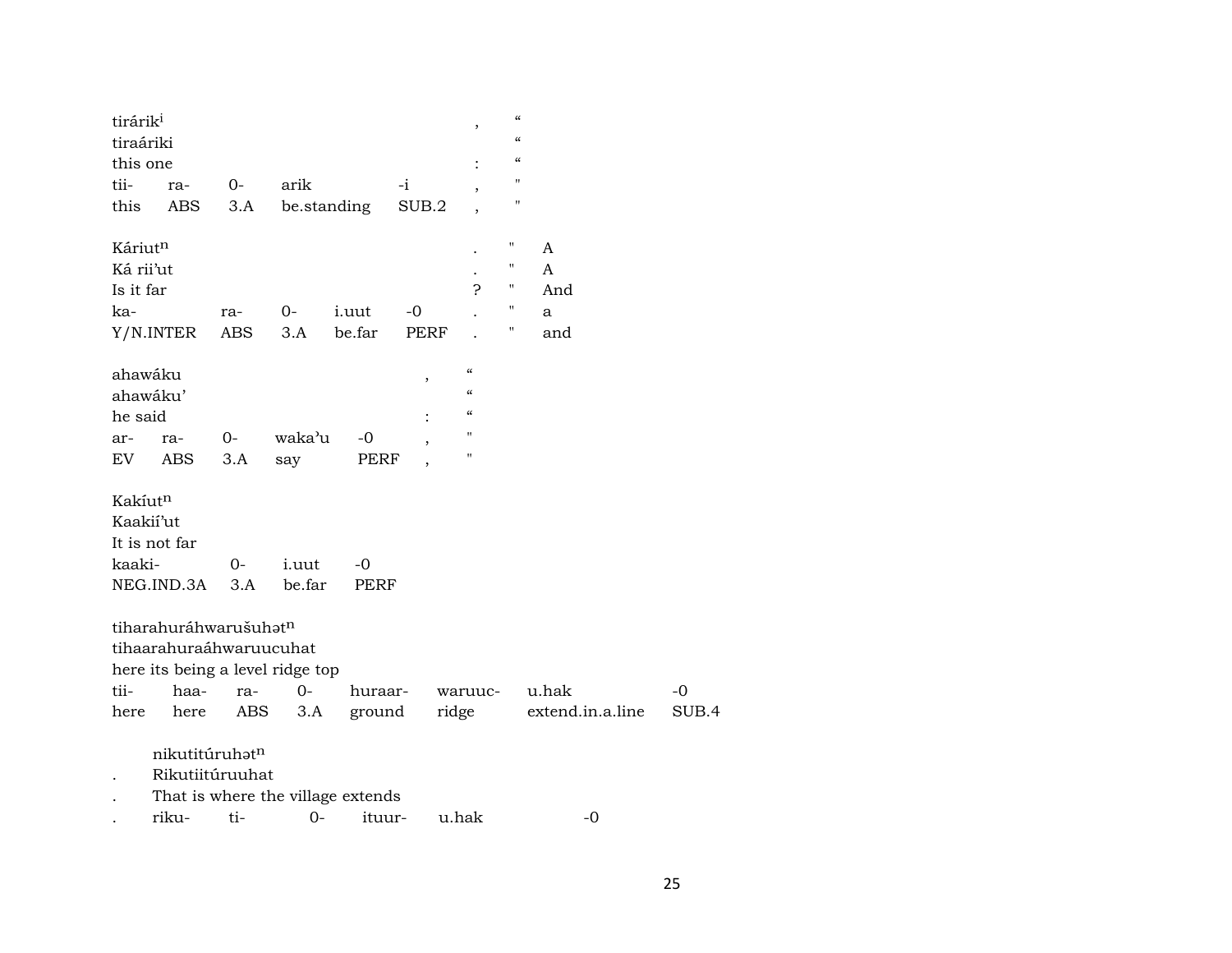|                        | that.is             | IND.3A       | 3.A                | village        |                    | extend.in.a.line           |                                           | PERF |                          |       |
|------------------------|---------------------|--------------|--------------------|----------------|--------------------|----------------------------|-------------------------------------------|------|--------------------------|-------|
| utatákat <sup>n</sup>  |                     |              | $\pmb{\mathsf{H}}$ |                |                    |                            |                                           |      |                          |       |
| úttatakat              |                     |              | $\pmb{\mathsf{H}}$ |                |                    |                            |                                           |      |                          |       |
|                        | at the base of it   |              | $\pmb{\mathsf{H}}$ |                |                    |                            |                                           |      |                          |       |
| uktataka.t             |                     |              | $\mathbf{H}$       |                |                    |                            |                                           |      |                          |       |
| at.the.base            |                     |              | $\mathbf{H}$       |                |                    |                            |                                           |      |                          |       |
|                        | Hiruahiwáku         |              |                    |                |                    |                            |                                           |      |                          |       |
| Hiru                   |                     | ahiwáku'     |                    |                |                    |                            |                                           |      |                          |       |
|                        | Then he said        |              |                    |                |                    |                            |                                           |      |                          |       |
| hiruu                  | ar-                 | ri-          |                    | $O-$<br>waka'u | $-0$               |                            |                                           |      |                          |       |
| then                   | EV                  | CONT.3A      |                    | 3.A<br>say     |                    | <b>PERF</b>                |                                           |      |                          |       |
| tirárik <sup>i</sup>   |                     |              |                    |                |                    | $\epsilon\epsilon$         |                                           |      |                          |       |
|                        |                     |              |                    |                | $^\mathrm{,}$      | $\boldsymbol{\mathcal{C}}$ | Náwa                                      |      |                          |       |
| tiraáriki              |                     |              |                    |                |                    | $\boldsymbol{\mathcal{U}}$ | Ráwa                                      |      |                          |       |
| this one               |                     |              |                    |                |                    | $\pmb{\mathsf{H}}$         | <b>Now</b>                                |      |                          |       |
| tii-                   | ra-                 | $0-$         | arik               | -i             |                    |                            | rawa                                      |      |                          |       |
| this                   | ABS                 | 3.A          | be.standing        |                | SUB.2              | Н                          | now                                       |      |                          |       |
|                        | irítiškaratkutíritn |              |                    |                |                    |                            |                                           |      |                          |       |
| $\mathbf{i}$           | riíticka'           |              |                    |                | ratkuutiírit       |                            |                                           |      |                          |       |
| so                     | I do want           |              |                    |                | for me to see him  |                            |                                           |      |                          |       |
| $\mathbf{i}$           | rii-                | $t-$         | wicka              | $-0$           | ra-                | $t-$                       | ku-                                       | ut-  | iirik                    | $-0$  |
| and                    | ASSR                | 1.A          | want               | PERF           | INF.A              | 1.A                        | INF.B                                     | PREV | see                      | SUB.4 |
| nakíriwis <sup>u</sup> |                     |              |                    |                | $\pmb{\mathsf{H}}$ |                            |                                           |      |                          |       |
| Rakíriwisu             |                     |              |                    |                | $\pmb{\mathsf{H}}$ |                            |                                           |      |                          |       |
| Cheater                |                     |              |                    |                | $\pmb{\mathsf{H}}$ |                            |                                           |      |                          |       |
| ra-                    | $O -$               | kiriwis      |                    | -u             | $\pmb{\mathsf{H}}$ |                            |                                           |      |                          |       |
| ABS                    | 3.A                 | be.deceitful |                    | SUB.D          | $\pmb{\mathsf{H}}$ |                            |                                           |      |                          |       |
|                        | Hiruahiwáku         |              |                    |                |                    |                            | $\mathcal{C}\mathcal{C}$<br>$^\mathrm{,}$ | Náwa | $\overline{\phantom{a}}$ |       |
| Hiru                   |                     | ahiwáku'     |                    |                |                    |                            | $\mathcal{C}$                             | Ráwa |                          |       |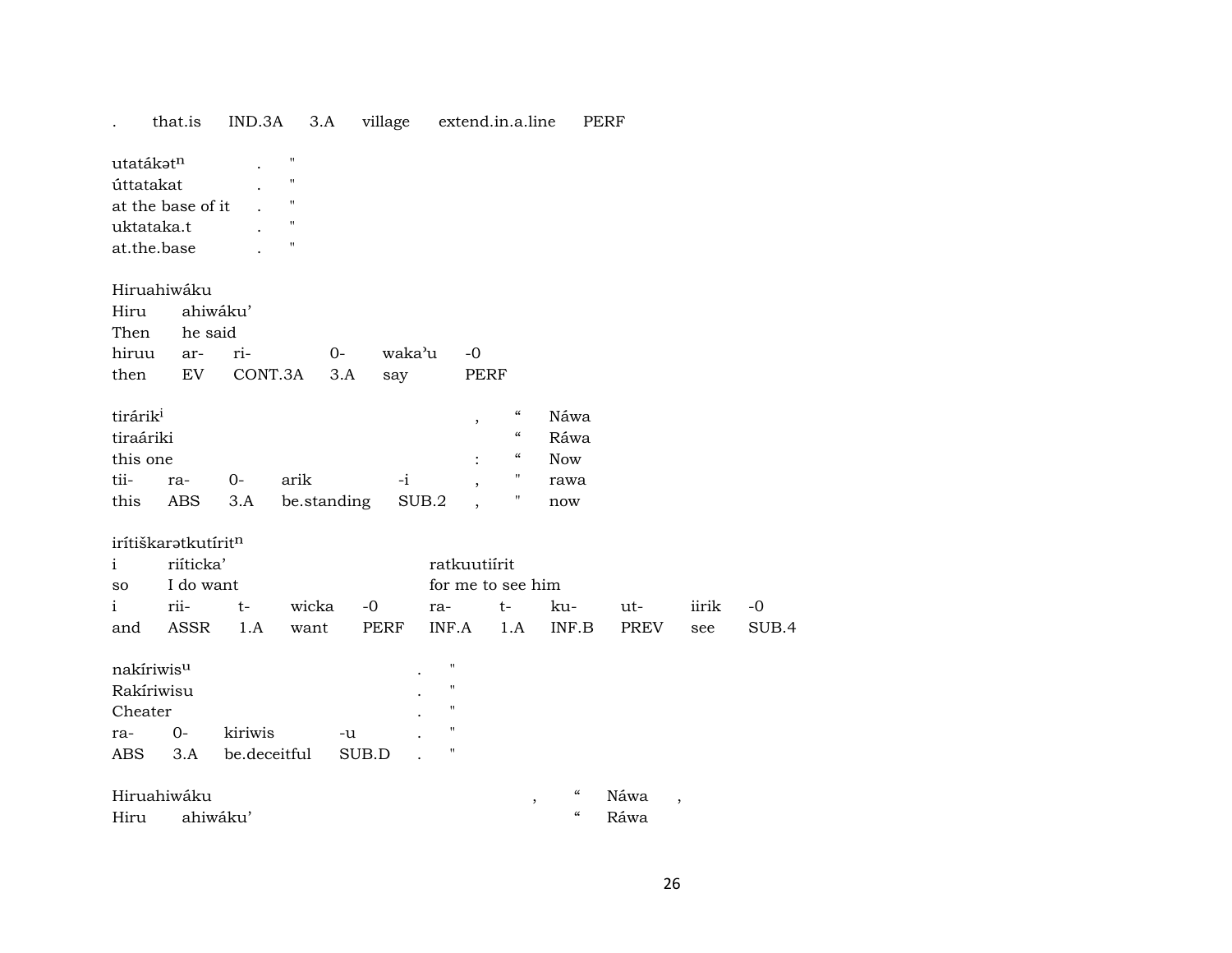| Then                     | he said                   |          |                            |             |       |        |            |                                        | $\epsilon\epsilon$  | <b>Now</b> |  |
|--------------------------|---------------------------|----------|----------------------------|-------------|-------|--------|------------|----------------------------------------|---------------------|------------|--|
| hiruu                    | ar-                       | ri-      |                            | $0-$        |       | waka'u | $-0$       |                                        | п<br>$\overline{ }$ | rawa       |  |
| then                     | EV                        |          | CONT.3A                    | 3.A         | say   |        | PERF       |                                        | П                   | now        |  |
|                          |                           |          |                            |             |       |        |            |                                        |                     |            |  |
|                          | irísutírikst <sup>a</sup> |          |                            |             |       |        |            |                                        |                     |            |  |
| $\mathbf{i}$             | rísuutiíriksta            |          |                            |             |       |        |            |                                        |                     |            |  |
| SO                       |                           |          | you are going to see him   |             |       |        |            |                                        |                     |            |  |
| i                        | rii-                      | $S-$     | ut-                        |             | iirik | -his   | -ta        |                                        |                     |            |  |
| and                      | ASSR                      | 2.A      | PREV                       |             | see   | PERF   | <b>INT</b> |                                        |                     |            |  |
|                          |                           |          |                            |             |       |        |            |                                        |                     |            |  |
| tíksta <sup>a</sup>      |                           |          |                            |             |       |        |            |                                        |                     |            |  |
| Tikstaa'a'               |                           |          |                            |             |       |        |            |                                        |                     |            |  |
|                          | Let me bring him          |          |                            |             |       |        |            |                                        |                     |            |  |
| $i-$                     |                           | $t-$     | ir-                        |             | uks-  |        | ra-        |                                        | a                   | -0         |  |
|                          | $CONT.1/2A$ 1.A PREV.1/2A |          |                            |             |       | JUSS   | PORT       |                                        | come                | PERF       |  |
|                          | hiruahiwáku               |          |                            |             |       |        |            |                                        |                     |            |  |
| 11                       | Hiru                      | ahiwáku' |                            |             |       |        |            |                                        |                     |            |  |
| п                        | Then                      | he said  |                            |             |       |        |            |                                        |                     |            |  |
| п                        | hiruu                     | ar-      | ri-                        |             | $0-$  | waka'u |            | $-0$                                   |                     |            |  |
| Н                        | then                      | EV       | CONT.3A                    |             | 3.A   |        |            | PERF                                   |                     |            |  |
|                          |                           |          |                            |             |       | say    |            |                                        |                     |            |  |
| tirárik <sup>i</sup>     |                           |          |                            |             |       |        | $\, ,$     | $\mathcal{C}$                          | Náwa                |            |  |
| tiraáriki                |                           |          |                            |             |       |        |            | $\boldsymbol{\zeta}\boldsymbol{\zeta}$ | Ráwa                |            |  |
| this one                 |                           |          |                            |             |       |        | $\vdots$   | $\epsilon$                             | <b>Now</b>          |            |  |
| tii-                     | ra-                       | $0-$     | arik                       |             | $-i$  |        |            | 11                                     | rawa                |            |  |
| this                     | ABS                       | 3.A      |                            | be.standing |       | SUB.2  | ,          | П                                      | now                 |            |  |
|                          |                           |          |                            |             |       |        |            |                                        |                     |            |  |
| irísirahist <sup>a</sup> |                           |          |                            |             |       |        |            |                                        |                     |            |  |
| $\mathbf{i}$             | riísiraahista             |          |                            |             |       |        |            |                                        |                     |            |  |
| and                      |                           |          | you are going to bring him |             |       |        |            |                                        |                     |            |  |
| i                        | rii-                      | $S-$     | ir-                        |             | ra-   |        | a          |                                        | -his                | -ta        |  |
| and                      | ASSR                      | 2.A      |                            | PREV.1/2A   |       | PORT   | come       |                                        | PERF                | <b>INT</b> |  |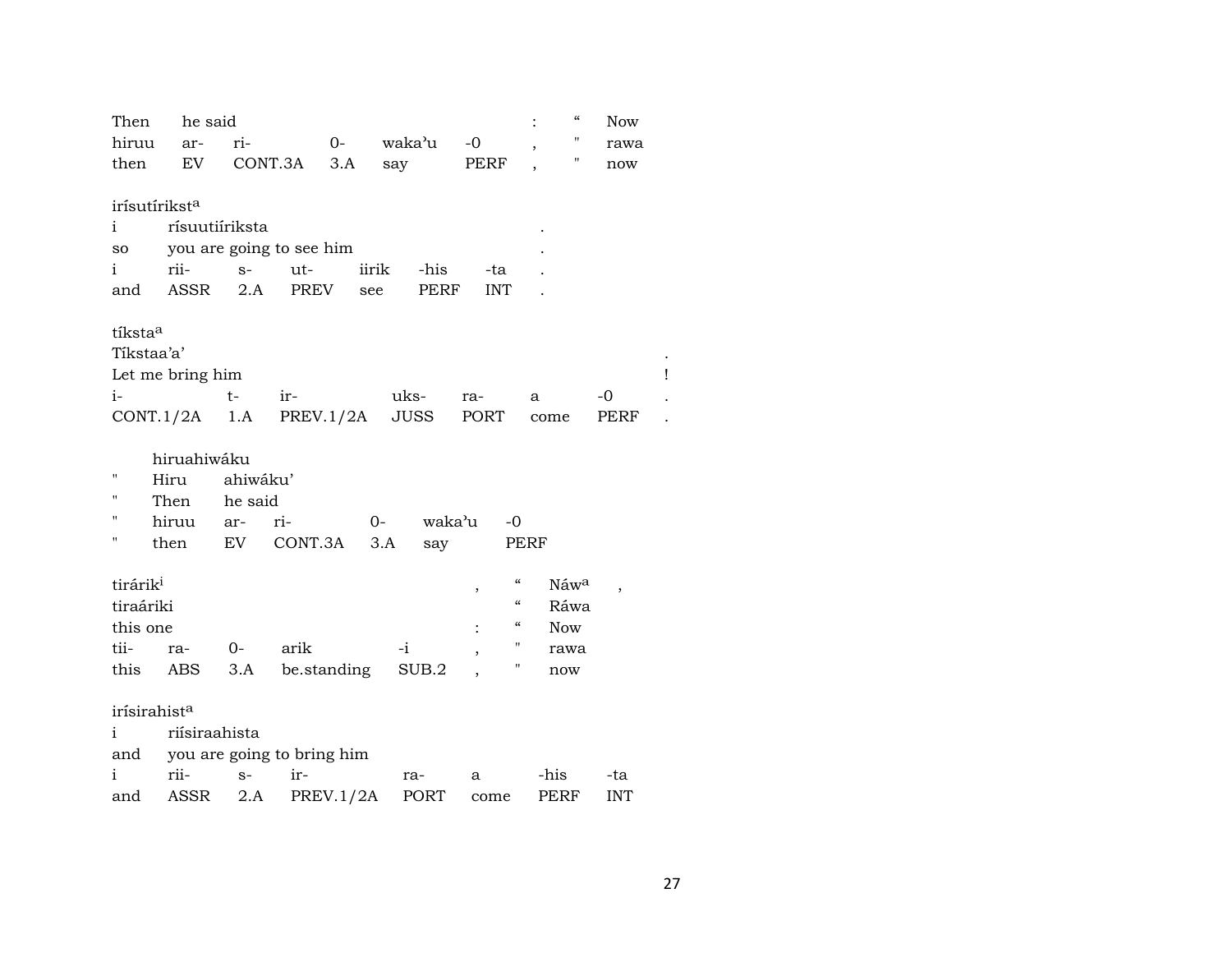| hiitutíritn                  |              |                |         |               |           |      |             |      | $\pmb{\mathsf{H}}$ |                          |
|------------------------------|--------------|----------------|---------|---------------|-----------|------|-------------|------|--------------------|--------------------------|
| hi                           | ituutiirit   |                |         |               |           |      |             |      | $\blacksquare$     |                          |
| and                          | I'll see him |                |         |               |           |      |             |      | $\pmb{\mathsf{H}}$ |                          |
| hi                           | $i-$         |                | $t-$    | ut-           | iirik     |      | $-0$        |      | 11                 |                          |
| and                          | CONT.1/2A    |                | 1.A     | PREV          | see       |      | <b>PERF</b> |      | н                  |                          |
|                              |              |                |         |               |           |      |             |      |                    |                          |
| híruahitakahatn              |              |                |         |               |           |      |             |      |                    |                          |
| Hiru                         |              | ahitakaáhat    |         |               |           |      |             |      |                    |                          |
| Then                         |              | he dismounted  |         |               |           |      |             |      |                    |                          |
| hiruu                        | ar-          | ri-            |         | $O-$          | takaa.hak |      | $-0$        |      |                    |                          |
| then                         | EV           |                | CONT.3A | 3.A           | dismount  |      | PERF        |      |                    |                          |
|                              |              |                |         |               |           |      |             |      |                    |                          |
| Hiruahuší <sup>a</sup>       |              |                |         |               |           |      |             |      |                    |                          |
| Hiru                         | ahúci'a      |                |         |               |           |      |             |      |                    |                          |
| Then                         | he did it    |                |         |               |           |      |             |      |                    | $\ddot{\cdot}$           |
| hiruu                        | ar-          | ra-            | $O-$    | ut-           | $i-$      |      | aar         | -0   |                    | $\overline{\phantom{a}}$ |
| then                         | EV           | ABS            | 3.A     | PREV          |           | SEQ  | do          | PERF |                    | $\overline{\phantom{a}}$ |
| hiahukítawit <sup>i</sup> tn |              |                |         |               |           |      |             |      |                    |                          |
| hi                           |              | ahuukítawiitit |         |               |           |      | ,           |      |                    |                          |
| and                          | he mounted   |                |         |               |           |      |             |      |                    |                          |
| hi                           | ar-          | ra-            | $0-$    | ikita.wi.itik |           | -0   |             |      |                    |                          |
| and                          | EV           | ABS            | 3.A     | mount         |           | PERF |             |      |                    |                          |
|                              |              |                |         |               |           |      |             |      |                    |                          |
| nákiriwís <sup>u</sup>       |              |                |         |               |           |      |             |      |                    |                          |
| Rakíriwisu                   |              |                |         |               |           |      |             |      |                    |                          |
| Cheater                      |              |                |         |               |           |      |             |      |                    |                          |
| ra- 0-                       |              | kiriwis        |         | -u            |           |      |             |      |                    |                          |
| ABS 3.A                      |              | be.deceitful   |         | SUB.D         |           |      |             |      |                    |                          |
|                              |              |                |         |               |           |      |             |      |                    |                          |
| wírikuwit <sup>i</sup>       |              |                |         |               |           |      |             |      |                    |                          |
| wírikuwiti'                  |              |                |         |               |           |      |             |      |                    |                          |
| he was the one               |              |                |         |               |           |      |             |      |                    |                          |
| wii-                         | riku-        | wi-            |         | ti-           | $0-$      | 0    | -0          |      |                    |                          |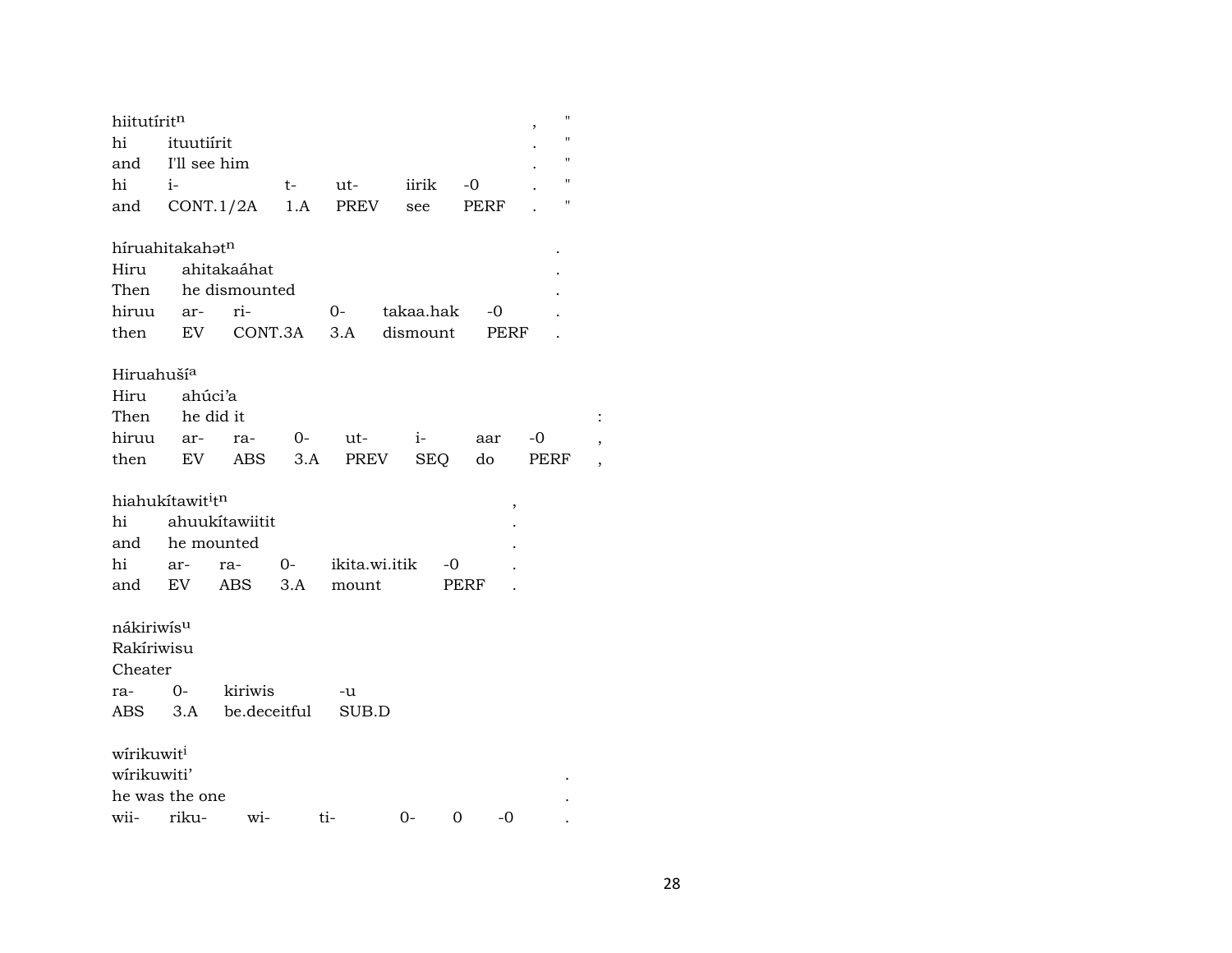| now                   | that.is                                                                                  | QUOT |        | IND.3A    | 3.A           | be                       | PERF                     |                                   |  |
|-----------------------|------------------------------------------------------------------------------------------|------|--------|-----------|---------------|--------------------------|--------------------------|-----------------------------------|--|
|                       | wirurarikitawit <sup>i</sup> t <sup>n</sup><br>Wiruuraarikitawiitit<br>Now he mounted it |      |        |           |               |                          |                          | ,                                 |  |
| wii-                  | ruu-                                                                                     | ra-  | 0-     | ar-       | ikita.wi.itik |                          | $-0$                     |                                   |  |
|                       | then                                                                                     | ABS  | 3.A    | EV        | mount         |                          | PERF                     |                                   |  |
| now                   |                                                                                          |      |        |           |               |                          |                          |                                   |  |
| hiirárik <sup>i</sup> |                                                                                          |      |        |           |               |                          |                          |                                   |  |
| hi                    | iraáriki                                                                                 |      |        |           |               |                          |                          |                                   |  |
| and                   | that one                                                                                 |      |        |           |               |                          |                          |                                   |  |
| hi                    | ii-                                                                                      | ra-  | $0-$   | arik      |               | $-1$                     |                          |                                   |  |
| and                   | that                                                                                     | ABS  | 3.A    |           | be.standing   | SUB.2                    |                          |                                   |  |
|                       |                                                                                          |      |        |           |               |                          |                          |                                   |  |
| wiraruriritn          |                                                                                          |      |        |           |               |                          |                          |                                   |  |
|                       | wiraaruuriírit                                                                           |      |        |           |               |                          |                          |                                   |  |
|                       | now he just stood there                                                                  |      |        |           |               |                          |                          |                                   |  |
| wii-                  | raa-                                                                                     | ra-  | $0-$   | uuri.arik |               | $-0$                     |                          |                                   |  |
| now                   | just                                                                                     | ABS  | 3.A    |           | stand.upright |                          | PERF                     |                                   |  |
|                       |                                                                                          |      |        |           |               |                          |                          |                                   |  |
| Ahawáku               |                                                                                          |      |        |           | ,             | $\epsilon$               | Náwa                     | páruh <sup>i</sup> t <sup>n</sup> |  |
| Ahawáku'              |                                                                                          |      |        |           |               | $\mathcal{C}\mathcal{C}$ | Ráwa                     | páruhit                           |  |
| He said               |                                                                                          |      |        |           |               | "                        | <b>Now</b>               | hurry                             |  |
| ar-                   | ra-                                                                                      | $0-$ | waka'u | $-0$      |               | п                        | rawa                     | paruhit                           |  |
| EV.                   | ABS                                                                                      | 3.A  | say    | PERF      |               | н                        | now                      | quickly                           |  |
|                       |                                                                                          |      |        |           |               |                          |                          |                                   |  |
| Н                     | Ahawáku                                                                                  |      |        |           |               | ,                        | $\epsilon\epsilon$       |                                   |  |
| Ħ                     | Ahawáku'                                                                                 |      |        |           |               |                          | $\mathcal{C}\mathcal{C}$ |                                   |  |
| н                     | He said                                                                                  |      |        |           |               | $\ddot{\cdot}$           | $\mathcal{C}\mathcal{C}$ |                                   |  |
| н<br>ar-              | ra-                                                                                      | $O-$ |        | waka'u    | -0            |                          | п                        |                                   |  |
| н<br>EV.              | ABS                                                                                      | 3.A  | say    |           | PERF          |                          | п                        |                                   |  |
|                       |                                                                                          |      |        |           |               |                          |                          |                                   |  |

 $N$ ihúksuiskutírit $^n$ 

Ríhuksu' iskuutiírit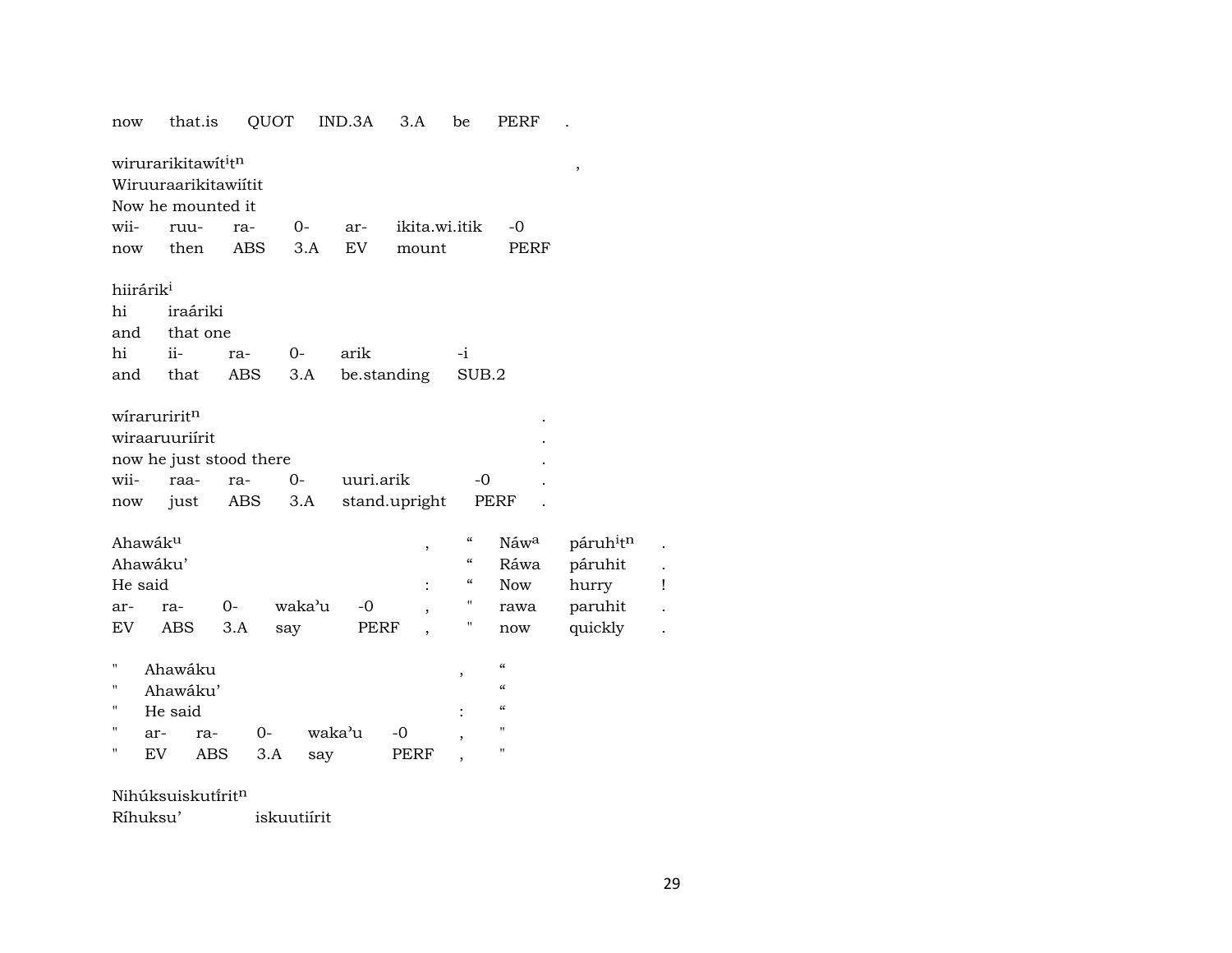| Only                   |                                  |                                            | when you see me |       |               |       |        |         |      |            |
|------------------------|----------------------------------|--------------------------------------------|-----------------|-------|---------------|-------|--------|---------|------|------------|
| rihuks                 | $-u^{\prime}$                    | $i-$                                       |                 | $S-$  | ku-           | ut-   | iirik  | $-0$    |      |            |
| alone                  | <b>NOM</b>                       | CONT.1/2A                                  |                 | 2.A   | 1.P           | PREV  | see    | PERF    |      |            |
|                        |                                  |                                            |                 |       |               |       |        |         |      |            |
| náhtaku                |                                  |                                            |                 |       |               |       |        |         |      |            |
| raáhtaku               |                                  |                                            |                 |       |               |       |        |         |      |            |
| over yonder            |                                  |                                            |                 |       |               |       |        |         |      |            |
| ra-                    | $0-$                             | ar-<br>ta                                  |                 | kus   |               | $-0$  |        |         |      |            |
| ABS                    | 3.A                              | EV                                         | be.hanging      |       | be.sitting    | SUB.4 |        |         |      |            |
|                        |                                  |                                            |                 |       |               |       |        |         |      |            |
|                        | irirutatirikatahist <sup>a</sup> |                                            |                 |       |               |       |        |         |      |            |
|                        | iriruutatiriikataáhista          |                                            |                 |       |               |       |        |         |      |            |
|                        |                                  | then I am going to climb up (to the ridge) |                 |       |               |       |        |         |      |            |
| irii-                  | ruu-                             | ta-                                        | $t-$            | ir-   |               | $i-$  | kata.a |         | -his | -ta        |
| there                  | then                             | $IND.1/2A$ 1.A                             |                 |       | PREV.1/2A     | SEQ   |        | come.up | PERF | <b>INT</b> |
|                        |                                  |                                            |                 |       |               |       |        |         |      |            |
| sístu                  | Η<br>$\mathbf{r}$                | Ahawáku                                    |                 |       |               |       |        |         |      |            |
| sístu                  | 11                               | Ahawáku'                                   |                 |       |               |       |        |         |      |            |
| again                  | н.                               | He said                                    |                 |       |               |       |        |         |      |            |
| sistu                  | $^{\prime\prime}$                | ar-                                        | ra-             | $O-$  | waka'u        | -0    |        |         |      |            |
| again.                 | Η                                | EV                                         | ABS             | 3.A   | say           | PERF  |        |         |      |            |
|                        |                                  |                                            |                 |       |               |       |        |         |      |            |
| nákiriwis <sup>u</sup> |                                  |                                            |                 |       |               |       |        |         |      |            |
| Rakíriwisu             |                                  |                                            |                 |       |               |       |        |         |      |            |
| Cheater.               |                                  |                                            |                 |       |               |       |        |         |      |            |
| ra-                    | $0-$                             | kiriwis                                    | -u              |       |               |       |        |         |      |            |
| ABS                    | 3.A                              | be.deceitful                               | SUB.D           |       |               |       |        |         |      |            |
|                        |                                  |                                            |                 |       |               |       |        |         |      |            |
|                        | wiwitikitawititn                 |                                            |                 |       |               |       |        |         |      |            |
|                        | Wiwitiikítawiitit                |                                            |                 |       |               |       |        |         |      |            |
|                        | He had mounted                   |                                            |                 |       |               |       |        |         |      |            |
| wii-                   | wi-                              | ti-                                        | $O -$           |       | ikita.wi.itik | -0    |        |         |      |            |
| now                    | QUOT                             | IND.3A                                     | 3.A             | mount |               | PERF  |        |         |      |            |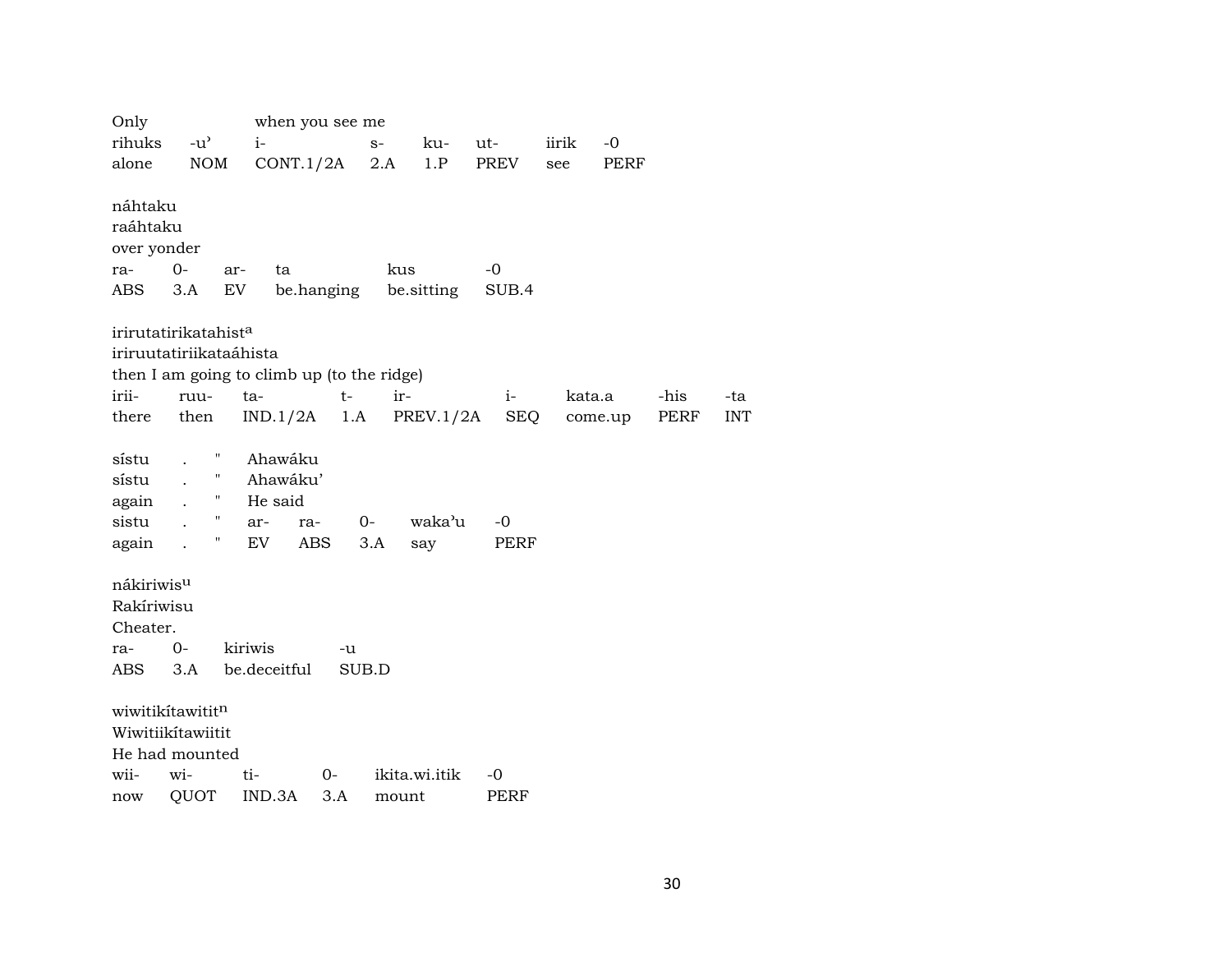| hiahúta<br>hi<br>and<br>hi<br>and | ahuúta<br>he did it<br>ar-<br>EV              | ra-<br><b>ABS</b>                   | $O-$<br>3.A                                                                                          | ut-<br>PREV | aar<br>do    | -0<br><b>PERF</b> |                         |                     |             |
|-----------------------------------|-----------------------------------------------|-------------------------------------|------------------------------------------------------------------------------------------------------|-------------|--------------|-------------------|-------------------------|---------------------|-------------|
|                                   | ahírikawari<br>ahirikáwari'<br>it went around |                                     |                                                                                                      |             |              |                   |                         |                     |             |
| ar-                               | ri-                                           |                                     | $0-$                                                                                                 | ri-         | ka-          |                   | warii                   |                     | -:hus       |
| EV                                | CONT.3A                                       |                                     | 3.A                                                                                                  | PORT        | in.the.brush |                   |                         | be.going.about.IMPF | <b>IMPF</b> |
| ,                                 | íhi<br>ihi<br>uh<br>ihii<br>uh                | $\ddot{\phantom{0}}$                | aturasihítik <sup>a</sup><br>aatuurasihittika<br>his wanting 'that I make it run<br>aa-<br>SUBJ.1/2A | $t-$<br>1.A | uur-<br>PREV |                   | as.i.hiktik<br>make.run | -a<br>SUB.1         |             |
|                                   | Kisíhiwitúta                                  |                                     |                                                                                                      |             |              |                   |                         |                     |             |
|                                   | Kici                                          | hi                                  | wituúta                                                                                              |             |              |                   |                         |                     |             |
|                                   | But                                           | and                                 | it did it:                                                                                           |             |              |                   |                         |                     |             |
|                                   | kici                                          | hi                                  | wi-                                                                                                  | ti-         | $0-$         | ut-               | aar                     | -0                  |             |
|                                   | but                                           | and                                 | QUOT                                                                                                 | IND.3A      | 3.A          | PREV              | do                      | PERF                |             |
| it trotted<br>ar-                 | ahúrawihatn<br>ahuurawihut<br>ra-             | $0-$                                | uur-                                                                                                 | awi.huk     | -0           |                   |                         |                     |             |
| EV                                | ABS                                           | 3.A                                 | PREV                                                                                                 | gallop      |              | PERF              |                         |                     |             |
| hi<br>and                         | hiahuštakáhatn                                | ahuctaakáhat<br>he went in a circle | hi ar- ra- ()- 111-                                                                                  |             | taaka hak    |                   | $-\Omega$               |                     |             |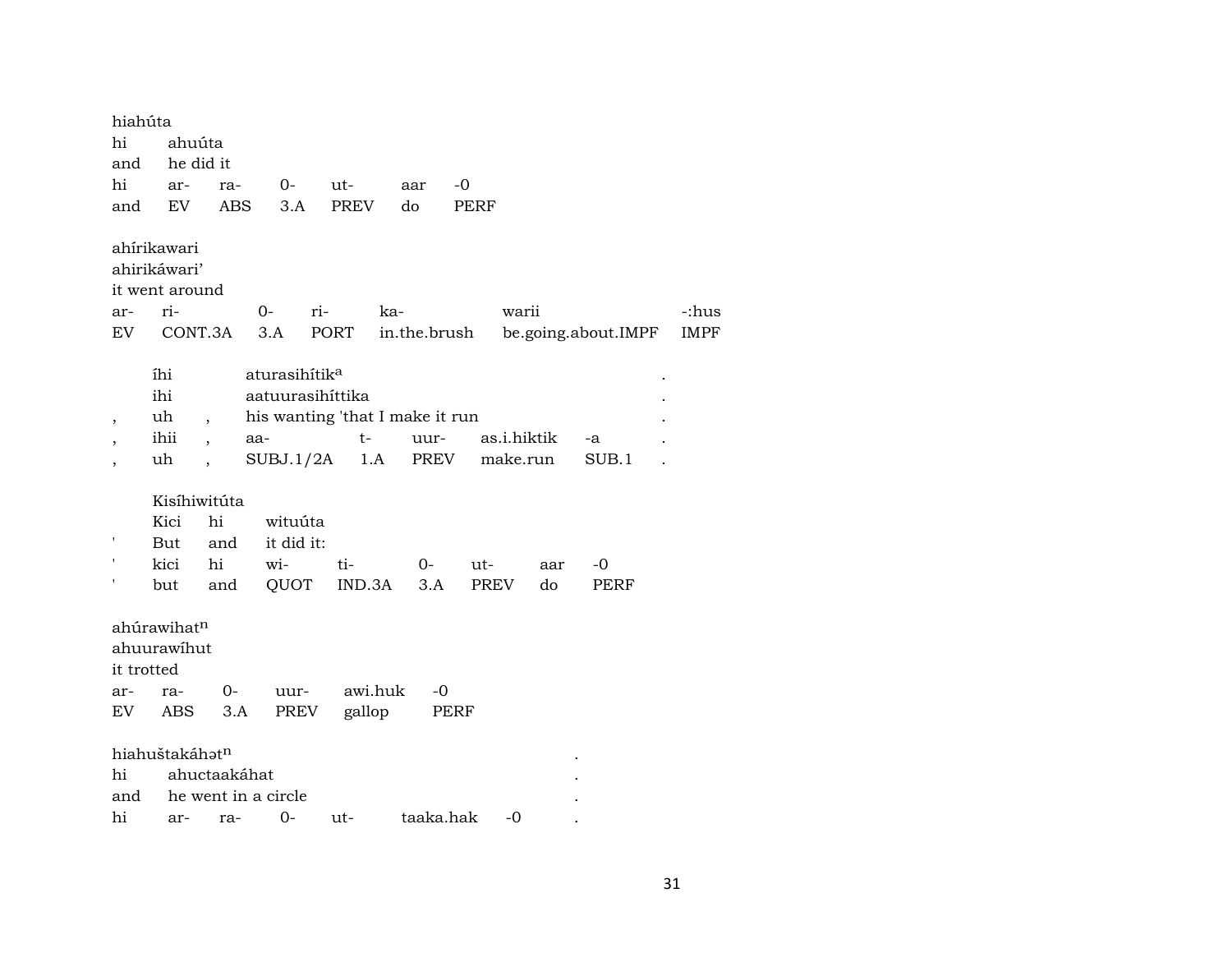| and                     | <b>EV</b>        | ABS           | 3.A      | PREV         | go.around |                          | PERF                     |                                        |  |  |  |  |
|-------------------------|------------------|---------------|----------|--------------|-----------|--------------------------|--------------------------|----------------------------------------|--|--|--|--|
| Hiruahiwáku             |                  |               |          |              |           |                          |                          | $\mathcal{C}$                          |  |  |  |  |
| Hiru                    |                  | ahiwáku'      |          |              |           |                          | ,                        | $\epsilon$                             |  |  |  |  |
| Then                    | he said          |               |          |              |           |                          |                          | $\boldsymbol{\zeta}\boldsymbol{\zeta}$ |  |  |  |  |
| hiruu                   | ar-              | ri-           |          | $O -$        | waka'u    | $-0$                     |                          | $\mathbf{H}$                           |  |  |  |  |
| then                    | EV               | CONT.3A       |          | 3.A          | say       | PERF                     | ,                        | $\mathbf{H}$                           |  |  |  |  |
|                         |                  |               |          |              |           |                          |                          |                                        |  |  |  |  |
| Kišírikutatúatn         |                  |               |          |              |           |                          |                          |                                        |  |  |  |  |
| Kici<br>rikutatuú'ut    |                  |               |          |              |           |                          |                          |                                        |  |  |  |  |
| But                     |                  | I am that way |          |              |           |                          |                          |                                        |  |  |  |  |
| kici                    | riku-            | ta-           |          | $t-$         | ut-       | 0                        | $\overline{\phantom{0}}$ |                                        |  |  |  |  |
|                         | but that.is      |               | IND.1/2A | 1.A          | PREV      | be                       | EX                       |                                        |  |  |  |  |
|                         |                  |               |          |              |           |                          |                          |                                        |  |  |  |  |
| tíratkiriwisu           |                  |               |          |              |           | ,                        | hấ                       | ,                                      |  |  |  |  |
| tiratkíriwisu           |                  |               |          |              |           |                          | Haa                      |                                        |  |  |  |  |
|                         | I who cheat here |               |          |              |           |                          | See                      | $\overline{\phantom{a}}$               |  |  |  |  |
| tii-                    | ra-              | t-            | kiriwis  |              | -u        |                          | haa                      | $\overline{\phantom{a}}$               |  |  |  |  |
| here                    | ABS              | 1.A           |          | be.deceitful | SUB.D     |                          | see                      | $\overline{\phantom{a}}$               |  |  |  |  |
|                         |                  |               |          |              |           |                          |                          |                                        |  |  |  |  |
|                         | háwiriskutíšis   |               |          |              |           |                          |                          |                                        |  |  |  |  |
|                         | haawiriskuutícis |               |          |              |           |                          |                          |                                        |  |  |  |  |
|                         | now, you know me |               |          |              |           |                          |                          |                                        |  |  |  |  |
| haa-                    | wii-             | rii-          | $S-$     | ku-          | ut-       | icis                     |                          | -0                                     |  |  |  |  |
| here                    | now              | ASSR          | 2.A      | 1.P          | PREV      | know                     |                          | PERF                                   |  |  |  |  |
|                         |                  |               |          |              |           |                          |                          |                                        |  |  |  |  |
| nikutatúət <sup>n</sup> |                  |               |          |              |           |                          |                          |                                        |  |  |  |  |
| Rikutatuú'ut            |                  |               |          |              |           |                          |                          |                                        |  |  |  |  |
|                         | I am that way    |               |          |              |           |                          |                          |                                        |  |  |  |  |
| riku-                   | ta-              |               | t-       | ut-          | 0         | $\overline{\phantom{0}}$ |                          |                                        |  |  |  |  |
| that.is                 |                  | IND.1/2A      | 1.A      | PREV         | be        | EX                       |                          |                                        |  |  |  |  |
|                         |                  |               |          |              |           |                          |                          |                                        |  |  |  |  |
| tíratkiriwisu           |                  |               |          |              |           |                          | ári                      | Ţ                                      |  |  |  |  |
| tiratkíriwisu           |                  |               |          |              |           |                          | ári'                     |                                        |  |  |  |  |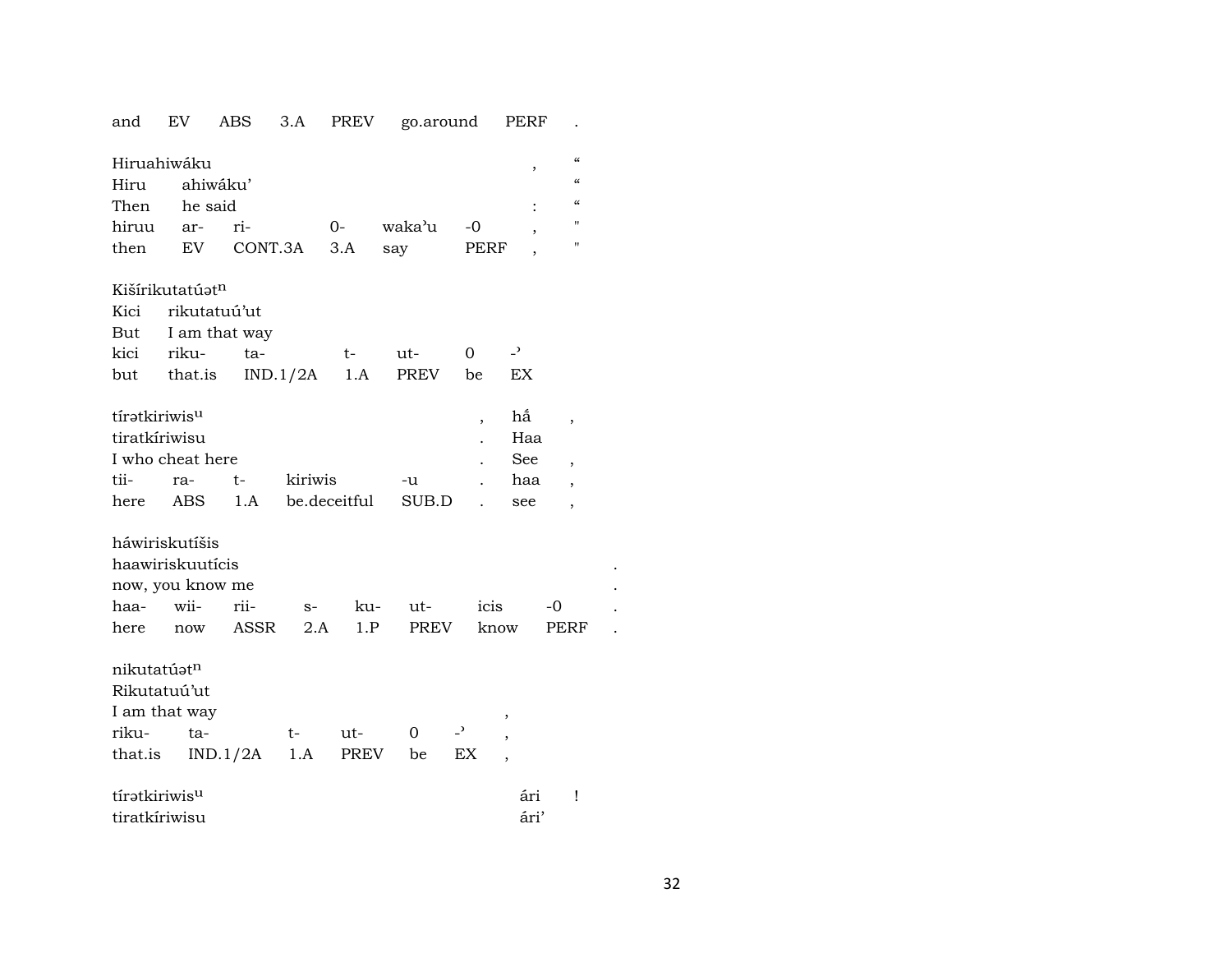|                                                                                            | I who cheat here                                                                |        |                                            |              |            | $\overline{\phantom{a}}$                                        | oh                       | $\overline{\phantom{a}}$ |             |             |                                            |       |       |          |                |       |
|--------------------------------------------------------------------------------------------|---------------------------------------------------------------------------------|--------|--------------------------------------------|--------------|------------|-----------------------------------------------------------------|--------------------------|--------------------------|-------------|-------------|--------------------------------------------|-------|-------|----------|----------------|-------|
| tii-                                                                                       | ra-                                                                             | t-     | kiriwis                                    |              | $-u$       |                                                                 | arii                     |                          |             |             |                                            |       |       |          |                |       |
| here                                                                                       | <b>ABS</b>                                                                      | 1.A    |                                            | be.deceitful | SUB.D      |                                                                 | oh                       | $\cdot$                  |             |             |                                            |       |       |          |                |       |
| natirirárik <sup>i</sup>                                                                   | ratiriiraáriki<br>my standing here with it                                      |        |                                            |              |            |                                                                 |                          |                          |             |             |                                            |       |       |          |                |       |
| ra-                                                                                        | $t-$                                                                            | ir-    |                                            | ri-          |            | uur-                                                            |                          | ra-                      | arik        |             | $-i$                                       |       |       |          |                |       |
| <b>ABS</b>                                                                                 | 1.A                                                                             |        | POSS.1/2A                                  |              | PHYS.POSS  | POSS.A                                                          |                          | <b>PORT</b>              | be.standing |             | SUB.2                                      |       |       |          |                |       |
| п<br>$\bullet$<br>Ħ<br>$\bullet$<br>п<br>$\bullet$<br>п<br>$\pmb{\mathsf{H}}$<br>$\bullet$ | A<br>A<br>And<br>a<br>and                                                       |        |                                            |              |            |                                                                 |                          |                          |             |             |                                            |       |       |          |                |       |
|                                                                                            | ahiriririkitawikúksas<br>ahiriiririkítawikuksas<br>it ran away astride with his |        |                                            |              |            |                                                                 |                          |                          |             |             |                                            |       |       |          |                |       |
| ar-                                                                                        | ra-                                                                             | $0 -$  | $a-$                                       | ir-          |            | ri-                                                             |                          | ri-                      |             | uur-        | ikita                                      | -wi   |       | kuks.as  | $-0$           |       |
| EV                                                                                         | <b>ABS</b>                                                                      | 3.A    | PREV.3A                                    |              | <b>OBV</b> | PHYS.POSS                                                       |                          | PHYS.POSS                |             | <b>PREV</b> | ride                                       | SUB.L |       | run.away | <b>PERF</b>    |       |
| $\bullet$<br>$i-$                                                                          | Irári<br>Iraári'<br><b>Brother</b>                                              | -raar- |                                            |              | -ri'       |                                                                 | $\overline{\phantom{a}}$ |                          |             |             |                                            |       |       |          |                |       |
| $\bullet$                                                                                  | 3.POSS.A                                                                        |        | same.sex.sibling                           |              |            | 3.POSS.B                                                        |                          |                          |             |             |                                            |       |       |          |                |       |
| wirikuti'                                                                                  | it was the one                                                                  |        | wirikutisiahiririkitawikúksas <sup>i</sup> |              |            | si'ahiriirikitawikuksasi<br>their running away astride with his |                          |                          |             |             |                                            |       |       |          |                |       |
| wii-                                                                                       | riku-                                                                           | ti-    | $0 -$<br>$\overline{0}$                    | $-0$         | si- ar-    | ra-                                                             | $0-$                     | $a-$                     | ir-         | ri-         |                                            | uur-  | ikita | -wi      | kuks.as        | $-i$  |
|                                                                                            | now that is                                                                     |        | IND.3A 3.A be PERF                         |              |            |                                                                 |                          |                          |             |             | DU EV ABS 3.A PREV.3A PL.3A PHYS.POSS PREV |       | ride  |          | SUB.L run.away | SUB.2 |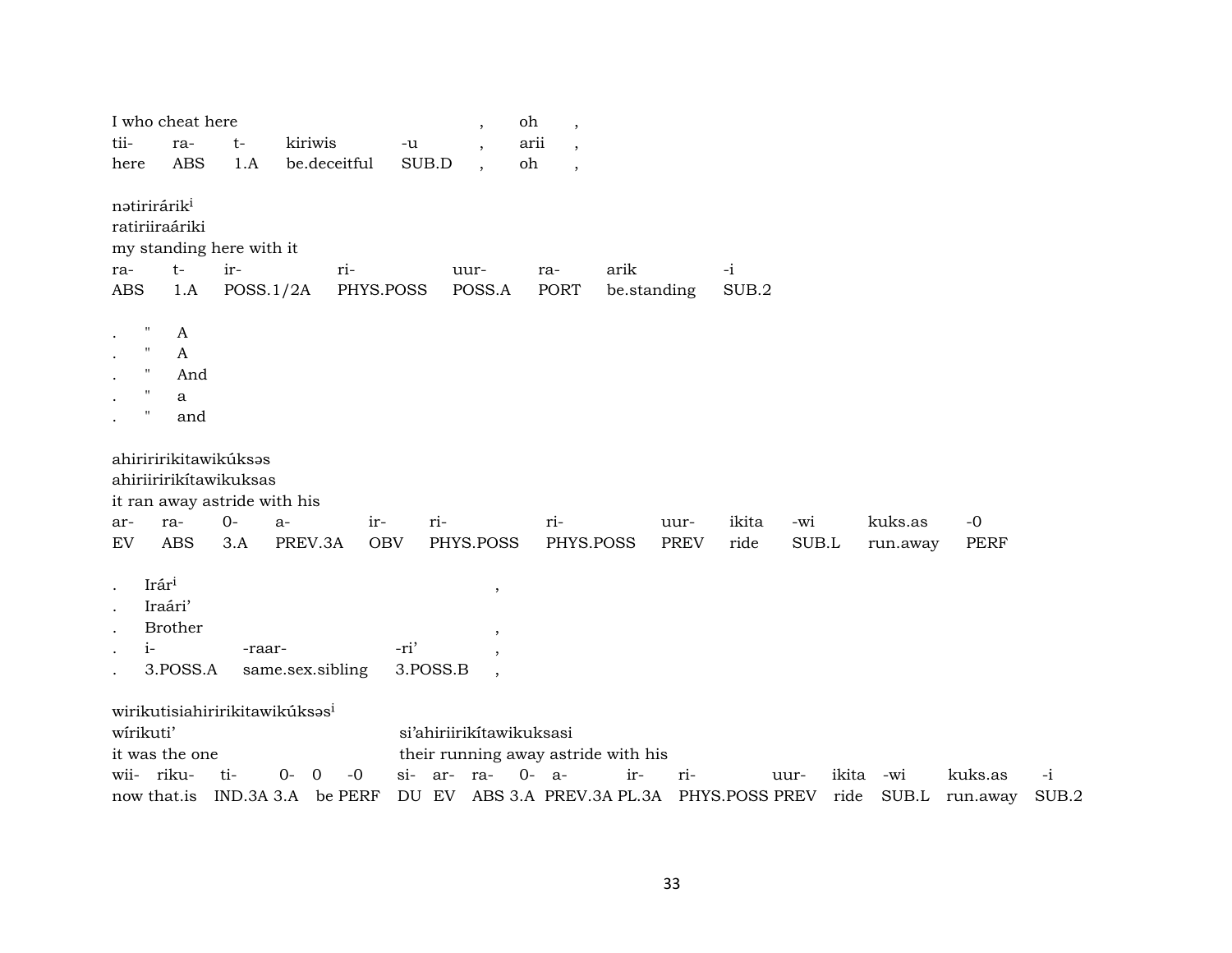| $\,$                  | íhi<br>ihi<br>uh<br>ihii<br>uh             | $\overline{\phantom{a}}$<br>$\overline{\phantom{a}}$<br>$\overline{\phantom{a}}$<br>$\overline{\phantom{a}}$ |       |           |             |               |          |            |          |      |  |  |
|-----------------------|--------------------------------------------|--------------------------------------------------------------------------------------------------------------|-------|-----------|-------------|---------------|----------|------------|----------|------|--|--|
|                       | šahíkstakaráku <sup>u</sup><br>cahíkstaaka |                                                                                                              | ráku' |           |             |               |          |            |          |      |  |  |
| a white person        |                                            |                                                                                                              |       | his being |             |               |          |            |          |      |  |  |
| icaahiks              |                                            | taakaar                                                                                                      | ra-   |           | $0-$        | ku-           | uu       | -0         |          |      |  |  |
| person                |                                            | be.white                                                                                                     |       | INF.A     | 3.A         | INF.B         | be       | SUB.4      |          |      |  |  |
| atirárik <sup>i</sup> |                                            |                                                                                                              |       |           |             |               |          |            |          |      |  |  |
| A                     |                                            | tiraáriki                                                                                                    |       |           |             |               |          |            |          |      |  |  |
| And                   | this one                                   |                                                                                                              |       |           |             |               |          |            |          |      |  |  |
| a                     | tii-                                       | ra-                                                                                                          | 0-    | arik      |             | -i            |          |            |          |      |  |  |
| and                   | this                                       | ABS                                                                                                          | 3.A   |           | be.standing |               | SUB.2    |            |          |      |  |  |
|                       |                                            |                                                                                                              |       |           |             |               |          |            |          |      |  |  |
| ahú'                  |                                            | ahušahiksíšahiks,                                                                                            |       |           |             | cahiksícahiks |          |            |          |      |  |  |
| he was                |                                            |                                                                                                              |       |           |             | an Indian     |          |            |          |      |  |  |
| ar-                   | ra-                                        | $O -$                                                                                                        | uu    | $-0$      |             | icaahiks      | icaahiks |            |          |      |  |  |
| EV.                   | ABS                                        | 3.A                                                                                                          | be    | PERF      |             | person        | person   |            |          |      |  |  |
|                       | hiahuškírihk                               |                                                                                                              |       |           |             |               |          |            | $\vdots$ |      |  |  |
| hi                    | ahú'                                       |                                                                                                              |       |           |             |               | ckírihki |            |          |      |  |  |
| and                   | he was                                     |                                                                                                              |       |           |             |               | a coyote |            |          |      |  |  |
| hi                    | ar-                                        | ra-                                                                                                          | $O -$ | uu        | $-0$        |               | ickirir- | -kis       |          |      |  |  |
| and                   | EV                                         | ABS                                                                                                          | 3.A   | be        | PERF        | wolf          |          | <b>DIM</b> |          |      |  |  |
|                       |                                            |                                                                                                              |       |           |             |               |          |            |          |      |  |  |
|                       |                                            | witikuhawirúškirihk                                                                                          |       |           |             |               |          |            |          |      |  |  |
|                       | Witikuuhaáwiru'                            |                                                                                                              |       |           |             |               |          |            | ckírihki |      |  |  |
|                       |                                            | He transformed himself into it                                                                               |       |           |             |               |          |            | a coyote |      |  |  |
| witi-                 |                                            | kuur-<br>ra-                                                                                                 |       | 0-        | awi.ra'uk   |               | -0       |            | ickirir- | -kis |  |  |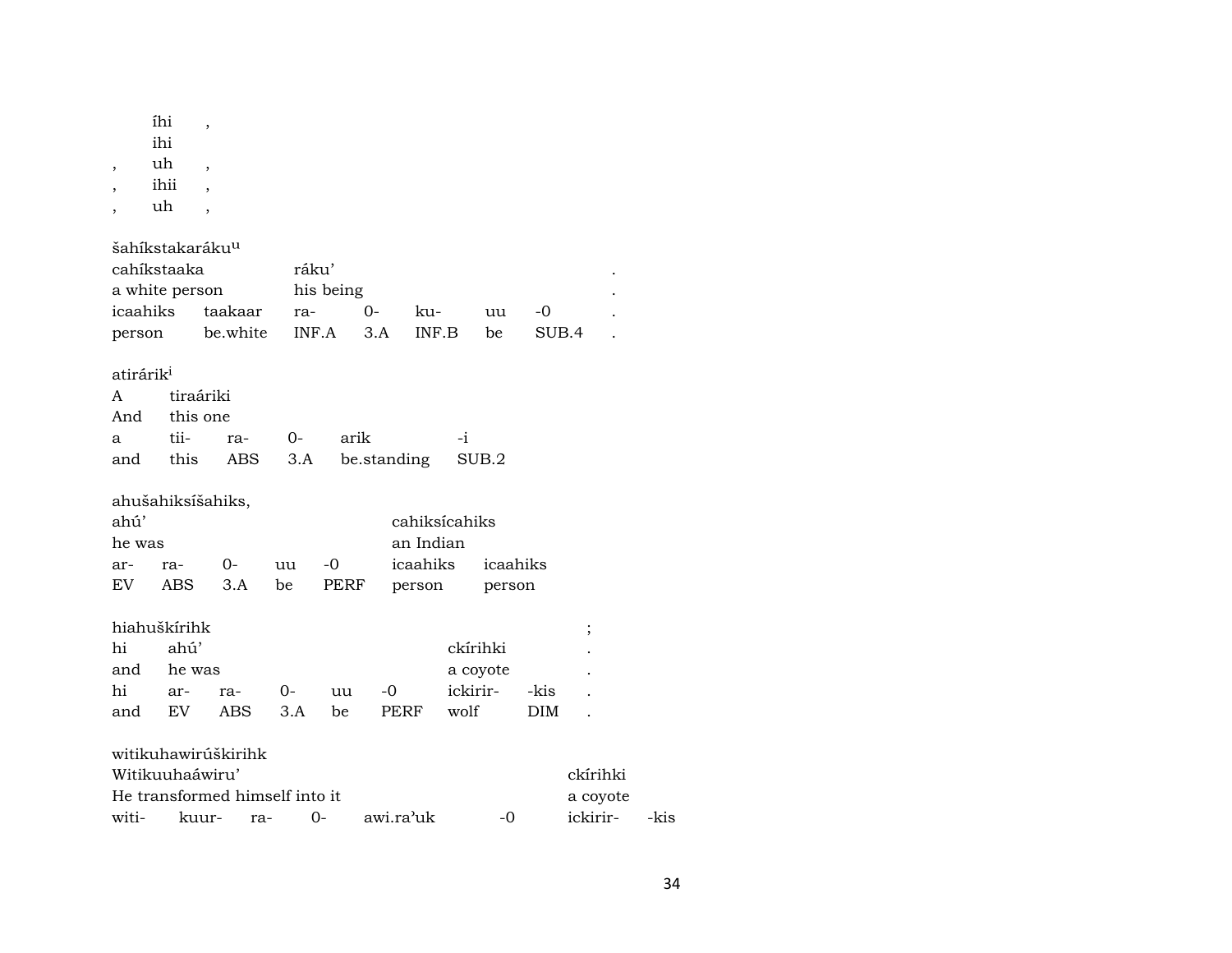| יינייי                                                                        | ്ധ്യ                               | טעם                                                  | J.A                     |                                | u ansiorm.mio      |                         | L EVLI.                            | WUIL                            |                                  | ו ש |
|-------------------------------------------------------------------------------|------------------------------------|------------------------------------------------------|-------------------------|--------------------------------|--------------------|-------------------------|------------------------------------|---------------------------------|----------------------------------|-----|
| A<br>And<br>a<br>and                                                          | Arikuahúta<br>riku-                | riku'ahuúta<br>that is what he did<br>ar-<br>that.is | ra-<br>EV<br><b>ABS</b> | 0-                             | 3.A                | ut-<br><b>PREV</b>      | aar<br>do                          | -0<br>PERF                      | ,                                |     |
| Wiwiturasihit <sup>i</sup> t <sup>n</sup><br>wiwituúrasihittit<br>wii-<br>now | he made it run<br>wi-<br>QUOT      | ti-<br>IND.3A                                        | $O -$<br>3.A            | uur-<br>PREV                   |                    | as.i.hiktik<br>make.run |                                    | -0<br>PERF                      |                                  |     |
| hiruahiwáku<br>Hiru<br>Then<br>hiruu<br>then                                  | ahiwáku'<br>he said<br>ar-<br>EV   | ri-<br>CONT.3A                                       | $0-$<br>3.A             | say                            | waka'u             | -0<br>PERF              | $\, ,$<br>$\overline{\phantom{a}}$ | $\epsilon$<br>"<br>"<br>11<br>н | Ari<br>Ári'<br>Oh.<br>arii<br>oh | Ţ   |
| kaskúrahu <sup>u</sup><br>kaaskúrahu'u<br>you'll grieve me<br>kaas-<br>POT.2A | $S-$<br>2.A                        | ku-<br>1.P                                           | rahur<br>grieve         | $\overline{\phantom{a}}$<br>EX | $\vdots$           |                         |                                    |                                 |                                  |     |
| Kárihaaki'<br>My<br>karihaaki <sup>3</sup><br>oh.gosh                         | karihakirírariks<br>$\overline{ }$ | it is true<br>ri-                                    | riíraariks<br>CONT.3A   | $0-$<br>3.A                    | $i-$<br><b>SEQ</b> | raariks<br>be.true      |                                    | -0<br>PERF                      |                                  |     |
| nakukíriwis <sup>u</sup><br>rakukíriwisu                                      |                                    |                                                      |                         |                                |                    | $\, ,$                  |                                    |                                 |                                  |     |

REFL DUB ABS 3.A transform.into PERF wolf DIM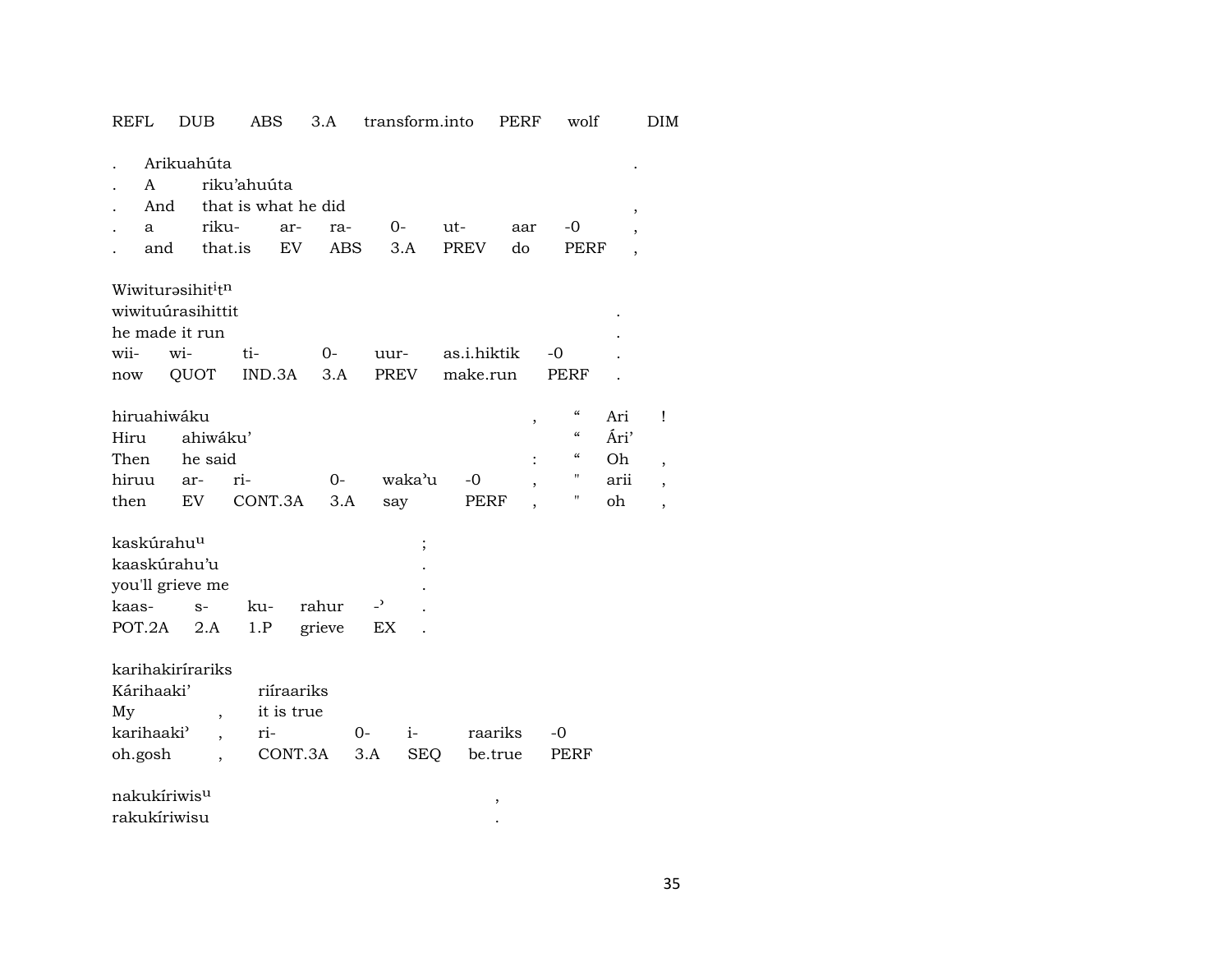|            | his being a cheater                         |                         |              |              | 1       |          |               |                    |          |      |
|------------|---------------------------------------------|-------------------------|--------------|--------------|---------|----------|---------------|--------------------|----------|------|
| ra-        | $O -$                                       | ku-                     | kiriwis      |              | $-u$    |          |               |                    |          |      |
| INF.A      | 3.A                                         | INF.B                   |              | be.deceitful | SUB.D   |          |               |                    |          |      |
|            | iriwikakahíus                               |                         |              |              |         |          |               |                    |          |      |
|            | Iriwikaakaahi'us                            |                         |              |              |         |          |               |                    |          |      |
|            | I do not know how                           |                         |              |              |         |          |               |                    |          |      |
| irii-      | wii-                                        | kaaka-                  |              | $t-$         | rii'uus |          | $-0$          |                    |          |      |
| what       | $\operatorname{now}$                        |                         | NEG.IND.1/2A | 1.A          |         | know.how | PERF          |                    |          |      |
| nakuhúrəs  |                                             |                         |              |              |         | šíksu    |               |                    |          |      |
| rakuhúras  |                                             |                         |              |              |         | cíksu'   |               | $\pmb{\mathsf{H}}$ |          |      |
| to find it |                                             |                         |              |              |         | a mind   |               | "                  |          |      |
| ra-        | 0-                                          | ku-                     | huras        | $-0$         |         | aciks    | $-u^{\prime}$ | $\pmb{\mathsf{H}}$ |          |      |
| INF.A      | 3.A                                         | INF.B                   | find         | SUB.4        |         | think.of | <b>NOM</b>    | $\pmb{\mathsf{H}}$ |          |      |
| A          |                                             |                         |              |              |         |          |               |                    |          |      |
| A          |                                             |                         |              |              |         |          |               |                    |          |      |
| And        |                                             |                         |              |              |         |          |               |                    |          |      |
| a          |                                             |                         |              |              |         |          |               |                    |          |      |
| and        |                                             |                         |              |              |         |          |               |                    |          |      |
|            |                                             |                         |              |              |         |          |               |                    |          |      |
|            | ahiririkitawikuksas<br>ahiriirikítawikuksas |                         |              |              |         |          |               |                    |          |      |
|            |                                             |                         |              |              |         |          |               |                    |          |      |
|            |                                             | he ran away astride his |              |              |         |          |               |                    |          |      |
| ar-        | ra-                                         | $0-$                    | ir-          | ri-          |         | uur-     | ikita         | -wi                | kuks.as  | $-0$ |
| EV         | ABS                                         | 3.A                     | OBV          | PHYS.POSS    |         | PREV     | ride          | SUB.L              | run.away | PERF |
|            |                                             |                         |              |              |         |          |               |                    |          |      |
|            |                                             |                         |              |              |         |          |               |                    |          |      |

 $\bullet$  $\bullet$  $\cdot$  $\bullet$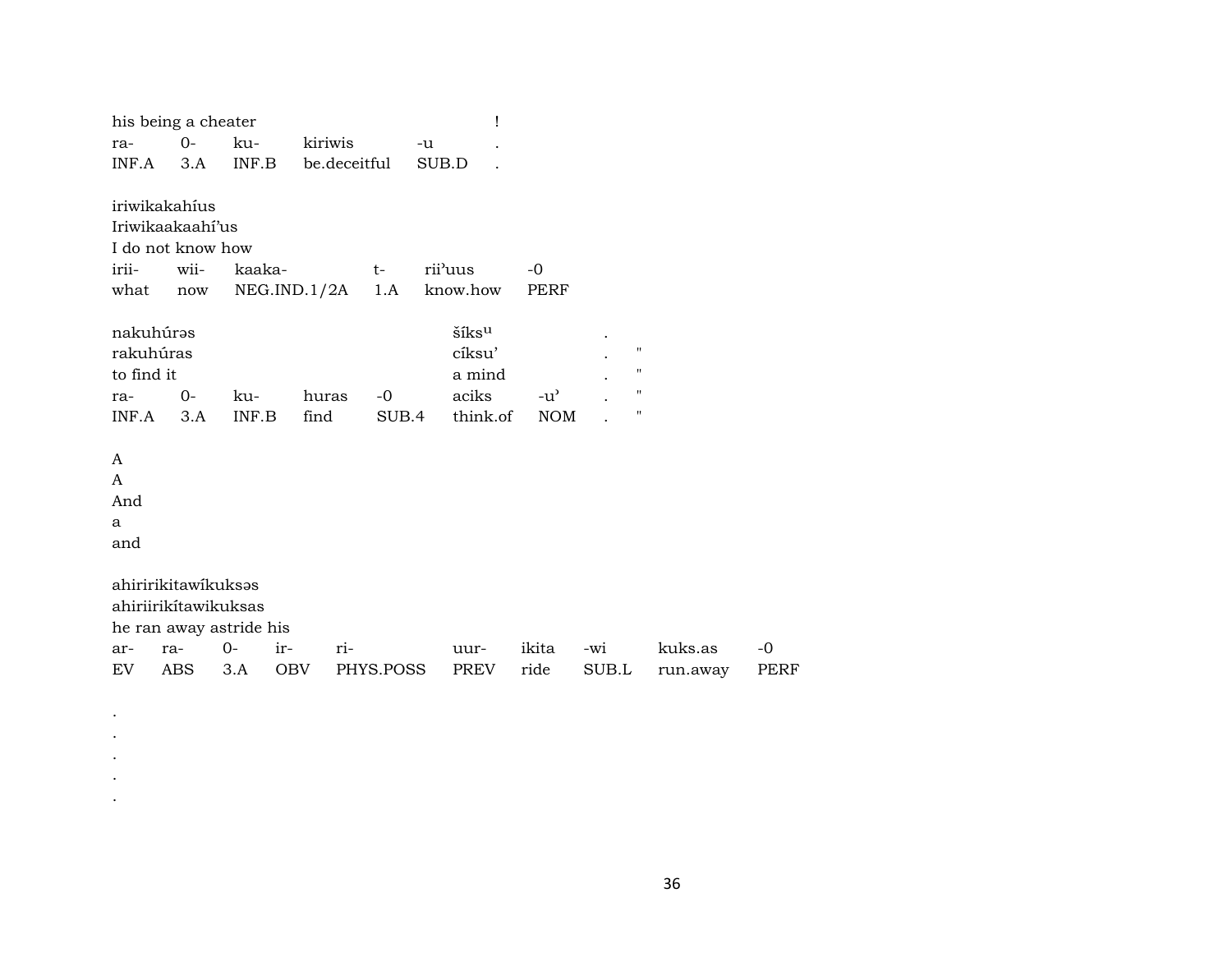|                          | Wawitiširiwisisurawiríkusat <sup>n</sup> |                      |                              |                                              |             |        |                                  |            |             |
|--------------------------|------------------------------------------|----------------------|------------------------------|----------------------------------------------|-------------|--------|----------------------------------|------------|-------------|
| Wa                       |                                          |                      | witiiciriwisisuraahwirikisat |                                              |             |        |                                  |            |             |
| <b>Now</b>               |                                          |                      |                              | it was prancing sideways as it gained ground |             |        |                                  |            |             |
| wa                       | wi-                                      | ti-                  | $O -$                        | ic.iriwis-                                   |             | -his   | huraar-                          | wirikis.at | $-0$        |
| now                      | QUOT                                     | IND.3A               | 3.A                          | prancing.sideways                            |             | PERF   | ground                           | move.over  | <b>PERF</b> |
|                          |                                          |                      |                              |                                              |             |        |                                  |            |             |
|                          | $\pmb{\mathsf{H}}$<br>$\epsilon\epsilon$ | nkaa                 | $\overline{\phantom{a}}$     |                                              |             |        |                                  |            |             |
|                          | $\zeta\zeta$                             | Iíka'a               |                              |                                              |             |        |                                  |            |             |
|                          | $\boldsymbol{\mathcal{C}}$               | Oh                   | $\overline{\phantom{a}}$     |                                              |             |        |                                  |            |             |
|                          | Ħ                                        | iika'a               | $\overline{\phantom{a}}$     |                                              |             |        |                                  |            |             |
|                          | $\pmb{\mathsf{H}}$                       | oh                   | $\overline{\phantom{a}}$     |                                              |             |        |                                  |            |             |
|                          |                                          |                      |                              |                                              |             |        |                                  |            |             |
|                          | tirátirirata                             |                      |                              |                                              |             |        |                                  |            |             |
|                          | tiratiriírata                            |                      |                              |                                              |             |        |                                  |            |             |
|                          | this one I have going                    |                      |                              |                                              |             |        |                                  |            |             |
| tii-                     | ra-                                      | $t-$                 | ir-                          | ri-                                          | uur-        |        | at<br>-a                         |            |             |
| this                     | ABS                                      | 1.A                  | POSS.1/2A                    | PHYS.POSS                                    |             | POSS.A | SUB.1<br>go                      |            |             |
|                          |                                          |                      |                              |                                              |             |        |                                  |            |             |
|                          | iriwitikuskítaw <sup>i</sup>             |                      |                              |                                              |             |        | "<br>Náwa                        |            |             |
|                          | iriwitikuskítawi'                        |                      |                              |                                              |             |        | $\pmb{\mathsf{H}}$<br>Ráwa       |            |             |
|                          | it's a beautiful one                     |                      |                              |                                              |             |        | $\pmb{\mathsf{H}}$<br><b>Now</b> |            |             |
| irii-                    | wi-                                      | ti-                  | $0-$                         | kus.kita.wi                                  | $-0$        |        | rawa                             |            |             |
| that                     | QUOT                                     | IND.3A               | 3.A                          | be.beautiful                                 | <b>PERF</b> |        | "<br>now                         |            |             |
|                          |                                          |                      |                              |                                              |             |        |                                  |            |             |
| $\overline{\phantom{a}}$ | nikuwitiwáku                             |                      |                              |                                              |             |        |                                  |            |             |
|                          | rikuwitiwáku'                            |                      |                              |                                              |             |        |                                  |            |             |
|                          |                                          | that is what he said |                              |                                              |             |        |                                  |            |             |
|                          | riku-                                    | wi-                  | ti-                          | waka'u<br>$0-$                               | $-0$        |        |                                  |            |             |
|                          | that.is                                  | QUOT                 | IND.3A                       | 3.A<br>say                                   |             | PERF   |                                  |            |             |
|                          |                                          |                      |                              |                                              |             |        |                                  |            |             |
|                          | nakíriwis <sup>u</sup>                   |                      |                              |                                              |             |        |                                  |            |             |
|                          | Rakíriwisu                               |                      |                              |                                              |             |        |                                  |            |             |
| Cheater                  |                                          |                      |                              |                                              |             |        |                                  |            |             |
| ra-                      | $O -$                                    | kiriwis              | -u                           |                                              |             |        |                                  |            |             |
|                          |                                          |                      |                              |                                              |             |        |                                  |            |             |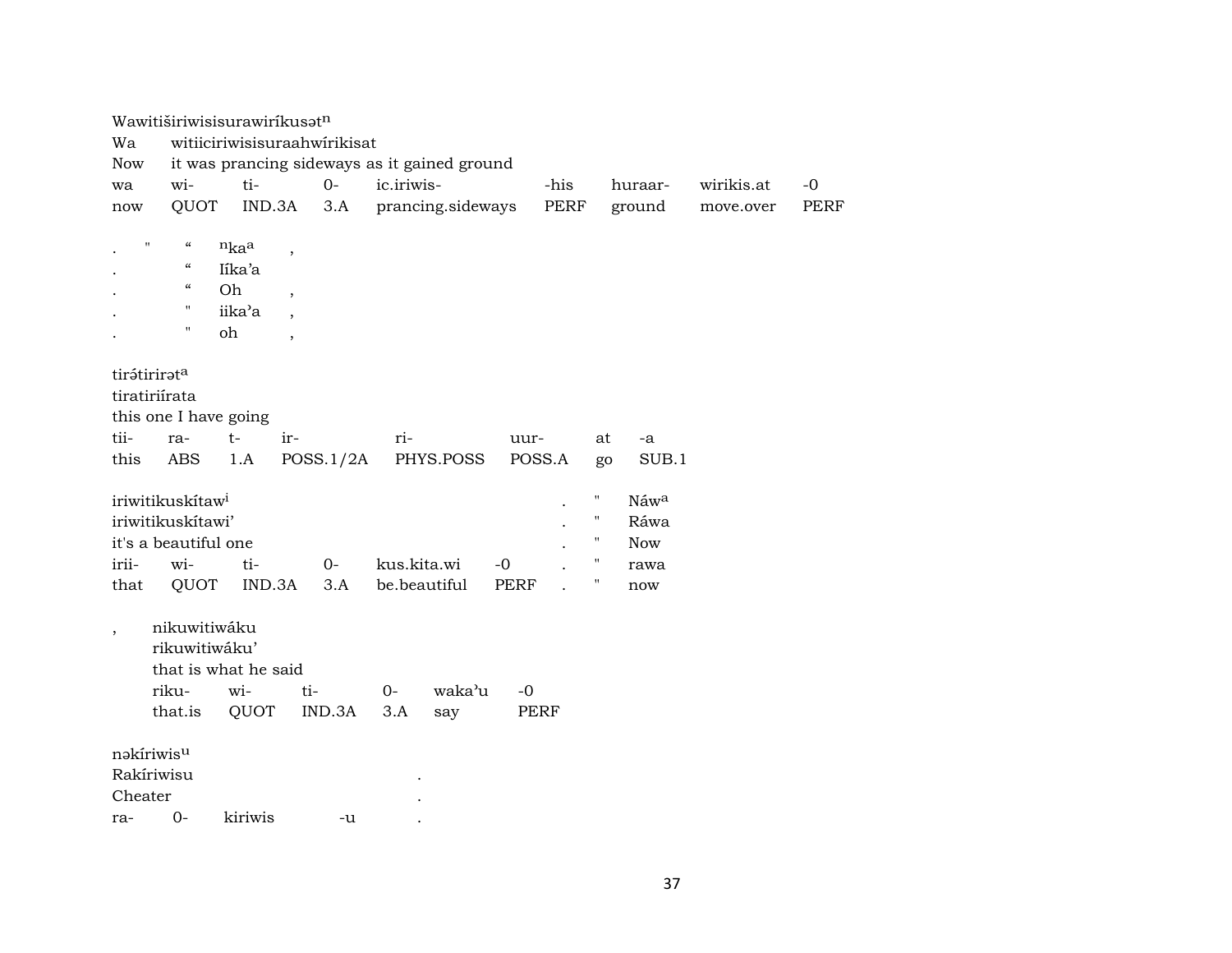# ABS 3.A be.deceitful SUB.D .

| riku-                               | nikuwitiwáku<br>Rikuwitiwáku'<br>That is what he said<br>wi- |       | ti-                    | $O -$      |      | waka'u      | -0                                       |      |         |      |             |
|-------------------------------------|--------------------------------------------------------------|-------|------------------------|------------|------|-------------|------------------------------------------|------|---------|------|-------------|
| that.is                             | QUOT                                                         |       | IND.3A                 | 3.A        |      | say         | PERF                                     |      |         |      |             |
|                                     |                                                              |       |                        |            |      |             |                                          |      |         |      |             |
| nikúwituta                          |                                                              |       |                        |            |      |             |                                          |      |         | A    |             |
| Rikuwituúta                         |                                                              |       |                        |            |      |             |                                          |      |         | a    |             |
|                                     | That is what he did                                          |       |                        |            |      |             |                                          |      |         | and  |             |
| riku-                               | wi-                                                          |       | ti-                    | 0-         |      | ut-         | aar                                      | -0   |         | a    |             |
| that.is                             | QUOT                                                         |       | IND.3A                 | 3.A        |      | <b>PREV</b> | do                                       | PERF |         | and  |             |
| ahakíriwiski<br>ahakíriwiski<br>ar- | his cheating him<br>ra-                                      | $0-$  |                        | kiriwis.ki | -0   |             | šáhiks<br>cáhiks<br>a person<br>icaahiks |      |         |      |             |
| EV                                  | <b>ABS</b>                                                   | 3.A   | cheat                  |            |      | SUB.4       | person                                   |      |         |      |             |
|                                     |                                                              |       |                        |            |      |             |                                          |      |         |      |             |
| Akíisahurasárariks                  |                                                              |       |                        |            |      |             |                                          |      |         |      |             |
| Aki                                 |                                                              |       | isaahuurasaraáriks     |            |      |             |                                          |      |         |      |             |
| And here                            |                                                              |       | that was his real name |            |      |             |                                          |      |         |      |             |
| $a-$                                | ki                                                           | i-    |                        |            | $S-$ | ar-         | huur.asar-                               |      | raariks | $-0$ |             |
| and                                 | there                                                        |       | CONT.1/2A              |            | 2.A  | EV.         | name                                     |      | be.true |      | <b>PERF</b> |
| nákusar <sup>u</sup><br>rakuusaáru  | what he was named                                            |       |                        |            |      |             |                                          |      |         |      |             |
| ra-                                 | 0-                                                           | ku-   |                        | asar       |      | -u          |                                          |      |         |      |             |
| INF.A                               | 3.A                                                          | INF.B |                        | be.named   |      | SUB.D       |                                          |      |         |      |             |
| nəkiríwis <sup>u</sup>              |                                                              |       |                        |            |      | ,           |                                          |      |         |      |             |
| Rakiríwisu                          |                                                              |       |                        |            |      |             |                                          |      |         |      |             |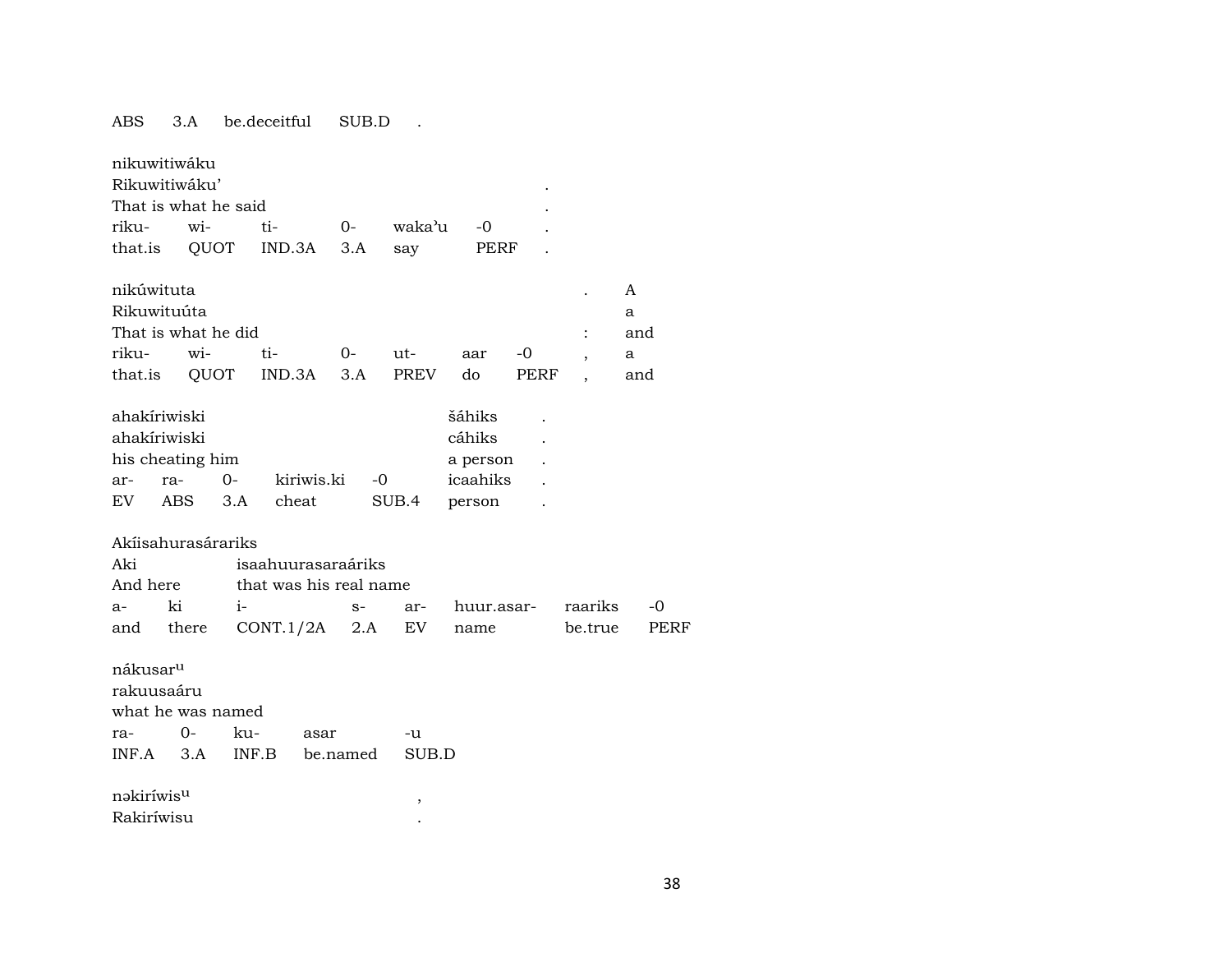| Cheater                |                   |               |                                                   |       |             |                                        |                          |      |                    |  |
|------------------------|-------------------|---------------|---------------------------------------------------|-------|-------------|----------------------------------------|--------------------------|------|--------------------|--|
| ra-                    | 0-                | kiriwis       |                                                   | -u    |             |                                        |                          |      |                    |  |
| ABS                    | 3.A               |               | be.deceitful                                      | SUB.D |             |                                        |                          |      |                    |  |
|                        |                   |               |                                                   |       |             |                                        |                          |      |                    |  |
| hihírarik <sup>i</sup> |                   |               |                                                   |       |             |                                        |                          |      |                    |  |
| Hi                     | hiíraariki        |               |                                                   |       |             |                                        |                          |      |                    |  |
|                        | And the other one |               |                                                   |       |             |                                        |                          |      |                    |  |
| hi                     | hii-              | ra-           | 0-                                                | arik  |             | -i                                     |                          |      |                    |  |
| and                    | other             | ABS           | 3.A                                               |       | be.standing | SUB.2                                  |                          |      |                    |  |
|                        |                   |               |                                                   |       |             |                                        |                          |      |                    |  |
|                        | karahišíkurəs     |               |                                                   |       |             |                                        |                          |      |                    |  |
|                        | karaahiicíksuras  |               |                                                   |       |             |                                        |                          |      |                    |  |
|                        |                   |               | he did not find his mind (ie read his intentions) |       |             |                                        |                          |      |                    |  |
| kara-                  | ar-               | ri-           |                                                   | $0-$  | aciks-      | huras                                  | -0                       |      |                    |  |
| NEG                    | EV                |               | CONT.3A                                           | 3.A   | mind        | find                                   |                          | PERF |                    |  |
|                        |                   |               |                                                   |       |             |                                        |                          |      |                    |  |
| Ahawáku                |                   |               |                                                   |       | ,           | $\boldsymbol{\zeta}\boldsymbol{\zeta}$ |                          |      |                    |  |
| Ahawáku'               |                   |               |                                                   |       |             | $\epsilon$                             |                          |      |                    |  |
| He said                |                   |               |                                                   |       |             | $\epsilon\epsilon$                     |                          |      |                    |  |
| ar-                    | ra-               | $0-$          | waka'u                                            | -0    | ,           | п                                      |                          |      |                    |  |
| EV                     | ABS               | 3.A           | say                                               | PERF  |             | п                                      |                          |      |                    |  |
|                        |                   |               |                                                   |       |             |                                        |                          |      |                    |  |
|                        | Kišírikutatúat    |               |                                                   |       |             |                                        |                          |      | п                  |  |
| Kici                   |                   | rikutatuú'ut  |                                                   |       |             |                                        |                          |      | 11                 |  |
| But                    |                   | I am that way |                                                   |       |             |                                        |                          |      | $\pmb{\mathsf{H}}$ |  |
| kici                   | riku-             | ta-           |                                                   | t-    | ut-         | 0                                      | $\overline{\phantom{0}}$ |      | 11                 |  |
| but                    | that.is           |               | IND.1/2A                                          | 1.A   | <b>PREV</b> | be                                     | <b>EX</b>                |      | п                  |  |
|                        |                   |               |                                                   |       |             |                                        |                          |      |                    |  |
| Ahawáku                |                   |               |                                                   |       |             |                                        |                          |      |                    |  |
| Ahawáku'               |                   |               |                                                   |       |             |                                        |                          |      |                    |  |
| He said                |                   |               |                                                   |       |             |                                        |                          |      |                    |  |
| ar-                    | ra-               | 0-            | waka'u                                            | -0    |             |                                        |                          |      |                    |  |
| EV                     |                   |               |                                                   |       |             |                                        |                          |      |                    |  |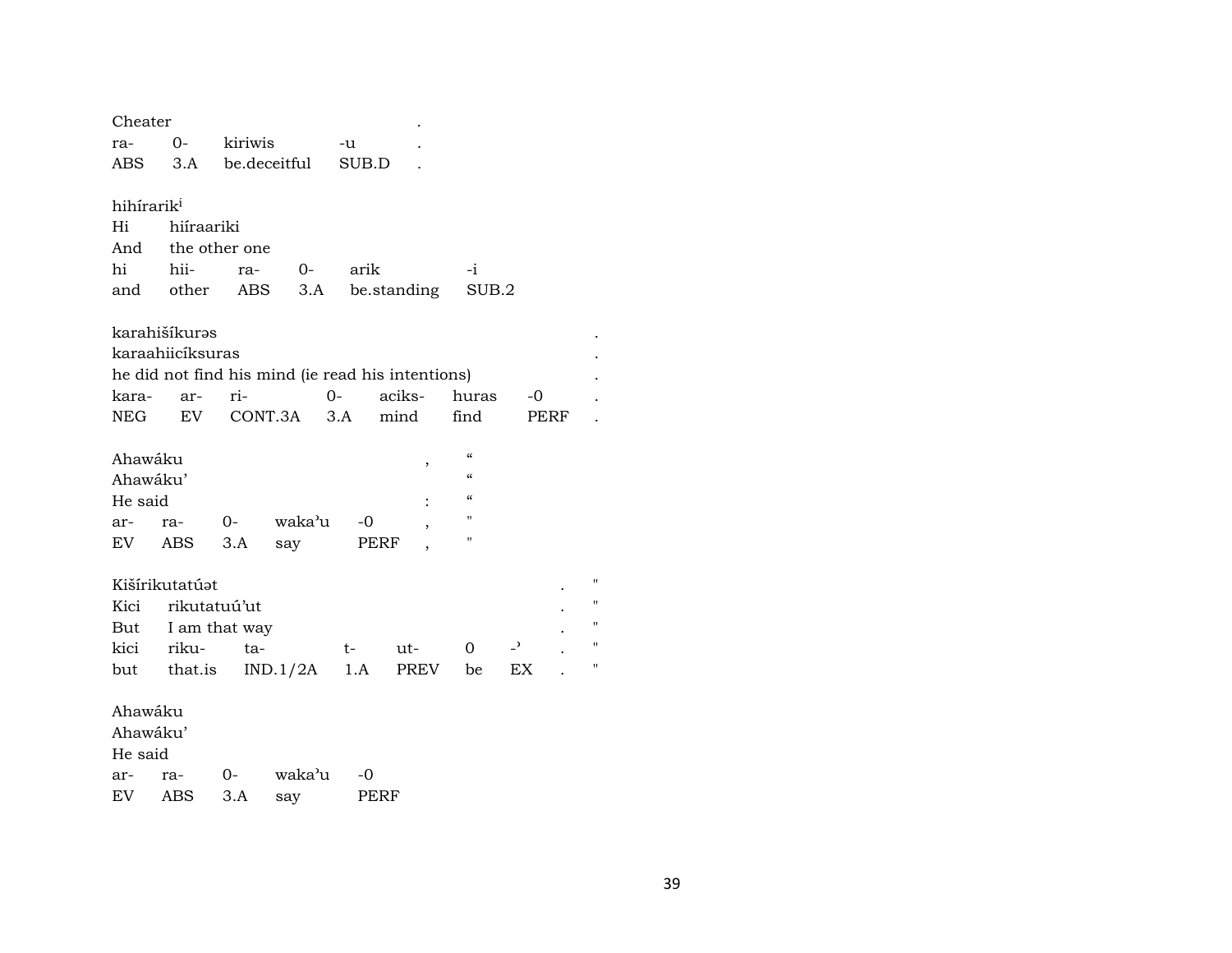| ihírarik <sup>i</sup><br>ihiíraariki<br>that other one                                                    |                   |                             |                     |                      |                                | $\boldsymbol{\mathcal{C}}$<br>$^\mathrm{,}$<br>$\epsilon$<br>$\epsilon\epsilon$ |                                           |                                                            |                    |           |             |
|-----------------------------------------------------------------------------------------------------------|-------------------|-----------------------------|---------------------|----------------------|--------------------------------|---------------------------------------------------------------------------------|-------------------------------------------|------------------------------------------------------------|--------------------|-----------|-------------|
| hii-<br>ii-<br>other<br>that                                                                              | ra-<br><b>ABS</b> | $0-$<br>3.A                 | arik<br>be.standing |                      | $-i$<br>SUB.2                  | $\mathbf{H}$<br>$\pmb{\mathsf{H}}$                                              |                                           |                                                            |                    |           |             |
| Nikutíhasuatn<br>Rikutiíhasuu'ut<br>That is the way you are<br>tiir-<br>riku-<br>that.is<br><b>INFR</b>   | ra-<br><b>ABS</b> | $S-$<br>2.A                 | ut-<br><b>PREV</b>  | $\overline{0}$<br>be | $\overline{\phantom{a}}$<br>EX | $\, ,$                                                                          |                                           |                                                            |                    |           |             |
| witirariks<br>Witiiraariks<br>Now it is true<br>ti-<br>wi-<br>QUOT<br>IND.3A                              | $0-$<br>3.A       | raariks<br>be.true          | $-0$                | <b>PERF</b>          | <b>Now</b><br>rawa<br>now      | náwa<br>$\overline{\phantom{a}}$<br>Ráwa                                        |                                           |                                                            |                    |           |             |
| witəskukíriwisk <sup>i</sup><br>witaskukíriwiski<br>you have cheated me<br>wi-<br>ta-<br>QUOT<br>IND.1/2A |                   | $S-$<br>2.A                 | ku-<br>1.P<br>cheat | kiriwis.ki           | $-0$<br><b>PERF</b>            | $\ddot{\phantom{0}}$                                                            | Náwa<br>Ráwa<br><b>Now</b><br>rawa<br>now | $\mathbf{i}$<br>$\mathbf{i}$<br>and<br>$\mathbf{i}$<br>and |                    |           |             |
| kariríkuratkutar <sup>a</sup><br>kariirí' kuratkuutaára<br>I cannot do anything<br>karii-<br>EMPH.NEG     | ri-<br>CONT.3A    | $\mathbf 0$<br>be           | $-0$<br><b>PERF</b> | ku-<br><b>INDF</b>   | ra-<br>INF.A                   | $t-$<br>1.A                                                                     | ku-                                       | INF.B                                                      | ut-<br><b>PREV</b> | aar<br>do | -a<br>SUB.1 |
| Náwa<br>Ráwa<br>Now<br>rawa                                                                               | stop<br>$i-$      | suksuríritn<br>suksuuriírit | $S-$                | uks-                 | uuri.arik                      |                                                                                 | $-0$                                      | Ţ                                                          |                    |           |             |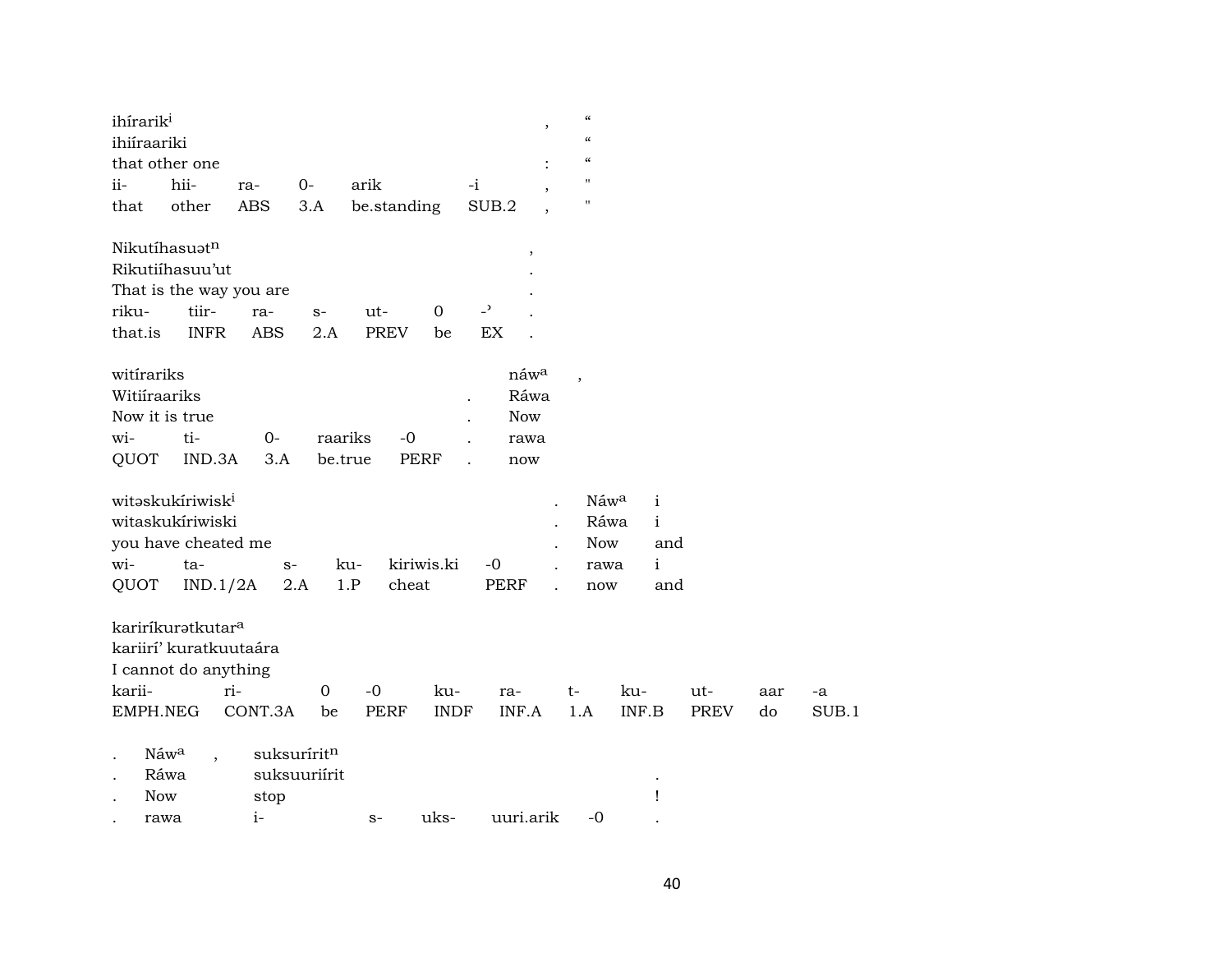| now                                                                 |                                                        | CONT.1/2A                | 2.A                          | <b>JUSS</b>  | stop               |               | PERF                       |                    |               |
|---------------------------------------------------------------------|--------------------------------------------------------|--------------------------|------------------------------|--------------|--------------------|---------------|----------------------------|--------------------|---------------|
| witišišiksíksurikatn<br>Witiiciiciksíksuurikut<br>Let's shake hands |                                                        |                          |                              |              |                    |               |                            |                    |               |
| witi-<br>$i-$                                                       |                                                        | aciir-                   | ut-                          | $i-$         |                    | uks-          | iks-                       | uurikuk            | -0            |
| REFL                                                                | CONT.1/2A                                              | IN.DU.A                  |                              | PREV         | SEQ                | JUSS          | hand                       | catch              | <b>PERF</b>   |
|                                                                     | Aahawáku                                               |                          |                              |              |                    | $^\mathrm{,}$ | $\zeta\zeta$               | Híkir <sup>i</sup> |               |
| п<br>A                                                              |                                                        | ahawáku'                 |                              |              |                    |               | $\boldsymbol{\mathcal{C}}$ | Híkiiri            |               |
| н.<br>Ţ                                                             | And                                                    | he said                  |                              |              |                    |               | $\boldsymbol{\mathcal{C}}$ | Oh my              |               |
| 11<br>a                                                             | ar-                                                    | ra-                      | 0-                           | waka'u       | $-0$               | $\, ,$        | 11                         | hikiiri            |               |
| 11                                                                  | EV<br>and                                              | ABS                      | 3.A                          | say          | PERF               |               | "                          | indeed             |               |
| karátpari<br>ka-<br>$\cdot$<br><b>NEG</b>                           | karátpari'<br>I am walking around<br>ra-<br><b>ABS</b> | t-<br>1.A                | warii<br>be.going.about.IMPF |              | $-0$               | <b>PERF</b>   |                            |                    |               |
| takuwitirašikutiksúrikatn                                           |                                                        |                          |                              |              |                    |               |                            |                    |               |
| táku'                                                               |                                                        | witiiracihkuutiksuúrikut |                              |              |                    |               |                            |                    |               |
| someone                                                             |                                                        | for us to shake hands    |                              |              |                    |               |                            |                    |               |
| taku                                                                | witi-<br><b>REFL</b>                                   | ra-<br>INF.A             | aciir-<br>IN.DU.A            | ku-<br>INF.B | ut-<br><b>PREV</b> |               | iks-<br>hand               | uurikuk<br>catch   | $-0$<br>SUB.4 |
| someone                                                             | kišíwitatatn                                           |                          |                              |              |                    |               |                            |                    |               |
| kici                                                                | witaátat                                               |                          |                              |              |                    |               |                            |                    |               |
| but                                                                 | I'm going                                              |                          |                              |              |                    |               |                            |                    |               |
| kici                                                                | wi-                                                    | ta-                      | t-                           | at           | $-0$               |               |                            |                    |               |
| but                                                                 | QUOT                                                   | IND.1/2A                 | 1.A                          | go           | PERF               |               |                            |                    |               |
| irírahakitatn                                                       |                                                        |                          |                              |              |                    |               | $^{\prime}$                |                    |               |
| iriirahaakitat                                                      |                                                        |                          |                              |              |                    |               | $\pmb{\mathsf{H}}$         |                    |               |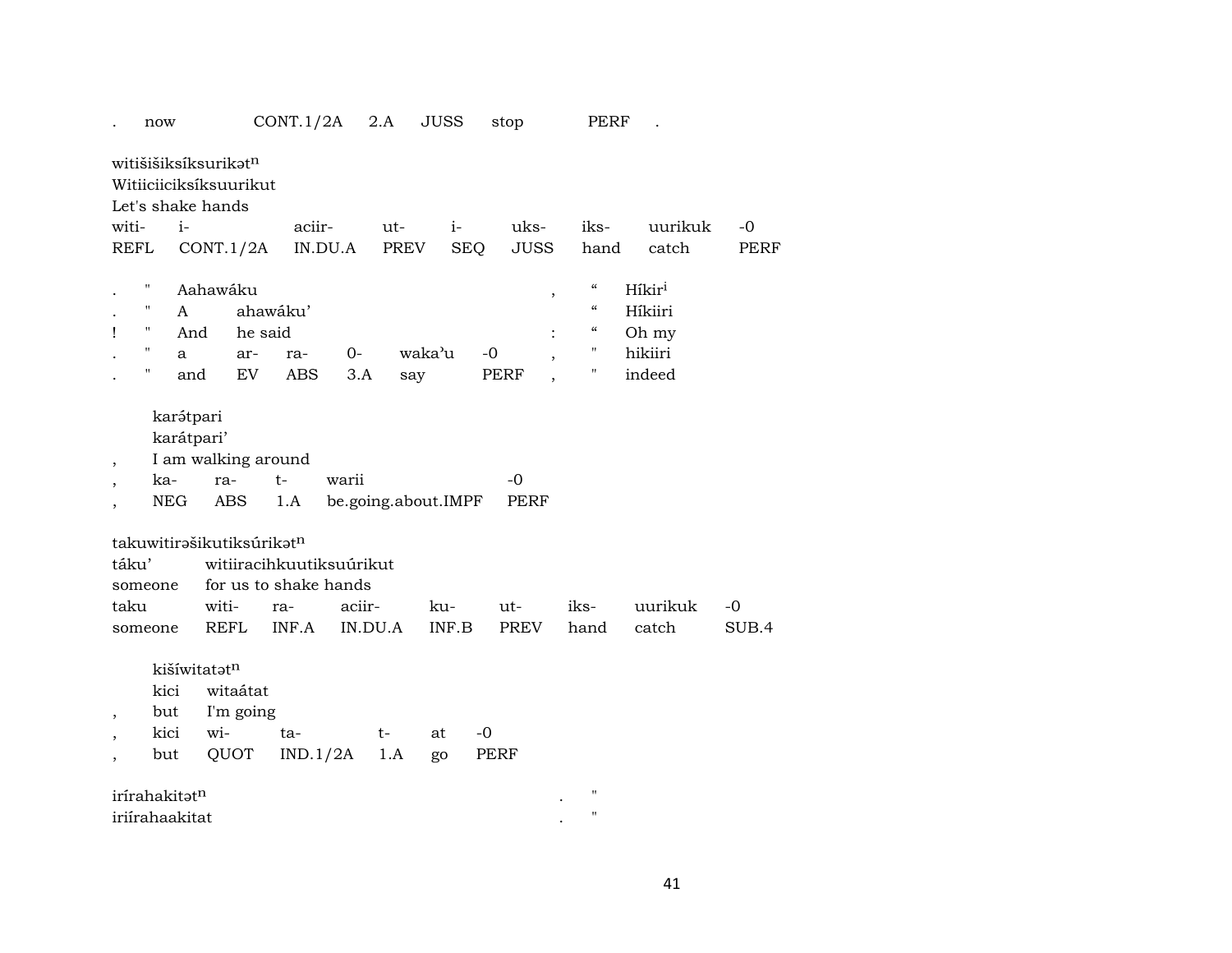| where our village is             |                          |             |              |                      |           |        |                 |       | П           |       |             |
|----------------------------------|--------------------------|-------------|--------------|----------------------|-----------|--------|-----------------|-------|-------------|-------|-------------|
| irii-                            | ra-                      | $t-$        | rak-         |                      | itak      |        | $-0$            |       | "           |       |             |
| where                            | ABS                      | 1.A         |              | $1/2$ .PL            | be.a.camp |        | SUB.4           |       | н           |       |             |
|                                  |                          |             |              |                      |           |        |                 |       |             |       |             |
| Náwa                             | $\overline{\phantom{a}}$ | nikuwitúta  |              |                      |           |        |                 |       |             |       |             |
| Ráwa                             |                          | rikuwituúta |              |                      |           |        |                 |       |             |       |             |
| <b>Now</b>                       |                          |             |              | that is what he did: |           |        |                 |       |             |       |             |
| rawa                             |                          | riku-       | wi-          |                      | ti-       | $0-$   | ut-             |       | aar         | -0    |             |
| now                              |                          | that.is     |              | QUOT                 | IND.3A    | 3.A    | PREV            |       | do          | PERF  |             |
|                                  |                          |             |              |                      |           |        |                 |       |             |       |             |
| naruwitáhkitārit <sup>n</sup>    |                          |             |              |                      |           |        |                 |       |             |       |             |
| raaruuwitaáhkitaarit             |                          |             |              |                      |           |        |                 |       |             |       |             |
| he just stood on top (of a hill) |                          |             |              |                      |           |        |                 |       |             |       |             |
| raa-                             | ruu-                     | wi-         | ti-          |                      | $0-$      | ar-    | kita-           |       | arik        |       | $-0$        |
| just                             | then                     | QUOT        |              | IND.3A               | 3.A       | EV     | on.top          |       | be.standing |       | <b>PERF</b> |
|                                  |                          |             |              |                      |           |        |                 |       |             |       |             |
| hikišiahakáisat <sup>n</sup>     |                          |             |              |                      |           |        |                 |       |             |       |             |
| hi                               | kici                     |             | ahakaá'iisat |                      |           |        |                 |       |             |       |             |
| and                              | but                      |             | he went home |                      |           |        |                 |       |             |       |             |
| hi                               | kici                     | ar-         | ra-          | $0-$                 | kaa-      |        | iis.at          |       | -0          |       |             |
| and                              | but                      | EV          | ABS          | 3.A                  | inside    |        | go.out.of.sight |       | PERF        |       |             |
|                                  |                          |             |              |                      |           |        |                 |       |             |       |             |
| Nawitihwakiáh <sup>u</sup>       |                          |             |              |                      |           |        |                 |       |             |       |             |
| Raawitihwaki'aahu'               |                          |             |              |                      |           |        |                 |       |             |       |             |
| They were just saying            |                          |             |              |                      |           |        |                 |       |             |       |             |
| raa-                             | wi-                      | ti-         |              | $O-$                 | ir-       | waki.a |                 |       | -:hus       |       |             |
| just                             | QUOT                     |             | IND.3A       | 3.A                  | PL.3A     |        | say.PL.IMPF     |       | IMPF        |       |             |
| wisiahitírit <sup>n</sup>        |                          |             |              |                      |           |        |                 |       |             |       |             |
|                                  |                          |             |              |                      |           |        |                 |       |             |       |             |
| wisi'ahiitiirit                  |                          |             |              |                      |           |        |                 |       |             |       |             |
| when they saw him                |                          |             |              |                      |           |        |                 |       |             |       |             |
| wii-                             | $\sin$                   | ar-         | ra-          | 0-                   | ir-       | ut-    |                 | iirik | -0          |       |             |
| when                             | DU                       | EV          | ABS          | 3.A                  | PL.3A     |        | <b>PREV</b>     | see   |             | SUB.4 |             |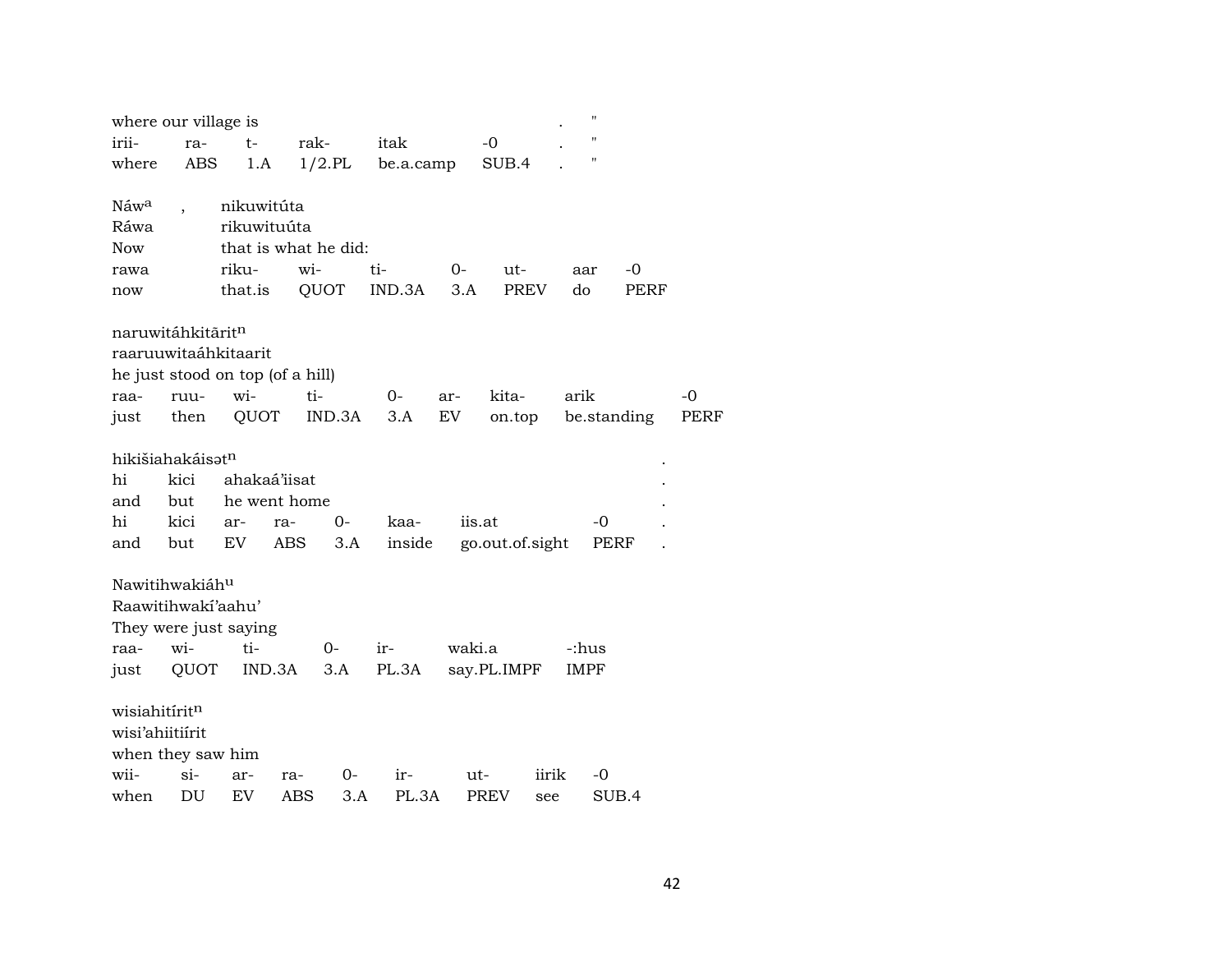| irirakítahku           |                    |              |                                     |                                      |                                        |                    |                          |       |       |
|------------------------|--------------------|--------------|-------------------------------------|--------------------------------------|----------------------------------------|--------------------|--------------------------|-------|-------|
|                        | iriiraakítaahku    |              |                                     |                                      |                                        |                    |                          |       |       |
|                        | where the band was |              |                                     |                                      |                                        |                    |                          |       |       |
| irii-                  | ra-                | $0-$         | akitaar-                            | kus                                  |                                        | -0                 |                          |       |       |
| where                  | ABS                | 3.A          | tribe                               | be.sitting                           |                                        | SUB.4              |                          |       |       |
| Nəkiriwis <sup>u</sup> |                    |              |                                     | ,                                    | $\pmb{\zeta}\pmb{\zeta}$               | åka <sup>a</sup>   |                          |       |       |
| Rakíriwisu             |                    |              |                                     |                                      | $\boldsymbol{\zeta}\boldsymbol{\zeta}$ | Aáka'a             |                          |       |       |
| Cheater                |                    |              |                                     |                                      | "                                      | Oh my              | $\overline{\phantom{a}}$ |       |       |
| ra-                    | $O -$              | kiriwis      | -u                                  |                                      | "                                      | aaka'a             |                          |       |       |
| ABS                    | 3.A                | be.deceitful | SUB.D                               |                                      | Ħ                                      | oh.my              |                          |       |       |
|                        | ihawatihásurəs     |              |                                     |                                      |                                        |                    |                          |       |       |
| i                      | hawá               | tiihásuras   |                                     |                                      |                                        |                    |                          |       |       |
| and                    | also               |              | you must have found it              |                                      |                                        |                    |                          |       |       |
|                        | haawa              | tiir-        |                                     |                                      |                                        |                    |                          |       |       |
| i                      | also               | <b>INFR</b>  | ra-<br>ABS                          | $S-$<br>find<br>2.A                  | huras                                  | -0                 |                          |       |       |
| and                    |                    |              |                                     |                                      |                                        |                    | PERF                     |       |       |
| tírasirikitawia        |                    |              |                                     |                                      |                                        |                    |                          |       |       |
|                        |                    |              |                                     |                                      |                                        |                    |                          |       |       |
|                        | tírasiirikitawi'a  |              |                                     |                                      |                                        |                    |                          |       |       |
|                        |                    |              | this one you are coming riding upon |                                      |                                        |                    |                          |       |       |
| tii-                   | ra-                | ir-<br>$S-$  |                                     | ikita                                | -wi                                    |                    | a                        | -0    |       |
| this                   | ABS                | 2.A          | PREV.1/2A                           | ride                                 |                                        | SUB.L              | come                     | SUB.4 |       |
| 11                     | Ahawáku            |              |                                     |                                      | ,                                      | $\epsilon\epsilon$ | Náwa                     | ,     |       |
| "                      | Ahawáku'           |              |                                     |                                      |                                        | $\epsilon$         | Ráwa                     |       |       |
| Н                      | He said            |              |                                     |                                      |                                        | "                  | Now                      |       |       |
| "<br>ar-               | ra-                | 0-           | waka'u                              | $-0$                                 |                                        | 11                 | rawa                     |       |       |
| 11<br>EV               | ABS                | 3.A          | say                                 | PERF                                 |                                        | П                  | now                      |       |       |
| nikutúatn              |                    |              |                                     |                                      |                                        |                    | tihátaku                 |       |       |
| rikutuú'ut             |                    |              |                                     |                                      |                                        |                    | Tihaátaku                |       |       |
| it is that way         |                    |              |                                     |                                      |                                        |                    | Here                     |       |       |
| riku-                  | ti-                | 0-           |                                     | $\overline{\phantom{0}}$<br>$\Omega$ |                                        |                    | tii-                     |       | -taku |
|                        |                    |              | ut-                                 |                                      |                                        |                    |                          | haa-  |       |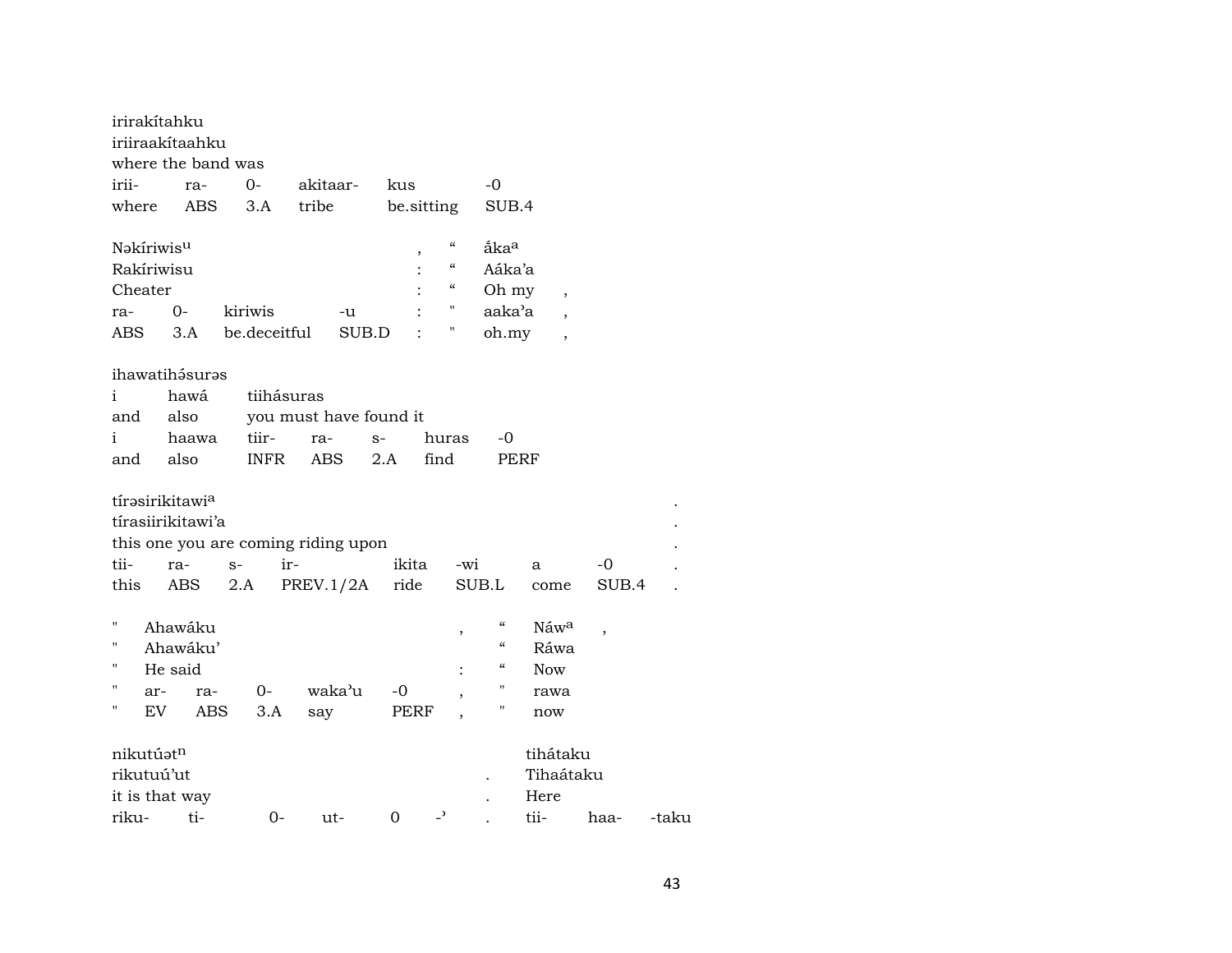| that.is                    |                     | $IND.3A$ $3.A$                                         |        | PREV     | be            | EX .               | here | here                     |                    | LOC |
|----------------------------|---------------------|--------------------------------------------------------|--------|----------|---------------|--------------------|------|--------------------------|--------------------|-----|
| šáhiks<br>cáhiks<br>person |                     | siwititáturəs<br>siwititáturaas<br>we found each other |        |          |               |                    |      | $\overline{\phantom{a}}$ |                    |     |
| icaahiks                   |                     | si- witi-                                              | ta-    |          | $t-$          | huras              | $-0$ |                          |                    |     |
| person                     |                     | DU REFL                                                |        | IND.1/2A | 1.A           | find               | PERF |                          |                    |     |
|                            |                     |                                                        |        |          |               |                    |      |                          |                    |     |
| iriwáku                    |                     |                                                        |        |          | $\, ,$        | $\epsilon\epsilon$ |      |                          |                    |     |
| I                          | riiwáku'            |                                                        |        |          |               |                    |      |                          |                    |     |
| And                        | he said             |                                                        |        |          |               |                    |      |                          |                    |     |
| i                          | rii-                | $0 -$                                                  | waka'u | $-0$     |               |                    |      |                          |                    |     |
| and                        | ASSR                | 3.A                                                    | say    |          | PERF          |                    |      |                          |                    |     |
|                            |                     |                                                        |        |          |               |                    |      |                          |                    |     |
| Kišikitawítitn             |                     |                                                        |        |          |               |                    | $\,$ |                          |                    |     |
| Kiisikitawiítit            |                     |                                                        |        |          |               |                    |      |                          |                    |     |
|                            | You should mount it |                                                        |        |          |               |                    | Ţ    |                          |                    |     |
| kii-                       | $i-$                |                                                        | $S-$   |          | ikita.wi.itik | $-0$               |      |                          |                    |     |
| HORT                       |                     | CONT.1/2A                                              | 2.A    | mount    |               | PERF               |      |                          |                    |     |
|                            |                     |                                                        |        |          |               |                    |      |                          | $\blacksquare$     |     |
| kisurasihititn             |                     |                                                        |        |          |               |                    |      |                          |                    |     |
|                            | Kiísuurasihittit    |                                                        |        |          |               |                    |      |                          |                    |     |
|                            |                     | You should run it hard                                 |        |          |               |                    |      |                          |                    |     |
| kii-                       | $i-$                |                                                        | $S-$   | uur-     |               | as.i.hiktik        | -0   |                          |                    |     |
| HORT                       |                     | CONT.1/2A                                              | 2.A    | PREV     |               | make.run           | PERF |                          |                    |     |
| Náw <sup>a</sup>           |                     | iriturasíhit <sup>i</sup> tn                           |        |          |               |                    |      |                          | $^{\prime\prime}$  |     |
| Ráwa                       | i.                  | riituurasíhittit                                       |        |          |               |                    |      |                          | $\pmb{\mathsf{H}}$ |     |
| Now                        |                     | and I did run it hard                                  |        |          |               |                    |      |                          | н                  |     |
|                            | i.                  | rii-                                                   | $t-$   |          |               | as.i.hiktik        | -0   |                          | $\pmb{\mathsf{H}}$ |     |
| rawa                       |                     | and ASSR                                               |        | uur-     |               |                    |      |                          | $\pmb{\mathsf{H}}$ |     |
| now                        |                     |                                                        | 1.A    | PREV     |               | make.run           | PERF |                          |                    |     |
| Náw <sup>a</sup>           |                     | irár <sup>i</sup>                                      |        |          |               |                    |      |                          |                    |     |

Ráwa iraári'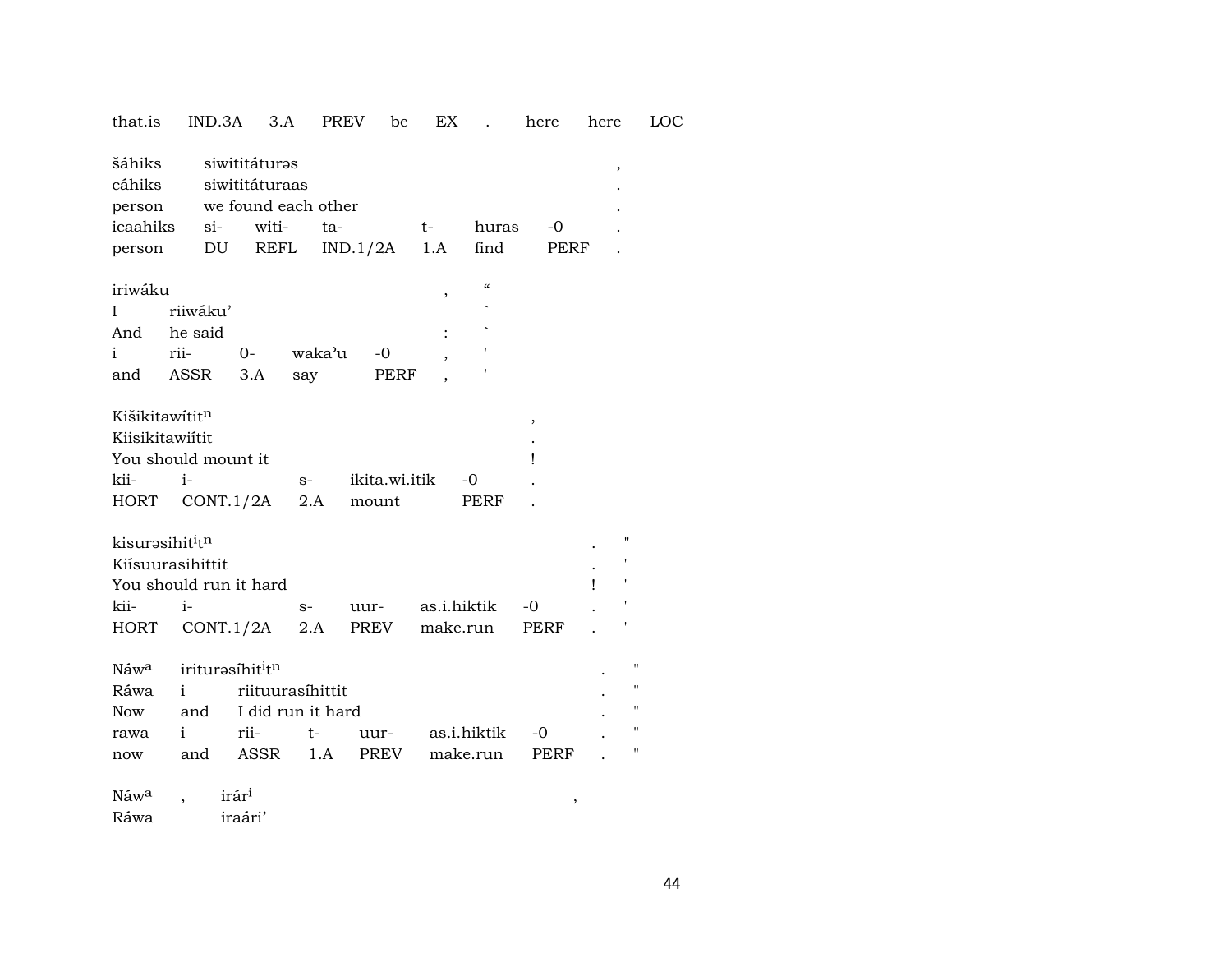| <b>Now</b>           |                            | brother     |                       |                  |             |                  |          | $^\mathrm{,}$            |              |              |      |
|----------------------|----------------------------|-------------|-----------------------|------------------|-------------|------------------|----------|--------------------------|--------------|--------------|------|
| rawa                 |                            | $i-$        |                       | -raar-           |             |                  | -ri'     |                          |              |              |      |
| now                  |                            |             | 3.POSS.A              | same.sex.sibling |             |                  | 3.POSS.B |                          |              |              |      |
|                      | tataríraiwatn              |             |                       |                  |             |                  |          |                          |              |              |      |
|                      | tatariiraa'iiwat           |             |                       |                  |             |                  |          |                          |              |              |      |
|                      | I am telling you a story   |             |                       |                  |             |                  |          |                          |              |              |      |
| ta-                  |                            | $t-$        | ir-                   |                  | a-          | ri-              |          | uur-                     | raa.iiwaat   | $-0$         |      |
|                      | IND.1/2A                   | 1.A         | PREV.1/2A             |                  | 1.P         | PHYS.POSS        |          | PREV                     | tell.a.story | PERF         |      |
|                      |                            |             |                       |                  |             |                  |          |                          |              |              |      |
| hi                   |                            | tirawáhotn  |                       |                  |             |                  |          |                          |              |              |      |
| hi                   |                            | Tiráwaahat  |                       |                  |             |                  |          |                          |              |              |      |
| and                  |                            | the Heavens |                       |                  |             |                  |          |                          |              |              |      |
| hi                   | tii-                       | ra-         | 0-                    | waa-             | ahak        |                  |          | $-0$                     |              |              |      |
| and                  | this                       | ABS         | 3.A                   | <b>DIST</b>      |             | extend.in.a.line |          | SUB.4                    |              |              |      |
|                      |                            |             |                       |                  |             |                  |          |                          |              |              |      |
|                      | kuraraítusta <sup>a</sup>  |             |                       |                  |             |                  |          |                          |              |              |      |
|                      | kuraraa'iitustá'a          |             |                       |                  |             |                  |          |                          |              |              |      |
|                      | it is His story            |             |                       |                  |             |                  |          |                          |              |              |      |
| ku-                  | ra-                        | $0-$        | $a-$                  |                  | raa.iit.us- |                  | raar     | $\overline{\phantom{0}}$ |              |              |      |
| INDF                 | <b>ABS</b>                 | 3.A         |                       | PREV.3A          | story       |                  | do       | EX                       |              |              |      |
|                      | witatariraíwatn            |             |                       |                  |             |                  |          |                          |              |              |      |
|                      | witatariiraa'iiwat         |             |                       |                  |             |                  |          |                          |              |              |      |
|                      | I am telling you the story |             |                       |                  |             |                  |          |                          |              |              |      |
| wi-                  | ta-                        |             | $t-$                  | ir-              |             | $a-$             | ri-      |                          | uur-         | raa.iiwaat   | $-0$ |
| QUOT                 |                            | IND.1/2A    | 1.A                   |                  | PREV.1/2A   | 2.P              |          | PHYS.POSS                | PREV         | tell.a.story | PERF |
|                      |                            |             |                       |                  |             |                  |          |                          |              |              |      |
|                      | nihkukáriku                |             |                       |                  |             |                  |          |                          | $\,$         |              |      |
| $\ddot{\phantom{0}}$ | Rihkuukáriku               |             |                       |                  |             |                  |          |                          |              |              |      |
| $\bullet$            |                            |             | When they had a lodge |                  |             |                  |          |                          |              |              |      |
|                      | ra-                        | $0 -$       | ir-                   | ku-              |             | akaar.ri.kus     |          | -0                       |              |              |      |
|                      | INF.A                      | 3.A         | PL.3A                 | INF.B            |             | have.a.home      |          | SUB.4                    |              |              |      |
|                      |                            |             |                       |                  |             |                  |          |                          |              |              |      |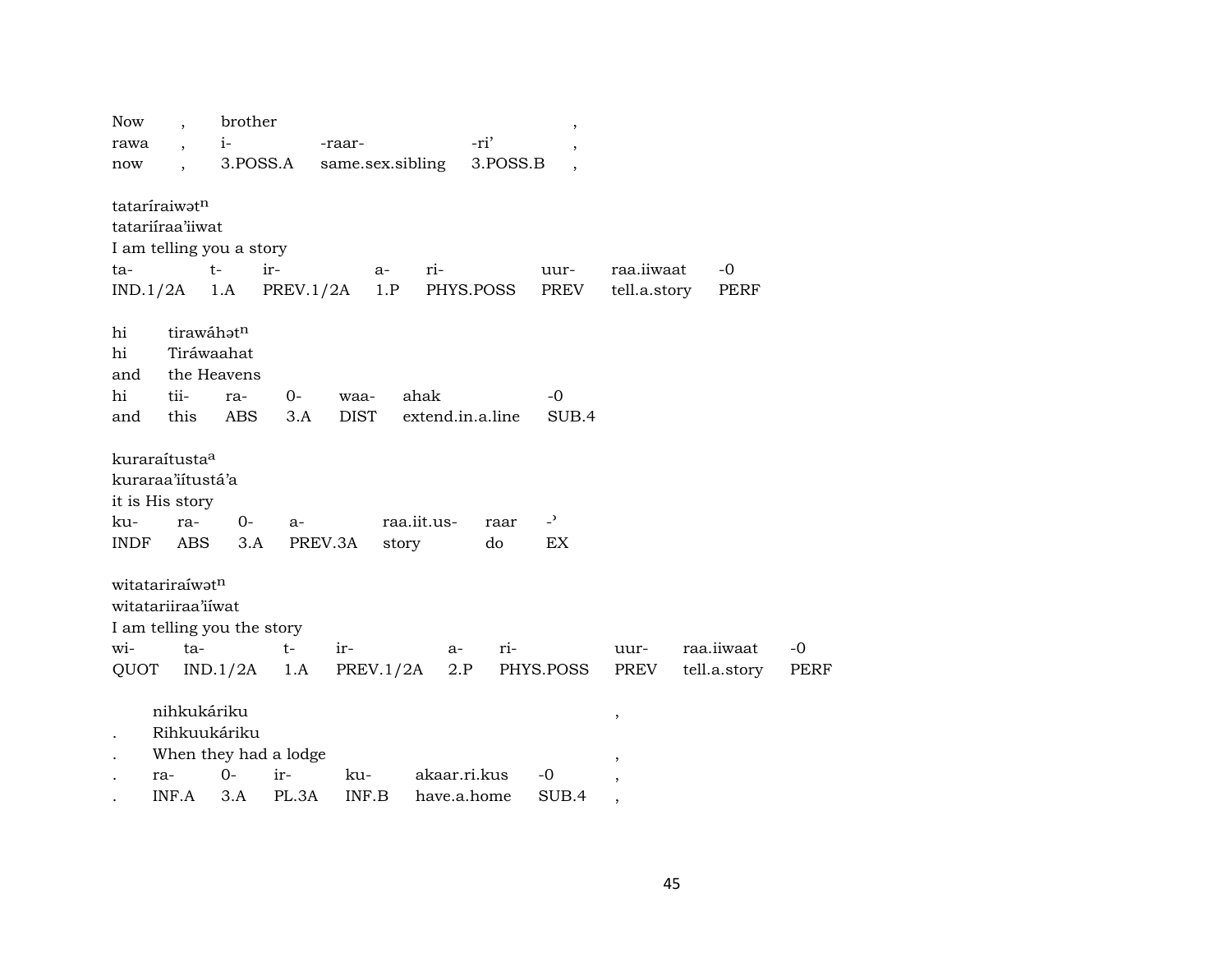| nihkukáriku<br>rihkuukáriku                                           |              |                            |              |                             |       |               | $^\mathrm{,}$                          | pita<br>piíta             |                 |             |
|-----------------------------------------------------------------------|--------------|----------------------------|--------------|-----------------------------|-------|---------------|----------------------------------------|---------------------------|-----------------|-------------|
| where they had a lodge                                                |              |                            |              |                             |       |               |                                        | men                       |                 |             |
| ra-                                                                   | $0-$         | ir-                        | ku-          | akaar.ri.kus                |       | $-0$          |                                        | wiita                     |                 |             |
| INF.A                                                                 | 3.A          | PL.3A                      | INF.B        | have.a.home                 |       | SUB.4         |                                        | man                       |                 |             |
| rihkukáriku<br>rihkuukáriku<br>where they had a lodge<br>ra-<br>INF.A | $O -$<br>3.A | ir-<br>PL.3A               | ku-<br>INF.B | akaar.ri.kus<br>have.a.home |       | $-0$<br>SUB.4 | pi̇̃ta<br>piíta<br>men<br>wiita<br>man |                           |                 |             |
| wituháru<br>wituuháru'<br>there were                                  |              |                            |              |                             |       |               | eight                                  | tawiksapiš<br>tawiksaapic |                 |             |
| wi-                                                                   | ti-          | $0-$                       | ut-          | raar.uu                     |       | $-0$          |                                        | tawiksaapic               |                 |             |
| QUOT                                                                  | IND.3A       | 3.A                        | PREV         | be.a.number                 |       | PERF          | eight                                  |                           |                 |             |
|                                                                       |              |                            |              |                             |       |               |                                        |                           |                 |             |
| Hiruahiruríh <sup>i</sup> t <sup>n</sup> ,                            |              |                            |              |                             |       |               |                                        |                           |                 |             |
| Hiru                                                                  | ahiruuríhit  |                            |              |                             |       |               |                                        |                           |                 |             |
| There                                                                 |              | they had a single one      |              |                             |       |               |                                        |                           |                 |             |
| hiruu                                                                 | ar-          | ra-                        | $0-$<br>a-   | ir-                         |       | ri-           |                                        | uur-                      | rihik           | $-0$        |
| there                                                                 | EV           | <b>ABS</b>                 | 3.A          | PREV.3A                     | PL.3A | PHYS.POSS     |                                        | <b>PREV</b>               | be.the.only.one | <b>PERF</b> |
| itáh <sup>i</sup><br>itaáhi'<br>sister<br>$i-$                        |              | -ri <sup>3</sup><br>-taat- |              |                             |       |               |                                        |                           |                 |             |
|                                                                       |              |                            |              |                             |       |               |                                        |                           |                 |             |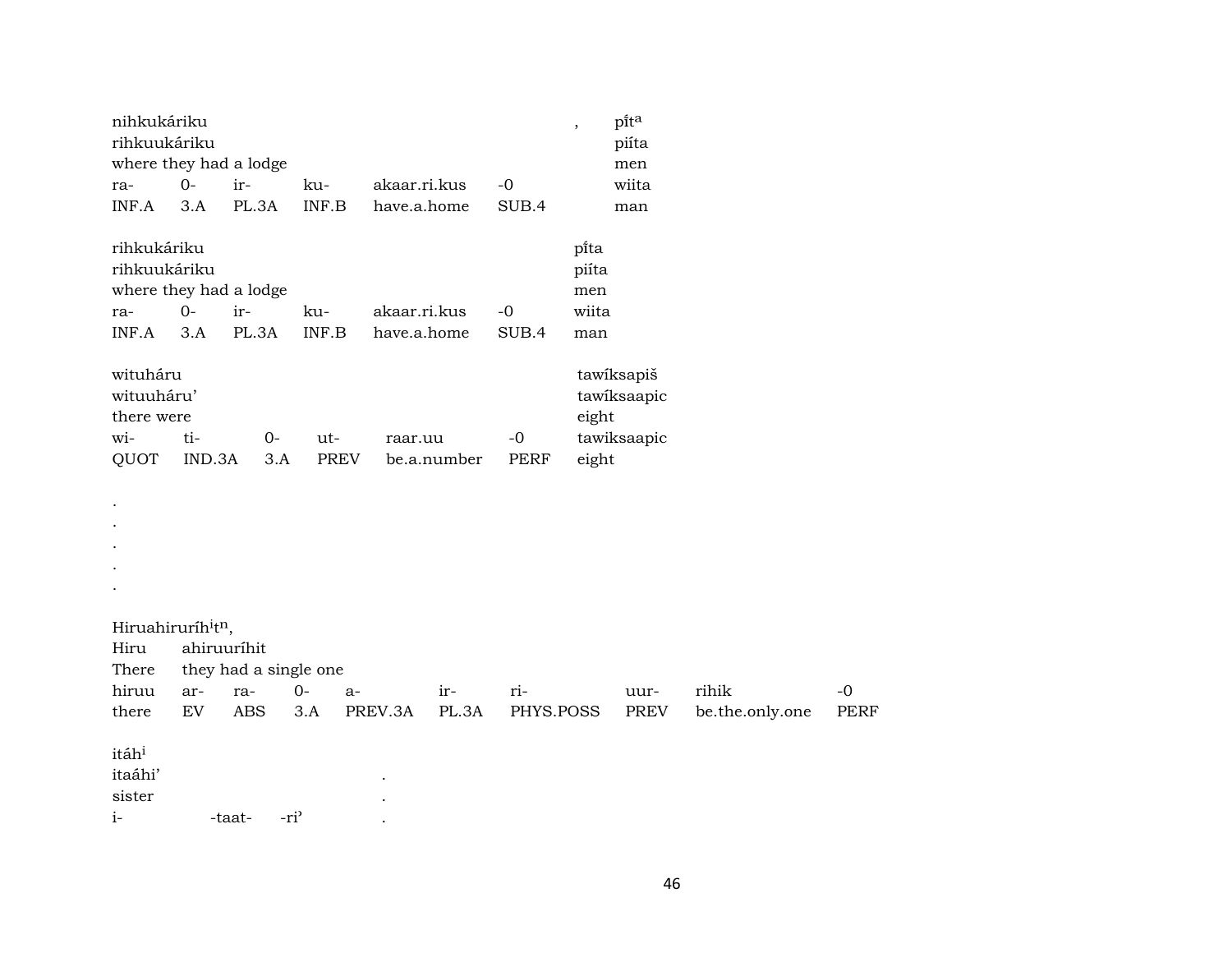3.POSS.A sister 3.POSS.B .

| itahiwitiruku<br>Itaáhi'                                                 |                                                                      |                                 |                                                   | wítiiruhku           |                  |                                |                                                 |                                     |           |        |            |             |
|--------------------------------------------------------------------------|----------------------------------------------------------------------|---------------------------------|---------------------------------------------------|----------------------|------------------|--------------------------------|-------------------------------------------------|-------------------------------------|-----------|--------|------------|-------------|
| A sister                                                                 |                                                                      |                                 |                                                   | they had             |                  |                                |                                                 |                                     |           |        |            |             |
| $i-$                                                                     | -taat-                                                               |                                 | -ri <sup>3</sup>                                  | wi-                  | $ti-$            | $O -$                          | $a-$                                            | ir-                                 | ri-       | uur-   | kus        | $-0$        |
| 3.POSS.A                                                                 | sister                                                               |                                 | 3.POSS.B                                          | QUOT                 | IND.3A           | 3.A                            | POSS.3A                                         | PL.3A                               | PHYS.POSS | POSS.A | be.sitting | <b>PERF</b> |
| $\,$<br>$\bullet$<br>$\cdot$<br>ruu-<br>$\bullet$<br>then<br>$\bullet$   | nuwitarihitn<br>Ruuwitaaríhit<br>She was the only one<br>wi-<br>QUOT |                                 | ti-<br>IND.3A                                     | $O -$<br>$a-$<br>3.A | PREV.3A          | rihik<br>be.the.only.one       |                                                 | $-0$<br><b>PERF</b>                 |           |        |            |             |
| Hi<br>$\bullet$<br>And<br>hi<br>$\bullet$<br>and                         | hiahirasá <sup>a</sup><br>ar-<br>EV                                  | ahiirasá'a<br>ra-<br><b>ABS</b> | they were named<br>$0-$<br>3.A                    | ir-<br>PL.3A         | asar<br>be.named | $\overline{\phantom{0}}$<br>EX |                                                 |                                     |           |        |            |             |
| Pitakáwahar <sup>u</sup><br>Piitakáwahaaru'<br>Lucky Man<br>wiita<br>man | kawahaar<br>be.fortunate                                             |                                 | $-u$ <sup><math>\prime</math></sup><br><b>NOM</b> |                      |                  |                                |                                                 |                                     |           |        |            |             |
| Hiruahiwáku,<br>Hiru<br>Then                                             | ahiwáku'<br>he said                                                  |                                 |                                                   |                      |                  |                                | Káwahar <sup>u</sup><br>Káwahaaru'<br>Good Luck |                                     |           |        |            |             |
| hiruu                                                                    | ar-                                                                  | ri-                             | $O -$                                             | waka'u               | $-0$             |                                | kawahaar                                        | $-u$ <sup><math>\prime</math></sup> |           |        |            |             |
| then                                                                     | $\mathop{\rm EV}\nolimits$                                           | CONT.3A                         | 3.A                                               | say                  | PERF             |                                | be.fortunate                                    | <b>NOM</b>                          |           |        |            |             |
| $\overline{\phantom{a}}$                                                 | ruahiwáku<br>ruu'ahiwáku'                                            |                                 |                                                   |                      |                  | $^\mathrm{^{^\circ}}$          | $\epsilon$<br>$\epsilon$                        | Náwa<br>Ráwa                        |           |        |            |             |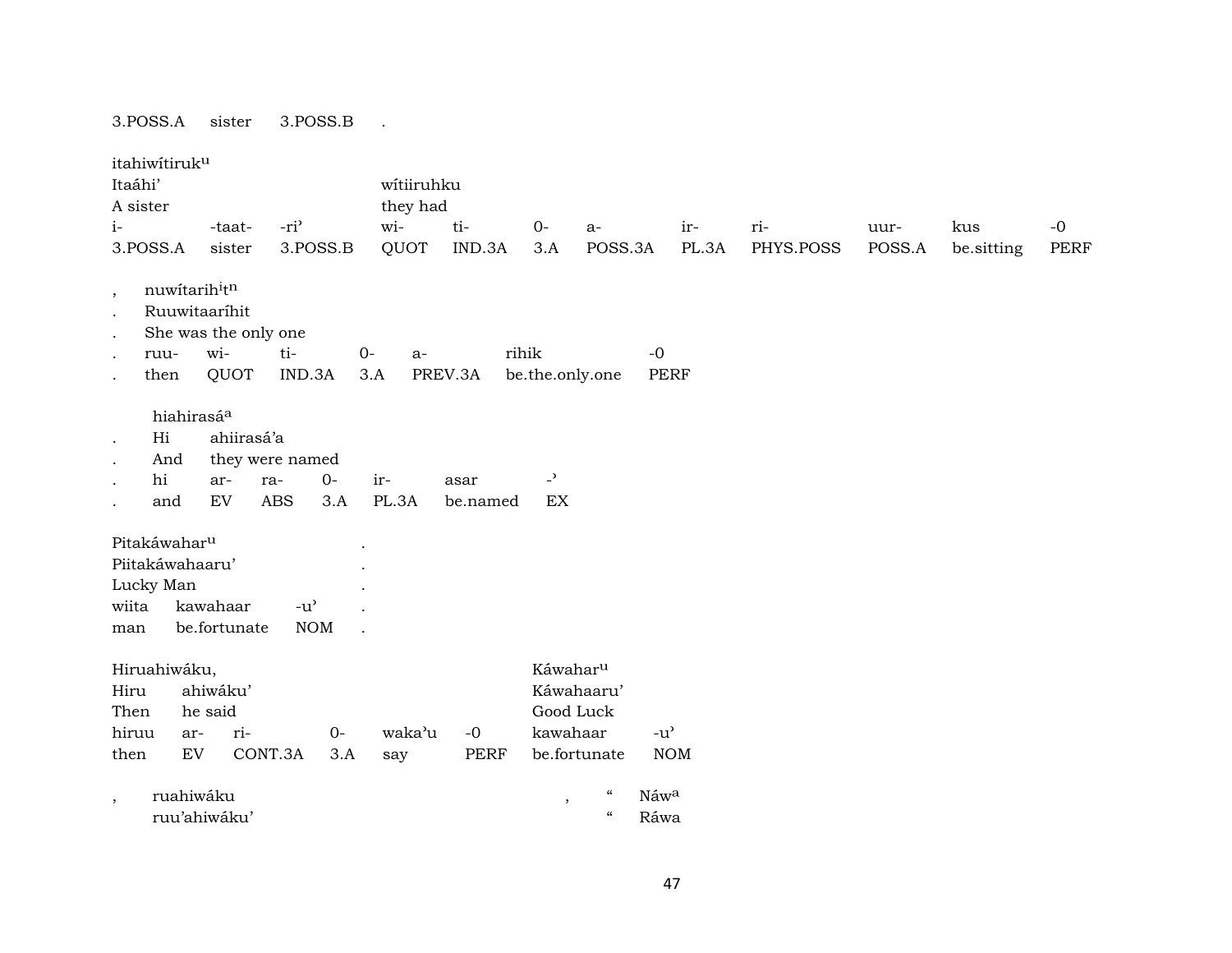|          |          | then he said          |                             |                       |          |           |         | $\epsilon\epsilon$<br><b>Now</b>      |  |
|----------|----------|-----------------------|-----------------------------|-----------------------|----------|-----------|---------|---------------------------------------|--|
|          | ruu-     | ar-                   | ri-                         | 0-                    | waka'u   | $-0$      |         | п<br>rawa                             |  |
| ,        | then     | EV                    | CONT.3A                     | 3.A                   | say      | PERF      |         | н<br>now                              |  |
|          |          |                       |                             |                       |          |           |         |                                       |  |
| ,        |          | ihitátiškaihi         |                             |                       |          |           |         |                                       |  |
|          | ihi      |                       | táticka'                    |                       |          |           | ihi     |                                       |  |
| ,        | uh       |                       | I want                      |                       |          | ,         | uh      | ,                                     |  |
|          | ihii     |                       | ta-                         | t-                    | wicka    | $-0$      | ihii    |                                       |  |
|          | uh       |                       | IND.1/2A                    | 1.A                   | want     | PERF<br>, | uh      | ,                                     |  |
|          |          | našihkuhúrəspi        |                             |                       |          |           |         | ihí                                   |  |
|          |          | racihkuuhuúraspi      |                             |                       |          |           |         | ,<br>Ihi                              |  |
|          |          | for us to look for it |                             |                       |          |           |         | Uh                                    |  |
| ra-      |          | aciir-                | ku-                         | uhur-                 | raspii   | $-0$      |         | ,<br>ihii<br>$\overline{\phantom{a}}$ |  |
| INF.A    |          | IN.DU.A               | INF.B                       | now                   | look.for | SUB.4     |         | uh<br>$\overline{\phantom{a}}$        |  |
|          |          |                       |                             |                       |          |           |         |                                       |  |
| tátiška  |          |                       |                             |                       |          |           |         |                                       |  |
| táticka' |          |                       |                             |                       |          |           |         |                                       |  |
| I want   |          |                       |                             |                       |          |           |         |                                       |  |
| ta-      |          | t-                    | wicka                       | $-0$                  |          |           |         |                                       |  |
|          | IND.1/2A | 1.A                   | want                        | PERF                  |          |           |         |                                       |  |
|          |          |                       |                             |                       |          |           |         |                                       |  |
|          |          | nəšihkuhúrəspi        |                             |                       |          |           |         | ihí                                   |  |
|          |          | racihkuuhuúraspi      |                             |                       |          |           |         | ihi                                   |  |
|          |          | for us to look for it |                             |                       |          |           | $\, ,$  | uh<br>$\overline{\phantom{a}}$        |  |
| ra-      |          | aciir-                | ku-                         | uhur-                 | raspii   | $-0$      | ,       | ihii<br>$\overline{\phantom{a}}$      |  |
| INF.A    |          | IN.DU.A               | INF.B                       | now                   | look.for | SUB.4     |         | uh                                    |  |
| škírihk  |          |                       | našihkuhukútik <sup>a</sup> |                       |          |           |         |                                       |  |
| ckírihki |          |                       |                             | racihkuuhuhkuútika    |          |           |         |                                       |  |
| a coyote |          |                       |                             | for us to kill it now |          |           |         |                                       |  |
| ickirir- |          | -kis                  | ra-                         | aciir-                | ku-      | uhur-     | kuut.ik | -a                                    |  |
| wolf     |          | DIM                   | INF.A                       | IN.DU.A               | INF.B    | now       | kill    | SUB.1                                 |  |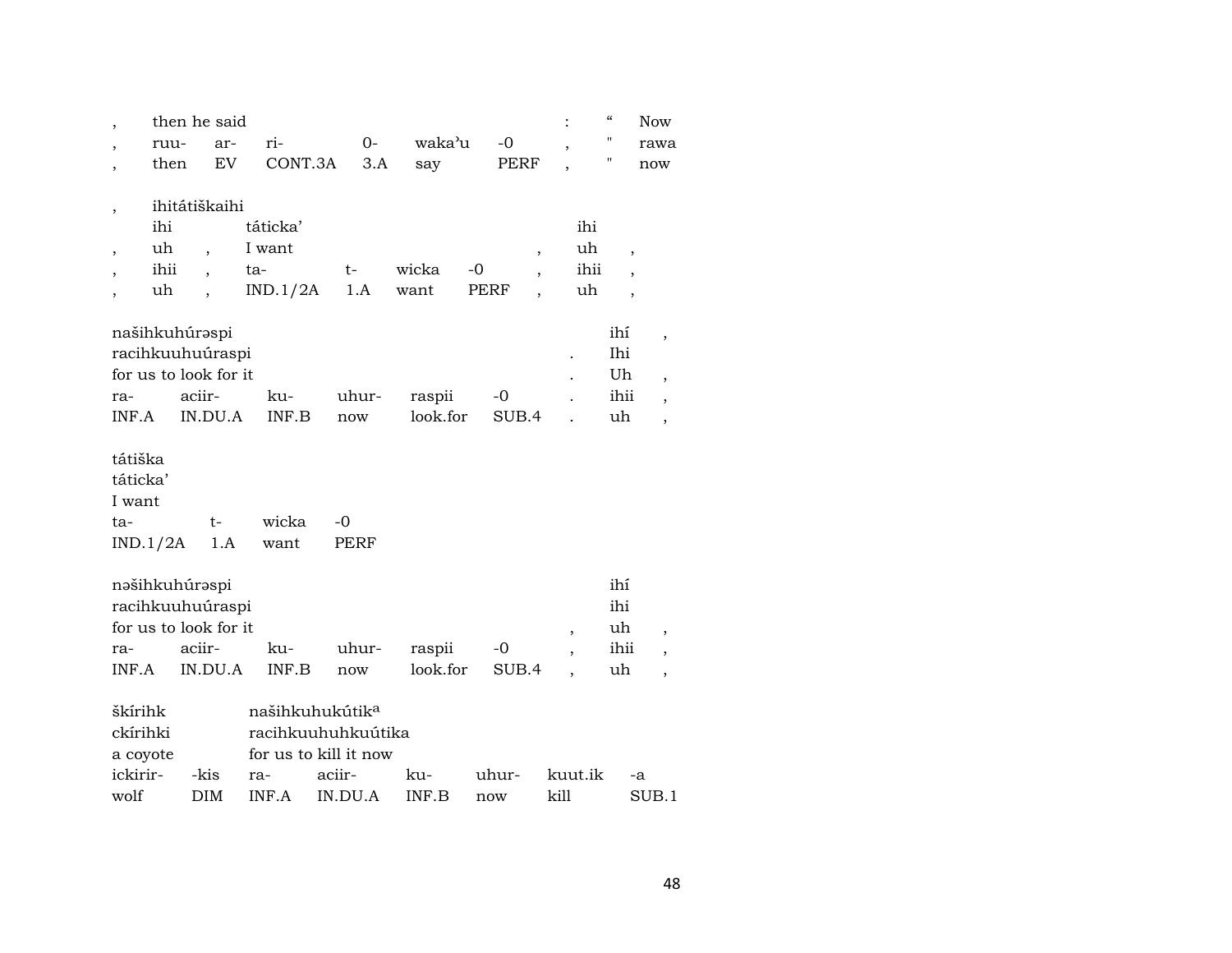|                                                          | 11<br>11<br>п<br>П                                                                   | Hiru<br>Hiru<br>Then<br>hiruu<br>then | he said<br>ar-<br>EV                                             | ahiwáku<br>ahiwáku'<br>ri-<br>CONT.3A                       |                                                                                                                  |                                                       | $O -$<br>3.A       | waka'u<br>say |                    | $-0$<br>PERF   | $\, ,$<br>,<br>,                                     | ihi<br>ihi<br>uh<br>ihii<br>uh |
|----------------------------------------------------------|--------------------------------------------------------------------------------------|---------------------------------------|------------------------------------------------------------------|-------------------------------------------------------------|------------------------------------------------------------------------------------------------------------------|-------------------------------------------------------|--------------------|---------------|--------------------|----------------|------------------------------------------------------|--------------------------------|
| $\overline{\phantom{a}}$                                 | Páruksti<br>Paáruksti'<br>be.holy                                                    | Holy Being<br>waarukstii              | $\overline{\phantom{a}}$<br>$\mathbf{r}$<br>$\ddot{\phantom{a}}$ | nikutíihi<br>Rikutí'<br>He was the one,<br>riku-<br>that.is |                                                                                                                  | ti-<br>IND.3A                                         |                    | $O -$<br>3.A  | $\mathbf{O}$<br>be | $-0$<br>PERF   | $\overline{\phantom{a}}$<br>$\overline{\phantom{a}}$ | ihi<br>uh<br>ihii<br>uh        |
| $\overline{\phantom{a}}$                                 | Híkus <sup>u</sup><br>Hiíkusu'<br><b>Breath</b><br>hiik.hus<br>hiccough              |                                       | $-u^{\prime}$<br><b>NOM</b>                                      |                                                             | $\boldsymbol{\zeta}\boldsymbol{\zeta}$<br>$\epsilon\epsilon$<br>$\boldsymbol{\zeta}\boldsymbol{\zeta}$<br>н<br>Π | Náw <sup>a</sup><br>Ráwa<br><b>Now</b><br>rawa<br>now |                    | ,             |                    |                |                                                      |                                |
| ii-<br>that                                              | irurušíra <sup>u</sup><br>iruurucíraa'u<br>that is alright<br>ruu-<br>then           | ra-                                   | ABS                                                              | $0-$<br>3.A                                                 | ut-                                                                                                              | PREV                                                  | $i-$<br><b>SEQ</b> |               | raa.uu             | way.to.be.thus | -0<br>PERF                                           |                                |
| П<br>$\pmb{\mathsf{H}}$<br>$\pmb{\mathsf{H}}$<br>11<br>П | Hirusiahíwa,<br>Hiru<br>Then<br>hiruu<br>then                                        | $si-$<br>DU                           | si'ahiwa<br>they (du) went<br>ar-<br>EV                          | ri-                                                         |                                                                                                                  | CONT.3A                                               | $0-$<br>3.A        | wa<br>go.DU   |                    | $-0$<br>PERF   |                                                      |                                |
| ra-                                                      | nakuhšakuráwirir <sup>a</sup><br>rakuhcakuuráwiriira<br>its being a nice day<br>$0-$ | ku-                                   |                                                                  | uur-                                                        |                                                                                                                  | sakur.awi.hiir                                        |                    |               | -a                 | ,              |                                                      |                                |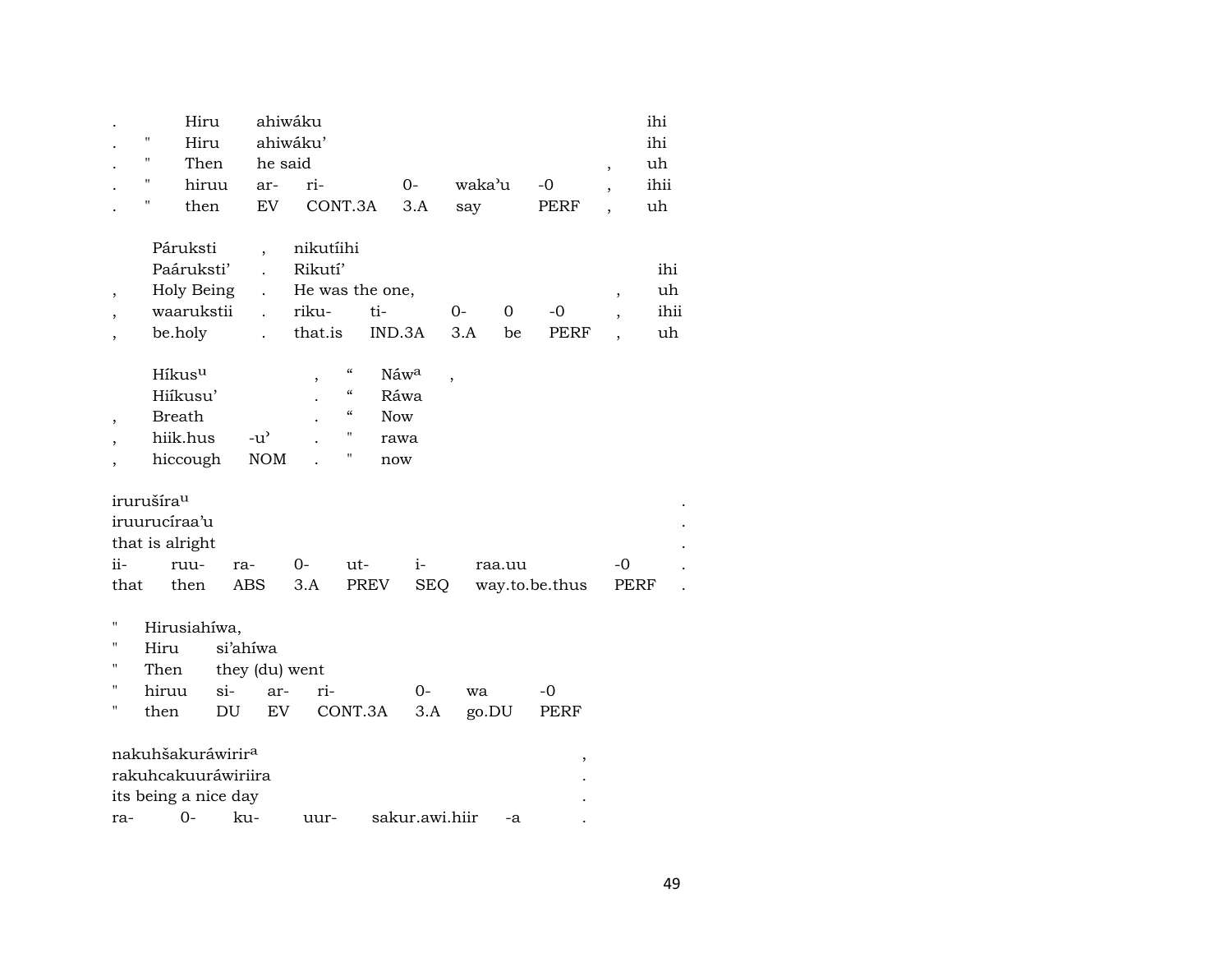INF.A 3.A INF.B PREV be.a.nice.day SUB.1 . hirúsiahíwa . Hiru si'ahíwa . Then they (du) went hiruu si- ar- ri- 0- wa -0 . then DU EV CONT.3A 3.A go.DU PERF . Hirusiahahuhawiráwa . Hiru si'ahahuuhawíraawa . Then they (du) went downstream (ie went east) hiruu si- ar- ra- 0- huuha.wi.raa- wa -0 . then DU EV ABS 3.A downstream go.DU PERF . Witiwátariusk<sup>u</sup> Witiwaatarii'úsku . There was a blue hill . wi- ti- 0- waa- tarii"uus kus -0 . QUOT IND.3A 3.A hill be.blue be.sitting PERF . witúhwari Witúhwaari It was a nice hill wi- ti- 0- uur- waa- hiir -0 QUOT IND.3A 3.A PREV hill be.good PERF hirikusiahakitawaurírit<sup>n</sup> hi rikusi'ahakitawa'uuriírit and that is the one they (du) stood on<br>his security of the contract of the contract of the contract of the contract of the contract of the contract of the contract of the contract of the contract of the contract of the con

|  |  |  |  | hi riku- si- ar- ra- 0- kita- wa- uuri.arik -0           |  |
|--|--|--|--|----------------------------------------------------------|--|
|  |  |  |  | and that.is DU EV ABS 3.A on.top DIST stand.upright PERF |  |

siahakitawaurírit<sup>n</sup>

. Si'ahakitawa'uuriírit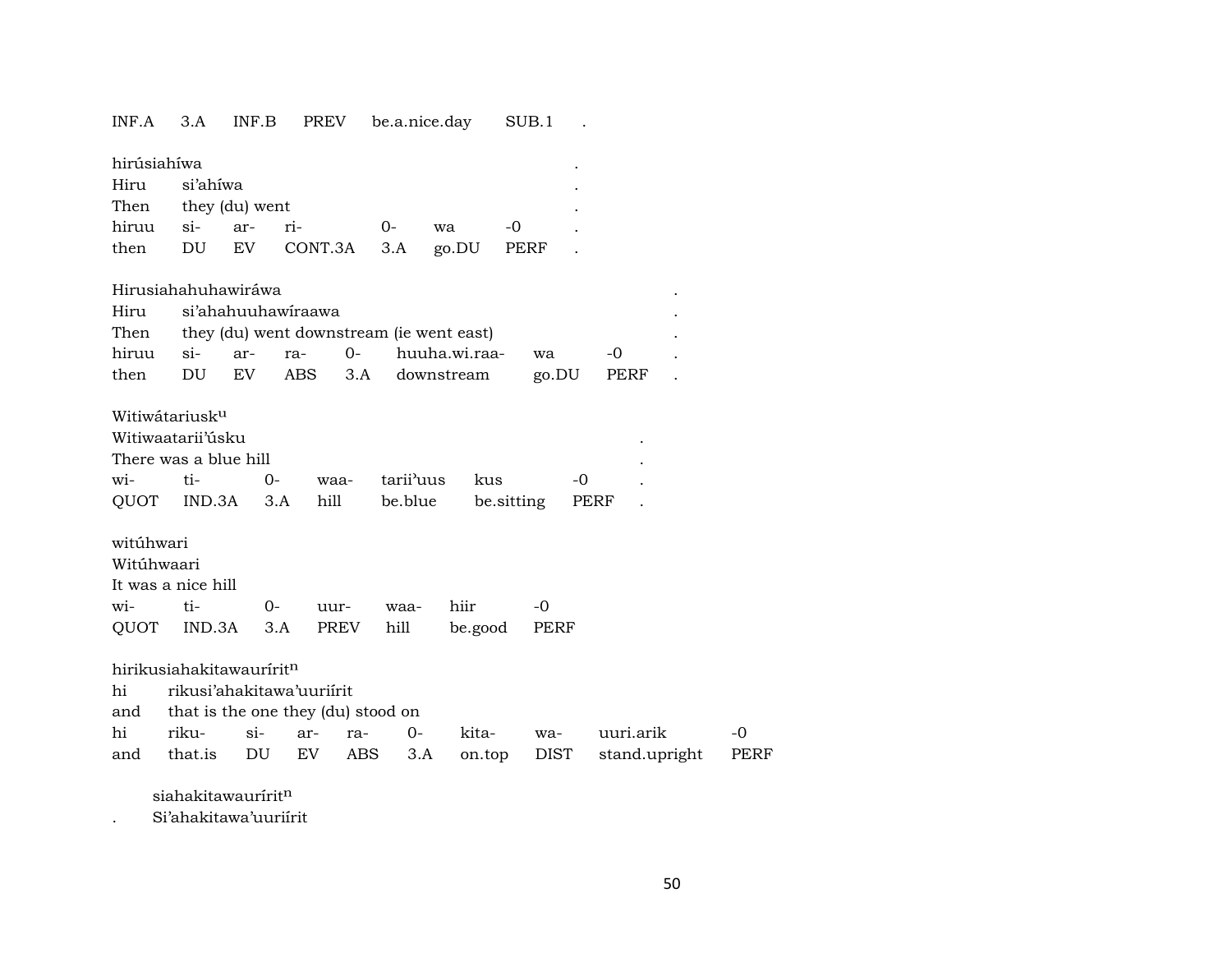|                      |                 |           | They (du) stood on it |             |        |                |                                                      |                 |  |  |
|----------------------|-----------------|-----------|-----------------------|-------------|--------|----------------|------------------------------------------------------|-----------------|--|--|
|                      | si-             | ar-       | ra-                   | $O -$       | kita-  | wa-            | uuri.arik                                            | $-0$            |  |  |
|                      | DU              | <b>EV</b> | ABS                   | 3.A         | on.top | DIST           | stand.upright                                        | PERF            |  |  |
|                      |                 |           |                       |             |        |                |                                                      |                 |  |  |
| ,                    | Híkiši          |           | šáhiks                |             |        |                |                                                      |                 |  |  |
|                      | Hi              | kici      | cáhiks                |             |        |                |                                                      |                 |  |  |
|                      | And             | but       | a person              |             |        |                |                                                      |                 |  |  |
|                      | hi              | kici      | icaahiks              |             |        |                |                                                      |                 |  |  |
|                      | and             | but       | person                |             |        |                |                                                      |                 |  |  |
|                      | kutítkahša      |           |                       |             |        |                |                                                      |                 |  |  |
|                      | kutítkahca      |           |                       |             |        |                |                                                      |                 |  |  |
|                      | he lay sleeping |           |                       |             |        |                |                                                      |                 |  |  |
| ku-                  | ti-             |           | $0-$                  | itka        | -his   | sa             | $-0$                                                 |                 |  |  |
| <b>INDF</b>          |                 | IND.3A    | 3.A                   | sleep       | PERF   | be.lying       | PERF                                                 |                 |  |  |
|                      |                 |           |                       |             |        |                |                                                      |                 |  |  |
|                      | hiruahiwáku     |           |                       |             |        |                |                                                      |                 |  |  |
| Hiru                 |                 | ahiwáku'  |                       |             |        |                |                                                      |                 |  |  |
| Then                 |                 | he said   |                       |             |        |                |                                                      |                 |  |  |
| hiruu                | ar-             | ri-       |                       | $0-$        | waka'u | $-0$           |                                                      |                 |  |  |
| then                 | <b>EV</b>       |           | CONT.3A               | 3.A         | say    | <b>PERF</b>    |                                                      |                 |  |  |
|                      |                 |           |                       |             |        |                |                                                      |                 |  |  |
| tirárik <sup>i</sup> |                 |           |                       |             |        | ,              | $\boldsymbol{\zeta}\boldsymbol{\zeta}$<br>Náwa       | hã <sup>a</sup> |  |  |
| tiraáriki            |                 |           |                       |             |        |                | $\boldsymbol{\zeta}\boldsymbol{\zeta}$<br>Ráwa       | haá'a           |  |  |
| this one             |                 |           |                       |             |        | $\ddot{\cdot}$ | $\boldsymbol{\zeta}\boldsymbol{\zeta}$<br><b>Now</b> | look            |  |  |
| tii-                 | ra-             | $0 -$     | arik                  |             | $-i$   | ,              | "<br>rawa                                            | haa'a           |  |  |
| this                 | ABS             | 3.A       |                       | be.standing | SUB.2  |                | Π<br>now                                             | see             |  |  |
|                      |                 |           |                       |             |        |                |                                                      |                 |  |  |
| Ţ                    | hã <sup>a</sup> | Ţ         | istiwáta              |             |        |                |                                                      |                 |  |  |
|                      | haá'a           |           | Istiiwáta             |             |        |                |                                                      |                 |  |  |
| Ţ                    | look            | Ţ         | Look                  |             |        |                |                                                      |                 |  |  |
| ,                    | haa'a           |           | $i-$                  |             | $S-$   | riiwat.aar     | -0                                                   |                 |  |  |
| see                  |                 |           |                       | CONT.1/2A   | 2.A    | look.at        | PERF                                                 |                 |  |  |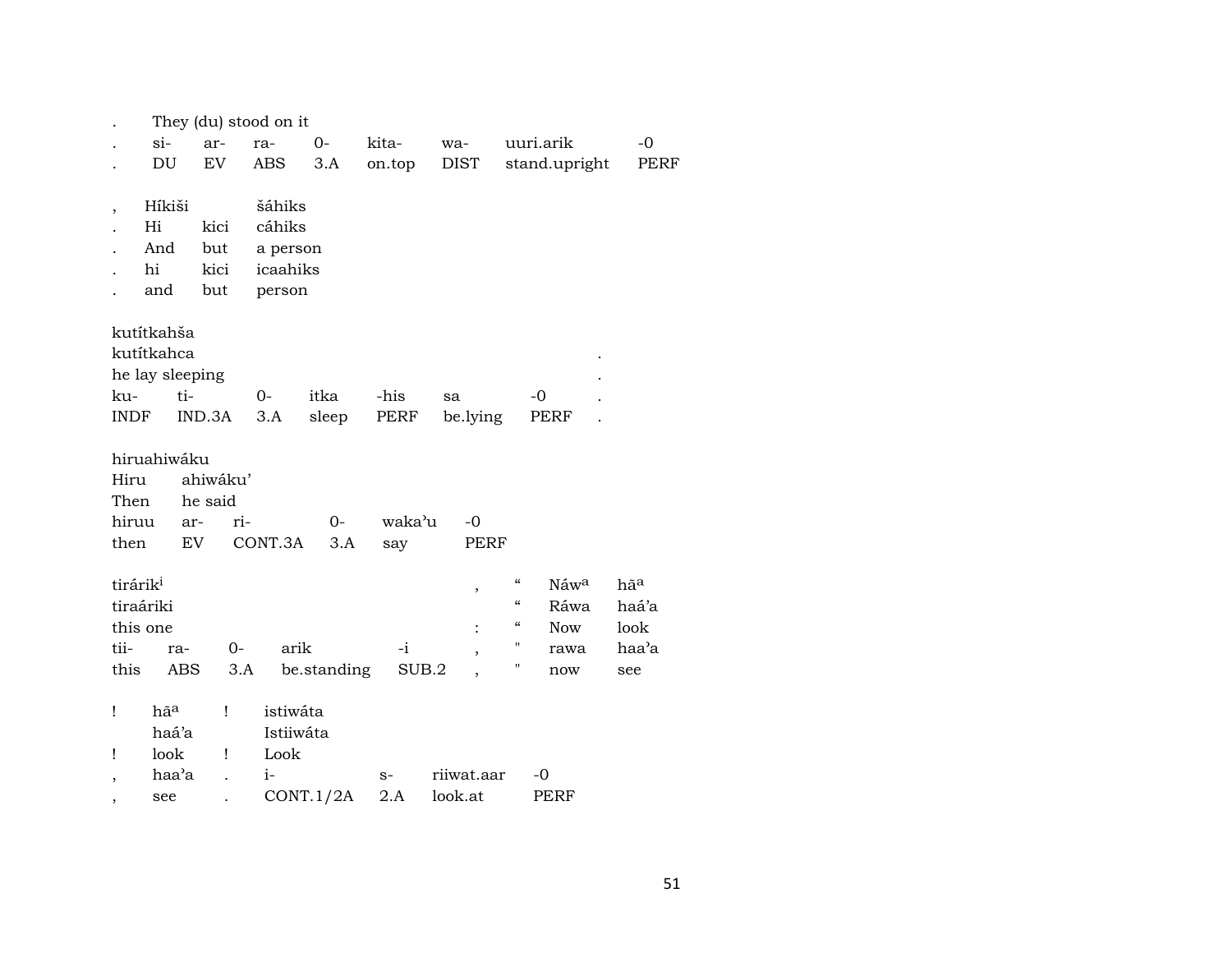| iráhwak <sup>u</sup><br>iraáhwaaku<br>that hill                |                                                 |                   |                            |                     |                                                 |             |                    | ,                         |                            |       |         |       |
|----------------------------------------------------------------|-------------------------------------------------|-------------------|----------------------------|---------------------|-------------------------------------------------|-------------|--------------------|---------------------------|----------------------------|-------|---------|-------|
| ii-                                                            | ra-                                             | $O -$             | ar-                        | waa-                | kus                                             |             | $-0$               |                           |                            |       |         |       |
| that                                                           | <b>ABS</b>                                      | 3.A               | $\mathop{\rm EV}\nolimits$ | hill                | be.sitting                                      |             | SUB.4              | $\overline{\phantom{a}}$  |                            |       |         |       |
| iráhwak <sup>u</sup><br>iraáhwaaku<br>that hill<br>ii-<br>that | ra-<br><b>ABS</b>                               | $0-$<br>3.A       | ar-<br>${\rm EV}$          | waa-<br>hill        | kus<br>be.sitting                               |             | $-0$<br>SUB.4      | $\cdot$<br>$\overline{ }$ |                            |       |         |       |
|                                                                | harahturáhkatawíhatn                            |                   |                            |                     |                                                 |             |                    |                           |                            |       |         |       |
| haa                                                            |                                                 |                   |                            | raahkuraahkatawihat |                                                 |             |                    |                           |                            |       |         |       |
| look                                                           | $\mathbf{I}$                                    |                   |                            |                     | where they are going along the side of the hill |             |                    |                           |                            |       |         |       |
| haa                                                            | ra-                                             |                   | $O -$                      | ar-                 | ku-                                             | raar-       |                    | kata-                     |                            | -wi   | hak     | $-0$  |
| see                                                            | $\overline{\phantom{a}}$                        | INF.A             | 3.A                        | ${\rm EV}$          | INF.B                                           |             | PL.INDV.A          |                           | against.a.vertical.surface | SUB.L | pass.by | SUB.4 |
| irirašíraspi<br>iriiracíraspi<br>irii-<br>that                 | the one we are looking for<br>ra-<br><b>ABS</b> | aciir-<br>IN.DU.A |                            | raspii<br>look.for  | $-0$<br>SUB.4                                   |             |                    |                           |                            |       |         |       |
| nikutútu                                                       |                                                 |                   |                            |                     |                                                 |             |                    | Náwa                      | $\overline{\phantom{a}}$   |       |         |       |
| rikutuútu'                                                     |                                                 |                   |                            |                     |                                                 |             | $\blacksquare$     | Ráwa                      |                            |       |         |       |
|                                                                | that one looks like it                          |                   |                            |                     |                                                 |             | $\pmb{\mathsf{H}}$ | <b>Now</b>                |                            |       |         |       |
| riku-                                                          | ti-                                             |                   | $0-$                       | ut-                 | uu                                              | $-0$        | $\pmb{\mathsf{H}}$ | rawa                      |                            |       |         |       |
| that.is                                                        | IND.3A                                          |                   | 3.A                        | PREV                | be                                              | <b>PERF</b> | $\pmb{\mathsf{H}}$ | now                       |                            |       |         |       |
| hiruahiwáku<br>hiru<br>then<br>hiruu                           | ahiwáku'<br>he said<br>ar-                      | ri-               |                            | $0-$                | waka'u                                          | $-0$        |                    |                           |                            |       |         |       |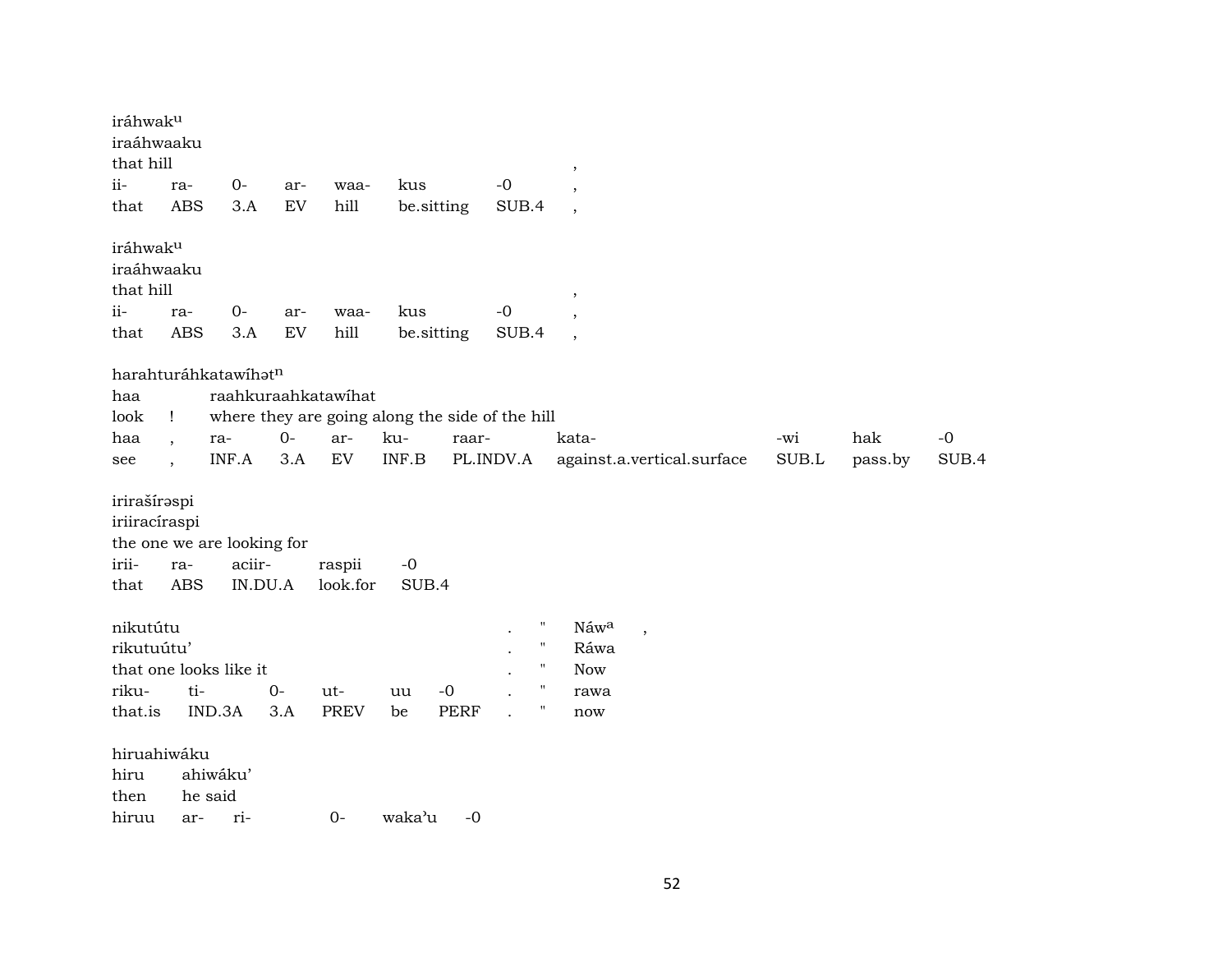# then EV CONT.3A 3.A say PERF

| hi nárik <sup>i</sup> |     |            |                           |      |  | Ah |  |
|-----------------------|-----|------------|---------------------------|------|--|----|--|
| hiiraáriki            |     | $\epsilon$ | Aa                        |      |  |    |  |
| the other one         |     | $\epsilon$ | Ah                        |      |  |    |  |
| hii-                  | ra- | $\Omega$   | arik                      | $-1$ |  | aa |  |
| other                 |     |            | ABS 3.A be.standing SUB.2 |      |  | ah |  |
|                       |     |            |                           |      |  |    |  |

### irírariks

|                | i riíraariks |                           |  |  |  |  |  |  |  |
|----------------|--------------|---------------------------|--|--|--|--|--|--|--|
| and it is true |              |                           |  |  |  |  |  |  |  |
|                |              | i rii- 0- raariks -0      |  |  |  |  |  |  |  |
|                |              | and ASSR 3.A be.true PERF |  |  |  |  |  |  |  |

### hiihahírah $\mathfrak{t}^{\mathrm{n}}$

| hi                     | ihaa    |                         |       | hiíraahat             |            |         |      |       |     |                          |  |
|------------------------|---------|-------------------------|-------|-----------------------|------------|---------|------|-------|-----|--------------------------|--|
| but                    | there   |                         |       | the other one passing |            |         |      |       |     | ,                        |  |
| hi                     | ii-     | haa                     | hii-  | ra-                   | 0-         | hak     |      | -0    |     | ,                        |  |
| and                    | there   | here                    | other | ABS                   | 3.A        | pass.by |      | SUB.4 |     | $\overline{\phantom{a}}$ |  |
|                        |         |                         |       |                       |            |         |      |       |     |                          |  |
| híkir <sup>i</sup>     |         | nikuskitaw <sup>i</sup> |       |                       |            |         |      | "     | A   |                          |  |
| híkiiri                |         | riikuskítawi'           |       |                       |            |         |      | "     | A   |                          |  |
| oh my                  |         | it is beautiful         |       |                       |            |         |      | "     | And |                          |  |
| hikiiri                |         | rii-                    | $0-$  | kus.kita.wi           |            | -0      |      | "     | a   |                          |  |
| indeed                 |         | ASSR                    | 3.A   | be beautiful          |            | PERF    |      | "     | and |                          |  |
|                        |         |                         |       |                       |            |         |      |       |     |                          |  |
| híruahuši <sup>a</sup> |         |                         |       |                       |            |         |      |       |     |                          |  |
| hiru                   | ahúci'a |                         |       |                       |            |         |      |       |     |                          |  |
| then                   |         | he did it               |       |                       |            |         |      |       |     |                          |  |
| hiruu                  | ar-     | ra-                     | 0-    | ut-                   | $i-$       | aar     | -0   |       |     |                          |  |
| then                   | EV      | ABS                     | 3.A   | <b>PREV</b>           | <b>SEQ</b> | do      | PERF |       |     |                          |  |

| tíras <sup>a</sup> | šáhiks |
|--------------------|--------|
| tíraasa            | cáhiks |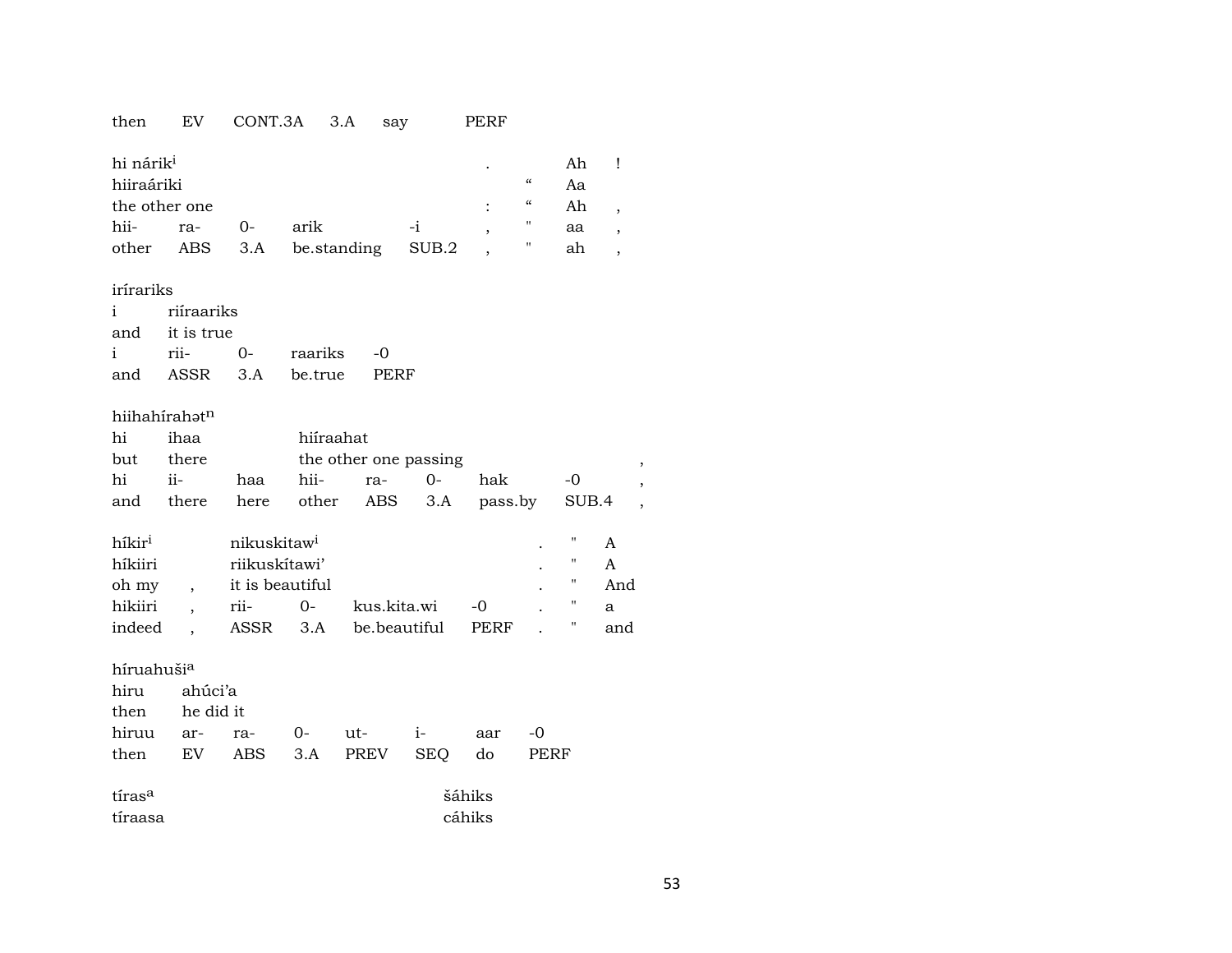| this<br>tii-<br>this                | ra-<br>ABS                                          | 0-<br>3.A                | sa<br>be.lying                                                      | $-0$<br>SUB.3        | person<br>icaahiks<br>person                                 |                  |              |
|-------------------------------------|-----------------------------------------------------|--------------------------|---------------------------------------------------------------------|----------------------|--------------------------------------------------------------|------------------|--------------|
| he awoke<br>ar-<br>EV               | ahakírika <sup>a</sup><br>ahakírika'a<br>ra-<br>ABS | $0-$<br>3.A              | kirika.aar<br>wake.up                                               | $-0$<br>PERF         |                                                              |                  |              |
| Hi<br>And<br>hi<br>and              | Hisiaharatiwawárik <sup>u</sup><br>$\sin$ -<br>DU   | ar-<br>EV                | si'aharaatiiwaawáriku'<br>they (du) were making plans<br>ra-<br>ABS | $0 -$<br>3.A<br>plan | raa.tii.warik<br>-waa<br>DIST                                | -:hus<br>IMPF    |              |
| Írawaku<br>L<br>$\mathbf{i}$<br>and | rawáku'<br>And he said<br>ra-<br>ABS                | $0-$<br>3.A              | waka'u<br>say                                                       | $-0$<br>PERF         | $\epsilon$<br>$\, ,$<br>$\epsilon$<br>$\epsilon$<br>11<br>11 |                  |              |
| ii-<br>that                         | Iwirakatawišatn<br>Iwirakatawicat<br>wii-<br>now    | ra-<br>ABS               | That one that has climbed to the top<br>$O -$<br>3.A                | kata-                | against.a.vertical.surface                                   | wic.at<br>arrive | $-0$<br>PERF |
| $\overline{\phantom{a}}$            | híkir <sup>i</sup><br>híkiiri<br>oh my<br>hikiiri   | $\overline{\phantom{a}}$ |                                                                     |                      |                                                              |                  |              |

, indeed ,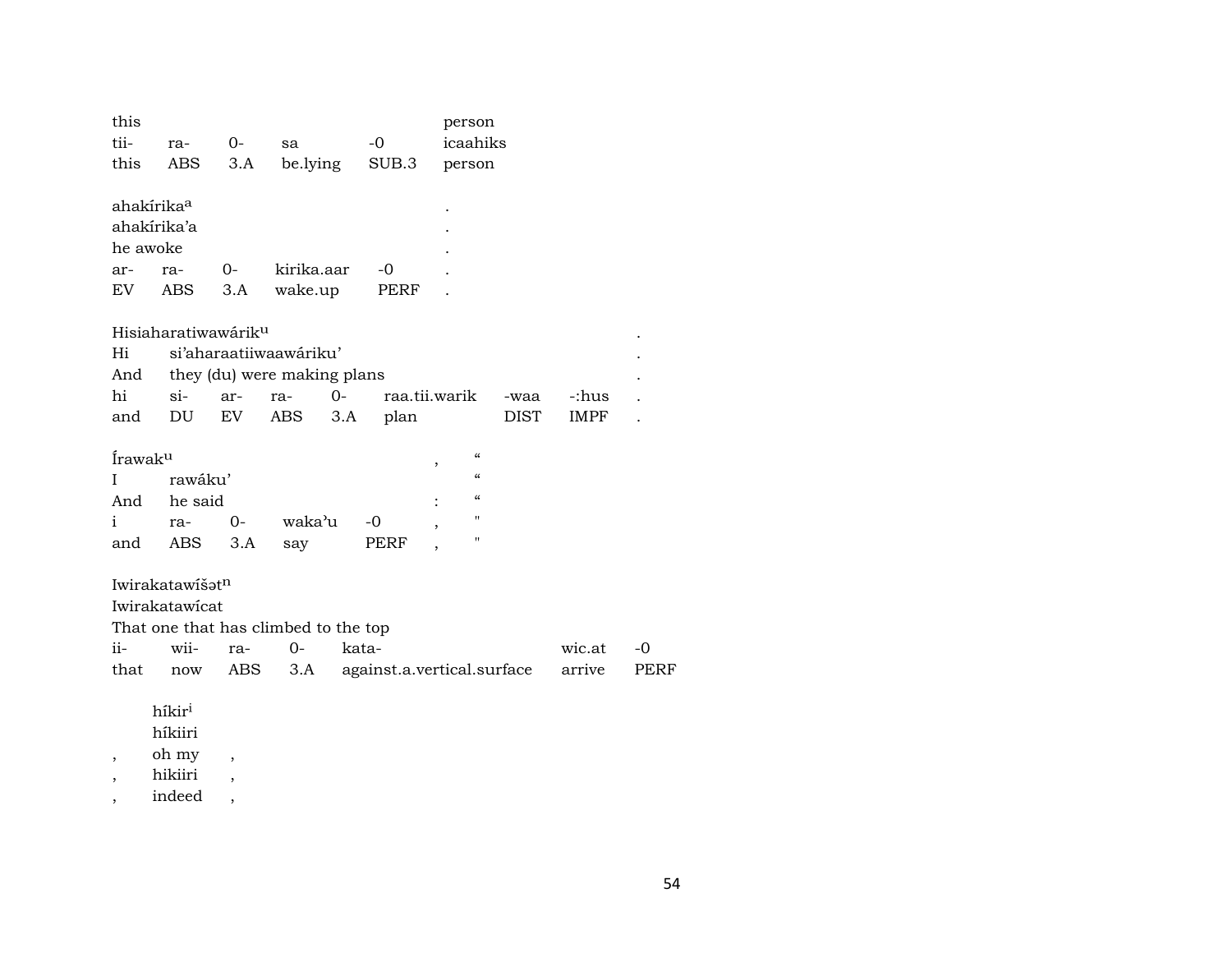| iriwituh <sup>i</sup> |     |     |      |      |                                   |      | $^{\prime\prime}$ |
|-----------------------|-----|-----|------|------|-----------------------------------|------|-------------------|
| iriwituuhi            |     |     |      |      |                                   |      | ,,                |
| it is nice            |     |     |      |      |                                   |      |                   |
| irii-                 | wi- | ti- | $O-$ | uur- | hiir                              | $-0$ |                   |
| that                  |     |     |      |      | QUOT IND.3A 3.A PREV be.good PERF |      |                   |

Tírasarúriwišk<sup>a</sup>

|          | Tíraasa     |  |    |      |                 | ruuriiwicka'                                 |    |          |      |  |  |  |
|----------|-------------|--|----|------|-----------------|----------------------------------------------|----|----------|------|--|--|--|
| This one |             |  |    |      | then it thought |                                              |    |          |      |  |  |  |
|          | tii- ra- 0- |  | sa | $-0$ |                 | ruu- ri-                                     | ∩– | wicka -0 |      |  |  |  |
|          |             |  |    |      |                 | this ABS 3.A be.lying SUB.3 then CONT.3A 3.A |    | think    | PERF |  |  |  |

| $\epsilon\epsilon$ | Iríruhíhku |                             |       |       |        |          | $\overline{\phantom{a}}$ | ika <sup>a</sup> |  |
|--------------------|------------|-----------------------------|-------|-------|--------|----------|--------------------------|------------------|--|
| $\epsilon\epsilon$ |            | Iriíruuhihku                |       |       |        |          |                          | iíka'a           |  |
| $\alpha$           |            | The one he is talking about |       | oh my |        |          |                          |                  |  |
| "                  | irii-      | ra-                         | $O -$ | ut-   | ra'ihk | -hus     |                          | iika'a           |  |
| "                  | that       | ABS                         | 3.A   | PREV  | mean   | IMPF.SUB |                          | oh.my            |  |

| nikutatútu   |                      |      |       |    |             |   |  |
|--------------|----------------------|------|-------|----|-------------|---|--|
| rikutatuútu' |                      |      |       |    |             | ٠ |  |
|              | I look like that one |      |       |    |             |   |  |
| riku-        | ta-                  | $t-$ | $ut-$ | uu | $-()$       |   |  |
| that.is      | $IND.1/2A$ 1.A PREV  |      |       | be | <b>PERF</b> |   |  |

| nutatikírariust <sup>i</sup> t <sup>n</sup> |          |       |     |            |                          |    |                      |                                                | ٠    | $^{\prime\prime}$ |
|---------------------------------------------|----------|-------|-----|------------|--------------------------|----|----------------------|------------------------------------------------|------|-------------------|
| Ruutatikiirarii'ustit                       |          |       |     |            |                          |    |                      |                                                | ٠    | $^{\prime\prime}$ |
| I am just green                             |          |       |     |            |                          |    |                      |                                                |      | $^{\prime\prime}$ |
| ruu-                                        | ta-      |       | t-  | $i-$       | kirarii <sup>3</sup> uus |    | -rik                 | $-0$                                           |      | $^{\prime\prime}$ |
| then                                        | IND.1/2A |       | 1.A | <b>SEQ</b> | be.green                 |    | DIST                 | PERF                                           |      | $^{\prime\prime}$ |
|                                             |          |       |     |            |                          |    |                      |                                                |      |                   |
| Hiruahiwáku                                 |          |       |     |            |                          |    | $\cdot$              | "                                              | ắri  | $\mathbf{I}$      |
| Hiru                                        | ahiwáku' |       |     |            |                          |    |                      | $\boldsymbol{\varsigma}\boldsymbol{\varsigma}$ | Ári' |                   |
| Then                                        | he said  |       |     |            |                          |    | $\ddot{\phantom{a}}$ | $\epsilon$                                     | Oh   |                   |
| hiruu                                       | ar-      | $ri-$ |     | $()$ -     | waka'u                   | -0 |                      | 11                                             | arii |                   |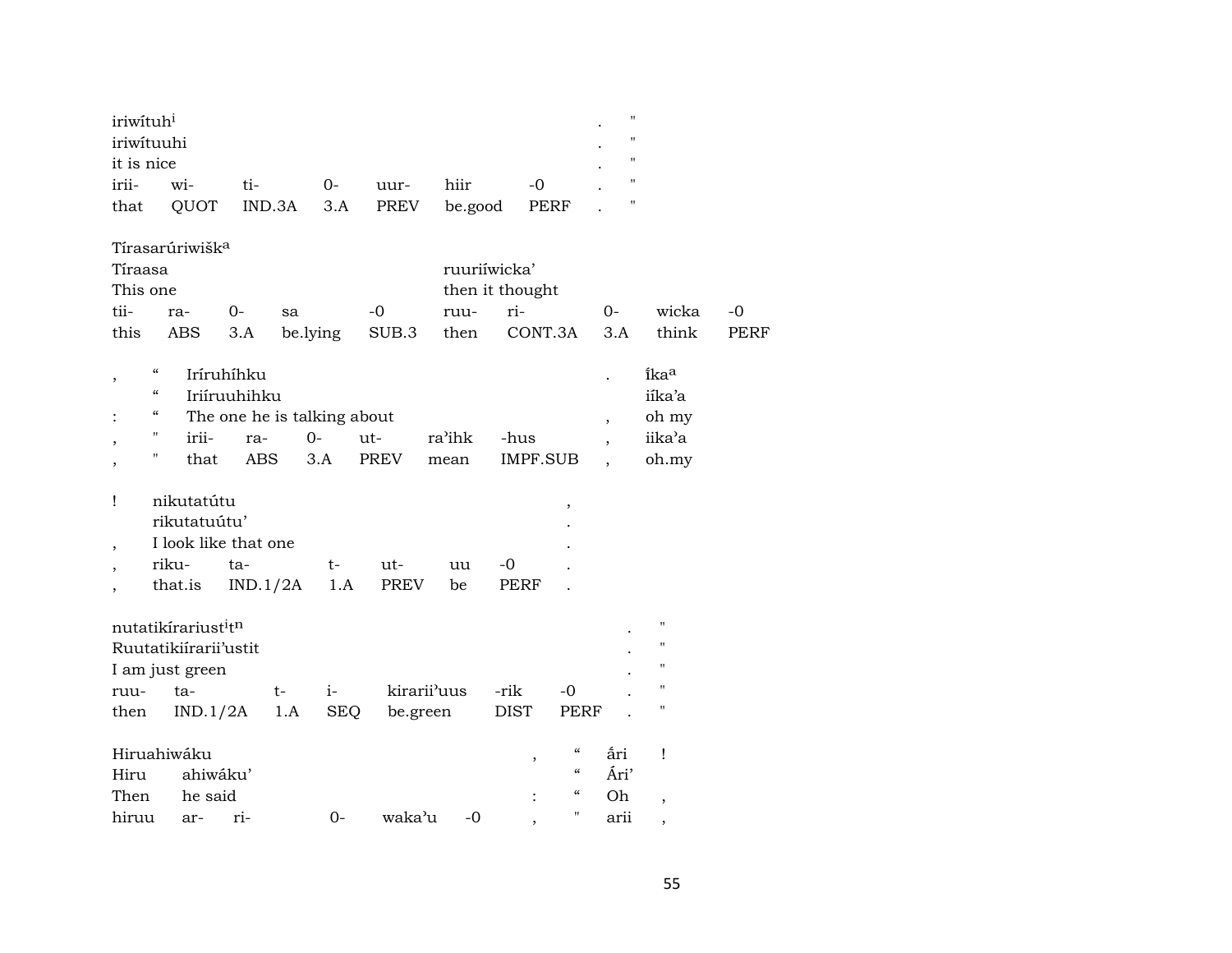| then                                         | EV     | CONT.3A                             | 3.A      | say        | PERF   | Н<br>$\overline{\phantom{a}}$ | oh<br>$\overline{\phantom{a}}$         |
|----------------------------------------------|--------|-------------------------------------|----------|------------|--------|-------------------------------|----------------------------------------|
| kusitásiwarit <sup>n</sup><br>kusitásiwaarit |        | it seems you (du) are standing here |          |            |        |                               |                                        |
| ku-                                          | $si-$  | ta-                                 | $S-$     | $i-$       |        | arik                          | -0                                     |
|                                              |        |                                     |          |            | wa-    |                               |                                        |
| INDF                                         | DU     | $IND.1/2A$ 2.A                      |          | SEQ        | DIST   | be.standing                   | PERF                                   |
| н<br>5                                       |        | Hitisírawarik <sup>i</sup>          |          |            |        |                               |                                        |
|                                              | Hi     | tisírawaariki                       |          |            |        |                               |                                        |
| "<br>Ţ                                       | And    | these (du)                          |          |            |        |                               |                                        |
| 11                                           | hi     | tii-<br>$\sin$                      | ra-      | 0-         | wa-    | arik                          | -i                                     |
| Н                                            | and    | this                                | DU       | ABS<br>3.A | DIST   | be.standing                   | SUB.2                                  |
|                                              |        |                                     |          |            |        |                               |                                        |
| nusíahiwaku                                  |        |                                     |          |            |        | ,                             | $\epsilon$                             |
| ruusi'ahiwáku'                               |        |                                     |          |            |        |                               | $\epsilon$                             |
| then they (du) said                          |        |                                     |          |            |        |                               | $\epsilon$                             |
| ruu-                                         | $si$ - | ri-<br>ar-                          |          | $0-$       | waka'u | -0                            | п                                      |
| then                                         | DU     | CONT.3A<br>EV                       |          | 3.A        | say    | PERF                          | 11                                     |
|                                              |        |                                     |          |            |        |                               |                                        |
| Úri                                          |        | Ħ<br>Ţ                              | Ahawáku  |            |        |                               | $\boldsymbol{\zeta}\boldsymbol{\zeta}$ |
| Uúri                                         |        | 11                                  | Ahawáku' |            |        |                               | $\epsilon$                             |
| Well, there                                  |        | н.<br>He said<br>Ţ                  |          |            |        |                               | $\pmb{\zeta}\pmb{\zeta}$               |
| uuri                                         |        | 11<br>ar-                           | ra-      | $O-$       | waka'u | -0                            | 11                                     |
| well                                         |        | Н<br>EV                             | ABS      | 3.A        | say    | PERF                          | $\pmb{\mathsf{H}}$                     |
|                                              |        |                                     |          |            |        |                               |                                        |
| Kusitásiwaritn                               |        |                                     |          |            |        |                               |                                        |
| Kusitásiwaarit                               |        |                                     |          |            |        |                               |                                        |
|                                              |        | It seems you (du) are there         |          |            |        |                               |                                        |
| ku-                                          | $\sin$ | ta-                                 | $S-$     | $i-$       | wa-    | arik                          | -0                                     |
| INDF                                         | DU     | IND.1/2A                            | 2.A      | SEQ        | DIST   | be.standing                   | PERF                                   |
|                                              |        |                                     |          |            |        |                               |                                        |
| 11<br>5                                      |        | Siahawáku                           |          |            |        |                               |                                        |

Si'ahawáku'

56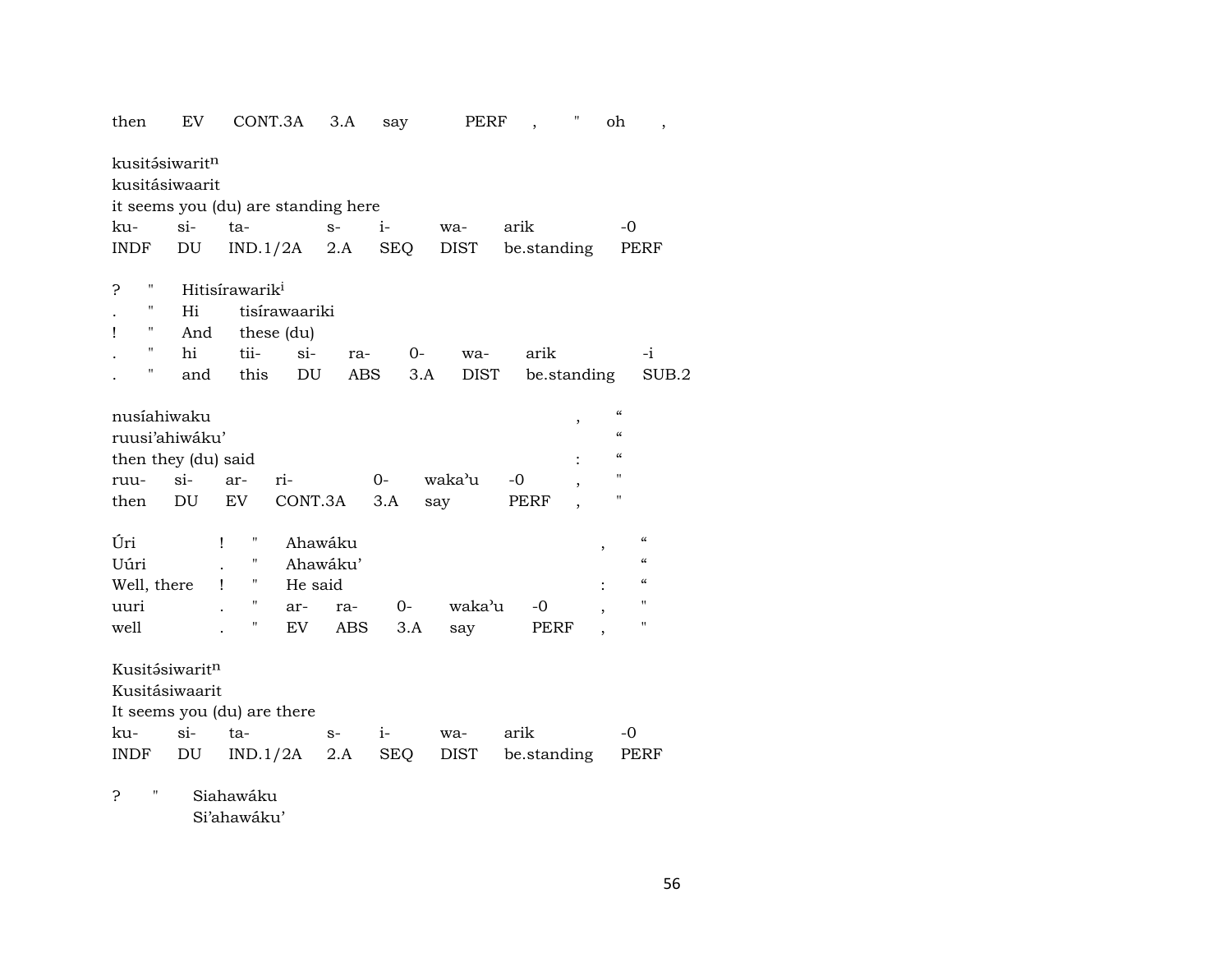| $\pmb{\mathsf{H}}$<br>Ţ                                    |                                    | They (du) said                               |                                                                        |                            |                                                      |             |               |             |              |                          |                                                                                       |
|------------------------------------------------------------|------------------------------------|----------------------------------------------|------------------------------------------------------------------------|----------------------------|------------------------------------------------------|-------------|---------------|-------------|--------------|--------------------------|---------------------------------------------------------------------------------------|
| $\blacksquare$                                             |                                    | si-                                          | ar-                                                                    | ra-                        | $0-$                                                 |             | waka'u        | $-0$        |              |                          |                                                                                       |
| $\pmb{\mathsf{H}}$                                         |                                    | DU                                           | <b>EV</b>                                                              | ABS                        | 3.A                                                  | say         |               |             | PERF         |                          |                                                                                       |
| tisírawarik <sup>i</sup><br>tisírawaariki<br>these (du)    |                                    |                                              |                                                                        |                            |                                                      |             |               |             |              | $\overline{\phantom{a}}$ | $\mathcal{C}$<br>$\boldsymbol{\zeta}\boldsymbol{\zeta}$<br>$\epsilon$                 |
| tii-                                                       | $si-$                              | ra-                                          |                                                                        | $0-$                       | wa-                                                  | arik        |               |             | $-i$         |                          | н                                                                                     |
| this                                                       | DU                                 | <b>ABS</b>                                   |                                                                        | 3.A                        | <b>DIST</b>                                          |             | be.standing   |             | SUB.2        |                          | H.                                                                                    |
| Háa<br>Haá'a<br>Ha<br>haa'a                                | İ<br>Ţ                             | tii-                                         | tisíritpar <sup>i</sup> t <sup>n</sup><br>Tisíritpaarit<br>Here we are | $si$ -                     | rii-                                                 | t-          | wa-           |             | arik         |                          | $-0$                                                                                  |
| ha                                                         |                                    | here                                         |                                                                        | $\mathop{\rm DU}\nolimits$ | <b>ASSR</b>                                          | 1.A         | <b>DIST</b>   |             | be.standing  |                          | PERF                                                                                  |
| $\blacksquare$<br>Ħ<br>п<br>$\blacksquare$<br>$\mathbf{H}$ |                                    | Hiruahiwáku<br>Hiru<br>Then<br>hiruu<br>then | he said<br>ar-<br><b>EV</b>                                            | ahiwáku'<br>ri-            | CONT.3A                                              | $0-$<br>3.A | waka'u<br>say |             | $-0$<br>PERF | $\, ,$                   | $\mathcal{C}$<br>$\mathcal{C}$<br>$\mathcal{C}$<br>$\pmb{\mathsf{H}}$<br>$\mathbf{H}$ |
| åri<br>Ári'<br>Oh<br>arii<br>oh                            | Î<br>,<br>$\overline{\phantom{a}}$ |                                              |                                                                        |                            |                                                      |             |               |             |              |                          |                                                                                       |
| iirikariríra<br>i<br>and<br>i<br>and                       | irii-<br>that                      | irikariiríra'                                | karii-<br>EMPH.NEG                                                     |                            | that is not the way (it should be)<br>ri-<br>CONT.3A |             | $0-$<br>3.A   | raa-<br>way | 0<br>be      | $-0$<br>PERF             |                                                                                       |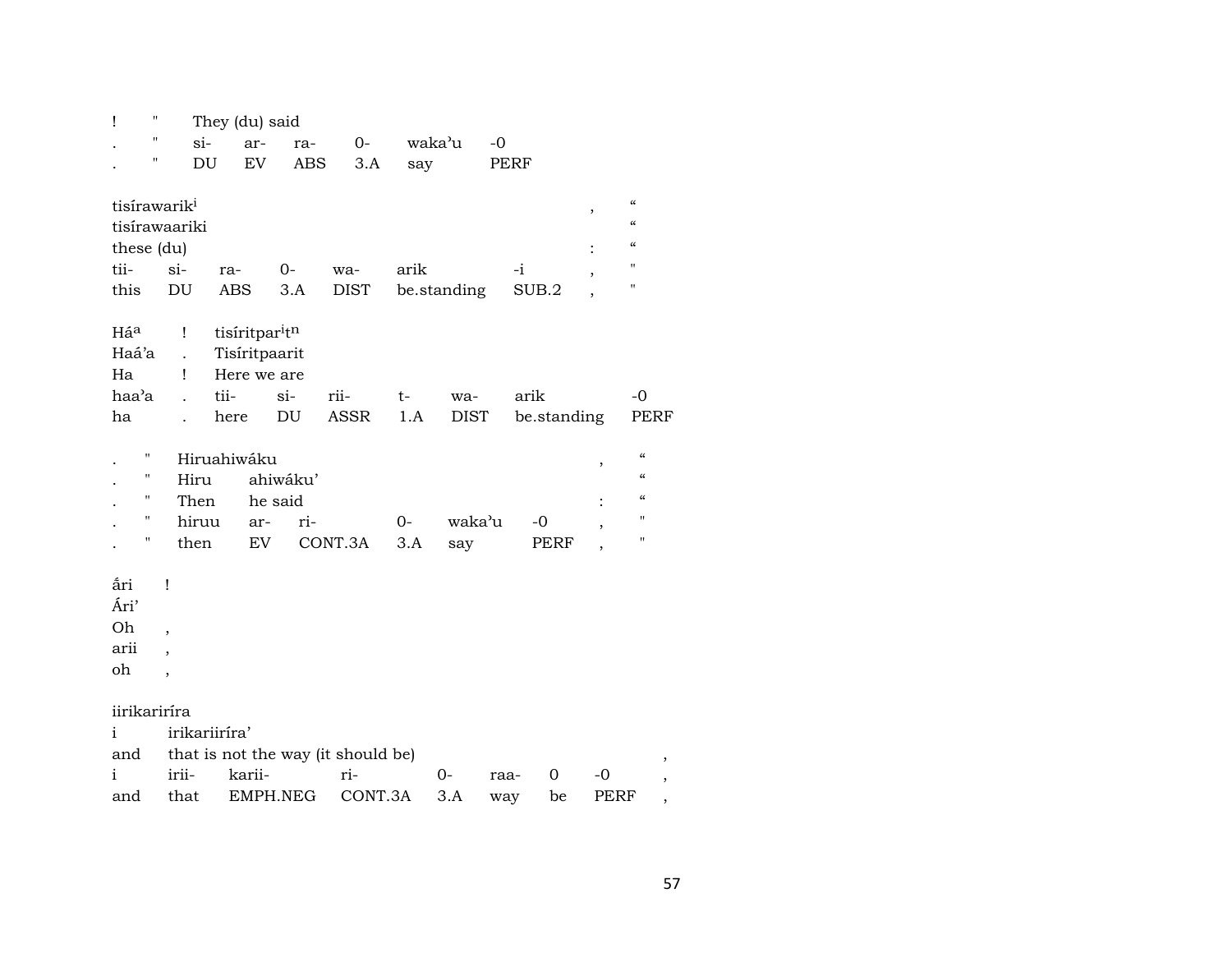| ihi šáhiks siutíriku    |                                            |  |      |
|-------------------------|--------------------------------------------|--|------|
| ihi cáhiks si'uutiíriku |                                            |  |      |
|                         | uh person he should not be seeing you (du) |  |      |
|                         |                                            |  | -hus |
|                         | uh person DU SUBJ.3A 3.A PREV see IMPF.SUB |  |      |
|                         |                                            |  |      |

utŸsparíihi

 $\mathbf{r}$ ' '

| ihi<br>uutáspari             |     |        |                       |      |  |      |  |  |  |
|------------------------------|-----|--------|-----------------------|------|--|------|--|--|--|
| whatever you are doing<br>uh |     |        |                       |      |  |      |  |  |  |
| $ii -$                       | ()  | $u$ t- | as.warii              | -hus |  | ihii |  |  |  |
| SUBJ.3A                      | 3 A | PREV   | work.at.IMPF IMPF.SUB |      |  | uh   |  |  |  |

| sikaraušiwəštarušáhu |  |  |
|----------------------|--|--|

sikara'uuciiwactaruucáhu

that we would not even be lifting them

| $Si-$<br>DU | kara-<br><b>NEG</b>      | ii-<br>SUBJ.3A |       | $0-$<br>3.A    | $a-$<br>PREV.3A | ut-<br><b>PREV</b> | $1-$<br><b>SEQ</b> | awahc-<br>even             | raar-<br>3PL.INAN.P | ruuca.a<br>lift.up | -hus<br>IMPF.SUB |
|-------------|--------------------------|----------------|-------|----------------|-----------------|--------------------|--------------------|----------------------------|---------------------|--------------------|------------------|
|             |                          |                |       |                |                 |                    |                    |                            |                     |                    |                  |
|             |                          | Hirú           |       | siahiwáku      |                 |                    |                    |                            |                     |                    |                  |
| $\bullet$   | "                        | Hiru           |       | si'ahiwáku'    |                 |                    |                    |                            |                     |                    |                  |
| $\bullet$   |                          | Then           |       | they (du) said |                 |                    |                    |                            |                     |                    |                  |
| $\bullet$   |                          | hiruu          | $si-$ | ar-            | ri-             | $O-$               | waka'u             | $-0$                       |                     |                    |                  |
|             | 11                       | then           | DU    | EV             | CONT.3A         | 3.A                | say                | PERF                       |                     |                    |                  |
|             | tisírawarik <sup>i</sup> |                |       |                |                 |                    |                    | $\boldsymbol{\mathcal{C}}$ |                     |                    |                  |
|             | tisírawaariki            |                |       |                |                 |                    | $\cdot$            | $\epsilon$                 |                     |                    |                  |
| these (du)  |                          |                |       |                |                 |                    | $\bullet$          | $\epsilon$                 |                     |                    |                  |
| tii-        | $si-$                    | ra-            | 0-    | wa-            | arik            | $-1$               |                    | $\mathbf{H}$               |                     |                    |                  |
|             |                          |                |       |                |                 |                    | $\cdot$            |                            |                     |                    |                  |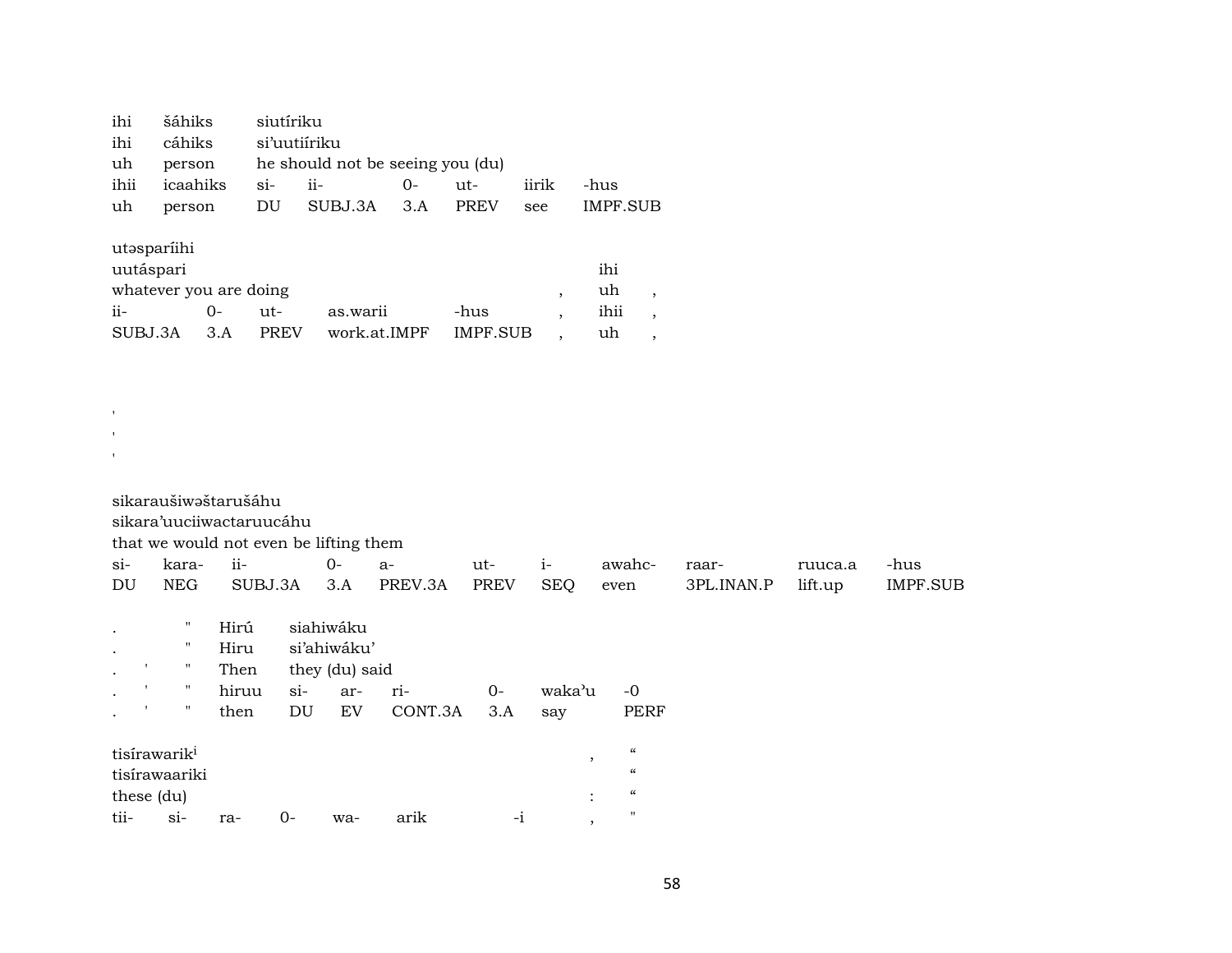| this                                                                                              | DU<br>ABS                               | 3.A                                                                                  | <b>DIST</b>      | be.standing         |                                                  | SUB.2 | $\overline{\phantom{a}}$                                                                       | $\mathbf{H}$  |
|---------------------------------------------------------------------------------------------------|-----------------------------------------|--------------------------------------------------------------------------------------|------------------|---------------------|--------------------------------------------------|-------|------------------------------------------------------------------------------------------------|---------------|
| ắka <sup>a</sup><br>Aáka'a<br>Oh<br>aaka'a<br>oh                                                  | $\overline{ }$                          | kahuhkíripašk <sup>i</sup><br>kaahuhkíripacki<br>a small power<br>kaa.huur-<br>power | kiripac<br>small | -kis<br>DIM         |                                                  |       |                                                                                                |               |
| karatíhi<br>karaatíhi'<br>he must not be                                                          |                                         |                                                                                      |                  |                     |                                                  |       |                                                                                                |               |
| kara-                                                                                             | ti-                                     | $0-$                                                                                 | ihii             | $-0$                |                                                  |       |                                                                                                |               |
| NEG                                                                                               | IND.3A                                  | 3.A                                                                                  | be.in.a.place    |                     | PERF                                             |       |                                                                                                |               |
| tírak <sup>u</sup><br>tíraaku<br>this<br>tii-<br>this                                             | $0-$<br>ra-<br>3.A<br>ABS               | kus                                                                                  | be.sitting       | $-0$<br>SUB.4       | šáhiks<br>cáhiks<br>person<br>icaahiks<br>person | Ţ     | "<br>"<br>11<br>"<br>"                                                                         |               |
| Hiruahiwáku<br>Hiru<br>Then<br>hiruu<br>then                                                      | ahiwáku'<br>he said<br>ri-<br>ar-<br>EV | CONT.3A                                                                              | $O-$<br>3.A      | waka'u<br>say       | -0<br>PERF                                       |       | $\mathcal{C}\mathcal{C}$<br>$\boldsymbol{\zeta}\boldsymbol{\zeta}$<br>11<br>$\pmb{\mathsf{H}}$ |               |
| Hãtaháriwu<br>Haá<br>Ha<br>Ţ<br>haa<br>$\overline{\phantom{a}}$<br>ha<br>$\overline{\phantom{a}}$ | taháriwu'<br>ta-                        | I am carrying them<br>IND.1/2A                                                       | $t-$<br>1.A      | raar-<br>3PL.INAN.P | ri-<br>PORT                                      | wu    | go.IMPF                                                                                        | -:hus<br>IMPF |

káritk $^{\rm i}$ 

káritki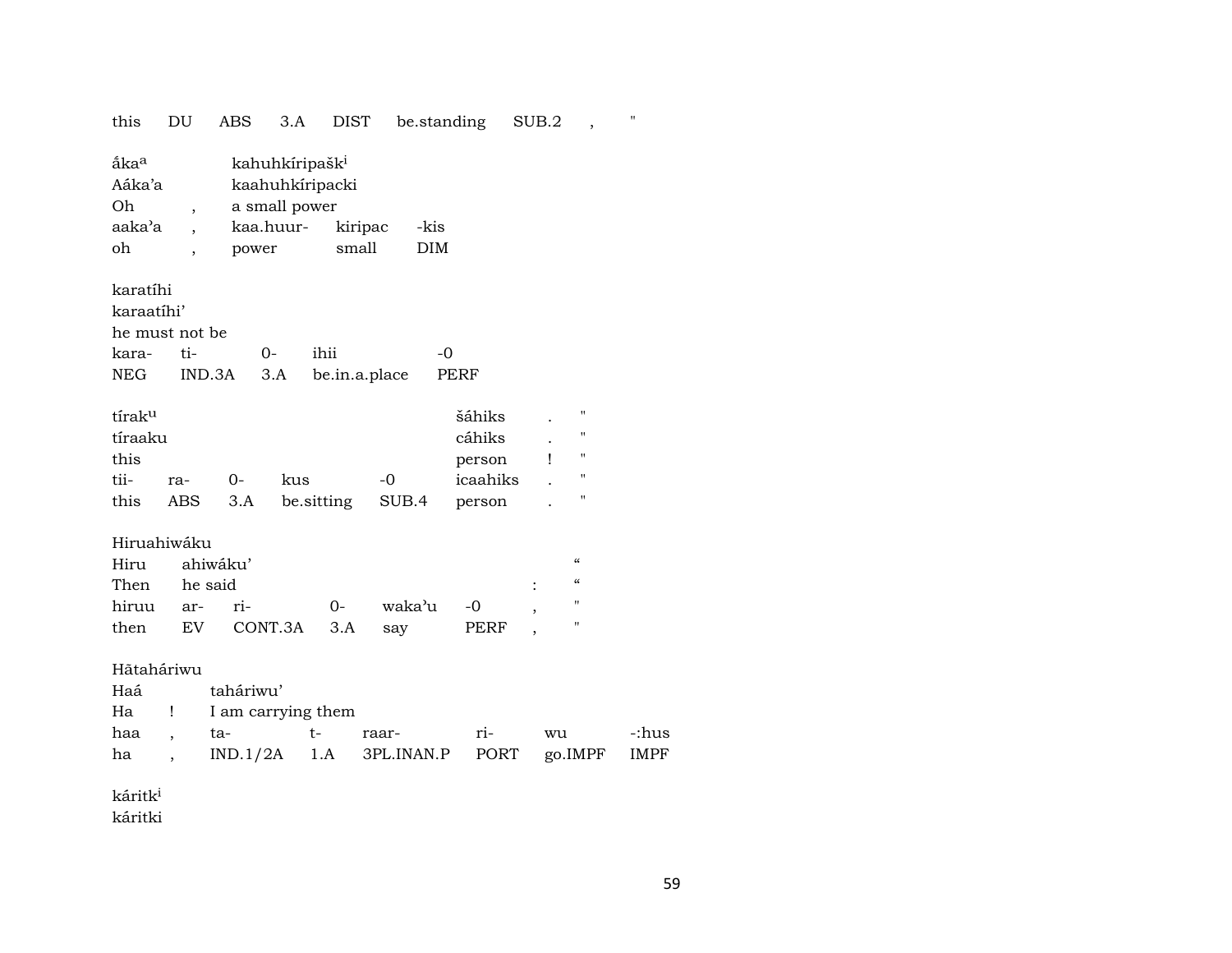| rocks                     |            |               |                                  |       |                  |       |            |       |
|---------------------------|------------|---------------|----------------------------------|-------|------------------|-------|------------|-------|
| karit-                    | -kis       |               |                                  |       |                  |       |            |       |
| rock                      | <b>DIM</b> |               |                                  |       |                  |       |            |       |
| nahkuhárut <sup>a</sup>   |            |               |                                  |       |                  |       |            |       |
| raahkuúhaaruuta           |            |               |                                  |       |                  |       |            |       |
| that level area           |            |               |                                  |       |                  |       |            |       |
| ra-                       | $O -$      | ar-           | kuuhaar-                         |       | u.at             | -a    |            |       |
| ABS                       | 3.A        | EV.           | flat.ground                      |       | extend.in.a.line | SUB.1 |            |       |
| nahkarihahkuháhkaku       |            |               |                                  |       |                  |       |            |       |
|                           |            |               | raahkárihaahkuuhaahkaku          |       |                  |       |            |       |
| the rocks on that prairie |            |               |                                  |       |                  |       |            |       |
| ra-                       | 0-         | ar-           | karit-                           | raar- | kuuhaar-         | ka-   | kus        | -0    |
| ABS                       | 3.A        | EV            | rock                             | PL    | flat.ground      | in    | be.sitting | SUB.4 |
|                           |            |               |                                  |       |                  |       |            |       |
| ,                         |            |               |                                  |       |                  |       |            |       |
|                           |            |               |                                  |       |                  |       |            |       |
|                           |            |               |                                  |       |                  |       |            |       |
|                           |            |               |                                  |       |                  |       |            |       |
|                           |            |               |                                  |       |                  |       |            |       |
| hirurikutaháriwu          |            |               |                                  |       |                  |       |            |       |
| Hiru                      |            | rikutaháriwu' |                                  |       |                  |       |            |       |
| There                     |            |               | that is where I am carrying them |       |                  |       |            |       |
| hiruu                     | riku-      |               | ta-                              | $t-$  | raar-            | ri-   | wuu        | -:hus |
|                           |            |               |                                  |       |                  |       |            |       |
| there                     | that.is    |               | IND.1/2A                         | 1.A   | 3PL.INAN.P       | PORT  | go.IMPF    | IMPF  |

, . . . .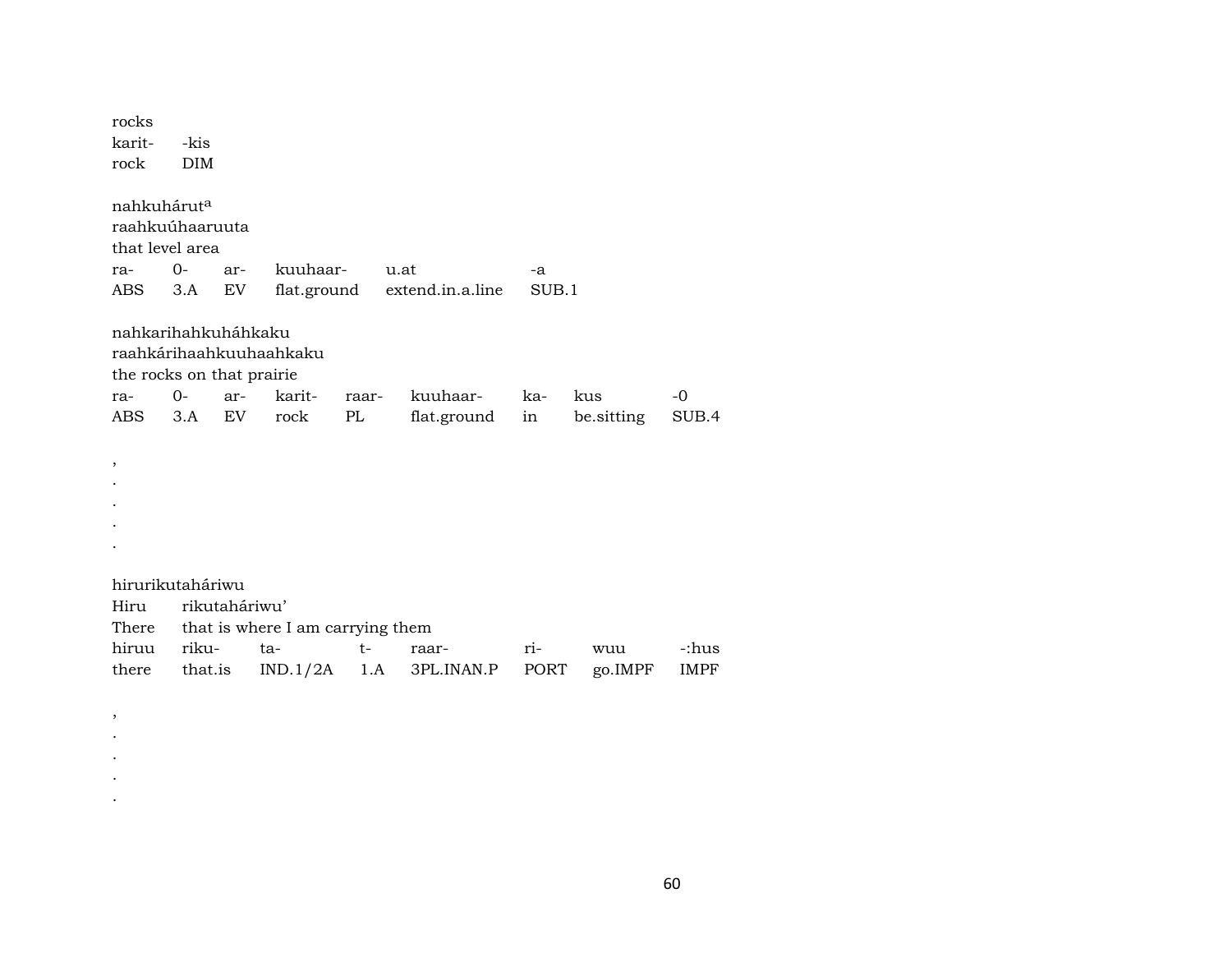| tatiškarakúrahira     |              |                  |         |                   |            |                |                            |                 |             |         |       |
|-----------------------|--------------|------------------|---------|-------------------|------------|----------------|----------------------------|-----------------|-------------|---------|-------|
| Táticka'              |              |                  |         |                   |            | rakúraahiira   |                            |                 |             |         |       |
| I want                |              |                  |         |                   |            | for to be good |                            |                 |             |         |       |
| ta-                   |              | t-               | wicka   | $-0$              | ra-        | $O -$          | ku-                        | uur-            | raa-        | hiir    | -a    |
|                       |              | 1.A              | want    | <b>PERF</b>       | INF.A      | 3.A            | INF.B                      | PREV            |             |         | SUB.1 |
| IND.1/2A              |              |                  |         |                   |            |                |                            |                 | way         | be.good |       |
| natkutár <sup>a</sup> |              |                  |         |                   |            |                | $\pmb{\mathsf{H}}$         |                 |             |         |       |
| ratkuutaára           |              |                  |         |                   |            |                | $\pmb{\mathsf{H}}$         |                 |             |         |       |
| what I do             |              |                  |         |                   |            |                | $\pmb{\mathsf{H}}$         |                 |             |         |       |
|                       | $t-$         | ku-              | ut-     |                   |            |                | $\pmb{\mathsf{H}}$         |                 |             |         |       |
| ra-                   |              |                  |         | aar               | -a         |                | $\pmb{\mathsf{H}}$         |                 |             |         |       |
| INF.A                 | 1.A          | INF.B            |         | <b>PREV</b><br>do |            | SUB.1          |                            |                 |             |         |       |
| Hiruahiwáku           |              |                  |         |                   |            |                |                            |                 |             |         |       |
| Hiru                  |              | ahiwáku'         |         |                   |            |                |                            |                 |             |         |       |
| Then                  | he said      |                  |         |                   |            |                |                            |                 |             |         |       |
|                       |              |                  |         |                   |            |                |                            |                 |             |         |       |
| hiruu                 | ar-          | ri-              |         | $0-$              | waka'u     | $-0$           |                            |                 |             |         |       |
| then                  | <b>EV</b>    |                  | CONT.3A | 3.A               | say        | <b>PERF</b>    |                            |                 |             |         |       |
| tirárik <sup>i</sup>  |              |                  |         |                   |            |                | $\epsilon\epsilon$         |                 |             |         |       |
| tiraáriki             |              |                  |         |                   |            | $\, ,$         | $\boldsymbol{\mathcal{C}}$ |                 |             |         |       |
|                       |              |                  |         |                   |            |                | $\epsilon\epsilon$         |                 |             |         |       |
| this one              |              |                  |         |                   |            |                | $\mathbf{H}$               |                 |             |         |       |
| tii-                  | ra-          | $0-$             | arik    |                   | $-i$       |                |                            |                 |             |         |       |
| this                  | ABS          | 3.A              |         | be.standing       | SUB.2      |                | Ħ                          |                 |             |         |       |
|                       |              |                  |         |                   |            |                |                            |                 |             |         |       |
| Širíkskukspas         |              |                  |         |                   |            |                |                            |                 |             |         |       |
| Ciiriíkskukspaas      |              |                  |         |                   |            |                |                            |                 |             |         |       |
| Let's run away!       |              |                  |         |                   |            |                |                            |                 |             |         |       |
| $i-$                  |              | aciir-           |         | $i-$<br>uur-      |            | uks-           | kuks.as                    | -wa             | $-0$        |         |       |
| CONT.1/2A             |              | IN.DU.A          |         | PREV              | <b>SEQ</b> | <b>JUSS</b>    | run.away                   | <b>DIST</b>     | <b>PERF</b> |         |       |
|                       |              |                  |         |                   |            |                |                            |                 |             |         |       |
|                       | kašakúkutitn |                  |         |                   |            |                |                            |                 |             |         |       |
|                       |              | Kaacakuúkuutit   |         |                   |            |                |                            |                 |             |         |       |
| Ţ                     |              | He might kill us |         |                   |            |                |                            |                 |             |         |       |
| ka-                   |              | ii-              |         | $0-$              | aca-       |                | ku-                        | kuut.ik<br>$-0$ |             |         |       |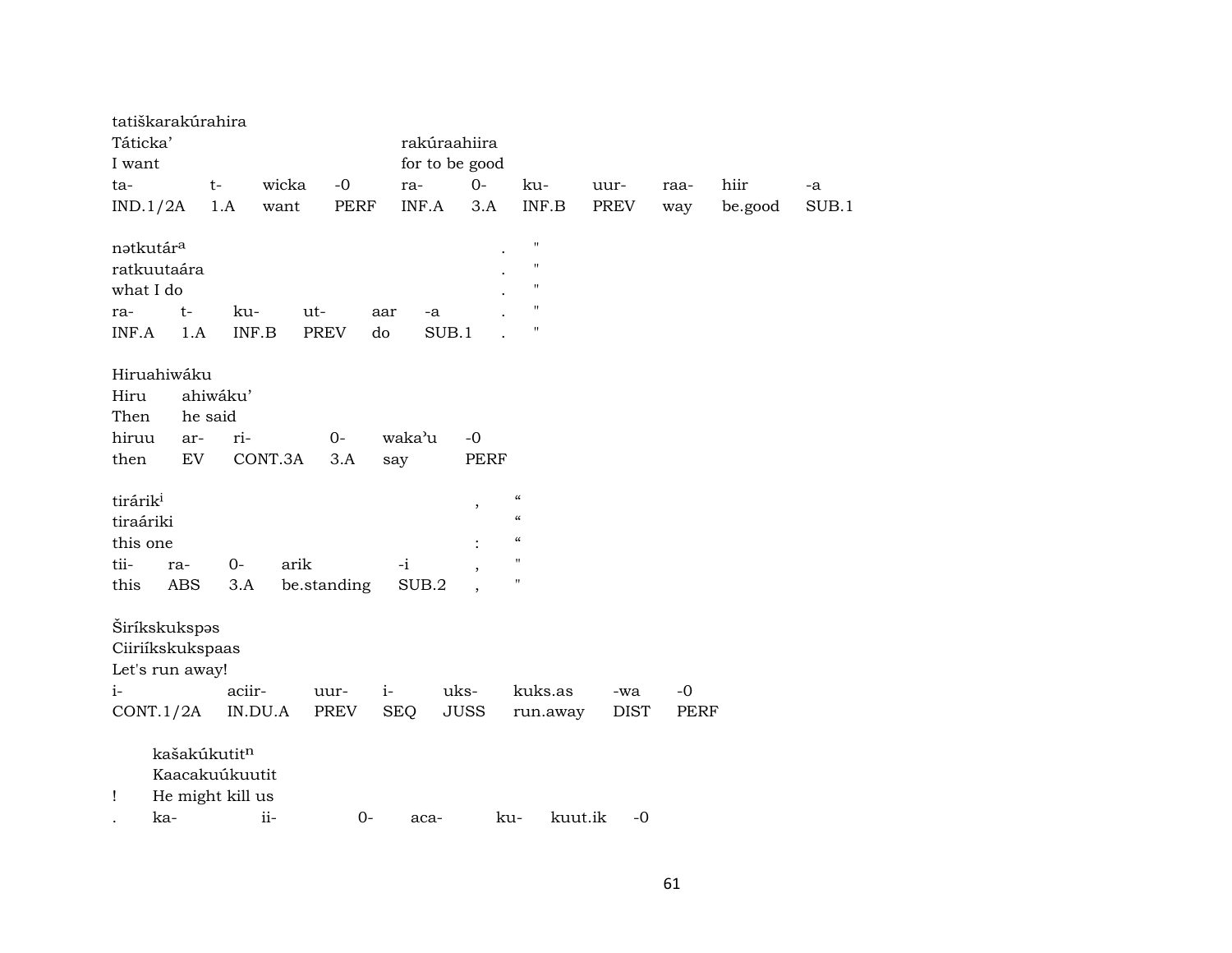. " . " . " . " . "

## Hirusiahúhkukspəs

| Hiru si'ahúhkukspaas |                         |  |  |  |                                            |  |       |  |  |
|----------------------|-------------------------|--|--|--|--------------------------------------------|--|-------|--|--|
|                      | Then they (du) ran away |  |  |  |                                            |  |       |  |  |
|                      |                         |  |  |  | hiruu si- ar- ra- 0- uur- kuks.as -wa      |  | $-()$ |  |  |
|                      |                         |  |  |  | then DU EV ABS 3.A PREV run.away DIST PERF |  |       |  |  |

| Asiahariruhət <sup>n</sup> | kišihi |                    |                                    |                                 |  |         |     |  |  |
|----------------------------|--------|--------------------|------------------------------------|---------------------------------|--|---------|-----|--|--|
| . A si'aharíruhaat         |        |                    |                                    |                                 |  | kici hi |     |  |  |
|                            |        |                    | . And he scared them $(du)$<br>but |                                 |  |         |     |  |  |
|                            |        | . a si- ar- ra- 0- |                                    | riruhaahk -0                    |  | kici    | hi  |  |  |
|                            |        |                    |                                    | and DU EV ABS 3.A frighten PERF |  | but     | and |  |  |

|    | siwitúkukspəs   |                             |          |      |                                         |     |       |  |
|----|-----------------|-----------------------------|----------|------|-----------------------------------------|-----|-------|--|
|    | siwitúhkukspaas |                             |          |      |                                         |     |       |  |
|    |                 | they (du) ran away from him |          |      |                                         |     |       |  |
|    | si- wi-         | ti-                         | $\Omega$ | uur- | kuks.as                                 | -wa | $-()$ |  |
| DU |                 |                             |          |      | QUOT IND.3A 3.A PREV run.away DIST PERF |     |       |  |

| Hi<br>And | híkisiahakuksuhuríriwat <sup>a</sup><br>ki<br>here |              |           | si'ahaakuksuhuuririwaata'<br>they (du) jumped up and ran off |                 |                 |                          |                            |            |
|-----------|----------------------------------------------------|--------------|-----------|--------------------------------------------------------------|-----------------|-----------------|--------------------------|----------------------------|------------|
| hi<br>and | ki<br>there                                        | $\sin$<br>DU | ar-<br>EV | ra-                                                          | $0-$<br>ABS 3.A | $a-$<br>PREV.3A | kuks-<br>fleeing         | uhuur.iriwaat.a<br>jump.up | -0<br>PERF |
| hi        | hiahakukstúkət <sup>n</sup><br>ahakukstákut        |              |           |                                                              |                 |                 | Náw <sup>a</sup><br>Ráwa |                            |            |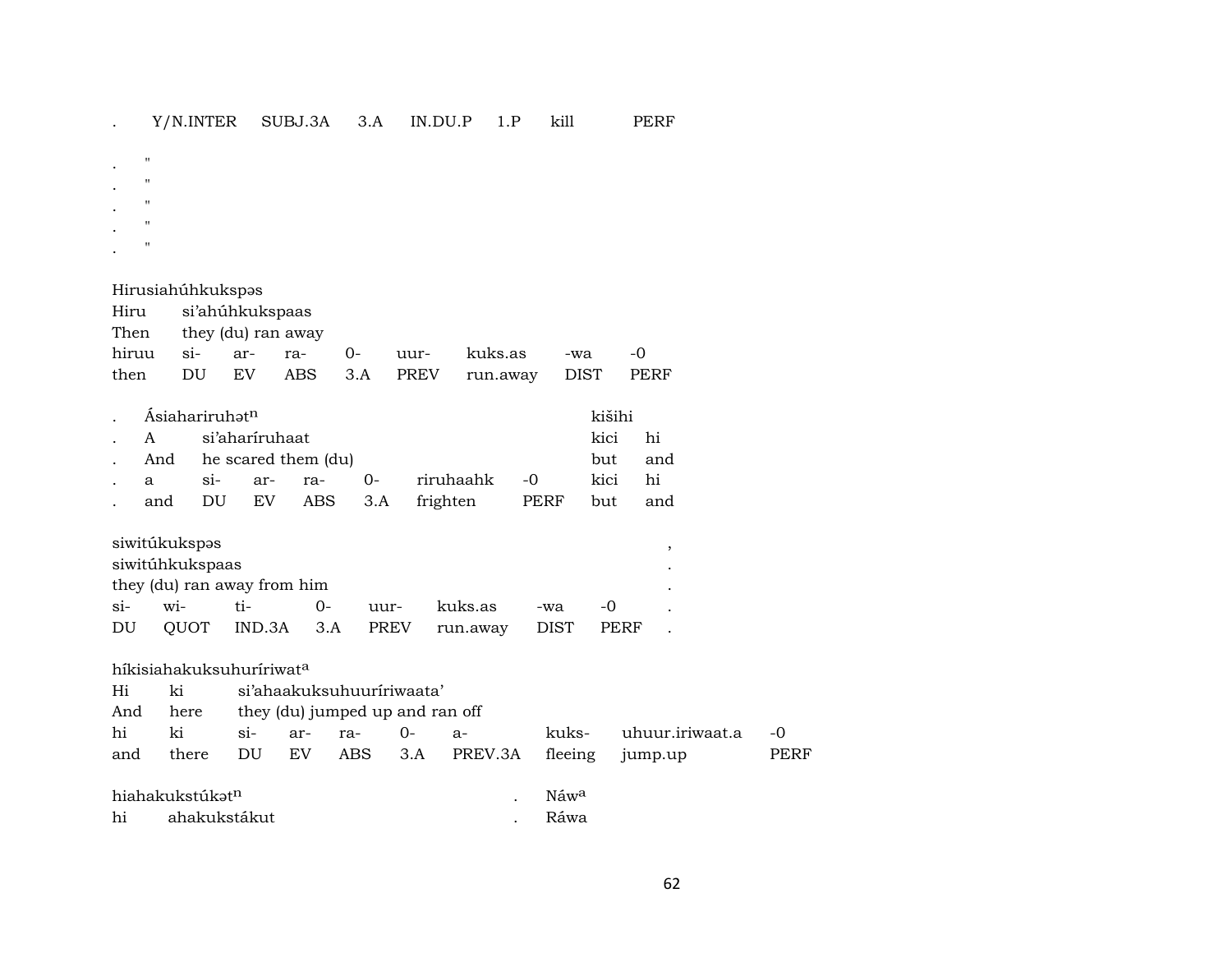| and                      | he ran                      |                                    |                             |                   |            |       |                   | <b>Now</b> |             |             |
|--------------------------|-----------------------------|------------------------------------|-----------------------------|-------------------|------------|-------|-------------------|------------|-------------|-------------|
| hi                       | ar-                         | ra-                                | $0-$                        | kuks.takuk        |            | $-0$  |                   | rawa       |             |             |
| and                      | EV.                         | ABS                                | 3.A                         | run.away          |            | PERF  |                   | now        |             |             |
|                          |                             |                                    |                             |                   |            |       |                   |            |             |             |
|                          | hiruirisukúhaw <sup>a</sup> |                                    |                             |                   |            |       |                   |            | ,           |             |
| hiru                     |                             | iriisikuúhawa                      |                             |                   |            |       |                   |            |             |             |
| then                     |                             |                                    | wherever they (du) went     |                   |            |       |                   |            |             |             |
| hiruu                    | irii-                       | si-                                | kuur-                       | ra-               |            | $0-$  | wa                | $-0$       |             |             |
| then                     | where                       |                                    | DU<br><b>DUB</b>            |                   | <b>ABS</b> | 3.A   | go.DU             | PERF       |             |             |
|                          |                             | wihirusiwitúhkukspa                |                             |                   |            |       |                   |            |             |             |
| Wihiru                   |                             |                                    | siwitúhkukspa               |                   |            |       |                   |            |             |             |
| Then                     |                             |                                    | they (du) ran away from him |                   |            |       |                   |            |             |             |
| wii-                     | hiruu                       | $si-$                              | wi-                         | ti-               |            | $O -$ | uur-              | kuks.wa    |             | $-0$        |
| now                      | then                        | DU                                 | QUOT                        |                   | IND.3A     | 3.A   | PREV              |            | run.away.DU | <b>PERF</b> |
|                          |                             |                                    |                             |                   |            |       |                   |            |             |             |
|                          |                             | hikišihawairíkuksat <sup>n</sup>   |                             |                   |            |       |                   |            |             |             |
|                          | Hi                          | kici                               | hawá                        | $\mathbf{i}$      | riíkuksat  |       |                   |            |             |             |
|                          | And                         | but                                | also                        | and               |            |       | that one ran away |            |             |             |
| hi                       |                             | kici                               | haawa                       | i                 | rii-       |       | $0-$              | kuks.at    | -0          |             |
|                          | and                         | but                                | also                        | and               | ASSR       |       | 3.A               | run.away   | PERF        |             |
|                          |                             |                                    |                             |                   |            |       |                   |            |             |             |
| Náw <sup>a</sup><br>Ráwa |                             | iwisirakúkspara<br>iwisirakúkspara |                             |                   |            |       |                   |            |             |             |
| Now                      |                             |                                    | when they (du) ran away     |                   |            |       |                   |            |             |             |
|                          | ii-                         | wii-                               | $si-$                       |                   | $0-$       |       | kuks.war          |            |             |             |
| rawa                     | when                        |                                    | when<br>DU                  | ra-<br><b>ABS</b> |            | 3.A   | run.away.DU       |            | -a<br>SUB.1 |             |
| now                      |                             |                                    |                             |                   |            |       |                   |            |             |             |
| hiwírikuri               |                             |                                    |                             |                   |            |       |                   |            |             |             |
| hi                       | wírikuri'                   |                                    |                             |                   |            |       |                   |            |             |             |
| and                      |                             | he was the one                     |                             |                   |            |       |                   |            |             |             |
| hi                       | wii-                        | riku-                              | ri-                         |                   | $0-$       | 0     | -0                |            |             |             |
| and                      | now                         | that.is                            |                             | CONT.3A           | 3.A        | be    | PERF              |            |             |             |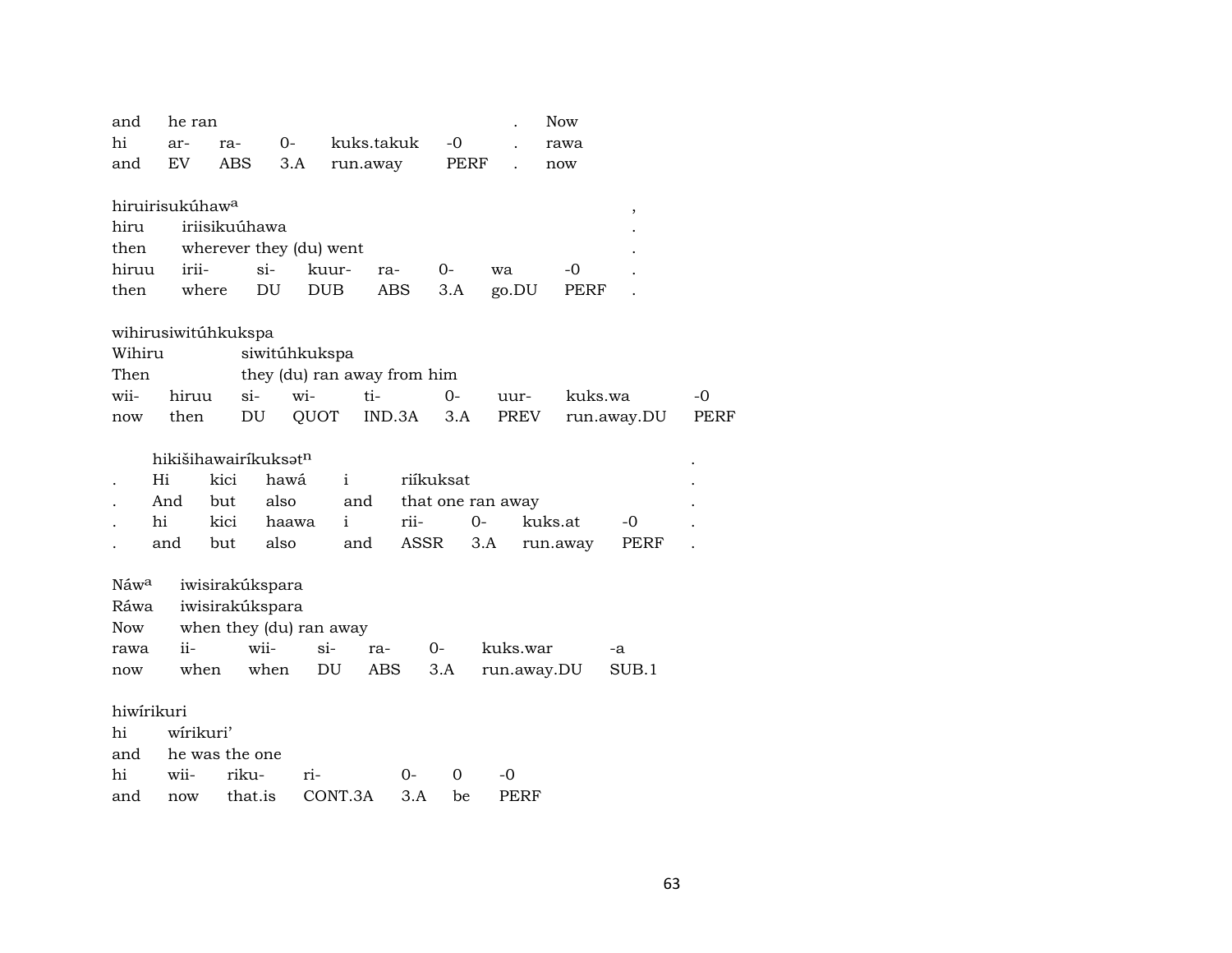| isirakúkspara                                                                       |            |                         |                          |            |                          | ihi                      |            |                            |          |       |
|-------------------------------------------------------------------------------------|------------|-------------------------|--------------------------|------------|--------------------------|--------------------------|------------|----------------------------|----------|-------|
| isirakúkspara                                                                       |            |                         |                          |            |                          | ihi                      |            |                            |          |       |
| these (du) who ran off                                                              |            |                         |                          |            |                          | $\overline{ }$           | uh         | $\overline{\phantom{a}}$   |          |       |
| $si-$<br>ii-                                                                        | ra-        | $0-$                    | kuks.war                 | -a         |                          | $\overline{\phantom{a}}$ | ihii       | $\overline{\phantom{a}}$   |          |       |
| DU<br>that                                                                          | <b>ABS</b> | 3.A                     | run.away.DU              | SUB.1      |                          | uh                       |            | $\overline{\phantom{a}}$   |          |       |
| Páruksti                                                                            | a          | Káwahar <sup>u</sup>    |                          |            |                          |                          |            |                            |          |       |
| Paáruksti'                                                                          | a          | Káwahaaru'              |                          |            |                          |                          |            |                            |          |       |
| Holy Being                                                                          | and        | Good Luck               |                          |            |                          |                          |            |                            |          |       |
| waarukstii                                                                          | a          | kawahaar                | $-u^{\prime}$            |            |                          |                          |            |                            |          |       |
| be.holy                                                                             | and        | be.fortunate            | <b>NOM</b>               |            |                          |                          |            |                            |          |       |
| sirárəspi<br>Siraáraspi'                                                            |            |                         |                          | ihi<br>ihi |                          | škírihk                  | Ckírihki   |                            |          |       |
| They looked for it                                                                  |            |                         | $\overline{\phantom{a}}$ | uh         | $\overline{ }$ ,         | Coyote                   |            |                            |          |       |
| $si-$<br>ra-                                                                        | $0-$       | raspii                  | $-0$                     | ihii       | $\ddot{\phantom{0}}$     | ickirir-                 |            | -kis                       |          |       |
| <b>ABS</b><br>DU                                                                    | 3.A        | look.for                | <b>PERF</b>              | uh         |                          | wolf                     |            | <b>DIM</b>                 |          |       |
| ašihkútik <sup>a</sup><br>aacihkuútika                                              |            |                         |                          |            |                          |                          | ihi<br>ihi |                            |          |       |
| $\pmb{\mathsf{I}}$                                                                  |            | our wanting to kill him |                          |            | $\, ,$                   |                          | uh         | $\overline{\phantom{a}}$   |          |       |
| $\pmb{\mathfrak{y}}$<br>aa-                                                         |            | aciir-                  | kuut.ik                  | -a         | $\overline{\phantom{a}}$ |                          | ihii       | $\overline{\phantom{a}}$   |          |       |
| SUBJ.1/2A                                                                           |            | IN.DU.A                 | kill                     | SUB.1      |                          |                          | uh         | $\cdot$                    |          |       |
| nakuháwašurakatasa<br>rakuuhaáwacuuraahkátasa<br>for a quiver to lie in front of it |            |                         |                          |            |                          |                          |            |                            |          |       |
| $0-$<br>ra-                                                                         | ku-        | ut-                     | raawacuu-                |            | raar-                    | kata-                    |            |                            | sa       | $-0$  |
| INF.A<br>3.A                                                                        | INF.B      | PREV                    | quiver                   | PL         |                          |                          |            | against.a.vertical.surface | be.lying | SUB.3 |
| hitíras <sup>a</sup><br>Hi                                                          | tiraasa    |                         |                          |            |                          |                          |            |                            |          |       |

. And this one lying

. hi tii- ra- 0- sa -0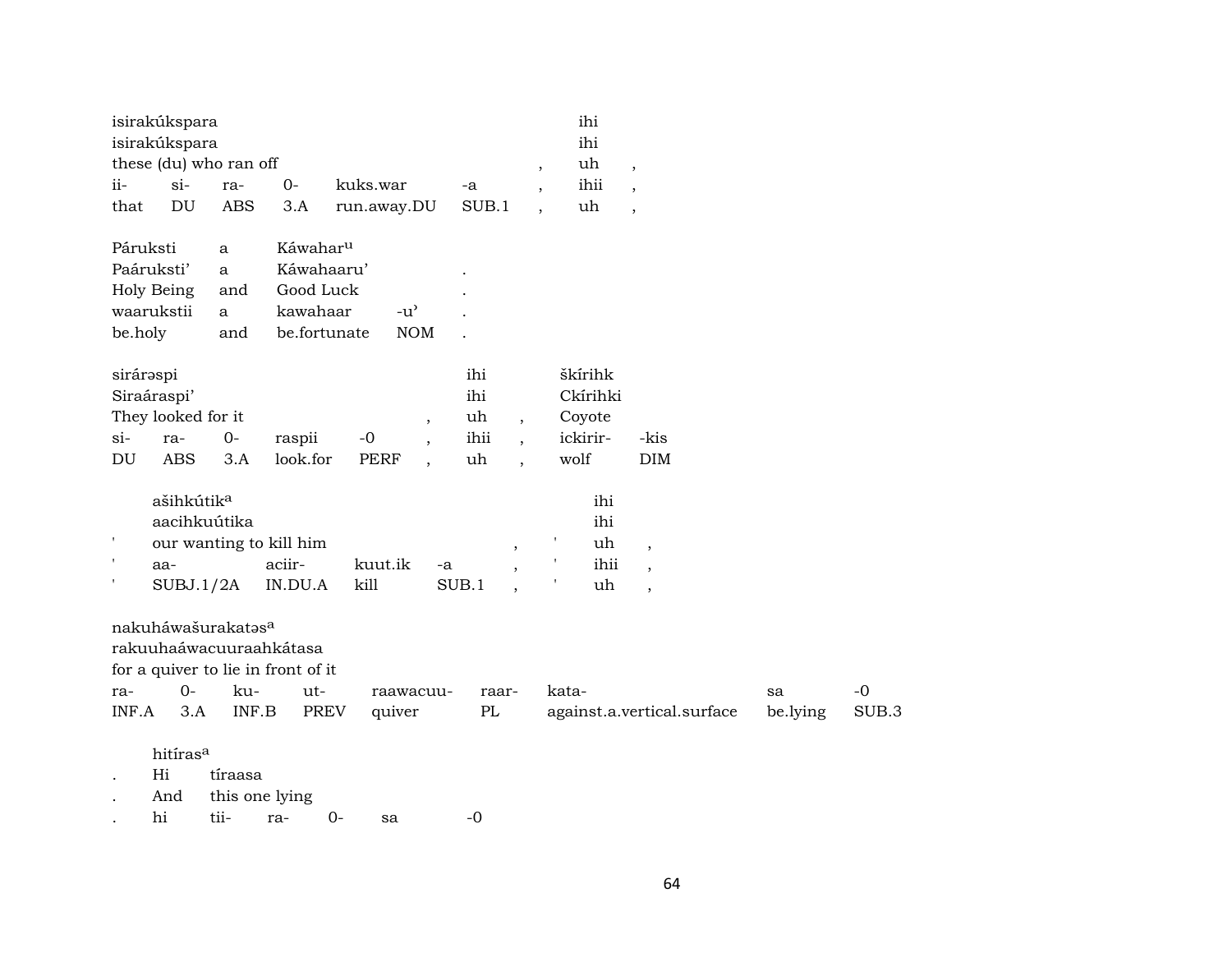. and this ABS 3.A be.lying SUB.3

wirikúri wirikúri' that is the one

wii- riku- ri- 0- 0 -0 now that.is CONT.3A 3.A be PERF

| irisiahárəspi   |    |    |                               |  |          |       |  | Náw <sup>a</sup> |  |
|-----------------|----|----|-------------------------------|--|----------|-------|--|------------------|--|
| iriisi'aháraspi |    |    |                               |  |          |       |  |                  |  |
|                 |    |    | the one they were looking for |  |          |       |  | <b>Now</b>       |  |
|                 |    |    | irii- si- ar- ra- 0-          |  | raspii   | -0    |  | rawa             |  |
| that            | DU | EV | ABS 3.A                       |  | look.for | SUB.4 |  | now              |  |

| well then DU EV CONT.3A 3.A go.DU PERF . |
|------------------------------------------|

| náw <sup>a</sup> šíkstit <sup>n</sup> núsiahiwa |  |                                            |  |  |
|-------------------------------------------------|--|--------------------------------------------|--|--|
| Ráwa cíkstit ruusi'ahíwa                        |  |                                            |  |  |
| Now well there they (du) went                   |  |                                            |  |  |
|                                                 |  | rawa cikstik ruu- si- ar- ri-   0- wa  -0  |  |  |
|                                                 |  | now well then DU EV CONT.3A 3.A go.DU PERF |  |  |

. Irisiahúharik<sup>u</sup>

- . Iriisi'ahuuhaaríhku
- . There where they (du) meant

| $1111 -$ | $S1-$ | $-$ ar- $-$ | ra- | 11t                           | raa.ra'ihk | -hus     |
|----------|-------|-------------|-----|-------------------------------|------------|----------|
|          |       |             |     | there DU EV ABS 3.A PREV mean |            | IMPF.SUB |

hisiahakatawíšpa,

hi si'ahaakatawícpaa'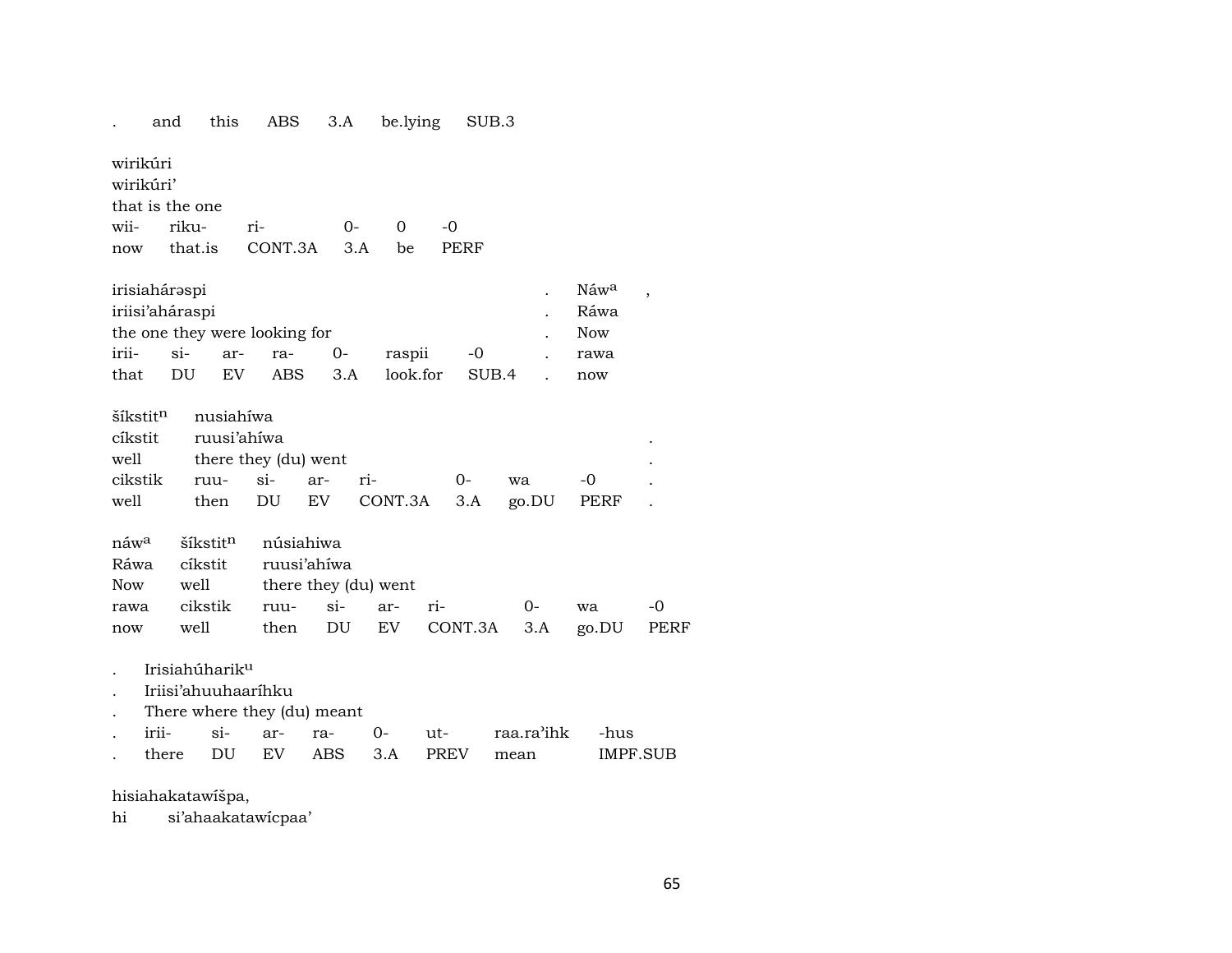| and       |                             |         | they climbed up to the top of the hill |              |             |                                          |                            |                          |                    |            |        |             |             |
|-----------|-----------------------------|---------|----------------------------------------|--------------|-------------|------------------------------------------|----------------------------|--------------------------|--------------------|------------|--------|-------------|-------------|
| hi        | $si-$                       | ar-     | ra-                                    | $0-$         | $a-$        |                                          | kata-                      |                          |                    |            | wic.a  | -wa         | $-0$        |
| and       | DU                          | EV      | <b>ABS</b>                             | 3.A          | PREV.3A     |                                          | against.a.vertical.surface |                          |                    |            | arrive | <b>DIST</b> | <b>PERF</b> |
|           | hiwihiruahíhatn             |         |                                        |              |             |                                          |                            |                          |                    |            |        |             |             |
| hi        | wihiru                      |         |                                        | ahiíhat      |             |                                          |                            |                          |                    |            |        |             |             |
| and       | there                       |         |                                        | it passed by |             |                                          |                            |                          |                    |            |        |             |             |
| hi        | wii-                        | hiruu   | ar-                                    | ri-          |             | $0-$                                     | hak                        |                          | $-0$               |            |        |             |             |
| and       | now                         | there   | $\mathop{\rm EV}\nolimits$             |              | CONT.3A     | 3.A                                      | pass.by                    |                          | <b>PERF</b>        |            |        |             |             |
| Ahawáku   |                             |         |                                        |              |             | $\boldsymbol{\mathcal{C}}$<br>$\, ,$     | Náwa                       | $\overline{\phantom{a}}$ |                    |            |        |             |             |
| Ahawáku'  |                             |         |                                        |              |             | $\boldsymbol{\mathcal{C}}$               | Ráwa                       |                          |                    |            |        |             |             |
| He said   |                             |         |                                        |              |             | $\epsilon\epsilon$                       | <b>Now</b>                 |                          |                    |            |        |             |             |
| ar-       | ra-                         | $O -$   | waka'u                                 | $-0$         |             | $\mathbf{H}$<br>$\overline{\phantom{a}}$ | rawa                       |                          |                    |            |        |             |             |
| EV        | <b>ABS</b>                  | 3.A     | say                                    |              | PERF        | н<br>$\overline{\phantom{a}}$            | $\operatorname{now}$       |                          |                    |            |        |             |             |
| tīrahatn  |                             |         |                                        |              |             |                                          |                            |                          |                    |            |        |             |             |
| tiíraahat |                             |         |                                        |              |             |                                          |                            |                          |                    |            |        |             |             |
|           | this one passing by         |         |                                        |              |             |                                          |                            |                          |                    |            |        |             |             |
| tii-      | ra-                         | $0-$    | hak                                    |              | $-0$        |                                          |                            |                          |                    |            |        |             |             |
| this      | ABS                         | 3.A     | pass.by                                |              | SUB.4       |                                          |                            |                          |                    |            |        |             |             |
| wirutúšiu |                             |         |                                        |              |             |                                          |                            |                          |                    |            |        |             |             |
|           | wiruutúci'u'                |         |                                        |              |             |                                          |                            |                          |                    |            |        |             |             |
|           | it is just right            |         |                                        |              |             |                                          |                            |                          |                    |            |        |             |             |
| wii-      | ruu-                        | ti-     | $0 -$                                  |              | ut-         | $i-$                                     | uu                         | $-0$                     |                    |            |        |             |             |
| now       | then                        | IND.3A  |                                        | 3.A          | <b>PREV</b> | <b>SEQ</b>                               | be                         | <b>PERF</b>              |                    |            |        |             |             |
|           | našihkuhukútik <sup>a</sup> |         |                                        |              |             |                                          |                            |                          |                    | Náwa       |        |             |             |
|           | racihkuuhuhkuútika          |         |                                        |              |             |                                          |                            |                          | $\pmb{\mathsf{H}}$ | Ráwa       |        |             |             |
|           | for us to kill it now       |         |                                        |              |             |                                          |                            |                          | П                  | <b>Now</b> |        |             |             |
| ra-       | aciir-                      |         | ku-                                    | uhur-        |             | kuut.ik                                  | -a                         |                          | П                  | rawa       |        |             |             |
| INF.A     |                             | IN.DU.A | INF.B                                  | now          | kill        |                                          | SUB.1                      |                          | Ħ                  | now        |        |             |             |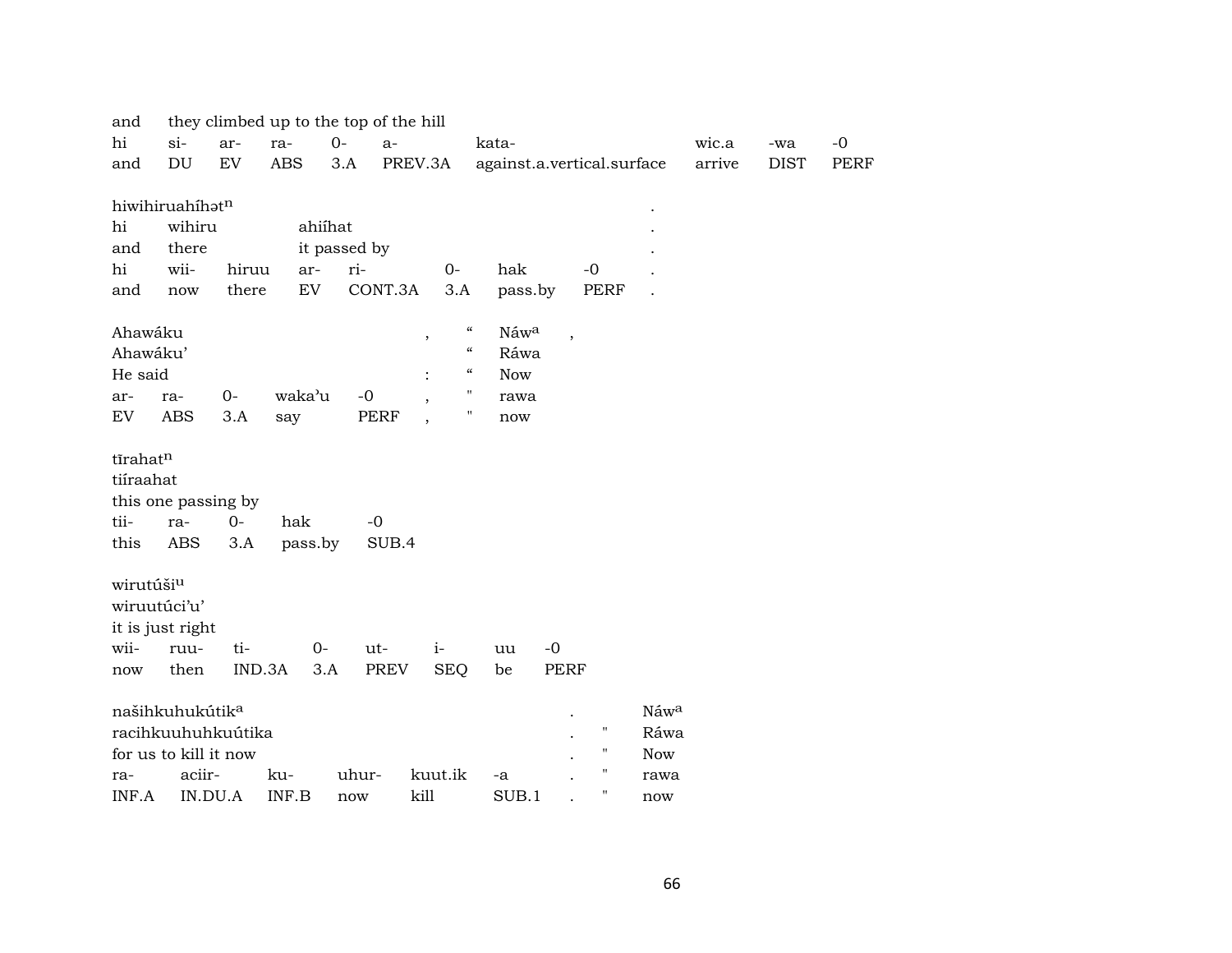| irísikuhuta             |                     |                            |                     |                |             |            |      |                |  |
|-------------------------|---------------------|----------------------------|---------------------|----------------|-------------|------------|------|----------------|--|
|                         | iriisikúhuuta       |                            |                     |                |             |            |      |                |  |
|                         |                     | that is what they (du) did |                     |                |             |            |      | $\ddot{\cdot}$ |  |
| irii-                   | $\sin$              | kuur-                      | ra-                 | 0-             | ut-         | aar        | -0   | $\overline{ }$ |  |
| that                    | DU                  | <b>DUB</b>                 | ABS                 | 3.A            | <b>PREV</b> | do         | PERF | $\overline{ }$ |  |
|                         | hisikuhúraas        |                            |                     |                |             |            |      |                |  |
| hi                      |                     | sikuuhúra'as               |                     |                |             |            |      |                |  |
| and                     |                     | they (du) ran after it     |                     |                |             |            |      |                |  |
| hi                      | $si-$               | kuur-                      | ra-                 | 0-             | uur-        | ra-        | as-i | -0             |  |
| and                     | DU.                 | <b>DUB</b>                 | <b>ABS</b>          | 3.A            | PREV        | PORT       | run  | PERF           |  |
|                         |                     |                            |                     |                |             |            |      |                |  |
| náw <sup>a</sup>        |                     | ásiahakutit <sup>n</sup>   |                     |                |             |            |      |                |  |
| Ráwa                    | a                   |                            | si'ahákuutit        |                |             |            |      |                |  |
| Now                     | and                 |                            | they (du) killed it |                |             |            |      |                |  |
| rawa                    | a                   | $\sin$                     | ar-                 | ra-            | 0-          | kuut.ik    | -0   |                |  |
| now                     | and                 | DU                         | EV                  | ABS            | 3.A         | kill       | PERF |                |  |
|                         |                     |                            |                     |                |             |            |      |                |  |
| síahakutit <sup>n</sup> |                     |                            |                     |                |             | ,          |      |                |  |
|                         | Si'ahákuutit        |                            |                     |                |             |            |      |                |  |
|                         | They (du) killed it |                            |                     |                |             |            |      |                |  |
| si-                     | ar-                 | ra-                        | 0-                  | kuut.ik        | -0          |            |      |                |  |
| DU                      | EV                  | <b>ABS</b>                 | 3.A                 | kill           | PERF        |            |      |                |  |
|                         |                     |                            |                     |                |             |            |      |                |  |
|                         | nusiahiráwihatn     |                            |                     |                |             |            |      |                |  |
|                         | Ruusi'ahiraáwihut   |                            |                     |                |             |            |      |                |  |
|                         |                     | Then they (du) carried it  |                     |                |             |            |      |                |  |
| ruu-                    | $\sin$              | ar-                        | ri-                 | 0-             |             | ra.awi.huk | -0   |                |  |
| then                    | DU                  | EV                         |                     | CONT.3A<br>3.A | carry       |            | PERF |                |  |
|                         | Hirusiahíratn       |                            |                     |                |             |            |      |                |  |
| Hiru                    |                     | si'ahirat                  |                     |                |             |            |      |                |  |
| Then                    |                     | they (du) took it          |                     |                |             |            |      |                |  |
| hiruu                   | si-                 | ar-                        | ri-                 |                | 0-<br>ra-   | at         | $-0$ |                |  |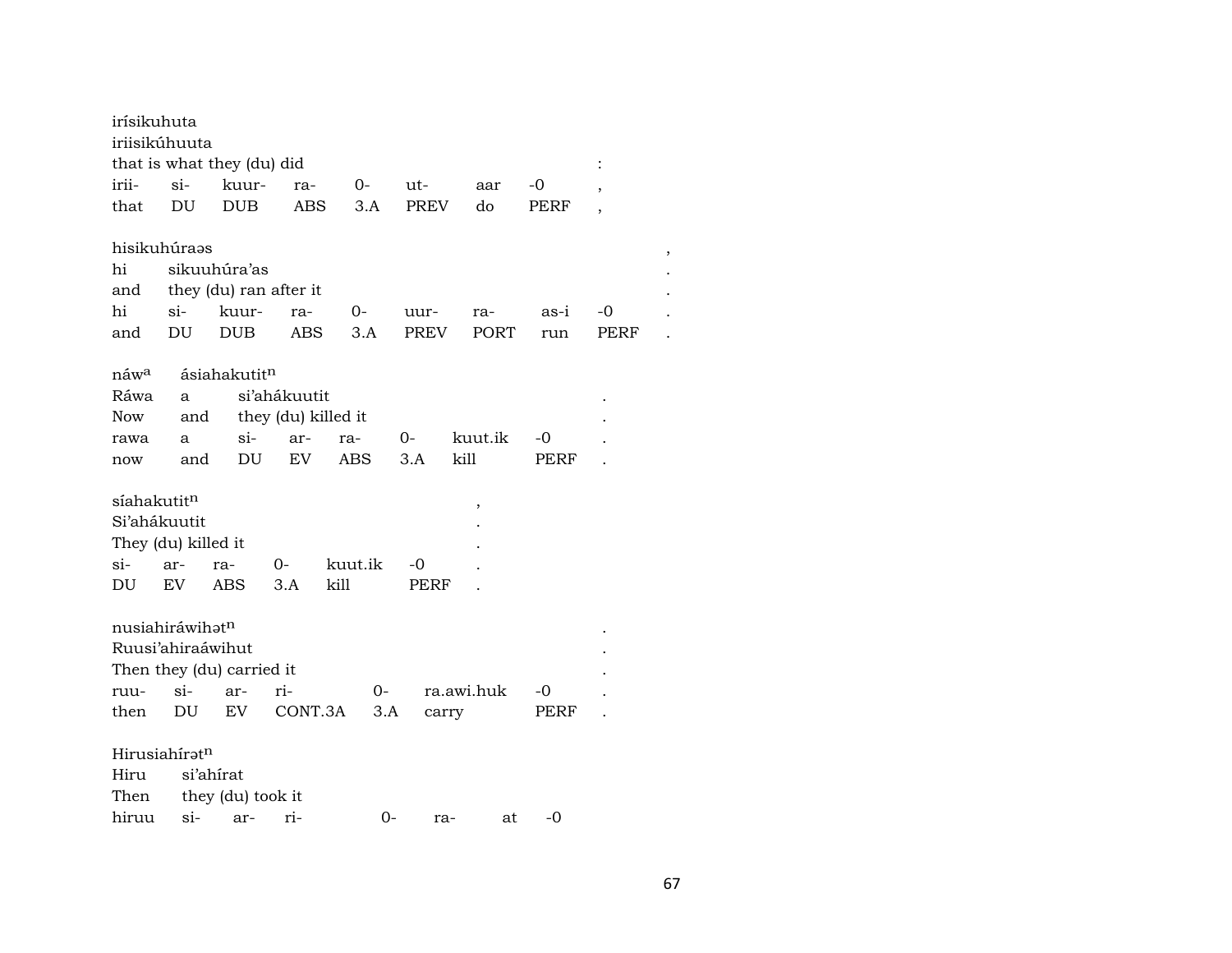### then DU EV CONT.3A 3.A PORT go PERF

| hiruirisiahakárik <sup>u</sup> |                                 |        |                             |            |       |                            |              |                          |      |
|--------------------------------|---------------------------------|--------|-----------------------------|------------|-------|----------------------------|--------------|--------------------------|------|
| hiru                           | iriisi'ahaakáriku               |        |                             |            |       |                            |              |                          |      |
| there                          | where they (du) had their lodge |        |                             |            |       |                            |              |                          |      |
| hiruu                          | irii-                           | si-    | ar-                         | ra-        | $0-$  |                            | akaar.ri.kus | $-0$                     |      |
| there                          | where                           | DU     | EV                          | <b>ABS</b> | 3.A   |                            | have.a.home  | SUB.4                    |      |
|                                |                                 |        |                             |            |       |                            |              |                          |      |
| hiruasiaharahúkatn             |                                 |        |                             |            |       |                            |              |                          |      |
| Hiru                           | a                               |        | si'ahárahuukat              |            |       |                            |              |                          |      |
| Then                           | and                             |        | they (du) carried it inside |            |       |                            |              |                          |      |
| hiruu                          | a                               | $\sin$ | ar-                         | ra-        | $0-$  | ra-                        | huuk-        | at                       | -0   |
| then                           | and                             | DU     | EV                          | ABS        | 3.A   | PORT                       | into         | go                       | PERF |
|                                |                                 |        |                             |            |       |                            |              |                          |      |
|                                | Ahawáku                         |        |                             |            |       | $\epsilon\epsilon$<br>,    | Náwa         | $\overline{\phantom{a}}$ |      |
|                                | Ahawáku'                        |        |                             |            |       | $\boldsymbol{\mathcal{C}}$ | Ráwa         |                          |      |
| He said                        |                                 |        |                             |            |       | $\boldsymbol{\mathcal{C}}$ | <b>Now</b>   |                          |      |
| ar-                            | ra-                             | $O-$   | waka'u                      |            | $-0$  | н                          | rawa         |                          |      |
| EV                             | ABS                             | 3.A    | say                         |            | PERF  | Н                          | now          |                          |      |
|                                |                                 |        |                             |            |       |                            |              |                          |      |
| nikutátitsk <sup>a</sup>       |                                 |        |                             |            |       |                            |              |                          |      |
| rikutáticka'                   |                                 |        |                             |            |       |                            |              |                          |      |
| this is what I want            |                                 |        |                             |            |       |                            |              |                          |      |
| riku-                          | ta-                             |        | t-                          | wicka      | $-0$  |                            |              |                          |      |
| that.is                        | IND.1/2A                        |        | 1.A                         | want       | PERF  |                            |              |                          |      |
|                                |                                 |        |                             |            |       |                            |              |                          |      |
| tiras <sup>a</sup>             |                                 |        |                             |            | $\,$  |                            |              |                          |      |
| tíraasa                        |                                 |        |                             |            |       |                            |              |                          |      |
| this one                       |                                 |        |                             |            |       |                            |              |                          |      |
| tii-                           | ra-                             | $0-$   | sa                          | -0         |       |                            |              |                          |      |
| this                           | ABS                             | 3.A    | be.lying                    |            | SUB.3 |                            |              |                          |      |
|                                |                                 |        |                             |            |       |                            |              |                          |      |
| nikuráku <sup>u</sup>          |                                 |        |                             |            |       |                            | ihi          |                          |      |
| rikuráku'u                     |                                 |        |                             |            |       |                            | ihi          |                          |      |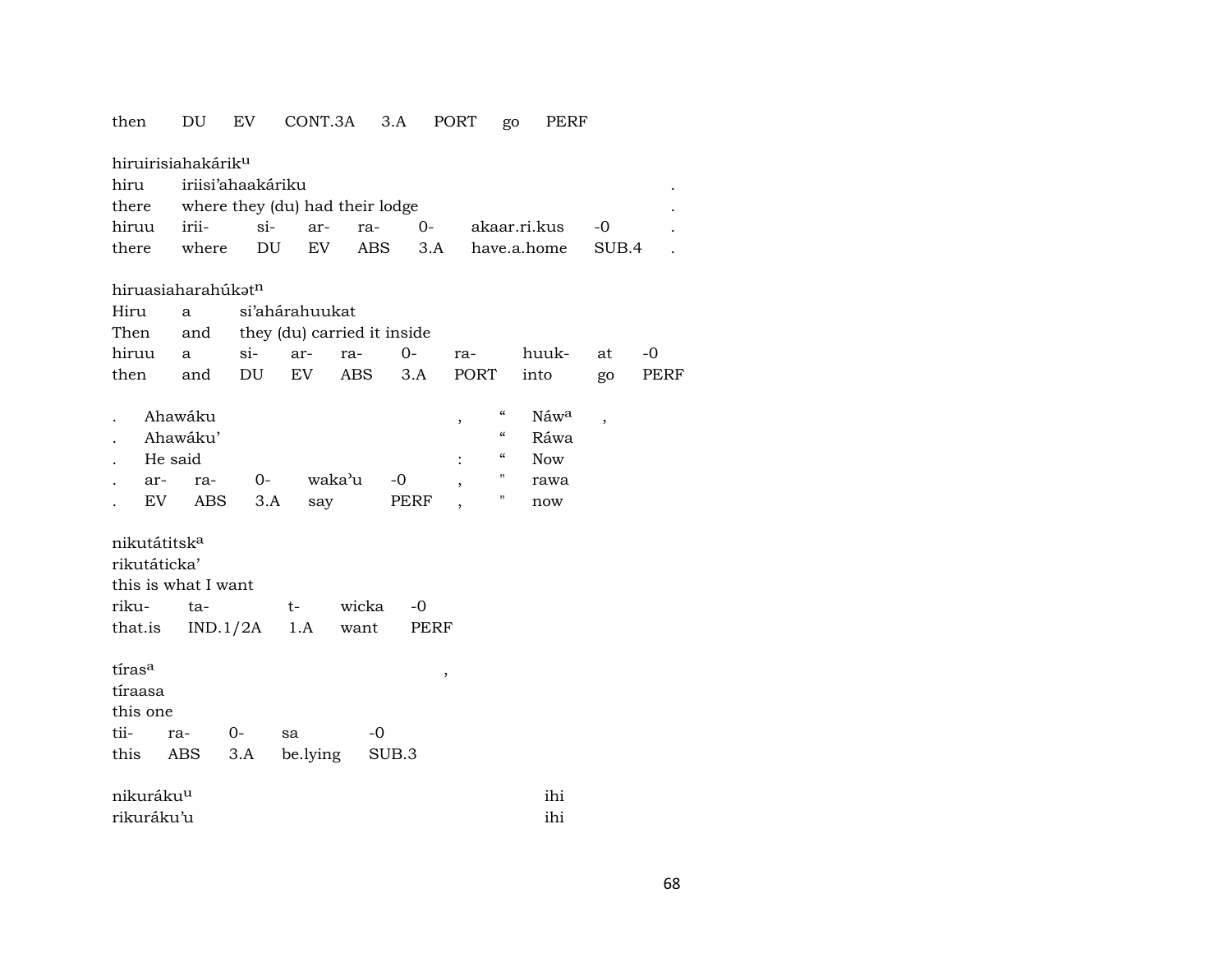|                         |     | for it to be this way       |                          |                     |                |       | $\overline{\phantom{a}}$ | uh                 | $\overline{ }$           |             |       |  |
|-------------------------|-----|-----------------------------|--------------------------|---------------------|----------------|-------|--------------------------|--------------------|--------------------------|-------------|-------|--|
| riku-                   |     | ra-                         | $0-$                     | ku-                 | $\overline{0}$ | $-u$  | $\overline{\phantom{a}}$ | ihii               | $\overline{\phantom{a}}$ |             |       |  |
| that.is                 |     | INF.A                       |                          | INF.B<br>3.A        | be             | SUB.D | $\overline{\phantom{a}}$ | uh                 | $\overline{\phantom{a}}$ |             |       |  |
|                         |     |                             |                          |                     |                |       |                          |                    |                          |             |       |  |
| iriratíška <sup>a</sup> |     |                             |                          |                     |                |       |                          |                    |                          |             |       |  |
| iriiratícka'a           |     |                             |                          |                     |                |       |                          |                    |                          |             |       |  |
| what I want             |     |                             |                          |                     |                |       |                          |                    |                          |             |       |  |
| irii-                   |     | ra-                         | $t-$                     | wicka               | -a             |       |                          |                    |                          |             |       |  |
| what                    |     | ABS                         | 1.A                      | want                | SUB.1          |       |                          |                    |                          |             |       |  |
|                         |     |                             |                          |                     |                |       |                          | $\pmb{\mathsf{H}}$ |                          |             |       |  |
| nakút <sup>a</sup>      |     |                             |                          |                     |                |       |                          | $\pmb{\mathsf{H}}$ |                          |             |       |  |
| rakuúta                 |     |                             |                          |                     |                |       |                          | $\pmb{\mathsf{H}}$ |                          |             |       |  |
| to be thus              |     |                             |                          |                     |                |       |                          | $\pmb{\mathsf{H}}$ |                          |             |       |  |
| ra-                     |     | $0-$                        | ku-                      | ut-                 | $\mathbf 0$    | -a    |                          | н                  |                          |             |       |  |
| INF.A                   |     | 3.A                         | INF.B                    | PREV                | be             | SUB.1 |                          |                    |                          |             |       |  |
|                         |     | Ahawákuhirárik <sup>i</sup> |                          |                     |                |       |                          |                    |                          |             |       |  |
| Ahawáku'                |     |                             |                          |                     |                |       | hiiraáriki               |                    |                          |             |       |  |
| He said                 |     |                             |                          |                     |                |       | the other one            |                    |                          |             |       |  |
| ar-                     | ra- |                             | $O -$                    | waka'u              | $-0$           | hii-  | ra-                      |                    | $O-$                     | arik        | $-i$  |  |
| EV                      |     | ABS                         | 3.A                      | say                 | PERF           | other | ABS                      |                    | 3.A                      | be.standing | SUB.2 |  |
|                         |     |                             |                          |                     |                |       |                          |                    |                          |             |       |  |
| ,                       | Η   | $\bf{I}$                    | $\overline{\phantom{a}}$ | nurúši <sup>u</sup> |                |       |                          |                    |                          |             |       |  |
|                         | 11  | $\mathbf{I}$                |                          | ruurúci'u'          |                |       |                          |                    |                          |             |       |  |
|                         | Η   | Well                        | $\overline{\phantom{a}}$ | it's just right     |                |       |                          |                    |                          |             |       |  |
| ,                       | Ħ   | $\mathbf{i}$                | $\overline{\phantom{a}}$ | ruu-                | ra-            | $0-$  | ut-                      | $i-$               | uu                       | $-0$        |       |  |
|                         | Η.  | and                         | $\overline{\phantom{a}}$ | then                | ABS            | 3.A   | PREV                     | <b>SEQ</b>         | be                       | PERF        |       |  |
|                         |     |                             |                          |                     |                |       |                          |                    |                          |             |       |  |
| н                       |     | Náwa                        | $\overline{\phantom{a}}$ |                     |                |       |                          |                    |                          |             |       |  |
| $\pmb{\mathsf{H}}$      |     | Ráwa                        |                          |                     |                |       |                          |                    |                          |             |       |  |
| $\pmb{\mathsf{H}}$      |     | <b>Now</b>                  |                          |                     |                |       |                          |                    |                          |             |       |  |
|                         |     | rawa                        |                          |                     |                |       |                          |                    |                          |             |       |  |

. " now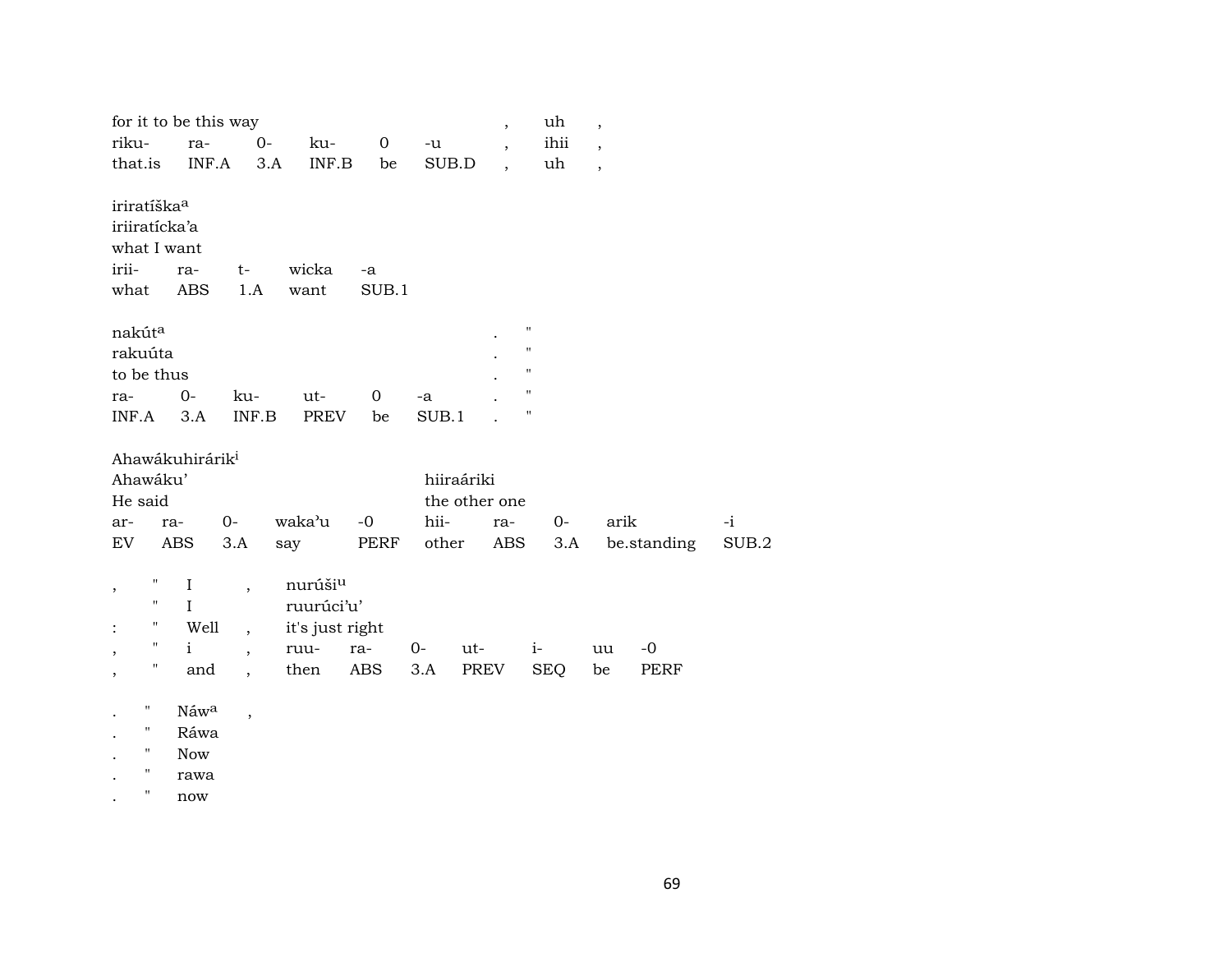|                        |                          | hirusiahurišakáwatn   |     |                                     |       |            |                          |         |  |  |  |
|------------------------|--------------------------|-----------------------|-----|-------------------------------------|-------|------------|--------------------------|---------|--|--|--|
| hiru                   | si'ahuúricakawat         |                       |     |                                     |       |            |                          |         |  |  |  |
| then                   |                          |                       |     | they (du) peeled it (ie skinned it) |       |            |                          |         |  |  |  |
| hiruu                  | $\sin$                   | ar-                   | ra- | $0-$                                | uur-  |            | icaka.wat                | -0      |  |  |  |
| then                   | DU                       | EV                    | ABS | 3.A                                 | PREV  | peel       |                          | PERF    |  |  |  |
|                        |                          |                       |     |                                     |       |            |                          |         |  |  |  |
| híšikstitn             |                          |                       |     |                                     |       |            |                          |         |  |  |  |
| hi                     | cíkstit                  |                       |     |                                     |       |            |                          |         |  |  |  |
| and                    | nicely                   |                       |     |                                     |       |            |                          |         |  |  |  |
| hi                     | cikstik                  |                       |     |                                     |       |            |                          |         |  |  |  |
| and                    | well                     |                       |     |                                     |       |            |                          |         |  |  |  |
|                        |                          |                       |     |                                     |       |            |                          |         |  |  |  |
| nusiahúši <sup>a</sup> |                          |                       |     |                                     |       |            |                          |         |  |  |  |
| ruusi'ahúci'a          |                          |                       |     |                                     |       |            |                          |         |  |  |  |
|                        |                          | then they (du) did it |     |                                     |       |            |                          |         |  |  |  |
| ruu-                   | $\sin$                   | ar-                   | ra- | $0-$                                | ut-   | $i-$       | aar                      | -0      |  |  |  |
| then                   | DU                       | EV                    | ABS | 3.A                                 | PREV  | <b>SEQ</b> | do                       | PERF    |  |  |  |
| síahara <sup>u</sup>   |                          |                       |     |                                     |       |            |                          |         |  |  |  |
| si'ahára'u             |                          |                       |     |                                     |       |            |                          |         |  |  |  |
|                        |                          | their (du) making it  |     |                                     |       |            |                          |         |  |  |  |
| si-                    | ar-                      | ra-                   | 0-  | ra'uk                               | $-0$  |            |                          |         |  |  |  |
| DU                     | EV                       | ABS                   | 3.A | make                                | SUB.3 |            |                          |         |  |  |  |
|                        |                          |                       |     |                                     |       |            |                          |         |  |  |  |
| Náw <sup>a</sup>       |                          | irár <sup>i</sup>     |     |                                     |       |            |                          |         |  |  |  |
| Ráwa                   |                          | iraári'               |     |                                     |       |            |                          | ,       |  |  |  |
| <b>Now</b>             | $\overline{\phantom{a}}$ | brother               |     |                                     |       |            |                          |         |  |  |  |
| rawa                   | $\ddot{\phantom{0}}$     | $i-$                  |     | -raar-                              |       | -ri'       |                          | $\,$    |  |  |  |
| now                    |                          | 3.POSS.A              |     | same.sex.sibling                    |       |            | 3.POSS.B                 | ,       |  |  |  |
|                        |                          |                       |     |                                     |       |            |                          |         |  |  |  |
| nikuwitiihi            |                          |                       |     |                                     |       |            |                          |         |  |  |  |
| ríkuwiti'              |                          |                       |     |                                     |       |            |                          | ihi     |  |  |  |
| it was the one         |                          |                       |     |                                     |       |            | $\overline{\phantom{a}}$ | uh<br>, |  |  |  |
| riku-                  | wi-                      |                       | ti- | 0-                                  | 0     | $-0$       |                          | ihii    |  |  |  |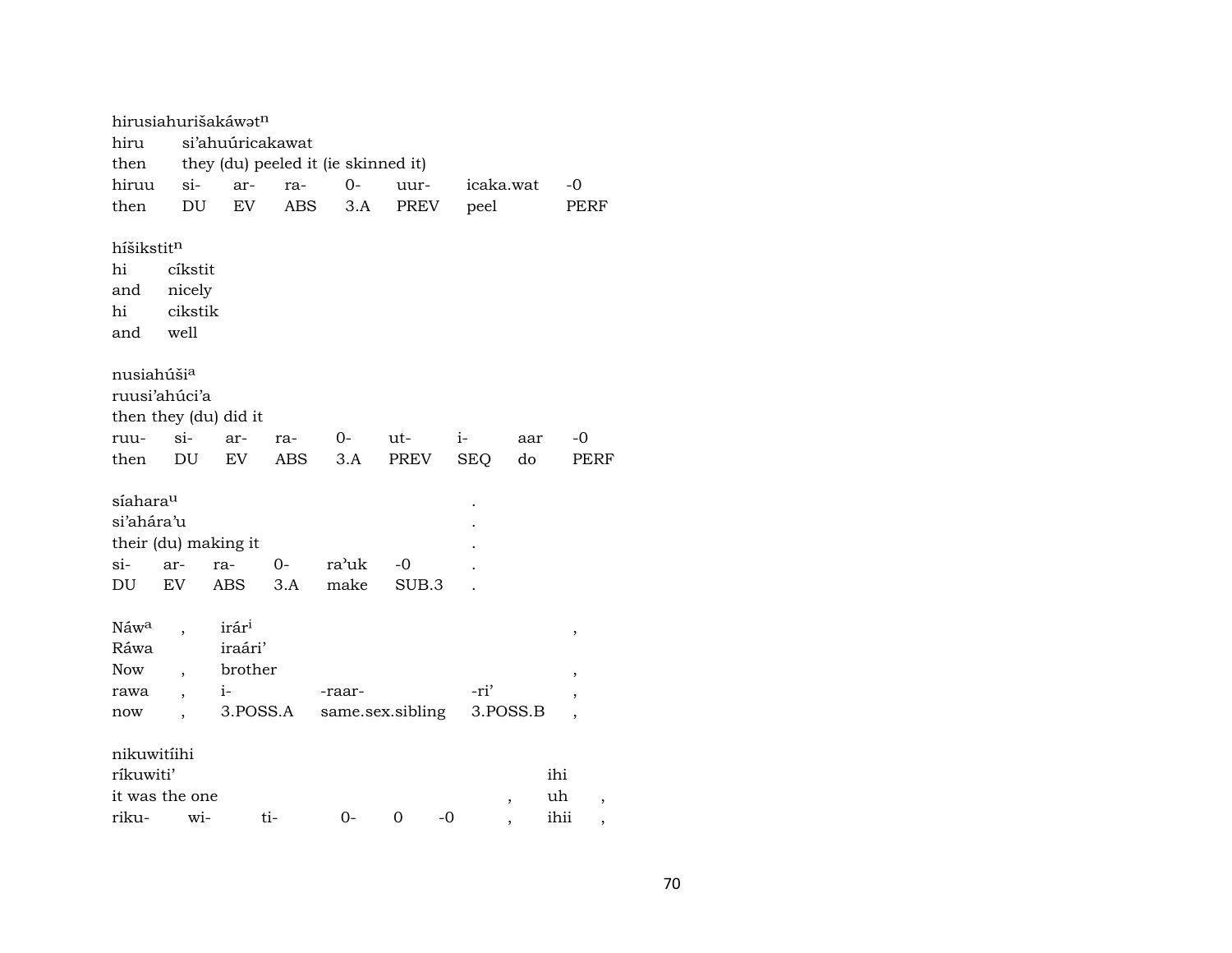| that.is                       |                           | QUOT   | IND.3A              | 3.A  | be     | PERF       | $\overline{\phantom{a}}$ | uh<br>$\overline{\phantom{a}}$ |  |
|-------------------------------|---------------------------|--------|---------------------|------|--------|------------|--------------------------|--------------------------------|--|
| škírihk<br>Ckírihki<br>Coyote |                           | ,      |                     |      |        |            |                          |                                |  |
| ickirir-                      | -kis                      |        |                     |      |        |            |                          |                                |  |
| wolf                          | DIM                       |        |                     |      |        |            |                          |                                |  |
|                               |                           |        |                     |      |        |            |                          |                                |  |
| tiráwari                      |                           |        |                     |      |        |            |                          |                                |  |
| tiráwari                      |                           |        |                     |      |        |            |                          | ,                              |  |
|                               | this one walking around   |        |                     |      |        |            |                          |                                |  |
| tii-                          | ra-                       | $0 -$  | warii               |      |        | -hus       |                          |                                |  |
|                               | this ABS                  | 3.A    | be.going.about.IMPF |      |        |            | IMPF.SUB                 |                                |  |
|                               |                           |        |                     |      |        |            |                          |                                |  |
|                               | tirasuhaíriku             |        |                     |      |        |            |                          | $\,$                           |  |
|                               | tirasuuhaa'iiriku         |        |                     |      |        |            |                          |                                |  |
|                               | these that you see        |        |                     |      |        |            |                          |                                |  |
| tii-                          | ra-                       | $S-$   | ut-                 | raa- | iirik  | -hus       |                          |                                |  |
| this                          | ABS                       | 2.A    | PREV                | way  | see    |            | IMPF.SUB                 |                                |  |
|                               |                           |        |                     |      |        |            |                          |                                |  |
|                               | nikuwitiruhú <sup>u</sup> |        |                     |      |        |            |                          |                                |  |
|                               | Rikuwitiruuhú'u           |        |                     |      |        |            |                          |                                |  |
|                               | That was the intention    |        |                     |      |        |            |                          |                                |  |
| riku-                         | wi-                       |        | ti-                 | $0-$ | ruuhur |            | $\overline{\phantom{0}}$ |                                |  |
|                               | that.is QUOT              |        | IND.3A              | 3.A  |        | be.the.way | EX                       |                                |  |
|                               |                           |        |                     |      |        |            |                          |                                |  |
| atirákət <sup>n</sup>         |                           |        |                     |      |        |            |                          |                                |  |
| atiraákat                     |                           |        |                     |      |        |            |                          |                                |  |
| on Mother                     |                           |        |                     |      |        |            |                          |                                |  |
| ati-                          | raa                       |        | -kat                |      |        |            |                          |                                |  |
| 1.POSS                        |                           | mother | LOC                 |      |        |            |                          |                                |  |
|                               |                           |        |                     |      |        |            |                          |                                |  |
| tirahukítasa                  |                           |        |                     |      |        |            |                          | Náwa                           |  |
|                               | tirahuukítasa             |        |                     |      |        |            |                          | Ráwa                           |  |
|                               |                           |        |                     |      |        |            |                          |                                |  |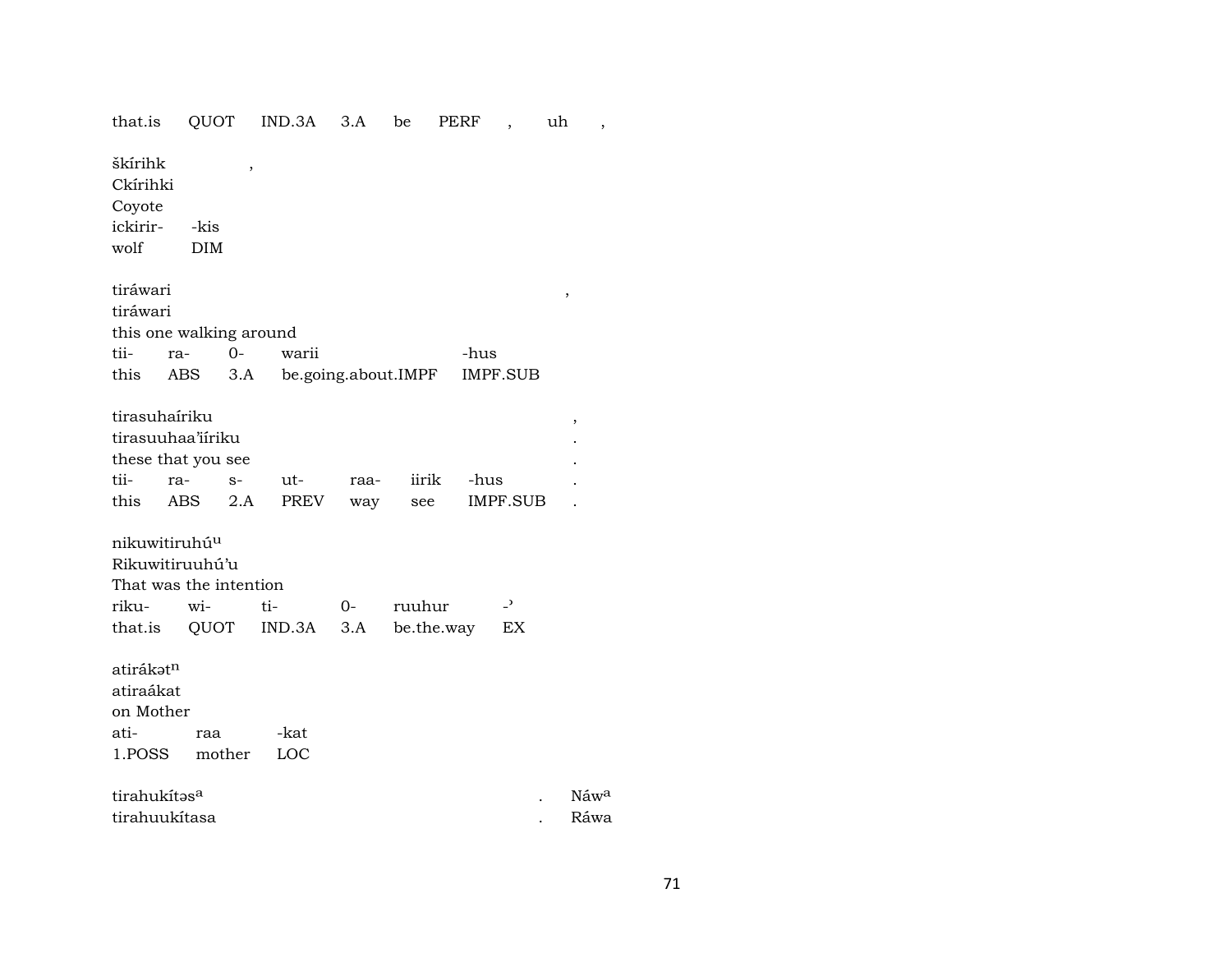|                            | this one lying on it                |                   |              |       |                                                 |                   |                          | <b>Now</b>                 |            |                     |            |             |
|----------------------------|-------------------------------------|-------------------|--------------|-------|-------------------------------------------------|-------------------|--------------------------|----------------------------|------------|---------------------|------------|-------------|
| tii-                       | ra-                                 | $0-$              | huukita-     |       | sa                                              | $-0$              |                          | rawa                       |            |                     |            |             |
| this                       | <b>ABS</b>                          | 3.A               | on.top       |       | be.lying                                        | SUB.3             |                          | now                        |            |                     |            |             |
| wiriwáku                   |                                     |                   |              |       |                                                 | Páruksti          | $\overline{\phantom{a}}$ | $\mathcal{C}$              | Náwa       |                     |            |             |
| wiriiwáku'                 |                                     |                   |              |       |                                                 | Paáruksti'        |                          | $\mathcal{C}\mathcal{C}$   | Ráwa       |                     |            |             |
| he said                    |                                     |                   |              |       |                                                 | Holy Being        |                          | $\boldsymbol{\mathcal{C}}$ | <b>Now</b> |                     |            |             |
| wii-                       | rii-                                | $0-$              | waka'u       |       | $-0$                                            | waarukstii        | $\overline{\phantom{a}}$ | 11                         | rawa       |                     |            |             |
| now                        | <b>ASSR</b>                         | 3.A               | say          |       | <b>PERF</b>                                     | be.holy           | $\overline{\phantom{a}}$ | $\mathbf{H}$               | now        |                     |            |             |
| $\overline{\phantom{a}}$   | irikurítišk <sup>a</sup>            |                   |              |       |                                                 |                   |                          |                            |            |                     |            |             |
|                            | irikuriíticka'                      |                   |              |       |                                                 |                   |                          |                            |            |                     |            |             |
|                            | that is what I want                 |                   |              |       |                                                 |                   |                          |                            |            |                     |            |             |
|                            | irii-                               | ku-               | rii-         | $t-$  | wicka                                           | $-0$              |                          |                            |            |                     |            |             |
|                            | that                                | <b>INDF</b>       | <b>ASSR</b>  | 1.A   | want                                            | <b>PERF</b>       |                          |                            |            |                     |            |             |
| tihaáraasa<br>tii-<br>this | this one lying here<br>haa-<br>here | ra-<br><b>ABS</b> | $0-$<br>3.A  | sa    | be.lying                                        | $-0$<br>SUB.3     |                          |                            |            |                     |            |             |
|                            | nikurákukitáwi <sup>u</sup>         |                   |              |       |                                                 |                   |                          | $\, ,$                     |            |                     |            |             |
|                            | rikurakukitáwi'u                    |                   |              |       |                                                 |                   |                          |                            |            |                     |            |             |
|                            |                                     |                   |              |       | for this one to be foremost (ie the main power) |                   |                          |                            |            |                     |            |             |
| riku-                      | ra-                                 | $O -$             |              | ku-   | kita.wi                                         |                   | -u                       |                            |            |                     |            |             |
| that.is                    | INF.A                               | 3.A               |              | INF.B | be.the.leader                                   |                   | SUB.D                    |                            |            |                     |            |             |
|                            |                                     |                   |              |       |                                                 |                   |                          |                            |            |                     |            |             |
|                            | atiratihawiraširatáruha             |                   |              |       |                                                 |                   |                          |                            |            |                     |            |             |
| Atíra'                     |                                     |                   |              |       | tihaawiraciirattaáruha                          |                   |                          |                            |            |                     |            |             |
|                            |                                     |                   |              |       | since we gave it to her                         |                   |                          |                            |            |                     |            |             |
| Mother<br>ati-<br>1.POSS   | raa                                 |                   | tii-<br>this | haa-  | wii-                                            | ra-<br><b>ABS</b> | aciir-<br>IN.DU.A        | ak-                        |            | raar-<br>3PL.INAN.P | uh<br>give | -a<br>SUB.1 |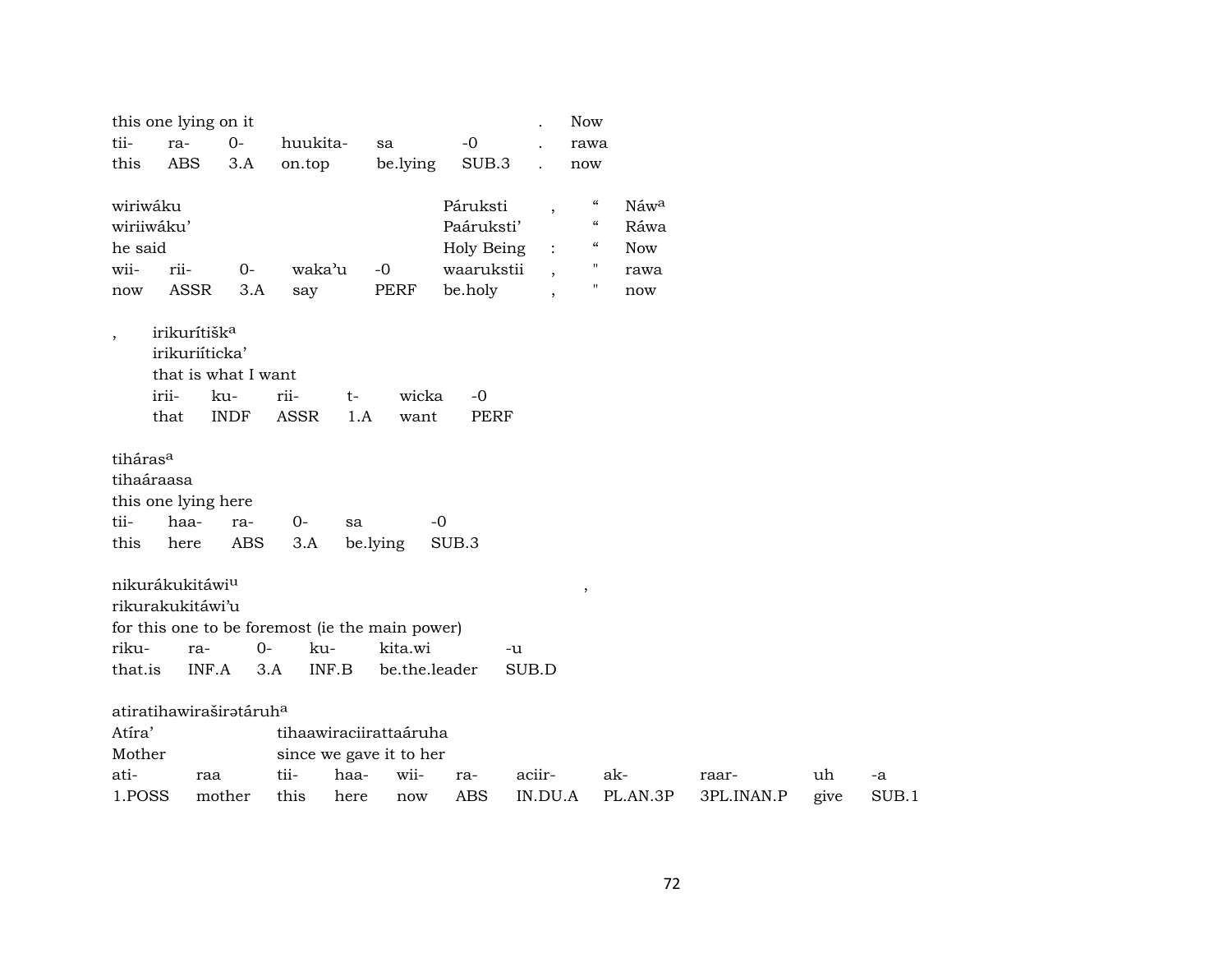| $\overline{ }$                         | tiháras <sup>a</sup>     |       |          |                               |         |               |          |       |          |                        |                  |
|----------------------------------------|--------------------------|-------|----------|-------------------------------|---------|---------------|----------|-------|----------|------------------------|------------------|
|                                        | Tihaáraasa               |       |          |                               |         |               |          |       |          |                        |                  |
|                                        | This one lying here      |       |          |                               |         |               |          |       |          |                        |                  |
|                                        | tii-                     | haa-  |          | ra-                           | 0-      | sa            |          | -0    |          |                        |                  |
|                                        | this                     | here  |          | ABS                           | 3.A     |               | be.lying | SUB.3 |          |                        |                  |
|                                        | nikutátišk <sup>a</sup>  |       |          |                               |         |               |          |       |          |                        |                  |
|                                        | rikutáticka'             |       |          |                               |         |               |          |       |          |                        |                  |
|                                        | that is what I want      |       |          |                               |         |               |          |       |          |                        |                  |
| riku-                                  |                          | ta-   |          | t-                            |         | wicka         | -0       |       |          |                        |                  |
| that.is                                |                          |       | IND.1/2A | 1.A                           |         | want          | PERF     |       |          |                        |                  |
|                                        |                          |       |          |                               |         |               |          |       | Π        |                        |                  |
|                                        | nakukitáwiu              |       |          |                               |         |               |          |       | Π        | A                      |                  |
|                                        | rakukitáwi'u             |       |          |                               |         |               |          |       | П        | A                      |                  |
|                                        |                          |       |          | for it to be the foremost one |         |               |          |       | "        | And                    | $\overline{ }$   |
| ra-                                    |                          | $0-$  | ku-      |                               | kita.wi |               | -u       |       |          | a                      |                  |
| INF.A                                  |                          | 3.A   | INF.B    |                               |         | be.the.leader |          | SUB.D | Η        | and                    |                  |
| ihi                                    |                          |       | ahawáku  |                               |         |               |          |       |          | Káwahar <sup>u</sup> , |                  |
| ihi                                    |                          |       | ahawáku' |                               |         |               |          |       |          | Káwahaaru'             |                  |
| uh                                     |                          |       | he said  |                               |         |               |          |       |          | Good Luck:             |                  |
| ihii                                   |                          | ar-   |          | ra-                           | $O-$    | waka'u        |          | $-0$  | kawahaar |                        | $-u^{\prime}$    |
| uh                                     | $\overline{\phantom{a}}$ | EV    |          | ABS                           | 3.A     | say           |          | PERF  |          | be.fortunate           | <b>NOM</b>       |
|                                        |                          |       |          |                               |         |               |          |       |          |                        |                  |
| $\mathcal{C}\mathcal{C}$               | Náw <sup>a</sup>         |       |          | wirikutatíšk <sup>a</sup>     |         |               |          |       |          |                        |                  |
| $\mathcal{C}\mathcal{C}$               | Ráwa                     |       |          | wirikutatícka'                |         |               |          |       |          |                        | $\,$             |
| $\boldsymbol{\zeta}\boldsymbol{\zeta}$ | <b>Now</b>               |       |          | that is what I want           |         |               |          |       |          |                        | $\vdots$         |
| н                                      | rawa                     |       | wii-     | riku-                         |         | ta-           |          | t-    | wicka    | -0                     |                  |
| "                                      | now                      |       | now      | that.is                       |         | IND.1/2A      |          | 1.A   | want     | PERF                   | $\overline{ }$   |
|                                        |                          |       |          |                               |         |               |          |       |          |                        |                  |
|                                        | wirikutúhi               |       |          |                               |         |               |          |       |          |                        | náw <sup>a</sup> |
|                                        | wirikutúhi               |       |          |                               |         |               |          |       |          |                        | Ráwa             |
|                                        | that is fine             |       |          |                               |         |               |          |       |          |                        | <b>Now</b>       |
| wii-                                   |                          | riku- | ti-      |                               | 0-      | uur-          |          | hiir  | -0       |                        | rawa             |
|                                        |                          |       |          |                               |         |               |          |       |          |                        |                  |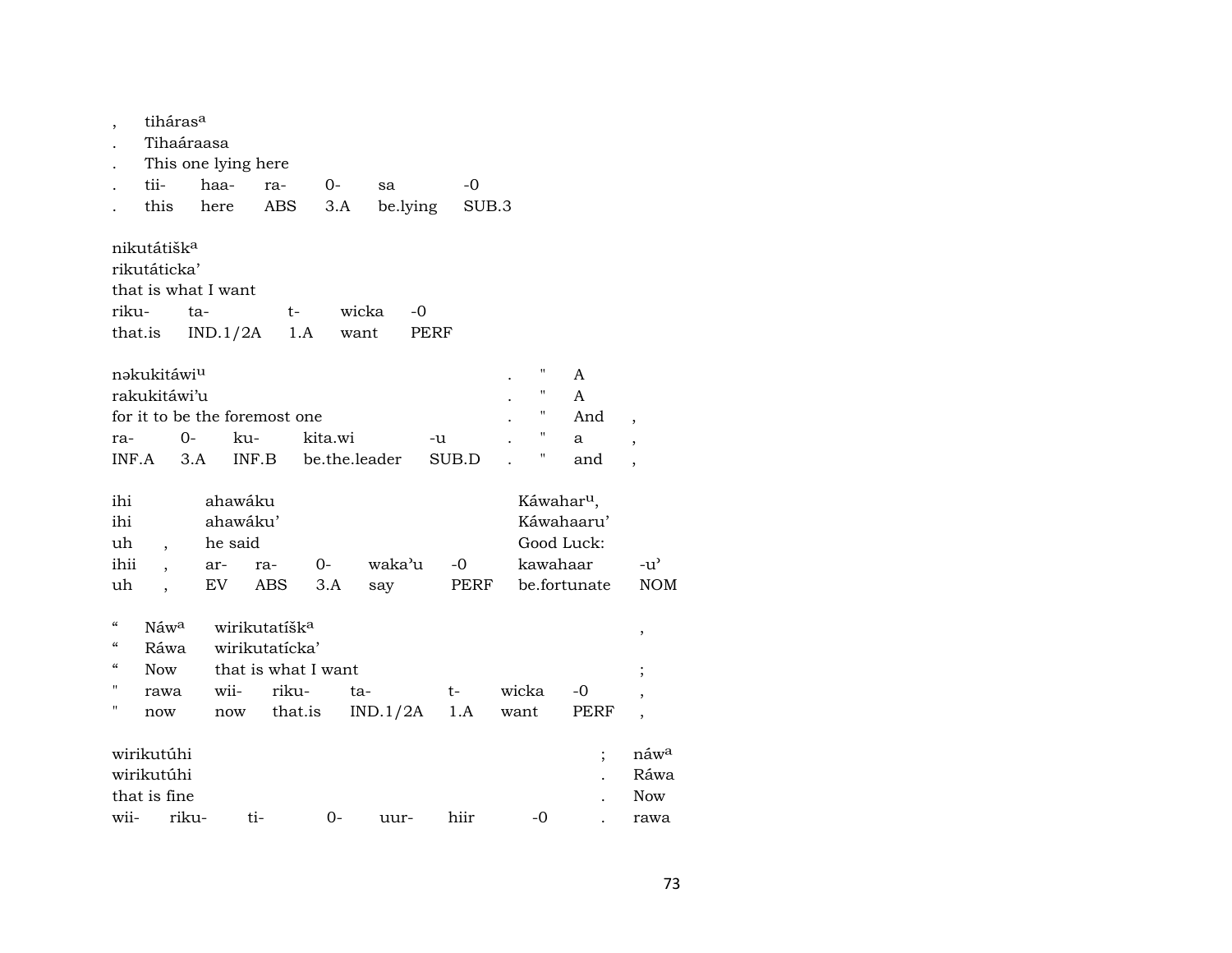| now                                                                                 | that.is                                                                             |                          | IND.3A                   |      | 3.A                                                | PREV     |      |              |            | be.good           |      | PERF    |                                            |               | now                |                |
|-------------------------------------------------------------------------------------|-------------------------------------------------------------------------------------|--------------------------|--------------------------|------|----------------------------------------------------|----------|------|--------------|------------|-------------------|------|---------|--------------------------------------------|---------------|--------------------|----------------|
| $\overline{\phantom{a}}$                                                            | hi<br>hi<br>and                                                                     | $\overline{\phantom{a}}$ | kurusikítaw <sup>i</sup> |      | kuruusikítawi'<br>it'll be the foremost one        |          |      |              |            |                   |      |         |                                            |               |                    |                |
|                                                                                     | hi                                                                                  |                          | ruu-                     |      | kuus-                                              |          | $0-$ |              | $i-$       |                   |      | kita.wi |                                            |               |                    | $-0$           |
|                                                                                     | and                                                                                 |                          | then                     |      | POT.1/3A                                           |          | 3.A  |              | <b>SEQ</b> |                   |      |         |                                            | be.the.leader |                    | PERF           |
|                                                                                     |                                                                                     |                          |                          |      |                                                    |          |      |              |            |                   |      |         |                                            |               |                    |                |
| $\overline{\phantom{a}}$                                                            | tíras <sup>a</sup>                                                                  |                          |                          |      |                                                    |          |      |              |            | ,                 |      |         |                                            |               |                    |                |
|                                                                                     | tíraasa                                                                             |                          |                          |      |                                                    |          |      |              |            |                   |      |         |                                            |               |                    |                |
|                                                                                     | this one                                                                            |                          |                          |      |                                                    |          |      |              |            |                   |      |         |                                            |               |                    |                |
|                                                                                     | tii-                                                                                | ra-                      | $0-$                     |      | sa                                                 |          | -0   |              |            |                   |      |         |                                            |               |                    |                |
|                                                                                     | this                                                                                | ABS                      | 3.A                      |      | be.lying                                           |          |      | SUB.3        |            |                   |      |         |                                            |               |                    |                |
| irii-<br>that                                                                       | iritikitawišt <sup>a</sup><br>Iritikítawicta<br>It is going to be the leader<br>ti- | IND.3A                   | $0 -$<br>3.A             |      | kita.wi<br>be.the.leader                           |          |      | -his<br>PERF |            | -ta<br><b>INT</b> |      | wolf    | škírihk,<br>Ckírihki<br>Coyote<br>ickirir- |               | -kis<br><b>DIM</b> |                |
|                                                                                     | tiwirahukitasahistaritn                                                             |                          |                          |      |                                                    |          |      |              |            |                   |      |         |                                            |               |                    |                |
|                                                                                     | tiwirahuukitasahistarit                                                             |                          |                          |      |                                                    |          |      |              |            |                   |      |         |                                            |               |                    |                |
|                                                                                     |                                                                                     |                          |                          |      | this one that is going to lie on top of the bundle |          |      |              |            |                   |      |         |                                            |               |                    |                |
| tii-                                                                                | wii-                                                                                | ra-                      |                          | $0-$ |                                                    | huukita- |      | sa           |            |                   | -his |         |                                            | -ta           | -rit               |                |
| this                                                                                | now                                                                                 |                          | ABS                      | 3.A  | on.top                                             |          |      | be.lying     |            |                   |      | PERF    |                                            | <b>INT</b>    |                    | <b>INT.SUB</b> |
| $\pmb{\mathsf{H}}$<br>$\pmb{\mathsf{H}}$<br>$\pmb{\mathsf{H}}$<br>$^{\prime\prime}$ |                                                                                     |                          |                          |      |                                                    |          |      |              |            |                   |      |         |                                            |               |                    |                |
| Náw <sup>a</sup>                                                                    |                                                                                     | irár <sup>i</sup>        |                          |      |                                                    |          |      |              |            |                   |      |         | ,                                          |               |                    |                |

Ráwa iraári'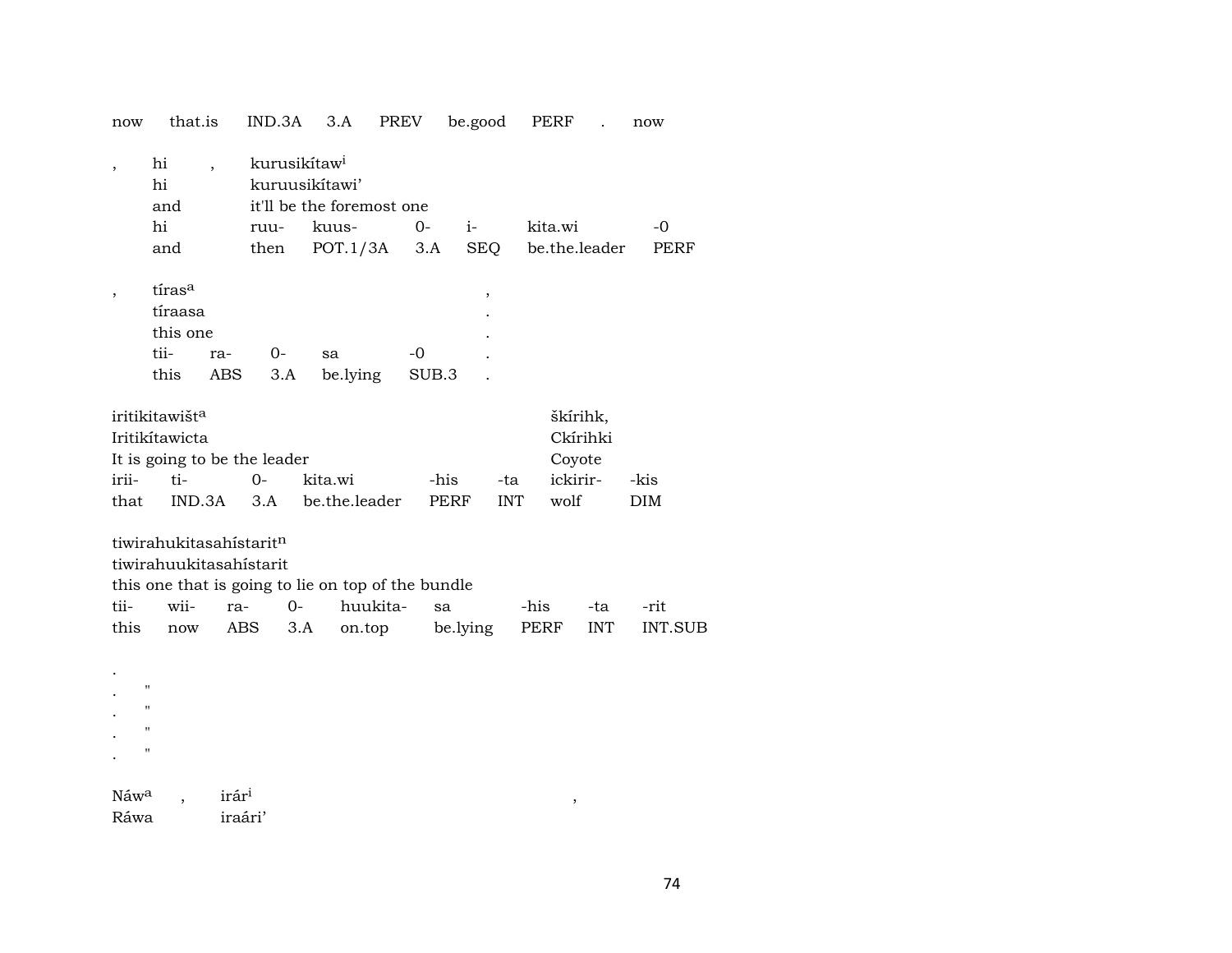| Now<br>rawa                                                                  | $\ddot{\phantom{1}}$<br>$\ddot{\phantom{0}}$ | brother<br>$i-$ |                                  | -raar-           |                    | -ri'              | $\,$<br>$\overline{\phantom{a}}$     |                     |                  |              |
|------------------------------------------------------------------------------|----------------------------------------------|-----------------|----------------------------------|------------------|--------------------|-------------------|--------------------------------------|---------------------|------------------|--------------|
| now                                                                          | $\cdot$                                      |                 | 3.POSS.A                         | same.sex.sibling |                    |                   | 3.POSS.B<br>$\overline{\phantom{a}}$ |                     |                  |              |
| nikuwítira<br>rikuwítira'<br>that one has it<br>riku-<br>that.is             | wi-<br>QUOT                                  |                 | ti-<br>IND.3A                    | $0-$<br>3.A      | raa-<br>way        | $\mathbf 0$<br>be | $-0$<br>PERF                         |                     |                  |              |
| atíra<br>Atíra'<br>Mother<br>ati-<br>1.POSS                                  | raa                                          | mother          |                                  |                  |                    |                   |                                      |                     |                  |              |
| tiratirirašawi<br>tiratiriirácawi<br>this one I have hanging<br>tii-<br>this | ra-<br>ABS                                   | $t-$<br>1.A     | ir-                              | POSS.1/2A        | ri-                | PHYS.POSS         | uur-<br>POSS.A                       | raar-<br>3PL.INAN.P | ta<br>be.hanging | -wi<br>SUB.L |
| tirakuhukítasa<br>tirakuhuukítasa<br>this one lying on it<br>tii-<br>this    | ra-<br>INF.A                                 | $0-$<br>3.A     | ku-<br>$\textsf{INF}.\textsf{B}$ |                  | huukita-<br>on.top | sa<br>be.lying    | $-0$<br>SUB.3                        |                     |                  |              |
| škírihk<br>Ckírihki<br>Coyote<br>ickirir-<br>wolf                            | -kis<br><b>DIM</b>                           |                 |                                  |                  |                    |                   |                                      |                     |                  |              |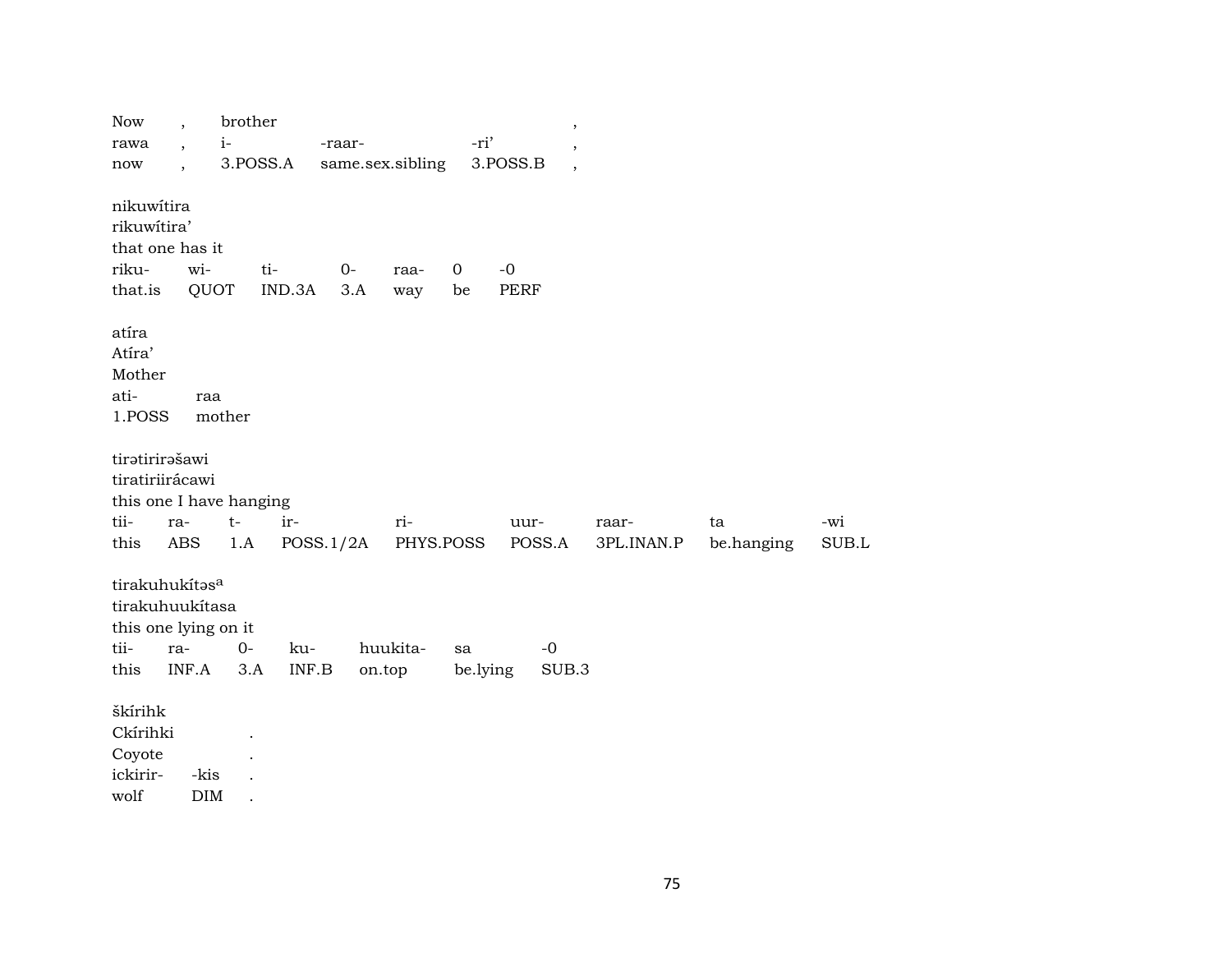|                                | nikusiwitaruhú <sup>u</sup><br>Rikusiwitaruuhú'u<br>That was their (du) way (ie power) |                               |               |                          |                               |                          |       |                                                       |               |                |  |  |  |  |  |
|--------------------------------|----------------------------------------------------------------------------------------|-------------------------------|---------------|--------------------------|-------------------------------|--------------------------|-------|-------------------------------------------------------|---------------|----------------|--|--|--|--|--|
| riku-                          | $\sin$                                                                                 | wi-                           | ti-           |                          | $0-$                          | $a-$                     |       | raa.uhur                                              |               | $\overline{a}$ |  |  |  |  |  |
| that.is                        | DU                                                                                     | QUOT                          | IND.3A        |                          | 3.A                           | POSS.3A                  |       | be.the.way                                            |               | EX             |  |  |  |  |  |
|                                |                                                                                        |                               |               |                          |                               |                          |       |                                                       |               |                |  |  |  |  |  |
| $\overline{\phantom{a}}$       | Páruksti                                                                               |                               | a             |                          | ihi                           |                          |       | Káwakar <sup>u</sup>                                  |               |                |  |  |  |  |  |
|                                | Paáruksti'                                                                             |                               | a             |                          | ihi                           |                          |       | Káwahaaru'                                            |               |                |  |  |  |  |  |
|                                | Holy Being                                                                             |                               | and           | $\overline{\phantom{a}}$ | uh                            | $\overline{\phantom{a}}$ |       | Good Luck                                             |               |                |  |  |  |  |  |
|                                | waarukstii                                                                             |                               | a             | $\overline{\phantom{a}}$ | ihii                          |                          |       | kawahaar                                              | $-u^{\prime}$ |                |  |  |  |  |  |
|                                | be.holy                                                                                |                               | and           |                          | uh                            |                          |       | be.fortunate                                          | NOM           |                |  |  |  |  |  |
| ii-<br>that                    | Irikurirákit <sup>a</sup><br>Irikuriiraákita<br>That was their way<br>riku-<br>that.is | rii-<br><b>ASSR</b>           | $O -$<br>3.A  |                          | raa.kita<br>be.the.way.on.top |                          |       | -0<br>PERF                                            |               |                |  |  |  |  |  |
| rakitáwi <sup>u</sup>          |                                                                                        |                               |               |                          |                               |                          |       |                                                       |               |                |  |  |  |  |  |
| rakítawi'u                     |                                                                                        |                               |               |                          |                               |                          |       |                                                       |               |                |  |  |  |  |  |
| the leader                     |                                                                                        |                               |               |                          |                               |                          |       |                                                       |               |                |  |  |  |  |  |
| ra-                            | $O -$                                                                                  | kita.wi                       |               | -u                       |                               |                          |       |                                                       |               |                |  |  |  |  |  |
| ABS                            | 3.A                                                                                    |                               | be.the.leader | SUB.D                    |                               |                          |       |                                                       |               |                |  |  |  |  |  |
| tii-                           | tirahukítasa<br>tirahuukítasa                                                          | this one lying on top<br>$0-$ | huukita-      |                          |                               | -0                       |       | ákitar <sup>u</sup><br>ákitaaru'<br>tribe<br>akitaar- |               | -u'            |  |  |  |  |  |
|                                | ra-                                                                                    |                               |               |                          | sa                            |                          |       |                                                       |               |                |  |  |  |  |  |
| this                           | ABS                                                                                    | 3.A                           | on.top        |                          | be.lying                      |                          | SUB.3 | tribe                                                 |               | <b>NOM</b>     |  |  |  |  |  |
| tirátpari<br>tirátpari<br>ours |                                                                                        |                               |               |                          |                               |                          |       | škírihk<br>Ckírihki<br>Coyote                         |               |                |  |  |  |  |  |
| tii-                           | ra-                                                                                    | t-                            | warii         |                          |                               | -hus                     |       | ickirir-                                              |               | -kis           |  |  |  |  |  |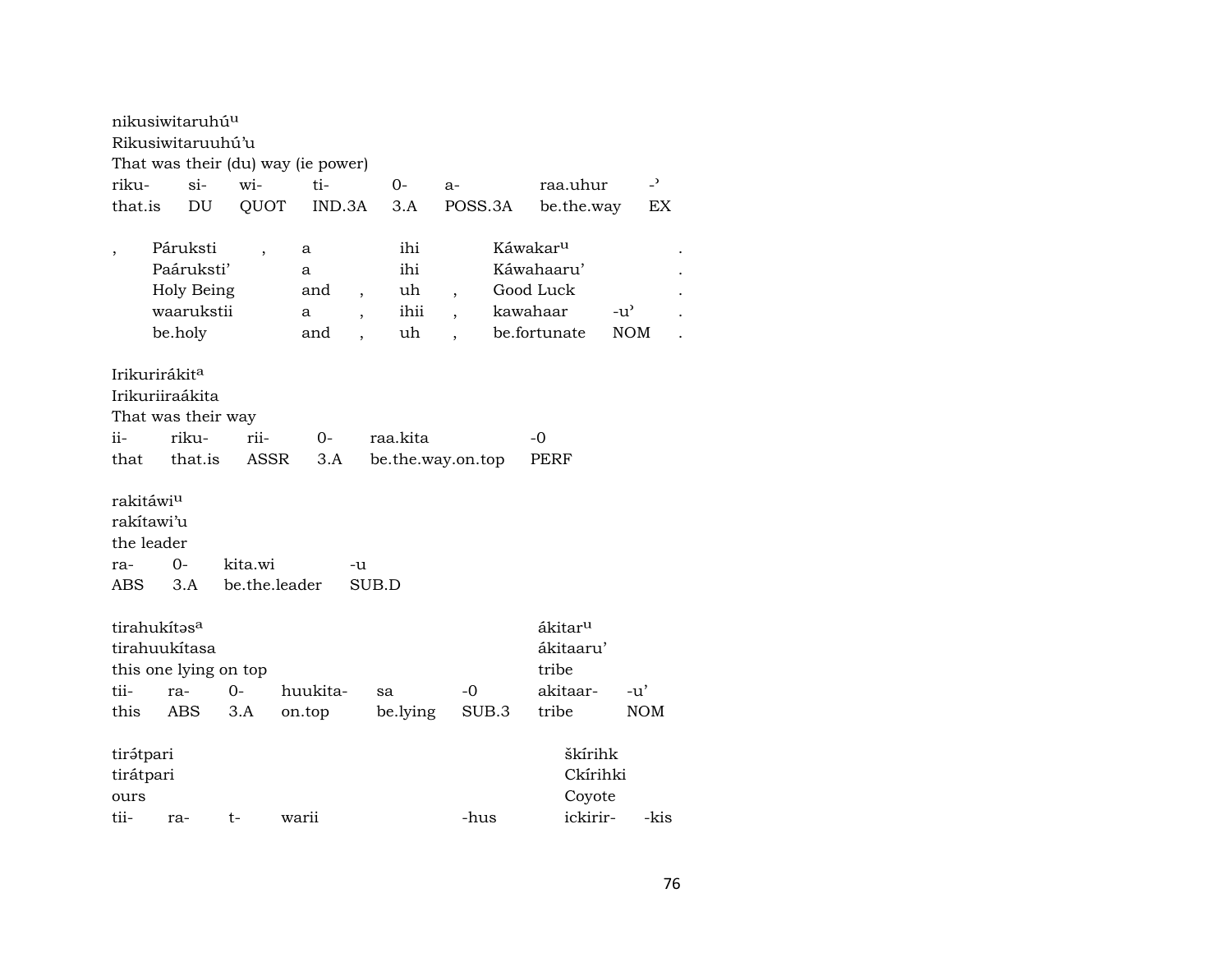| $\overline{\phantom{a}}$ |                                          | iriwirakúrak <sup>u</sup> |            |        |                  |             |            |       |
|--------------------------|------------------------------------------|---------------------------|------------|--------|------------------|-------------|------------|-------|
|                          |                                          | iriwirakúraaku            |            |        |                  |             |            |       |
|                          |                                          | when there is a way       |            |        |                  |             |            |       |
|                          | irii-                                    | wii-                      | ra-        | $O-$   | ku-              | raa-        | kus        | $-0$  |
|                          | there                                    | when                      | INF.A      | 3.A    | INF.B            | way         | be sitting | SUB.4 |
|                          | hi                                       |                           | atíra      |        |                  |             |            |       |
|                          | hi                                       |                           | Atíra'     |        |                  |             |            |       |
| ,                        | uh                                       | $\overline{\phantom{a}}$  | Mother     |        |                  |             |            |       |
|                          | hi                                       | $\ddot{\phantom{0}}$      | ati-       | raa    |                  |             |            |       |
|                          | and                                      | $\ddot{\phantom{0}}$      | 1.POSS     | mother |                  |             |            |       |
|                          | tirašáhakahš <sup>i</sup> t <sup>n</sup> |                           |            |        |                  |             |            |       |
|                          | tirácahaakaahcit                         |                           |            |        |                  |             |            |       |
|                          | one opens her                            |                           |            |        |                  |             |            |       |
| ti-                      | $0 -$                                    |                           | raar-      |        | ta.haakaahc.ik   | -0          |            |       |
|                          | $IND.3A$ $3.A$                           |                           | 3PL.INAN.P |        | open.up          |             | PERF       |       |
|                          | hirúrikut <sup>i</sup>                   |                           |            |        |                  |             |            |       |
| hiru                     |                                          | rikutí'                   |            |        |                  |             |            |       |
| then                     |                                          | he is the one             |            |        |                  |             |            |       |
| hiruu                    |                                          | riku-                     | ti-        | $0-$   | $\Omega$<br>$-0$ |             |            |       |
| then                     |                                          | that.is                   | IND.3A     | 3.A    | be               | <b>PERF</b> |            |       |
|                          | tirahukítasa                             |                           |            |        |                  |             |            |       |
|                          | tirahuukítasa                            |                           |            |        |                  |             |            |       |
|                          |                                          | this one lying on top     |            |        |                  |             |            |       |
| tii-                     | ra-                                      | $O -$                     | huukita-   |        | sa               | $-0$        |            |       |
| this                     | ABS                                      | 3.A                       | on.top     |        | be.lying         | SUB.3       |            |       |
|                          | siahakútik <sup>a</sup>                  |                           |            |        |                  |             | ihi        |       |
|                          | si'ahakuútika                            |                           |            |        |                  |             | ihi        |       |
|                          |                                          |                           |            |        |                  |             |            |       |

this ABS 1.A be.going.about.IMPF IMPF.SUB wolf DIM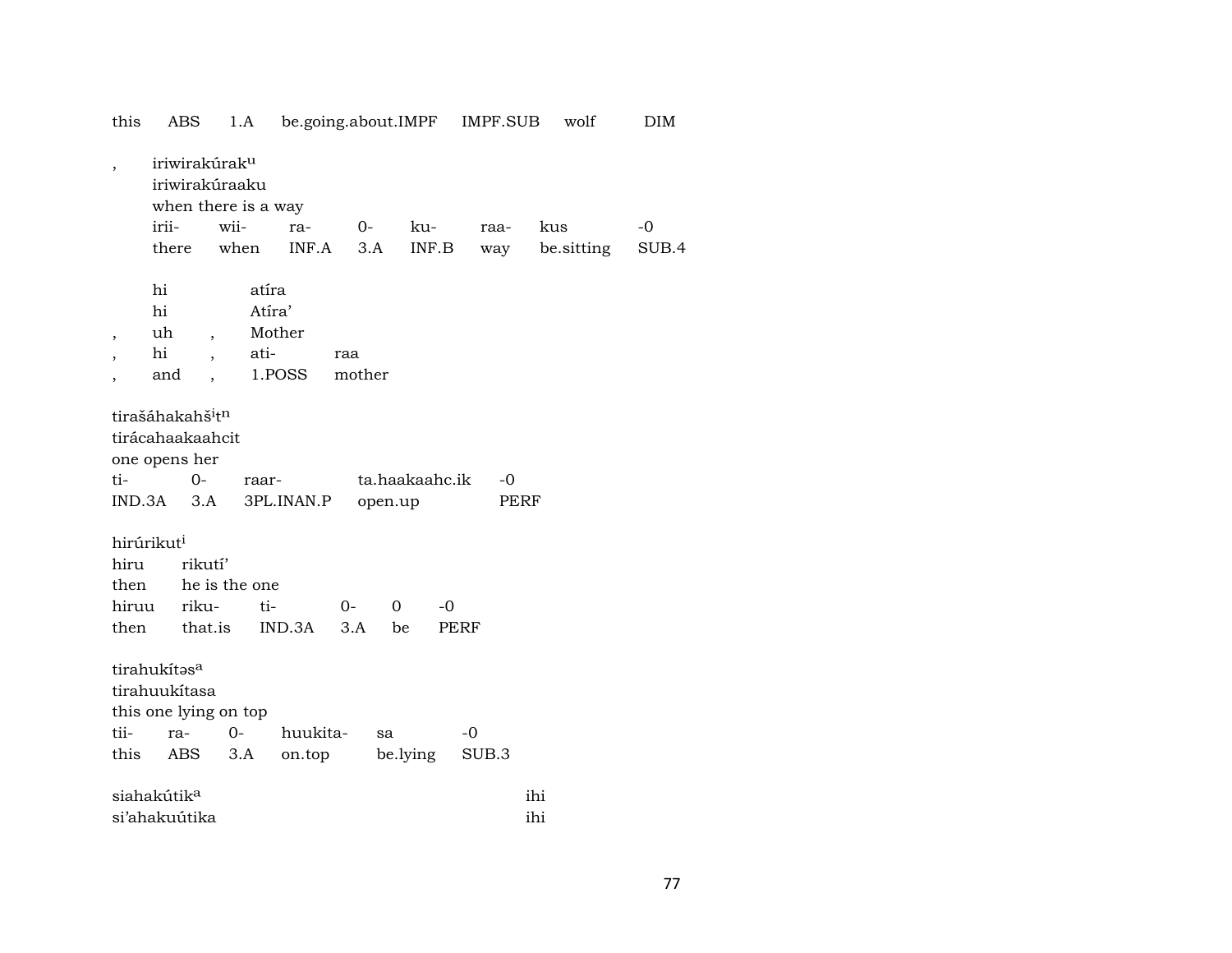| the one they (du) killed    |       |                          |                                           |                          |            |                          |          | $\overline{\phantom{a}}$ | uh<br>$\overline{\phantom{a}}$      |        |                |          |          |       |
|-----------------------------|-------|--------------------------|-------------------------------------------|--------------------------|------------|--------------------------|----------|--------------------------|-------------------------------------|--------|----------------|----------|----------|-------|
| $si-$                       | ar-   | ra-                      | $0-$                                      |                          | kuut.ik    | -a                       |          | $\overline{\phantom{a}}$ | ihii<br>$\overline{\phantom{a}}$    |        |                |          |          |       |
| DU                          | EV    | <b>ABS</b>               | 3.A                                       | kill                     |            | SUB.1                    |          | $\overline{\phantom{a}}$ | uh<br>$\overline{\phantom{a}}$      |        |                |          |          |       |
|                             |       |                          |                                           |                          |            |                          |          |                          |                                     |        |                |          |          |       |
| Páruksti                    |       |                          | siahakútik <sup>a</sup>                   |                          |            |                          |          |                          |                                     |        |                |          |          |       |
| Paáruksti'                  |       |                          | si'ahakuútika                             |                          |            |                          |          |                          |                                     |        |                |          |          |       |
| Holy Being                  |       | $\cdot$                  |                                           |                          |            | the one they (du) killed |          |                          |                                     |        |                |          |          |       |
| waarukstii                  |       | $\overline{\phantom{a}}$ | $si-$                                     | ar-                      | ra-        | $0-$                     |          | kuut.ik                  | -a                                  |        |                |          |          |       |
| be.holy                     |       | $\overline{\phantom{a}}$ | DU                                        | ${\rm EV}$               | <b>ABS</b> | 3.A                      |          | kill                     | SUB.1                               |        |                |          |          |       |
|                             |       |                          |                                           |                          |            |                          |          |                          |                                     |        |                |          |          |       |
| škírihk                     |       |                          | a                                         |                          | ihi        | $\ddot{\phantom{0}}$     |          | Káwahar <sup>u</sup>     |                                     |        |                |          |          |       |
| Ckírihki                    |       |                          | a                                         |                          | ihi        |                          |          | Káwahaaru'               |                                     |        |                |          |          |       |
| Coyote                      |       |                          | and                                       | $\overline{\phantom{a}}$ | uh         | $\overline{\phantom{a}}$ |          | Good Luck                |                                     |        |                |          |          |       |
| ickirir-                    | -kis  |                          | $\mathbf{a}$                              | $\ddot{\phantom{0}}$     | ihii       | $\ddot{\phantom{0}}$     | kawahaar |                          | $-u$ <sup><math>\prime</math></sup> |        |                |          |          |       |
| wolf                        |       | <b>DIM</b>               | and                                       |                          | uh         | $\ddot{\phantom{0}}$     |          | be.fortunate             | <b>NOM</b>                          |        |                |          |          |       |
|                             |       |                          |                                           |                          |            |                          |          |                          |                                     |        |                |          |          |       |
| Níkusiwitaruhú <sup>u</sup> |       |                          |                                           |                          |            |                          |          |                          |                                     |        |                |          |          |       |
| Rikusiwitaruuhú'u           |       |                          |                                           |                          |            |                          |          |                          |                                     |        |                |          |          |       |
| That is their (du) way      |       |                          |                                           |                          |            |                          |          |                          |                                     |        |                |          |          |       |
| riku-                       | $si-$ |                          | wi-                                       | ti-                      |            | $0-$                     | $a-$     |                          | raa.uhur                            |        | $\overline{a}$ |          |          |       |
| that.is                     | DU    |                          | QUOT                                      |                          | IND.3A     | 3.A                      | POSS.3A  |                          | be.the.way                          |        | EX             |          |          |       |
|                             |       |                          |                                           |                          |            |                          |          |                          |                                     |        |                |          |          |       |
| tiwisiraruhukitasa          |       |                          |                                           |                          |            |                          |          |                          |                                     |        |                |          |          |       |
| tiwisiraruuhuukítasa        |       |                          |                                           |                          |            |                          |          |                          |                                     |        |                |          |          |       |
|                             |       |                          | this one that is theirs (du) lying on top |                          |            |                          |          |                          |                                     |        |                |          |          |       |
| tii-                        | wii-  | $si-$                    | ra-                                       |                          | $O -$      | a-                       |          | ri-                      |                                     | uur-   |                | huukita- | sa       | $-0$  |
| this                        | now   | DU                       | <b>ABS</b>                                |                          | 3.A        | POSS.3A                  |          | PHYS.POSS                |                                     | POSS.A |                | on.top   | be.lying | SUB.3 |
|                             |       |                          |                                           |                          |            |                          |          |                          |                                     |        |                |          |          |       |
| atíra                       |       |                          |                                           |                          |            |                          |          |                          |                                     |        |                |          |          |       |
| Atíra'                      |       |                          |                                           |                          |            |                          |          |                          |                                     |        |                |          |          |       |
| Mother                      |       |                          |                                           |                          |            |                          |          |                          |                                     |        |                |          |          |       |
| ati-                        |       | raa                      |                                           |                          |            |                          |          |                          |                                     |        |                |          |          |       |
| 1.POSS                      |       | mother                   |                                           |                          |            |                          |          |                          |                                     |        |                |          |          |       |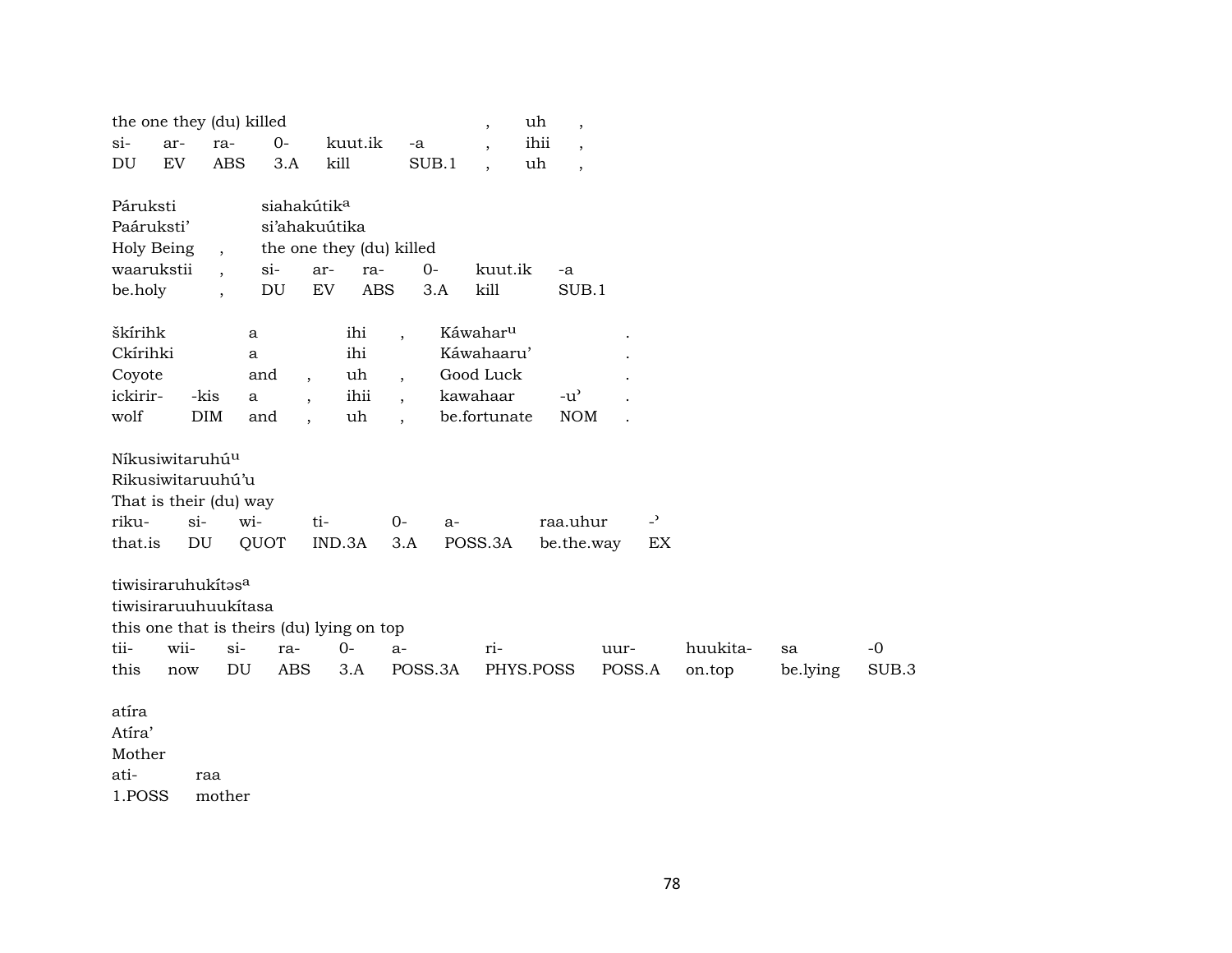|                          | tiratiriratašawáwikuk <sup>i</sup> |             |                  |                                      |                  |                |                   |                     |                  |                     |              |                       |                     |
|--------------------------|------------------------------------|-------------|------------------|--------------------------------------|------------------|----------------|-------------------|---------------------|------------------|---------------------|--------------|-----------------------|---------------------|
|                          | tiratiriiraattacawaáwikuuki        |             |                  |                                      |                  |                |                   |                     |                  |                     |              |                       |                     |
|                          |                                    |             |                  | these things that we have hanging up |                  |                |                   |                     |                  |                     |              |                       |                     |
| tii-<br>this             | ra-<br>ABS                         | $t-$<br>1.A | ir-              | POSS.1/2A                            | ri-<br>PHYS.POSS | uur-<br>POSS.A | rak-<br>$1/2$ .PL | raar-<br>3PL.INAN.P | ta<br>be.hanging | -waa<br><b>DIST</b> | -wi<br>SUB.L | -ka'uk<br><b>DIST</b> | $-i$<br>$\rm SUB.2$ |
|                          |                                    |             |                  |                                      |                  |                |                   |                     |                  |                     |              |                       |                     |
| $\, ,$                   | irár <sup>i</sup>                  |             |                  |                                      |                  |                |                   |                     |                  |                     |              |                       |                     |
|                          | iraári'                            |             |                  |                                      |                  |                |                   |                     |                  |                     |              |                       |                     |
| $^\mathrm{^\mathrm{o}}$  | brother                            |             |                  |                                      |                  |                |                   |                     |                  |                     |              |                       |                     |
| $i-$<br>$\, ,$           |                                    |             | -raar-           |                                      | -ri'             |                |                   |                     |                  |                     |              |                       |                     |
| $\overline{\phantom{a}}$ | 3.POSS.A                           |             |                  | same.sex.sibling                     | 3.POSS.B         |                |                   |                     |                  |                     |              |                       |                     |
|                          |                                    |             |                  |                                      |                  |                |                   |                     |                  |                     |              |                       |                     |
| Irarihí                  |                                    |             |                  |                                      |                  | $\cdot$        |                   |                     |                  |                     |              |                       |                     |
| Iraári'                  |                                    |             |                  |                                      |                  | hi             |                   |                     |                  |                     |              |                       |                     |
| <b>Brother</b>           |                                    |             |                  |                                      |                  | and            |                   |                     |                  |                     |              |                       |                     |
| $i-$                     |                                    | -raar-      |                  | -ri'                                 |                  | hi             |                   |                     |                  |                     |              |                       |                     |
| 3.POSS.A                 |                                    |             | same.sex.sibling |                                      | 3.POSS.B         | and            |                   |                     |                  |                     |              |                       |                     |
| tiráwahatn               |                                    |             |                  |                                      |                  |                |                   |                     |                  |                     |              |                       |                     |
| Tiráwaahat               |                                    |             |                  |                                      |                  |                |                   |                     |                  |                     |              |                       |                     |
| the Heavens              |                                    |             |                  |                                      |                  |                |                   |                     |                  |                     |              |                       |                     |
| tii-                     | ra-                                | $0-$        | waa-             | ahak                                 |                  | $-0$           |                   |                     |                  |                     |              |                       |                     |
| this                     | ABS                                | 3.A         | <b>DIST</b>      |                                      | extend.in.a.line | SUB.4          |                   |                     |                  |                     |              |                       |                     |
|                          |                                    |             |                  |                                      |                  |                |                   |                     |                  |                     |              |                       |                     |
| hiruríhi                 |                                    |             |                  |                                      |                  | $^\mathrm{,}$  |                   |                     |                  |                     |              |                       |                     |
| hiru                     | riíhi'                             |             |                  |                                      |                  |                |                   |                     |                  |                     |              |                       |                     |
| there                    | it is                              |             |                  |                                      |                  |                |                   |                     |                  |                     |              |                       |                     |
| hiruu                    | ri-                                |             | $0-$             | ihii                                 | $-0$             |                |                   |                     |                  |                     |              |                       |                     |
| there                    | CONT.3A                            |             | 3.A              | be.in.a.place                        |                  | PERF           |                   |                     |                  |                     |              |                       |                     |
|                          | hirurikuwituháhura                 |             |                  |                                      |                  |                |                   |                     |                  |                     |              |                       |                     |
| hiru                     |                                    |             | rikuwituhaáhura' |                                      |                  |                |                   |                     |                  |                     |              |                       |                     |
| there                    |                                    |             |                  | that is where the ways originated    |                  |                |                   |                     |                  |                     |              |                       |                     |
| hiruu                    |                                    |             |                  | riku- wi- ti- 0-                     | $u$ t $-$        | raa hurar      |                   | $-0$                |                  |                     |              |                       |                     |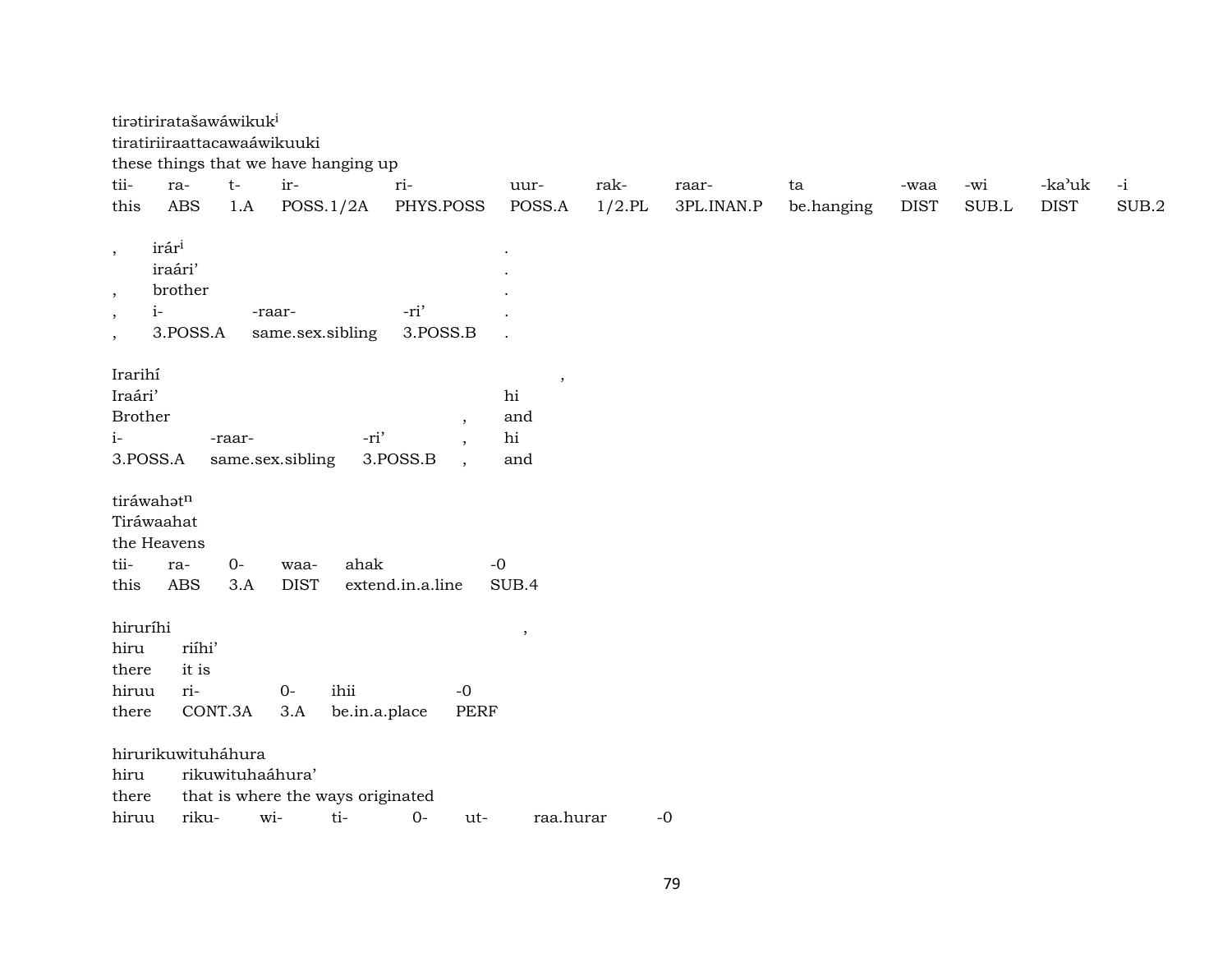| there                                   | that.is                                                                             |                   | QUOT         | IND.3A           | 3.A       | PREV                          |            | be.the.origin | <b>PERF</b>              |              |       |
|-----------------------------------------|-------------------------------------------------------------------------------------|-------------------|--------------|------------------|-----------|-------------------------------|------------|---------------|--------------------------|--------------|-------|
| tiráwahatn<br>Tiráwaahat<br>the Heavens |                                                                                     |                   |              |                  |           |                               |            |               |                          |              |       |
| tii-                                    | ra-                                                                                 | 0-                | waa-         | ahak             |           | $-0$                          |            |               |                          |              |       |
| this                                    | <b>ABS</b>                                                                          | 3.A               | <b>DIST</b>  | extend.in.a.line |           |                               | SUB.4      |               |                          |              |       |
| tíras <sup>a</sup><br>tíraasa<br>this   |                                                                                     |                   |              |                  |           | škírihk<br>Ckírihki<br>Coyote |            |               |                          |              |       |
| tii-                                    | ra-                                                                                 | $0-$              | sa           | $-0$             |           | ickirir-                      | -kis       |               |                          |              |       |
| this                                    | <b>ABS</b>                                                                          | 3.A               | be.lying     | SUB.3            |           | wolf                          | $\rm{DIM}$ |               |                          |              |       |
| iríahawak <sup>a</sup><br>irii-<br>what | irii'ahawaaka<br>what he said<br>ar-<br>EV                                          | ra-<br><b>ABS</b> | $0-$<br>3.A  | waak<br>say.SUB  | -a        | SUB.1                         | $\, ,$     |               |                          |              |       |
|                                         | rasiraitusítaw <sup>i</sup>                                                         |                   |              |                  |           |                               |            | áwitn         | $\overline{\phantom{a}}$ |              |       |
|                                         | Rasiraa'iitusiítawi                                                                 |                   |              |                  |           |                               |            | áwit          |                          |              |       |
|                                         | You know the story                                                                  |                   |              |                  |           |                               |            | first         |                          |              |       |
| ra-                                     | $S-$                                                                                | ir-               |              | raa.iit.us-      |           | iita                          | -wi        | awit          |                          |              |       |
| ABS                                     | 2.A                                                                                 |                   | PREV. $1/2A$ | story            |           | know                          | SUB.L      | first         |                          |              |       |
|                                         | ratarírikstaiwát <sup>i</sup><br>ratariírikstaa'iiwaáti<br>my telling you the story |                   |              |                  |           |                               |            |               |                          |              |       |
| ra-                                     | $t-$                                                                                | ir-               |              | ri-<br>a-        |           |                               | uur-       | $i-$          | uks-                     | raa.iiwaat   | $-i$  |
| ABS                                     | 1.A                                                                                 |                   | PREV.1/2A    | 2.P              | PHYS.POSS |                               | PREV       | <b>SEQ</b>    | AOR                      | tell.a.story | SUB.2 |
| iriahutár <sup>a</sup>                  |                                                                                     |                   |              |                  |           |                               |            | škírihk       |                          |              |       |
|                                         | irii'ahuutaára                                                                      |                   |              |                  |           |                               |            | Ckírihki      | $\, ,$                   |              |       |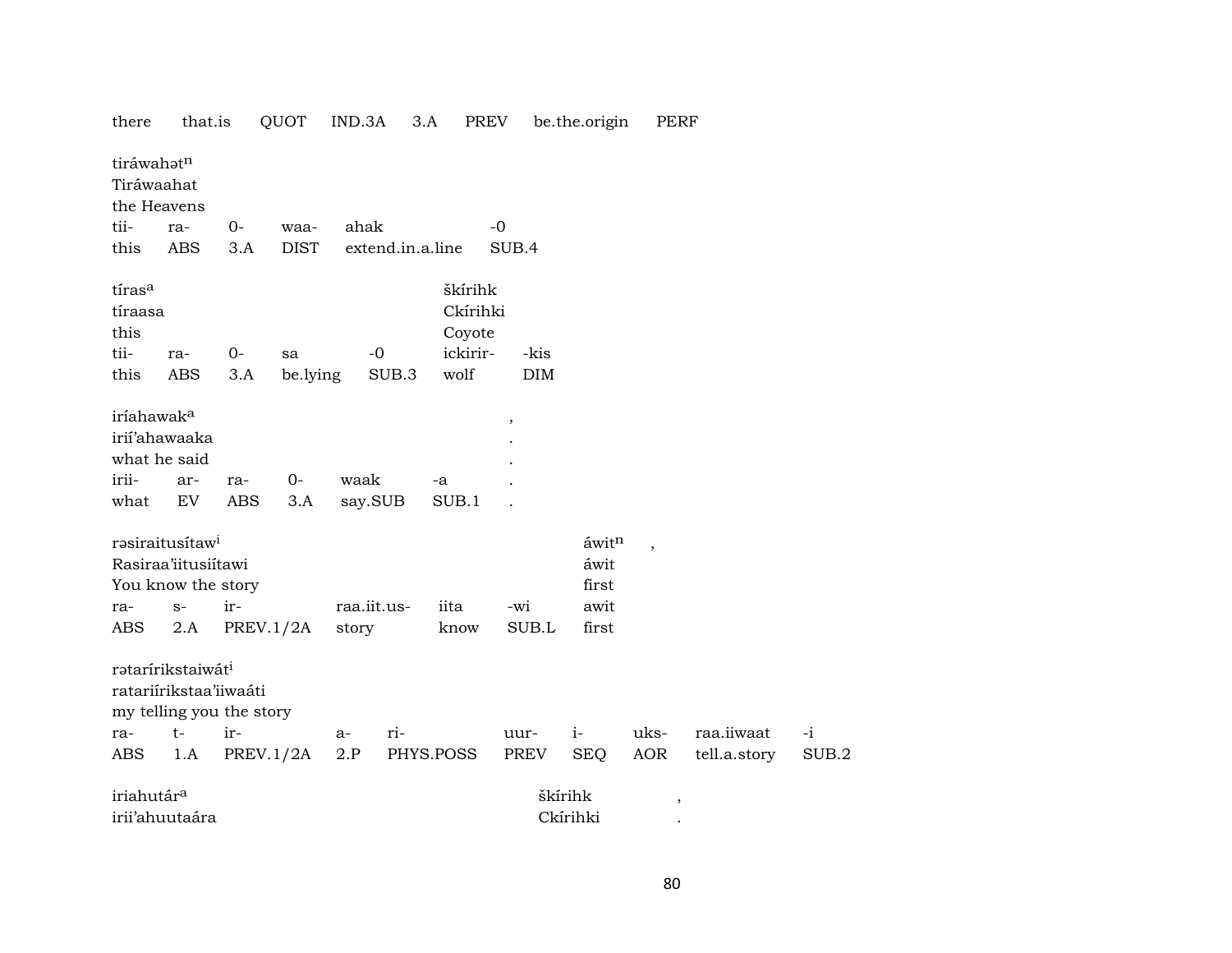| what he did                  |      |                        |                   |             |                     |                  | Coyote                   |                       |          |                   |             |       |
|------------------------------|------|------------------------|-------------------|-------------|---------------------|------------------|--------------------------|-----------------------|----------|-------------------|-------------|-------|
| irii-                        | ar-  | ra-                    | $0-$              | ut-         | aar                 | -a               | ickirir-                 | -kis                  |          |                   |             |       |
| what                         | EV   | <b>ABS</b>             | 3.A               | <b>PREV</b> | do                  | SUB.1            | wolf                     | <b>DIM</b>            |          |                   |             |       |
|                              |      |                        |                   |             |                     |                  |                          |                       |          |                   |             |       |
| hirutiráwahatn               |      |                        |                   |             |                     |                  |                          |                       |          |                   |             |       |
| Hiru                         |      | Tiráwaahat             |                   |             |                     |                  |                          |                       |          |                   |             |       |
| There                        |      | the Heavens            |                   |             |                     |                  |                          |                       |          |                   |             |       |
| hiruu                        | tii- | ra-                    | $O -$             | waa-        | ahak                |                  | $-0$                     |                       |          |                   |             |       |
| there                        | this | <b>ABS</b>             | 3.A               | <b>DIST</b> |                     | extend.in.a.line | SUB.4                    |                       |          |                   |             |       |
| nikuwititiwirahukitasa       |      |                        |                   |             |                     |                  |                          |                       |          |                   |             |       |
| rikuwíti'                    |      |                        |                   |             |                     |                  | tiwirahuukítasa          |                       |          |                   |             |       |
| it is the one                |      |                        |                   |             |                     |                  |                          | this one lying on top |          |                   |             |       |
| riku-                        | wi-  | ti-                    |                   | $0-$        | $\mathbf 0$<br>$-0$ | tii-             | wii-                     | ra-                   | $0-$     | huukita-          | sa          | $-0$  |
| that.is                      | QUOT |                        | IND.3A            | 3.A         | <b>PERF</b><br>be   | this             | now                      | ABS                   | 3.A      | on.top            | be.lying    | SUB.3 |
|                              |      |                        |                   |             |                     |                  |                          |                       |          |                   |             |       |
| Páruksti                     |      | wirakútik <sup>a</sup> |                   |             |                     |                  |                          | a                     |          |                   |             |       |
| Paáruksti'                   |      | wirakuútika            |                   |             |                     |                  |                          | a                     |          |                   |             |       |
| Holy Being                   |      |                        | when he killed it |             |                     |                  | $\overline{\phantom{a}}$ | and                   |          |                   |             |       |
| waarukstii                   |      | wii-                   | ra-               | $0-$        | kuut.ik             | -a               | $\overline{\phantom{a}}$ | a                     |          |                   |             |       |
| be.holy                      |      | when                   | <b>ABS</b>        | 3.A         | kill                | SUB.1            | $\ddot{\phantom{0}}$     | and                   |          |                   |             |       |
| Káwahar <sup>u</sup>         |      |                        |                   |             |                     |                  |                          |                       |          |                   |             |       |
| Káwahaaru'                   |      |                        |                   |             |                     |                  |                          |                       |          |                   |             |       |
| Good Luck                    |      |                        |                   |             |                     |                  |                          |                       |          |                   |             |       |
| kawahaar                     |      | $-u^{\prime}$          |                   |             |                     |                  |                          |                       |          |                   |             |       |
| be.fortunate                 |      | <b>NOM</b>             |                   |             |                     |                  |                          |                       |          |                   |             |       |
|                              |      |                        |                   |             |                     |                  |                          |                       |          |                   |             |       |
| Nikuwitarurákit <sup>a</sup> |      |                        |                   |             |                     |                  |                          |                       |          |                   |             |       |
| Rikuwitaruuraákita           |      |                        |                   |             |                     |                  |                          |                       |          |                   |             |       |
| This was the reason          |      |                        |                   |             |                     |                  |                          |                       |          |                   |             |       |
| riku-                        | wi-  | ti-                    |                   | $0-$        | $a-$                | ri-              |                          | uur-                  | raa.kita |                   | $-0$        |       |
| that.is                      | QUOT |                        | IND.3A            | 3.A         | PREV.3A             |                  | PHYS.POSS                | PREV                  |          | be.the.way.on.top | <b>PERF</b> |       |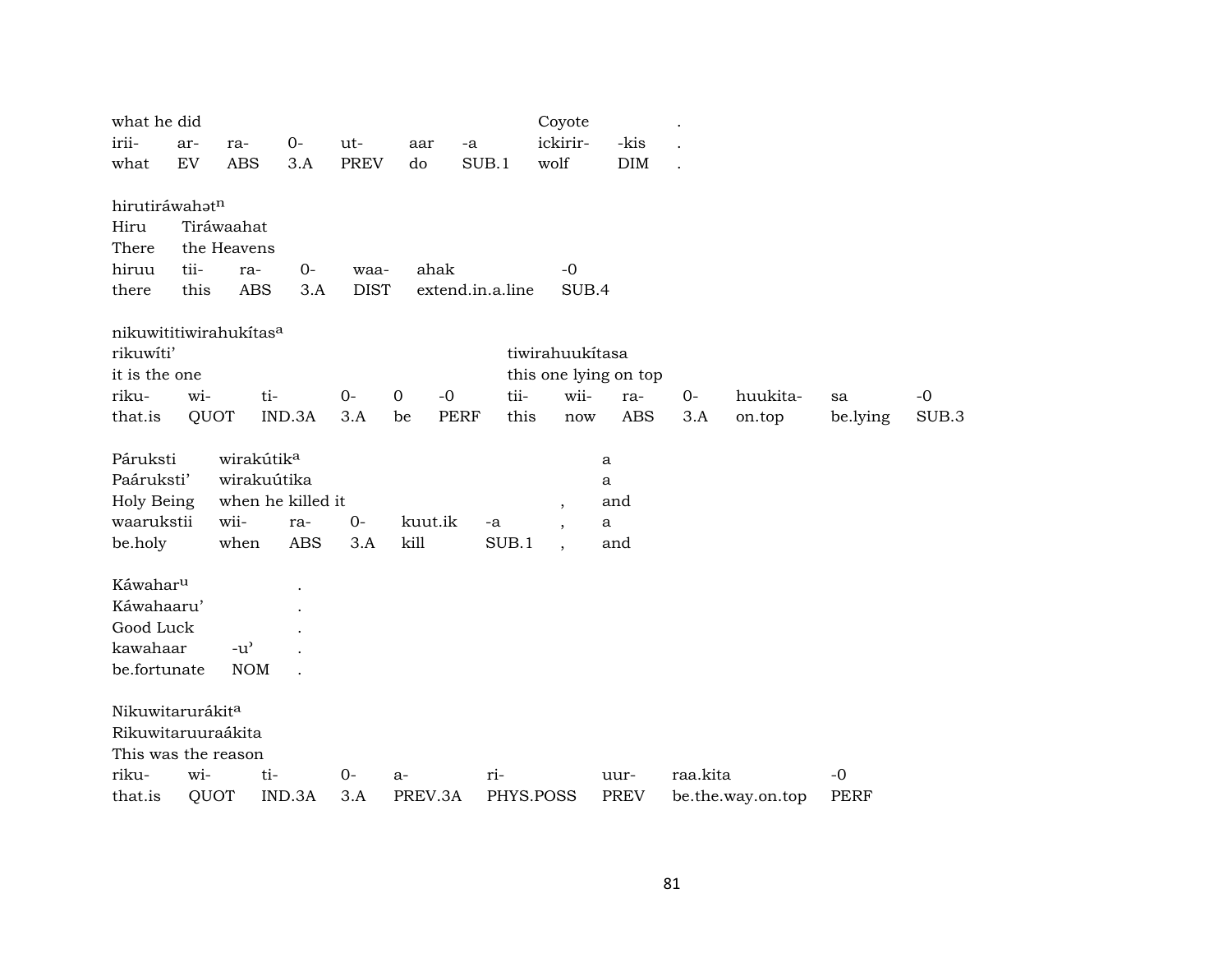|                                                                       | siahariruháhk <sup>a</sup> |                                         |       |                            |                                           | $\overline{\phantom{a}}$ |                          |        |
|-----------------------------------------------------------------------|----------------------------|-----------------------------------------|-------|----------------------------|-------------------------------------------|--------------------------|--------------------------|--------|
|                                                                       | si'aharirúhaahka           |                                         |       |                            |                                           |                          |                          |        |
|                                                                       |                            | when he scared them (du)                |       |                            |                                           |                          |                          |        |
| $\sin$                                                                | ar-                        | ra-                                     | $0-$  | riruhaahk                  | -a                                        |                          |                          |        |
| DU                                                                    | EV                         | ABS                                     | 3.A   | frighten                   | SUB.1                                     |                          |                          |        |
| hirusiríwiška                                                         |                            |                                         |       |                            |                                           | $\, ,$                   | $\mathcal{C}$            |        |
| Hiru                                                                  |                            | siriíwicka'                             |       |                            |                                           |                          | $\pmb{\zeta}\pmb{\zeta}$ |        |
| Then                                                                  |                            | they (du) thought                       |       |                            |                                           |                          | $\mathcal{C}$            |        |
| hiruu                                                                 | $si-$                      | rii-                                    | $0 -$ | wicka                      | $-0$                                      |                          | $\pmb{\mathsf{H}}$       |        |
| then                                                                  | DU                         | <b>ASSR</b>                             | 3.A   | think                      | <b>PERF</b>                               |                          | $\mathbf{H}$             |        |
|                                                                       | Asiritáwiška               |                                         |       |                            |                                           |                          |                          | nåritn |
| A                                                                     |                            | siriitáwicka'                           |       |                            |                                           |                          |                          | raárit |
| And                                                                   |                            | we want you                             |       |                            |                                           |                          |                          | really |
| a                                                                     | $si-$                      | rii-                                    | $t-$  | $a-$                       | wicka                                     | $-0$                     |                          | raarit |
| and                                                                   | DU                         | <b>ASSR</b>                             | 1.A   | IN.PL.P                    | want                                      | PERF                     |                          | really |
| nikúraku <sup>u</sup><br>rikurakú'u<br>that it be<br>riku-<br>that.is | ra-<br>nakuhukítasa        | $0-$<br>INF.A<br>3.A                    | ku-   | $\mathbf 0$<br>INF.B<br>be | -u<br>SUB.D                               |                          |                          |        |
| rakuhuukítasa                                                         |                            |                                         |       |                            |                                           |                          |                          |        |
|                                                                       | for it to lie on top       |                                         |       |                            |                                           |                          |                          |        |
| ra-                                                                   | $O -$                      | ku-                                     |       | huukita-                   | sa                                        | $-0$                     |                          |        |
| INF.A                                                                 | 3.A                        | INF.B                                   |       | on.top                     | be.lying                                  | SUB.3                    |                          |        |
|                                                                       |                            | atiratiratiriratašawáwikuk <sup>i</sup> |       |                            |                                           |                          |                          |        |
| Atíra'                                                                |                            |                                         |       |                            | tiratiriiraattacawaáwikuuki               |                          |                          |        |
| Mother                                                                |                            |                                         |       |                            | these different things we have hanging up |                          |                          |        |

ati- raa tii- ra- t- ir- ri- uur- rak- raar- ta -waa -wi -ka"uk -i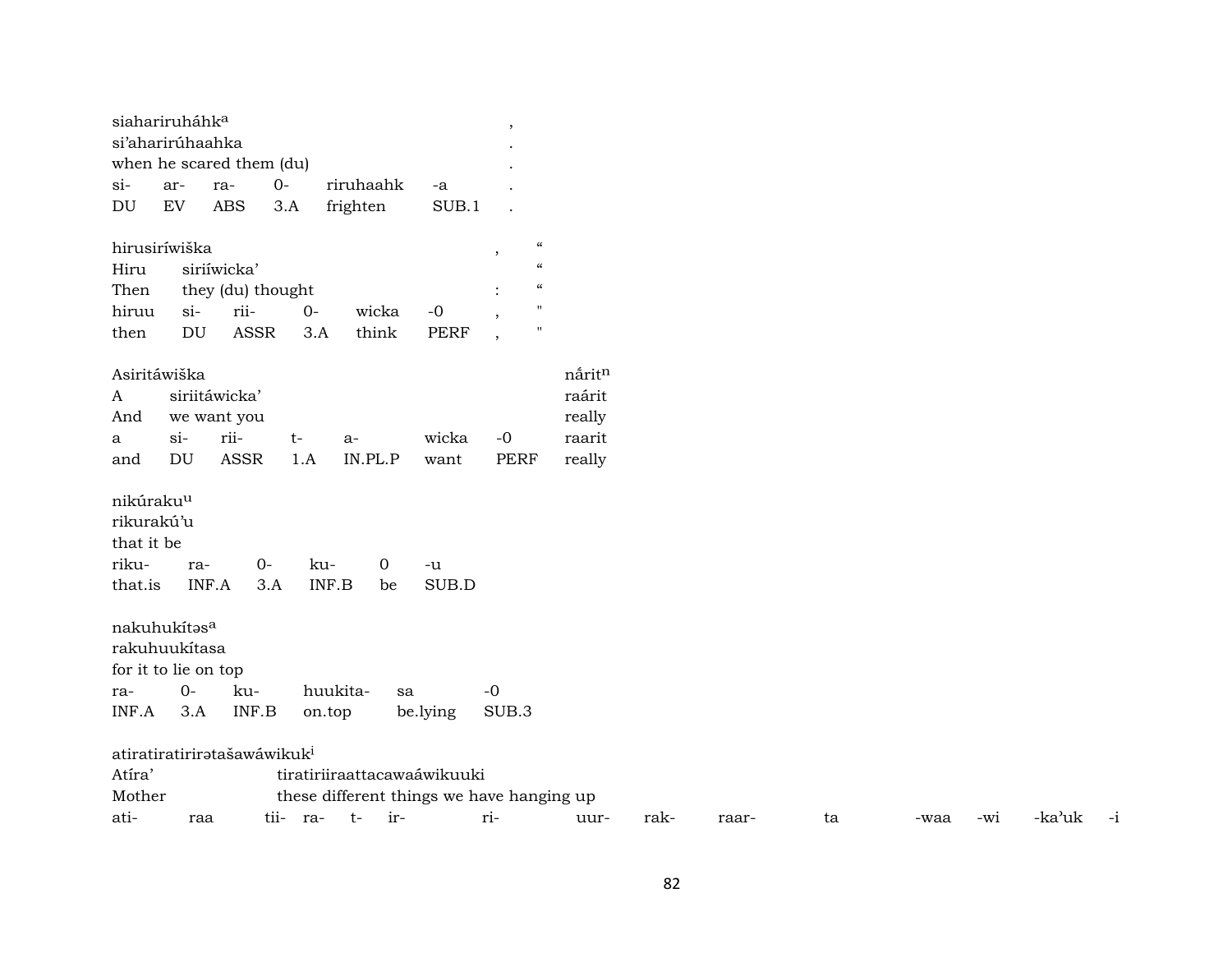1.POSS mother this ABS 1.A POSS.1/2A PHYS.POSS POSS.A 1/2.PL 3PL.INAN.P be.hanging DIST SUB.L DIST SUB.2

| $\pmb{\mathsf{H}}$<br>$\pmb{\mathsf{H}}$<br>"<br>$\pmb{\mathsf{H}}$ | Irári<br>Iraári'<br>$i-$ | <b>Brother</b><br>3.POSS.A                      | -raar-   |        |      | same.sex.sibling          | -ri' | 3.POSS.B     |                | ,<br>, |                |  |
|---------------------------------------------------------------------|--------------------------|-------------------------------------------------|----------|--------|------|---------------------------|------|--------------|----------------|--------|----------------|--|
| nikuwitúatn<br>rikuwituú'ut                                         |                          |                                                 |          |        |      |                           |      |              |                |        |                |  |
| it was that way                                                     |                          |                                                 |          |        |      |                           |      |              |                |        |                |  |
| riku-                                                               | wi-                      |                                                 | ti-      |        | $O-$ | ut-                       |      | $\Omega$     | $\overline{a}$ |        |                |  |
| that.is                                                             |                          | QUOT                                            | IND.3A   |        | 3.A  | <b>PREV</b>               |      | be           | <b>EX</b>      |        |                |  |
| Náw <sup>a</sup><br>Ráwa<br><b>Now</b><br>rawa<br>now               | $\cdot$                  | irár <sup>i</sup><br>iraári'<br>brother<br>$i-$ | 3.POSS.A | -raar- |      | same.sex.sibling          |      | -ri'         | 3.POSS.B       |        | $\,$<br>,      |  |
| nakuraítuskírikawu                                                  |                          |                                                 |          |        |      |                           |      |              |                |        |                |  |
| rakuraa'iituskírikaawu                                              |                          |                                                 |          |        |      |                           |      |              |                |        |                |  |
| remember this story                                                 | $O -$                    |                                                 |          |        |      |                           |      |              |                |        |                |  |
| ra-<br>INF.A                                                        | 3.A                      | ku-<br>INF.B                                    |          | story  |      | raa.iit.us- kirik.kaa.wuu |      | examine.IMPF |                | -hus   | IMPF.SUB       |  |
|                                                                     |                          |                                                 |          |        |      |                           |      |              |                |        |                |  |
| Náwa                                                                |                          | irár <sup>i</sup>                               |          |        |      |                           |      |              |                |        | ,              |  |
| Ráwa                                                                |                          | iraári'                                         |          |        |      |                           |      |              |                |        |                |  |
| <b>Now</b><br>rawa                                                  | $\overline{\phantom{a}}$ | brother<br>$i-$                                 |          | -raar- |      |                           |      | -ri'         |                |        |                |  |
| now                                                                 |                          |                                                 | 3.POSS.A |        |      | same.sex.sibling          |      |              | 3.POSS.B       |        | $\overline{ }$ |  |
|                                                                     |                          |                                                 |          |        |      |                           |      |              |                |        |                |  |

nikutihíkurita rikutiihíkuriita

 $\ddot{\phantom{a}}$  $\ddot{\phantom{a}}$  $\sim$  $\ddot{\phantom{a}}$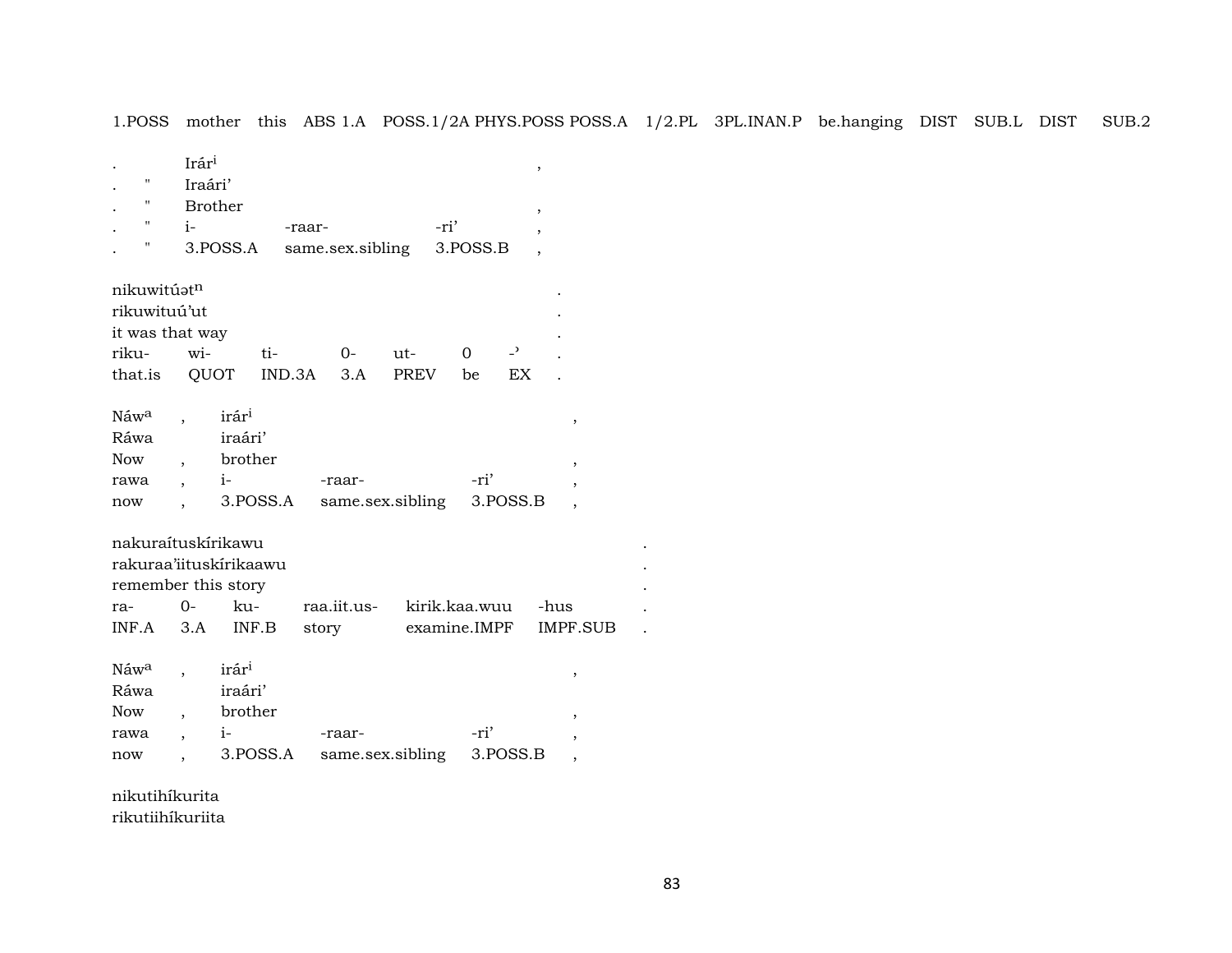|                                                              |                                                                     | this is what He did for me                                           |                     |                       |                  |                                                                |                     |                |             |                      |                     |  |  |  |  |
|--------------------------------------------------------------|---------------------------------------------------------------------|----------------------------------------------------------------------|---------------------|-----------------------|------------------|----------------------------------------------------------------|---------------------|----------------|-------------|----------------------|---------------------|--|--|--|--|
| riku-                                                        | tiir-                                                               | ri-                                                                  | $0-$                | a-                    | ku-              | ri-                                                            | ut-                 | aar            | $-0$        |                      |                     |  |  |  |  |
| that.is                                                      | <b>INFR</b>                                                         | CONT.3A                                                              | 3.A                 | PREV.3A               | 1.P              | PHYS.POSS                                                      | <b>PREV</b>         | do             | <b>PERF</b> |                      |                     |  |  |  |  |
| tiráwahat<br>Tiráwaahat<br>the Heavens<br>tii-               | ra-                                                                 | $0-$<br>waa-                                                         | ahak                |                       | $-0$             |                                                                |                     |                |             |                      |                     |  |  |  |  |
| this                                                         | <b>ABS</b>                                                          | <b>DIST</b><br>3.A                                                   |                     | extend.in.a.line      | SUB.4            |                                                                |                     |                |             |                      |                     |  |  |  |  |
| tirátpari<br>tirátpari<br>mine living<br>tii-<br>this        | ra-<br>$t-$<br><b>ABS</b>                                           | warii<br>1.A                                                         |                     |                       | -hus<br>IMPF.SUB | ákitar <sup>u</sup><br>ákitaaru'<br>tribe<br>akitaar-<br>tribe | $-u'$<br><b>NOM</b> |                |             |                      |                     |  |  |  |  |
| hi<br>and                                                    | be.going.about.IMPF<br>hitirátpari<br>tirátpari<br>when I live here |                                                                      |                     |                       |                  |                                                                |                     |                |             |                      |                     |  |  |  |  |
| hi                                                           | tii-                                                                | t-<br>ra-                                                            | warii               |                       | -hus             |                                                                |                     |                |             |                      |                     |  |  |  |  |
| and                                                          | this                                                                | <b>ABS</b><br>1.A                                                    |                     | be.going.about.IMPF   |                  | <b>IMPF.SUB</b>                                                |                     |                |             |                      |                     |  |  |  |  |
| tiraháruhkuk <sup>i</sup><br>tirahaáruhkuuki<br>tii-<br>this | ra-<br>$t-$<br><b>ABS</b>                                           | these different things I have [and do]<br>raar-<br>3PL.INAN.P<br>1.A |                     | ruhka'uk<br>have.DIST | $-i$<br>SUB.2    |                                                                |                     |                |             |                      |                     |  |  |  |  |
| hikukariritírira<br>hi<br>and                                | kukariiriitíriira'<br>it is not mine                                |                                                                      |                     |                       |                  |                                                                |                     |                |             |                      |                     |  |  |  |  |
| hi<br>and                                                    | ku-<br><b>INDF</b>                                                  | karii-<br>EMPH.NEG                                                   | rii-<br><b>ASSR</b> | $t-$<br>1.A           | ir-<br>POSS.1/2A | ri-<br>PHYS.POSS                                               |                     | uur-<br>POSS.A | raa-<br>way | $\overline{0}$<br>be | $-0$<br><b>PERF</b> |  |  |  |  |
|                                                              |                                                                     |                                                                      |                     |                       |                  |                                                                |                     |                |             |                      |                     |  |  |  |  |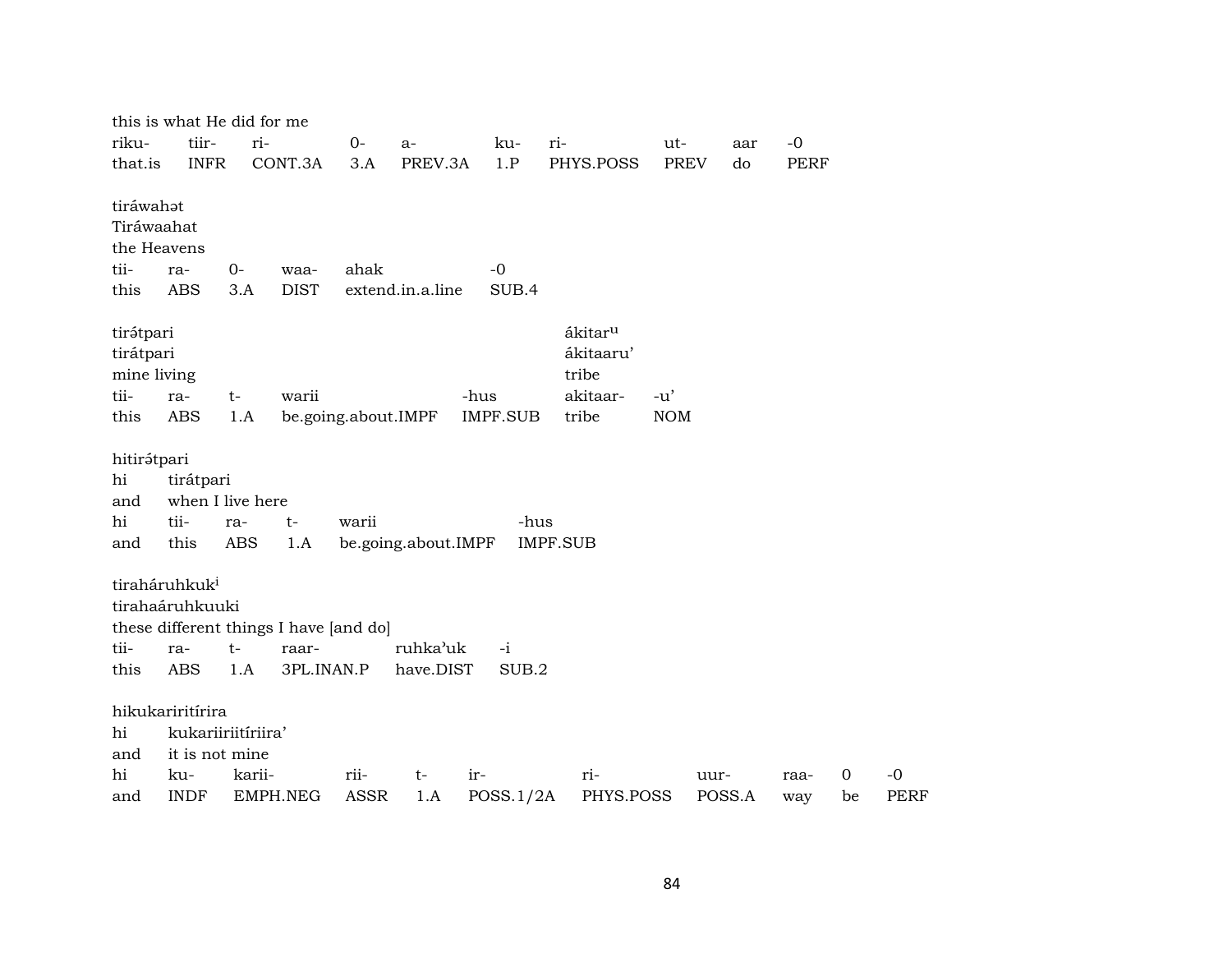|                | tirátpari<br>tirátpari |                               |     |      |                          |                                     |            |            |      |        |                  |    |             |  |
|----------------|------------------------|-------------------------------|-----|------|--------------------------|-------------------------------------|------------|------------|------|--------|------------------|----|-------------|--|
|                |                        | mine living                   |     |      |                          |                                     |            |            |      |        |                  |    |             |  |
|                | tii-                   | ra-                           |     | $t-$ |                          | warii                               |            |            |      |        | -hus             |    |             |  |
|                | this                   | ABS                           |     | 1.A  |                          | be.going.about.IMPF                 |            |            |      |        | IMPF.SUB         |    |             |  |
| šahiksíšahiks  |                        |                               |     |      | $\overline{\phantom{a}}$ | hiruatías                           |            |            |      |        |                  |    |             |  |
| cahiksícahiks  |                        |                               |     |      | Hiru                     |                                     |            | Atí'as     |      |        |                  |    |             |  |
| Indians        |                        |                               |     |      | Then                     |                                     |            | our Father |      |        |                  |    |             |  |
|                | icaahiks<br>icaahiks   |                               |     |      |                          | hiruu                               |            | ati-       |      | as     |                  |    |             |  |
|                | person<br>person       |                               |     |      |                          | then                                |            | 1.POSS     |      | father |                  |    |             |  |
| tihikúharihəš  |                        |                               |     |      |                          |                                     |            |            |      |        |                  |    |             |  |
|                |                        | tiihikuuhaariíhac             |     |      |                          |                                     |            |            |      |        |                  |    |             |  |
|                |                        | He finished everything for me |     |      |                          |                                     |            |            |      |        |                  |    |             |  |
| tiir-          | ri-                    |                               |     | 0-   |                          | ku-                                 | ut-        |            |      |        | raa.riihac       | -0 |             |  |
| INFR           |                        | CONT.3A                       |     | 3.A  |                          | 1.P                                 | <b>BEN</b> |            |      | finish |                  |    | <b>PERF</b> |  |
| hirutiráwahatn |                        |                               |     |      |                          |                                     |            |            |      |        |                  |    |             |  |
| Hiru           |                        | Tiráwaahat                    |     |      |                          |                                     |            |            |      |        |                  |    |             |  |
| There          |                        | the Heavens                   |     |      |                          |                                     |            |            |      |        |                  |    |             |  |
| hiruu          |                        | tii-                          | ra- |      | 0-                       |                                     | waa-       |            | ahak |        |                  |    | -0          |  |
| there this     |                        |                               | ABS |      | 3.A                      |                                     | DIST       |            |      |        | extend.in.a.line |    | SUB.4       |  |
| tuháhura       |                        |                               |     |      |                          |                                     |            |            |      |        | ,                |    |             |  |
| tuuhaáhura'    |                        |                               |     |      |                          |                                     |            |            |      |        |                  |    |             |  |
|                |                        | everything originated there   |     |      |                          |                                     |            |            |      |        |                  |    |             |  |
| ti-            |                        | $0 -$                         | ut- |      |                          | raa.hurar                           |            |            | -0   |        |                  |    |             |  |
| IND.3A         |                        | 3.A                           |     | PREV |                          | be.the.origin                       |            |            |      | PERF   |                  |    |             |  |
|                |                        | hirurikutuháhura              |     |      |                          |                                     |            |            |      |        |                  |    |             |  |
| Hiru           |                        | rikutuuhaáhura'               |     |      |                          |                                     |            |            |      |        |                  |    |             |  |
| There          |                        |                               |     |      |                          | that is where everything originated |            |            |      |        |                  |    |             |  |
| hiruu          |                        | riku-                         |     | ti-  |                          | $0-$                                |            | ut-        |      |        | raa.hurar        |    | -0          |  |